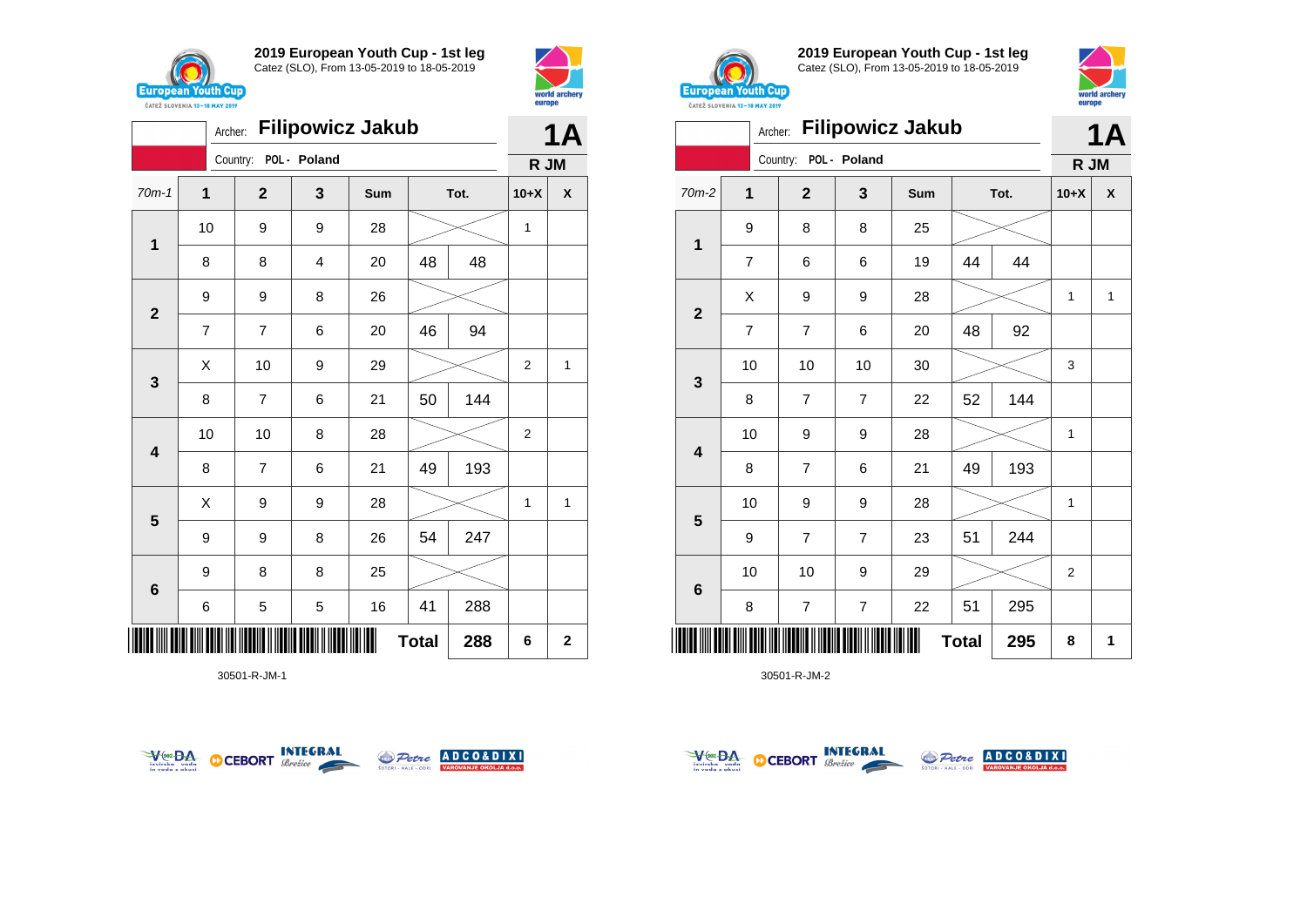



|                              |              | Archer: |              | 1B           |     |    |      |                |   |
|------------------------------|--------------|---------|--------------|--------------|-----|----|------|----------------|---|
|                              |              |         | Country:     | FRA - France |     |    |      | R JM           |   |
| $70m-1$                      | $\mathbf{1}$ |         | $\mathbf{2}$ | 3            | Sum |    | Tot. | $10+X$         | X |
| $\mathbf 1$                  | 9            |         | 9            | 9            | 27  |    |      |                |   |
|                              | 9            |         | 9            | 8            | 26  | 53 | 53   |                |   |
| $\mathbf{2}$                 | 10           |         | 9            | 9            | 28  |    |      | 1              |   |
|                              | 9            |         | 9            | 8            | 26  | 54 | 107  |                |   |
| $\mathbf{3}$                 |              | 10      | 9            | 9            | 28  |    |      | 1              |   |
|                              | 9            |         | 8            | 8            | 25  | 53 | 160  |                |   |
| $\overline{\mathbf{4}}$      | X            |         | 10           | 9            | 29  |    |      | $\overline{c}$ | 1 |
|                              | 9            |         | 9            | 9            | 27  | 56 | 216  |                |   |
| 5                            | 10           |         | 9            | 9            | 28  |    |      | 1              |   |
|                              | 8            |         | 8            | 6            | 22  | 50 | 266  |                |   |
| $6\phantom{1}6$              | 10           |         | 10           | 9            | 29  |    |      | 2              |   |
|                              | 9            |         | 9            | 8            | 26  | 55 | 321  |                |   |
| IIIII<br><b>Total</b><br>321 |              |         |              |              |     |    |      | 7              | 1 |

19933-R-JM-1





**2019 European Youth Cup - 1st leg** Catez (SLO), From 13-05-2019 to 18-05-2019



|                          | <b>Lartigue Hugo</b><br>Archer: |              |              |     |    |      |                |             |  |  |
|--------------------------|---------------------------------|--------------|--------------|-----|----|------|----------------|-------------|--|--|
|                          |                                 | Country:     | FRA - France |     |    |      | R JM           | 1B          |  |  |
| $70m-2$                  | 1                               | $\mathbf{2}$ | 3            | Sum |    | Tot. | $10+X$         | X           |  |  |
| 1                        | 10                              | 9            | 9            | 28  |    |      | $\mathbf{1}$   |             |  |  |
|                          | 9                               | 9            | 8            | 26  | 54 | 54   |                |             |  |  |
| $\mathbf{2}$             | 10                              | 10           | 9            | 29  |    |      | $\overline{2}$ |             |  |  |
|                          | 9                               | 9            | 8            | 26  | 55 | 109  |                |             |  |  |
| 3                        | 10                              | 10           | 9            | 29  |    |      | $\mathbf 2$    |             |  |  |
|                          | 9                               | 9            | 9            | 27  | 56 | 165  |                |             |  |  |
| $\overline{\mathbf{4}}$  | X                               | 10           | 9            | 29  |    |      | $\overline{2}$ | 1           |  |  |
|                          | 9                               | 9            | 9            | 27  | 56 | 221  |                |             |  |  |
| 5                        | Χ                               | 10           | 9            | 29  |    |      | $\overline{2}$ | 1           |  |  |
|                          | 9                               | 9            | 8            | 26  | 55 | 276  |                |             |  |  |
| 6                        | 10                              | 10           | 10           | 30  |    |      | 3              |             |  |  |
|                          | 9                               | 9            | 9            | 27  | 57 | 333  |                |             |  |  |
| <b>Total</b><br>333<br>Ш |                                 |              |              |     |    |      | 12             | $\mathbf 2$ |  |  |



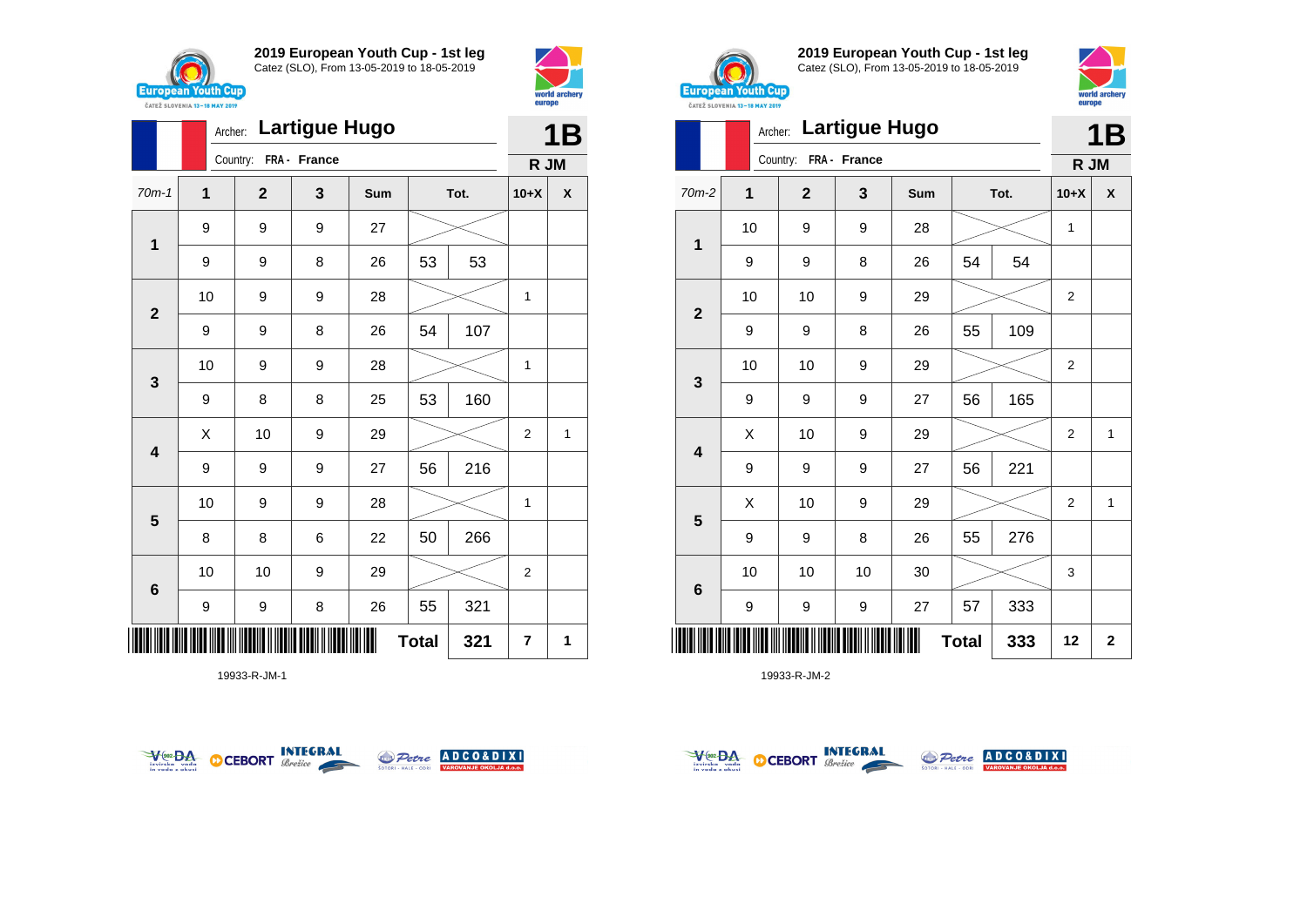





20560-R-JM-1





**2019 European Youth Cup - 1st leg** Catez (SLO), From 13-05-2019 to 18-05-2019



|                            | Archer:      |                |                      | <b>Pantsyru Oleksandr</b> |           |      | 1C             |                    |  |
|----------------------------|--------------|----------------|----------------------|---------------------------|-----------|------|----------------|--------------------|--|
|                            |              | Country:       | <b>UKR</b> - Ukraine |                           |           |      | R JM           |                    |  |
| $70m-2$                    | $\mathbf{1}$ | $\mathbf{2}$   | 3                    | Sum                       |           | Tot. | $10+X$         | $\pmb{\mathsf{X}}$ |  |
| 1                          | Χ            | 9              | 9                    | 28                        |           |      | 1              | $\mathbf{1}$       |  |
|                            | 9            | 9              | 8                    | 26                        | 54        | 54   |                |                    |  |
| $\mathbf{2}$               | 9            | 9              | 9                    | 27                        |           |      |                |                    |  |
|                            | 9            | 8              | 8                    | 25                        | 52        | 106  |                |                    |  |
|                            | X            | 10             | 9                    | 29                        |           |      | $\overline{2}$ | $\mathbf{1}$       |  |
| 3                          | 8            | $\overline{7}$ | $\overline{7}$       | 22                        | 51        | 157  |                |                    |  |
| $\overline{\mathbf{4}}$    | Χ            | Χ              | 10                   | 30                        |           |      | 3              | $\overline{2}$     |  |
|                            | 9            | 8              | 6                    | 23                        | 53        | 210  |                |                    |  |
|                            | Χ            | 9              | 9                    | 28                        |           |      | $\mathbf{1}$   | $\mathbf{1}$       |  |
| $\overline{\mathbf{5}}$    | 8            | 8              | $\overline{7}$       | 23                        | 51        | 261  |                |                    |  |
| $6\phantom{1}6$            | 10           | 10             | 9                    | 29                        |           |      | 2              |                    |  |
|                            | 9            | 9              | 8                    | 26                        | 316<br>55 |      |                |                    |  |
| <b>Total</b><br>316<br>║║║ |              |                |                      |                           |           | 9    | 5              |                    |  |



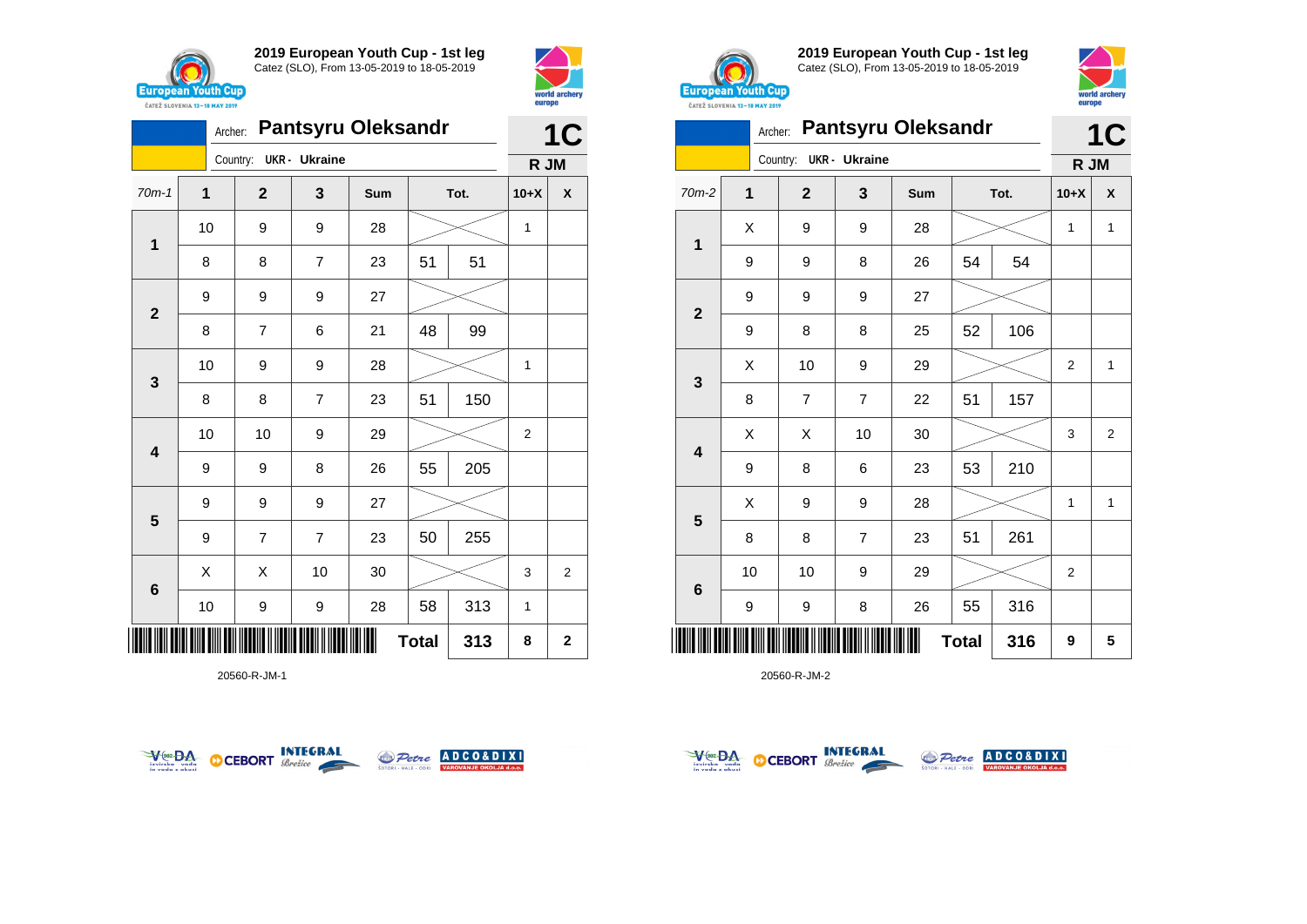



|                            | Archer: |                               | 11             |     |    |      |        |   |
|----------------------------|---------|-------------------------------|----------------|-----|----|------|--------|---|
|                            |         | Country: CZE - Czech Republic |                |     |    |      | R JM   |   |
| $70m-1$                    | 1       | $\mathbf{2}$                  | 3              | Sum |    | Tot. | $10+X$ | X |
|                            | 10      | 9                             | 9              | 28  |    |      | 1      |   |
| 1                          | 8       | $\overline{7}$                | 6              | 21  | 49 | 49   |        |   |
| $\overline{\mathbf{2}}$    | 10      | 9                             | 9              | 28  |    |      | 1      |   |
|                            | 9       | 9                             | $\overline{7}$ | 25  | 53 | 102  |        |   |
| $\mathbf{3}$               | 10      | 8                             | 8              | 26  |    |      | 1      |   |
|                            | 8       | 8                             | $\overline{7}$ | 23  | 49 | 151  |        |   |
| $\overline{\mathbf{4}}$    | 9       | 9                             | 9              | 27  |    |      |        |   |
|                            | 9       | 8                             | 6              | 23  | 50 | 201  |        |   |
| $5\phantom{1}$             | 10      | 9                             | 8              | 27  |    |      | 1      |   |
|                            | 8       | 8                             | 8              | 24  | 51 | 252  |        |   |
| $6\phantom{1}$             | X       | 10                            | 9              | 29  |    |      | 2      | 1 |
|                            | 9       | 8                             | 6              | 23  | 52 | 304  |        |   |
| ║║║<br><b>Total</b><br>304 |         |                               |                |     |    |      | 6      | 1 |

16668-R-JM-1





**2019 European Youth Cup - 1st leg** Catez (SLO), From 13-05-2019 to 18-05-2019



|                            |                | 1D                            |                |     |    |      |                |                |  |
|----------------------------|----------------|-------------------------------|----------------|-----|----|------|----------------|----------------|--|
|                            |                | Country: CZE - Czech Republic |                |     |    |      | R JM           |                |  |
| 70m-2                      | $\overline{1}$ | $\overline{\mathbf{2}}$       | 3              | Sum |    | Tot. | $10+X$         | X              |  |
| $\mathbf 1$                | X              | 10                            | 9              | 29  |    |      | $\overline{2}$ | 1              |  |
|                            | 9              | 9                             | 8              | 26  | 55 | 55   |                |                |  |
| $\overline{2}$             | X              | Χ                             | 10             | 30  |    |      | 3              | $\overline{2}$ |  |
|                            | 9              | $\overline{7}$                | $\overline{7}$ | 23  | 53 | 108  |                |                |  |
|                            | X              | 10                            | 9              | 29  |    |      | $\overline{2}$ | $\mathbf{1}$   |  |
| 3                          | 8              | 8                             | 7              | 23  | 52 | 160  |                |                |  |
| $\overline{\mathbf{4}}$    | 10             | 9                             | 9              | 28  |    |      | 1              |                |  |
|                            | 8              | 8                             | $\overline{7}$ | 23  | 51 | 211  |                |                |  |
|                            | 9              | 9                             | 9              | 27  |    |      |                |                |  |
| 5                          | 9              | 9                             | 9              | 27  | 54 | 265  |                |                |  |
| $6\phantom{1}$             | 9              | 9                             | 9              | 27  |    |      |                |                |  |
|                            | 8              | 8                             | 8              | 24  | 51 | 316  |                |                |  |
| <b>Total</b><br>316<br>║║║ |                |                               |                |     |    |      | 8              | 4              |  |



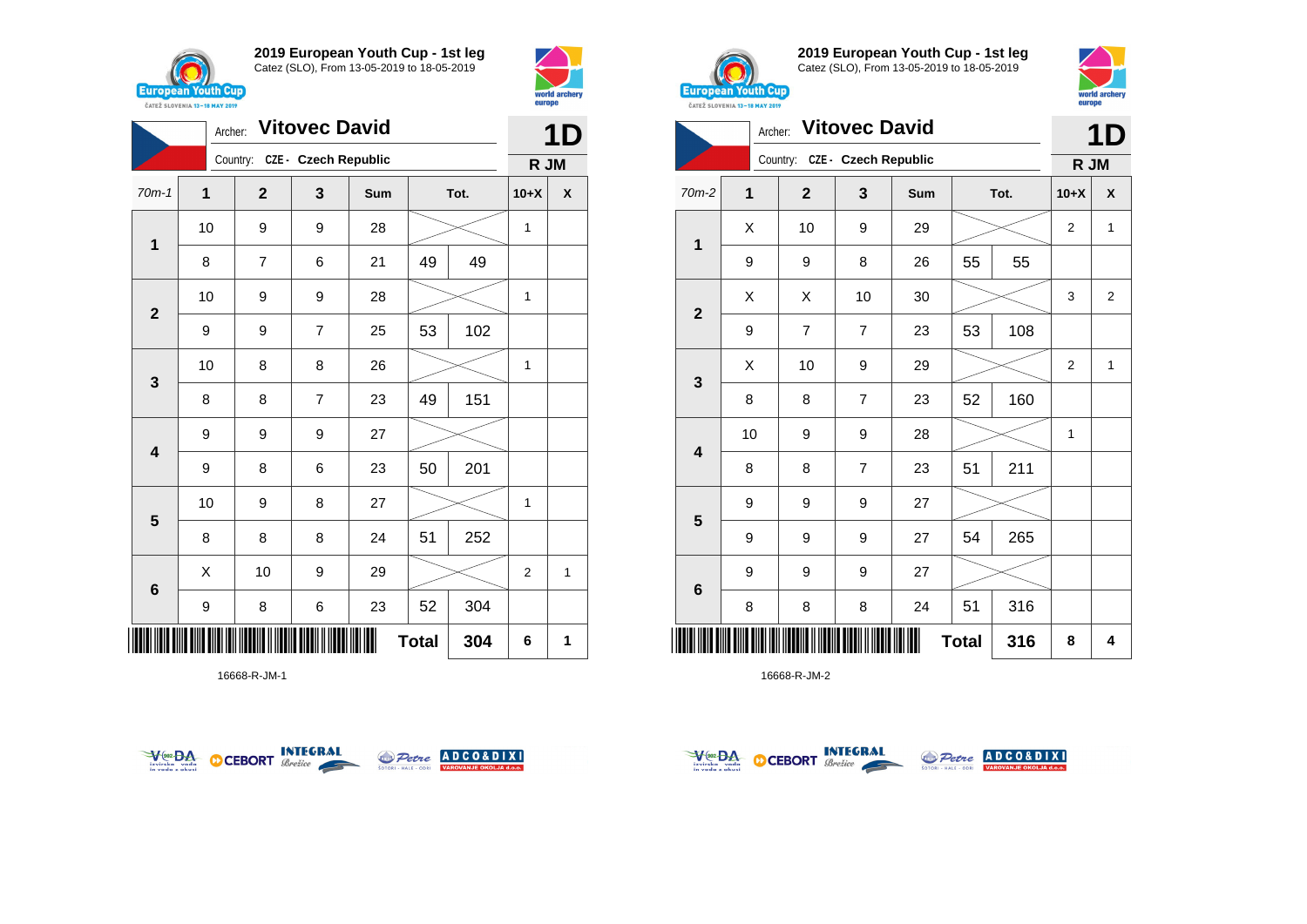

Archer: **K?pa Karol**





**2019 European Youth Cup - 1st leg** Catez (SLO), From 13-05-2019 to 18-05-2019



|                         | Archer:        |                       | <b>K?pa Karol</b> |     |              |      |                | 2A                      |
|-------------------------|----------------|-----------------------|-------------------|-----|--------------|------|----------------|-------------------------|
|                         |                | Country: POL - Poland |                   |     |              |      | R JM           |                         |
| $70m-2$                 | $\mathbf{1}$   | $\mathbf{2}$          | 3                 | Sum |              | Tot. | $10+X$         | X                       |
|                         | 9              | 9                     | 8                 | 26  |              |      |                |                         |
| 1                       | 8              | 7                     | 4                 | 19  | 45           | 45   |                |                         |
| $\mathbf{2}$            | Χ              | X                     | 8                 | 28  |              |      | 2              | $\overline{2}$          |
|                         | 8              | 8                     | 5                 | 21  | 49           | 94   |                |                         |
| $\mathbf{3}$            | 10             | 10                    | 9                 | 29  |              |      | $\overline{2}$ |                         |
|                         | 8              | 8                     | 5                 | 21  | 50           | 144  |                |                         |
| $\overline{\mathbf{4}}$ | 9              | 8                     | 8                 | 25  |              |      |                |                         |
|                         | $\overline{7}$ | $\overline{7}$        | 6                 | 20  | 45           | 189  |                |                         |
| $\overline{\mathbf{5}}$ | 9              | 9                     | 8                 | 26  |              |      |                |                         |
|                         | 8              | $\overline{7}$        | $\overline{7}$    | 22  | 48           | 237  |                |                         |
| $\bf 6$                 | 9              | 9                     | 9                 | 27  |              |      |                |                         |
|                         | 9              | 9                     | $\overline{7}$    | 25  | 52           | 289  |                |                         |
|                         |                |                       |                   |     | <b>Total</b> | 289  | 4              | $\overline{\mathbf{2}}$ |

23304-R-JM-2

|                         | 2A             |                       |                |     |           |      |                |                |
|-------------------------|----------------|-----------------------|----------------|-----|-----------|------|----------------|----------------|
|                         |                | Country: POL - Poland |                |     |           |      | R JM           |                |
| $70m-1$                 | $\mathbf{1}$   | $\mathbf{2}$          | 3              | Sum |           | Tot. | $10+X$         | X              |
| $\mathbf{1}$            | Χ              | 8                     | 8              | 26  |           |      | $\mathbf{1}$   | $\mathbf{1}$   |
|                         | $\overline{7}$ | 5                     | 4              | 16  | 42        | 42   |                |                |
|                         | X              | X                     | 10             | 30  |           |      | 3              | $\overline{2}$ |
| $\mathbf{2}$            | 8              | 8                     | 7              | 23  | 53        | 95   |                |                |
| 3                       | 9              | 9                     | 8              | 26  |           |      |                |                |
|                         | $\overline{7}$ | 6                     | 5              | 18  | 44        | 139  |                |                |
| $\overline{\mathbf{4}}$ | 10             | 10                    | 8              | 28  |           |      | 2              |                |
|                         | 8              | 7                     | $\overline{7}$ | 22  | 50        | 189  |                |                |
|                         | 9              | 9                     | 8              | 26  |           |      |                |                |
| $\overline{\mathbf{5}}$ | 8              | 6                     | 5              | 19  | 45        | 234  |                |                |
| $6\phantom{1}6$         | X              | 10                    | 9              | 29  |           |      | $\overline{2}$ | 1              |
|                         | 9              | 9                     | 5              | 23  | 52<br>286 |      |                |                |
|                         | 8              | 4                     |                |     |           |      |                |                |





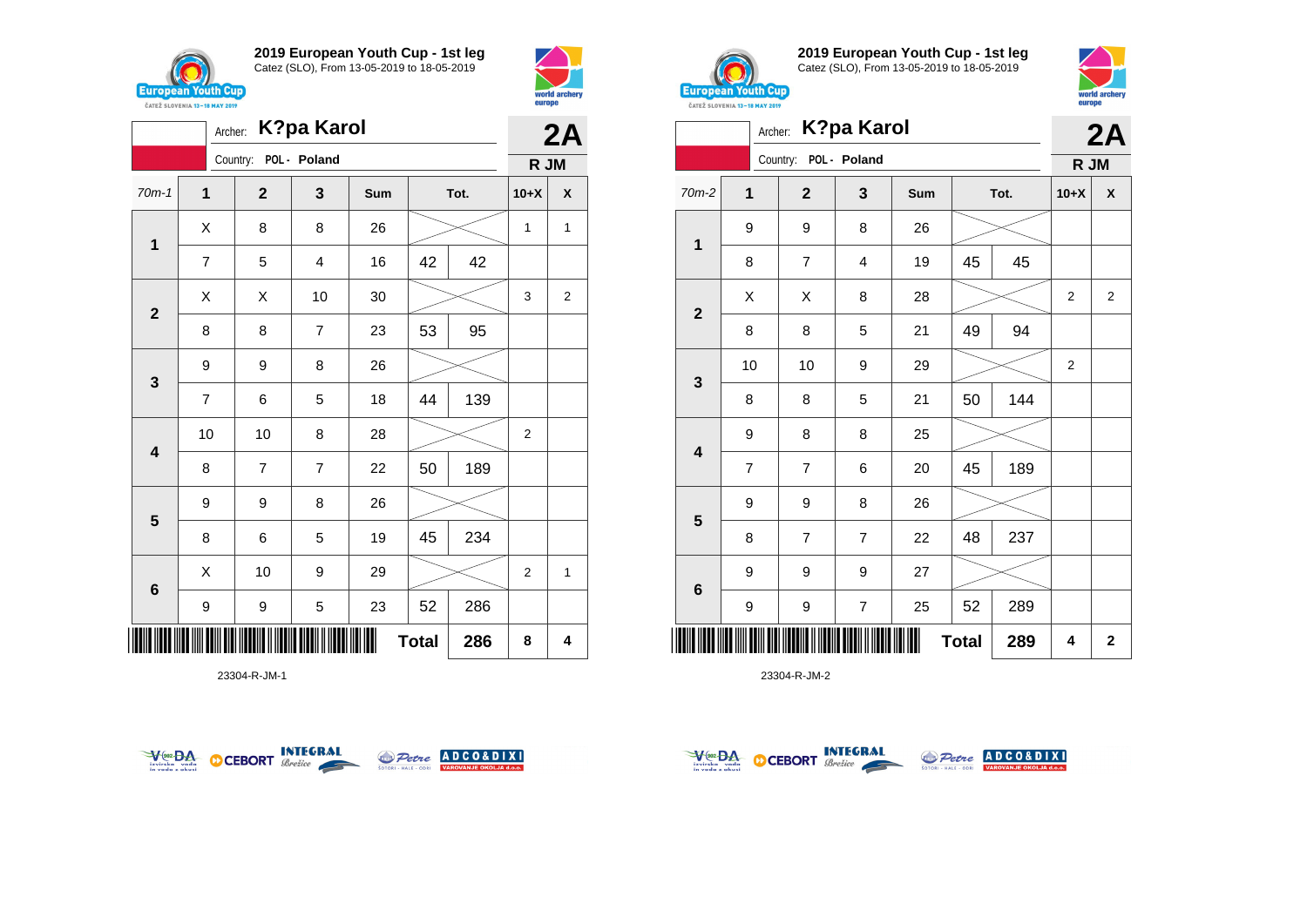



|                         |                | <b>Jamot Maxence</b><br>Archer: |                |     |              |      |                |                    |  |  |
|-------------------------|----------------|---------------------------------|----------------|-----|--------------|------|----------------|--------------------|--|--|
|                         |                | Country: FRA - France           |                |     |              |      | R JM           |                    |  |  |
| $70m-1$                 | $\overline{1}$ | $\mathbf 2$                     | 3              | Sum |              | Tot. | $10+X$         | $\pmb{\mathsf{X}}$ |  |  |
| $\mathbf 1$             | 9              | 9                               | 9              | 27  |              |      |                |                    |  |  |
|                         | 9              | 9                               | M              | 18  | 45           | 45   |                |                    |  |  |
| $\mathbf{2}$            | X              | 10                              | 9              | 29  |              |      | $\overline{2}$ | 1                  |  |  |
|                         | 9              | 8                               | 8              | 25  | 54           | 99   |                |                    |  |  |
| 3                       | 10             | 10                              | 10             | 30  |              |      | 3              |                    |  |  |
|                         | 8              | 8                               | 8              | 24  | 54           | 153  |                |                    |  |  |
| 4                       | Χ              | X                               | 10             | 30  |              |      | 3              | $\overline{c}$     |  |  |
|                         | 9              | 9                               | 8              | 26  | 56           | 209  |                |                    |  |  |
| $\overline{\mathbf{5}}$ | 10             | 9                               | 9              | 28  |              |      | $\mathbf{1}$   |                    |  |  |
|                         | $\overline{7}$ | 7                               | $\overline{7}$ | 21  | 49           | 258  |                |                    |  |  |
| 6                       | Χ              | 9                               | 9              | 28  |              |      | 1              | 1                  |  |  |
|                         | 9              | 9                               | 9              | 27  | 55           | 313  |                |                    |  |  |
| ∭                       |                |                                 |                |     | <b>Total</b> | 313  | 10             | 4                  |  |  |

3285-R-JM-1





**2019 European Youth Cup - 1st leg** Catez (SLO), From 13-05-2019 to 18-05-2019



|              |    |                       |    | Archer: Jamot Maxence |           |      |        |   |  |  |  |  |  |
|--------------|----|-----------------------|----|-----------------------|-----------|------|--------|---|--|--|--|--|--|
|              |    | Country: FRA - France |    |                       |           |      | R JM   |   |  |  |  |  |  |
| 70m-2        | 1  | $\mathbf{2}$          | 3  | Sum                   |           | Tot. | $10+X$ | X |  |  |  |  |  |
| 1            | X  | 10                    | 10 | 30                    |           |      | 3      | 1 |  |  |  |  |  |
|              | 9  | 8                     | 8  | 25                    | 55        | 55   |        |   |  |  |  |  |  |
| $\mathbf{2}$ | Χ  | 10                    | 9  | 29                    |           |      | 2      | 1 |  |  |  |  |  |
|              | 9  | 9                     | 8  | 26                    | 55        | 110  |        |   |  |  |  |  |  |
| 3            | 10 | 10                    | 10 | 30                    |           |      | 3      |   |  |  |  |  |  |
|              | 9  | 9                     | 9  | 27                    | 57        | 167  |        |   |  |  |  |  |  |
| 4            | 9  | 8                     | 8  | 25                    |           |      |        |   |  |  |  |  |  |
|              | 8  | 8                     | 6  | 22                    | 47        | 214  |        |   |  |  |  |  |  |
|              | 9  | 9                     | 9  | 27                    |           |      |        |   |  |  |  |  |  |
| 5            | 8  | 8                     | 8  | 24                    | 51        | 265  |        |   |  |  |  |  |  |
|              | 9  | 9                     | 9  | 27                    |           |      |        |   |  |  |  |  |  |
| 6            | 8  | 8                     | 8  | 24                    | 51<br>316 |      |        |   |  |  |  |  |  |
|              |    | 316                   | 8  | $\mathbf 2$           |           |      |        |   |  |  |  |  |  |



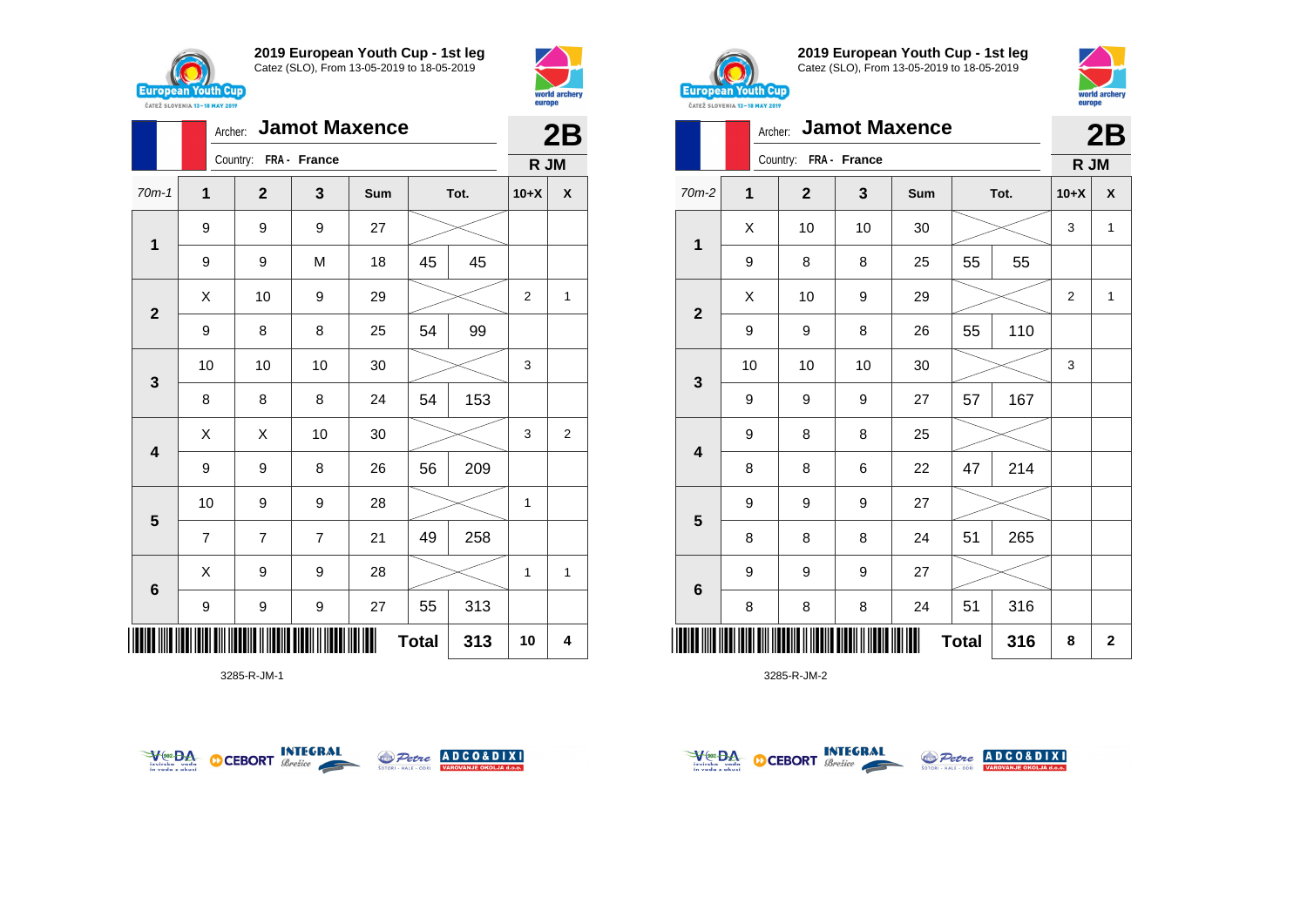

**1**

**2**

**3**

**4**

**5**

**6**

**2019 European Youth Cup - 1st leg** Catez (SLO), From 13-05-2019 to 18-05-2019

70m-1 **1 2 3 Sum Tot. 10+X X**

9 | 8 | 8 | 25 | 53 | 53

9 | 8 | 6 | 23 | 51 | 104

9 | 7 | 6 | 22 | 52 | 156

8 8 8 24 52 208

8 | 8 | 7 | 23 | 50 | 258

8 | 8 | 7 | 23 | 52 | 310

10 | 10 | 9 | 29 |  $>$  | 2

9 9 9 27

10 9 9 28 1

10 | 9 | 9 | 28 |  $\times$  | 1

10 10 10 30 3

10 | 9 | 9 | 28 |  $>$  | 1

Archer: **Kozhokar Ivan**

Country: **UKR - Ukraine**



**2C**

**R JM**



**2019 European Youth Cup - 1st leg** Catez (SLO), From 13-05-2019 to 18-05-2019



|                         | <b>Kozhokar Ivan</b><br>Archer: |                        |                |     |    |      |              |              |  |  |
|-------------------------|---------------------------------|------------------------|----------------|-----|----|------|--------------|--------------|--|--|
|                         |                                 | Country: UKR - Ukraine |                |     |    |      | R JM         | 2C           |  |  |
| $70m-2$                 | 1                               | $\mathbf{2}$           | 3              | Sum |    | Tot. | $10+X$       | X            |  |  |
|                         | 10                              | 10                     | 9              | 29  |    |      | 2            |              |  |  |
| 1                       | 8                               | $\overline{7}$         | 5              | 20  | 49 | 49   |              |              |  |  |
| $\mathbf{2}$            | X                               | 9                      | 9              | 28  |    |      | $\mathbf{1}$ | $\mathbf{1}$ |  |  |
|                         | 8                               | 8                      | 8              | 24  | 52 | 101  |              |              |  |  |
| $\mathbf{3}$            | X                               | 9                      | 9              | 28  |    |      | 1            | $\mathbf{1}$ |  |  |
|                         | 9                               | 9                      | 8              | 26  | 54 | 155  |              |              |  |  |
| $\overline{\mathbf{4}}$ | 10                              | 9                      | 9              | 28  |    |      | 1            |              |  |  |
|                         | 8                               | 8                      | 7              | 23  | 51 | 206  |              |              |  |  |
| 5                       | X                               | 9                      | 9              | 28  |    |      | 1            | $\mathbf{1}$ |  |  |
|                         | 9                               | 8                      | $\overline{7}$ | 24  | 52 | 258  |              |              |  |  |
| 6                       | Χ                               | 10                     | 10             | 30  |    |      | 3            | $\mathbf{1}$ |  |  |
|                         |                                 |                        |                |     |    |      |              |              |  |  |

10 | 9 | 7 | 26 | 56 | 314 | 1

\*15481-R-JM-1\* 15481-R-JM-1  $Total | 310 | 8 | 0$ 





\*15481-R-JM-2\*

15481-R-JM-2



**Total 314 10 4**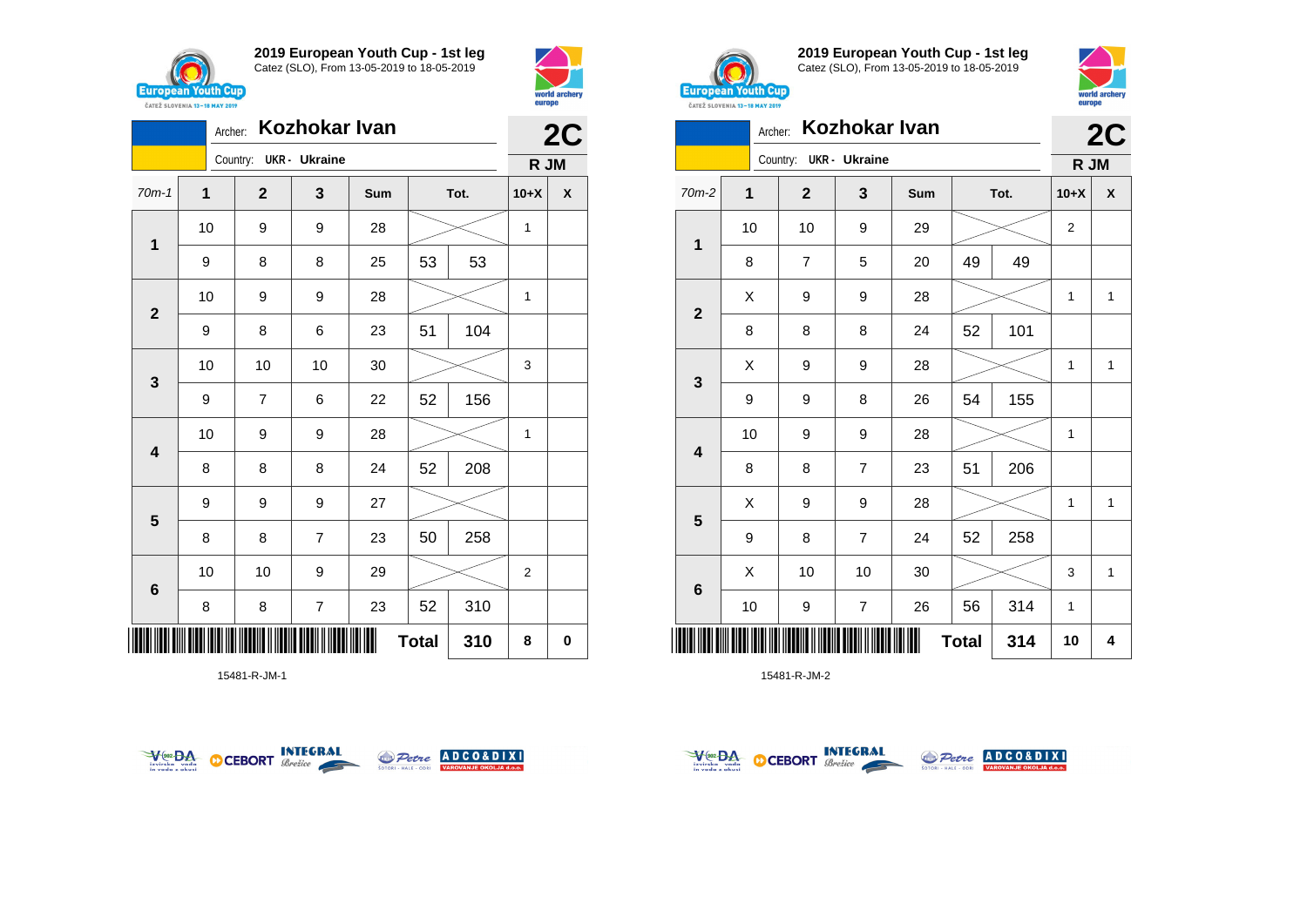



|                         | Archer: |                               | <b>Kresala Josef</b> |     |              |      |                | 2D                 |
|-------------------------|---------|-------------------------------|----------------------|-----|--------------|------|----------------|--------------------|
|                         |         | Country: CZE - Czech Republic |                      |     |              |      | R JM           |                    |
| $70m-1$                 | 1       | $\mathbf{2}$                  | 3                    | Sum |              | Tot. | $10+X$         | $\pmb{\mathsf{X}}$ |
|                         | 10      | 10                            | 9                    | 29  |              |      | $\overline{2}$ |                    |
| 1                       | 8       | 8                             | $\overline{7}$       | 23  | 52           | 52   |                |                    |
| $\mathbf{2}$            | Χ       | 10                            | 10                   | 30  |              |      | 3              | 1                  |
|                         | 9       | 9                             | $\overline{7}$       | 25  | 55           | 107  |                |                    |
| $\mathbf{3}$            | 9       | 9                             | 8                    | 26  |              |      |                |                    |
|                         | 8       | 8                             | 6                    | 22  | 48           | 155  |                |                    |
| $\overline{\mathbf{4}}$ | 10      | 10                            | 9                    | 29  |              |      | $\overline{2}$ |                    |
|                         | 9       | 9                             | 8                    | 26  | 55           | 210  |                |                    |
|                         | 10      | 9                             | 9                    | 28  |              |      | 1              |                    |
| 5                       | 8       | 8                             | $\overline{7}$       | 23  | 51           | 261  |                |                    |
| $\bf 6$                 | 10      | 10                            | 9                    | 29  |              |      | $\overline{2}$ |                    |
|                         | 9       | 8                             | 8                    | 25  | 54           | 315  |                |                    |
|                         |         |                               |                      |     | <b>Total</b> | 315  | 10             | 1                  |

19782-R-JM-1





**2019 European Youth Cup - 1st leg** Catez (SLO), From 13-05-2019 to 18-05-2019



|              | Archer: |                               | <b>Kresala Josef</b> |     |              |      | 2D             |              |
|--------------|---------|-------------------------------|----------------------|-----|--------------|------|----------------|--------------|
|              |         | Country: CZE - Czech Republic |                      |     |              |      | R JM           |              |
| $70m-2$      | 1       | $\mathbf{2}$                  | 3                    | Sum |              | Tot. | $10+X$         | X            |
| $\mathbf{1}$ | X       | 10                            | 10                   | 30  |              |      | 3              | 1            |
|              | 9       | 9                             | $\overline{7}$       | 25  | 55           | 55   |                |              |
| $\mathbf{2}$ | Χ       | 9                             | 9                    | 28  |              |      | 1              | 1            |
|              | 9       | 8                             | 8                    | 25  | 53           | 108  |                |              |
| 3            | 9       | 8                             | 8                    | 25  |              |      |                |              |
|              | 8       | 8                             | 8                    | 24  | 49           | 157  |                |              |
| 4            | Χ       | 10                            | $\boldsymbol{9}$     | 29  |              |      | $\overline{2}$ | $\mathbf{1}$ |
|              | 8       | 8                             | $\overline{7}$       | 23  | 52           | 209  |                |              |
| 5            | 10      | 10                            | $\boldsymbol{9}$     | 29  |              |      | $\overline{2}$ |              |
|              | 8       | 8                             | $\overline{7}$       | 23  | 52           | 261  |                |              |
|              | 9       | 9                             | 9                    | 27  |              |      |                |              |
| 6            | 9       | 8                             | $\overline{7}$       | 24  | 51           | 312  |                |              |
|              |         |                               |                      |     | <b>Total</b> | 312  | 8              | 3            |



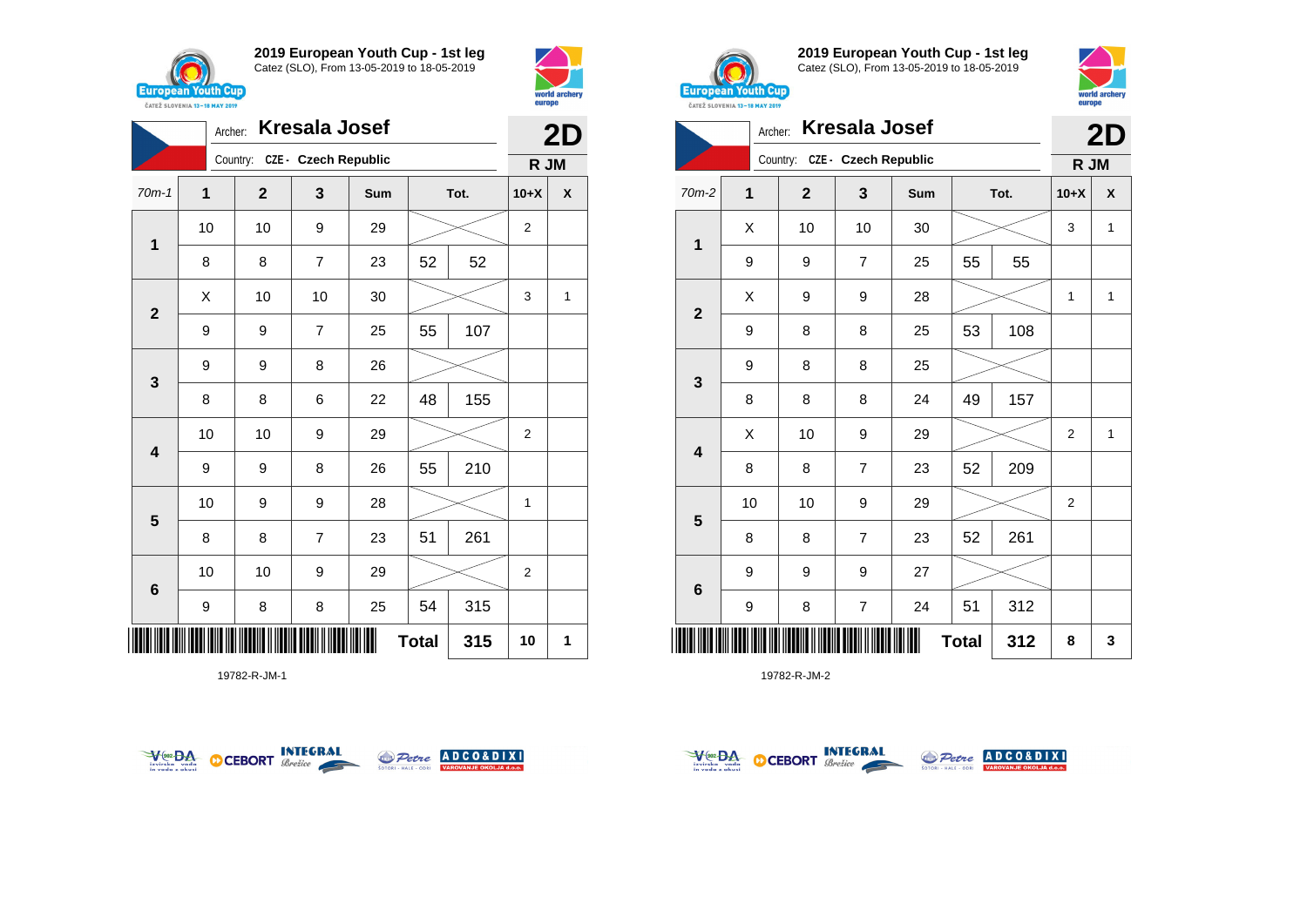

**1**

**2**

**3**

**4**

**5**

**6**

**2019 European Youth Cup - 1st leg** Catez (SLO), From 13-05-2019 to 18-05-2019

70m-1 **1 2 3 Sum Tot. 10+X X**

8 | 8 | 7 | 23 | 53 | 53

8 | 8 | 7 | 23 | 49 | 102

9 | 8 | 8 | 25 | 54 | 214

9 | 8 | 8 | 25 | 54 | 268

9 | 8 | 4 | 21 | 49 | 317

10 10 10 30 3

10 | 9 | 9 | 28 | 58 | 160 | 1

10 | 10 | 9 | 29 |  $>$  | 2

10 | 9 | 9 | 28 |  $\!\!\!\!\!\!\!\!\times$  | 1

 $\textbf{Total}$  317 12 1

 $\begin{array}{|c|c|c|c|c|}\hline \hspace{.1cm}X & \hspace{.1cm} \text{10} & \hspace{.1cm} \text{9} & \hspace{.1cm} \text{29} & \hspace{.1cm} \text{20} & \hspace{.1cm} \text{\large $\times$} & \hspace{.1cm} \text{2} & \hspace{.1cm} \text{1} \end{array}$ 

10 10 10 30 3

Archer: **Ne?cior Andrzej**

Country: **POL - Poland**

9 9 8 26



**3A**

**R JM**



**2019 European Youth Cup - 1st leg** Catez (SLO), From 13-05-2019 to 18-05-2019



|                         | Archer: |              |                | <b>Ne?cior Andrzej</b> |              |      | 3A             |              |
|-------------------------|---------|--------------|----------------|------------------------|--------------|------|----------------|--------------|
|                         |         | Country:     | POL - Poland   |                        |              |      | R JM           |              |
| $70m-2$                 | 1       | $\mathbf{2}$ | 3              | Sum                    |              | Tot. | $10+X$         | X            |
|                         | 10      | 10           | 10             | 30                     |              |      | 3              |              |
| 1                       | 9       | 8            | $\overline{7}$ | 24                     | 54           | 54   |                |              |
| $\mathbf{2}$            | X       | 10           | 9              | 29                     |              |      | $\overline{2}$ | $\mathbf{1}$ |
|                         | 9       | 9            | $\overline{7}$ | 25                     | 54           | 108  |                |              |
|                         | X       | 10           | 9              | 29                     |              |      | $\overline{2}$ | $\mathbf{1}$ |
| 3                       | 9       | 9            | 9              | 27                     | 56           | 164  |                |              |
| 4                       | 10      | 9            | 9              | 28                     |              |      | $\mathbf{1}$   |              |
|                         | 9       | 9            | $\overline{7}$ | 25                     | 53           | 217  |                |              |
|                         | 10      | 10           | 10             | 30                     |              |      | 3              |              |
| $\overline{\mathbf{5}}$ | 9       | 9            | $\overline{7}$ | 25                     | 55           | 272  |                |              |
|                         | 9       | 9            | 9              | 27                     |              |      |                |              |
| $\bf 6$                 | 8       | 8            | $\overline{7}$ | 23                     | 50           | 322  |                |              |
|                         |         |              |                |                        | <b>Total</b> | 322  | 11             | $\mathbf{2}$ |

3282-R-JM-2



\*3282-R-JM-1\*



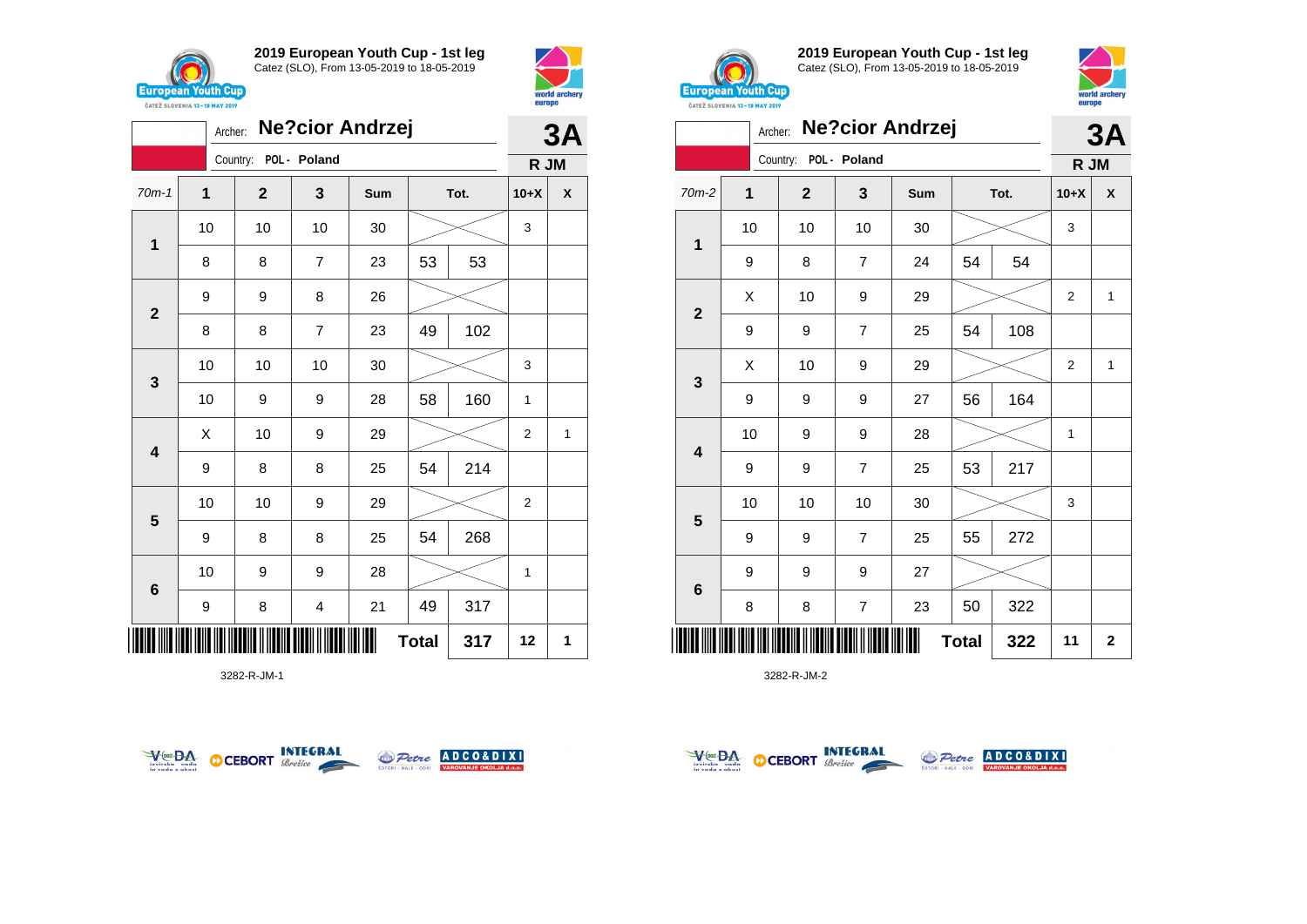

**1**

**2**

**3**

**4**

**5**

**6**

**2019 European Youth Cup - 1st leg** Catez (SLO), From 13-05-2019 to 18-05-2019

70m-1 **1 2 3 Sum Tot. 10+X X**

10 | 9 | 8 | 27 | 57 | 57 | 1

10 | 9 | 9 | 28 |  $\!\!\!\!\!\!\times$  | 1

9 9 9 27 56 113

9 | 8 | 8 | 25 | 53 | 166

9 | 9 | 9 | 27 | 56 | 222

9 | 8 | 8 | 25 | 55 | 277

9 | 9 | 8 | 26 | 55 | 332

10 | 10 | 9 | 29 |  $>$  | 2

 $\begin{array}{|c|c|c|c|c|}\hline \hspace{0.8cm}X & X & 10 & 30 & \nearrow & \ \hline \end{array} \hspace{0.2cm} \begin{array}{|c|c|c|c|c|}\hline \hspace{0.8cm}3 & 3 & 2 \end{array}$ 

 $X \quad | \quad X \quad | \quad 9 \quad | \quad 29 \quad | \quad \textcolor{red}{\textbf{2}} \textcolor{red}{\textbf{2}} \quad | \quad 2 \quad | \quad 2$ 

 $\begin{array}{|c|c|c|c|c|}\hline \hspace{.1cm}X & \hspace{.1cm} \text{10} & \hspace{.1cm} \text{9} & \hspace{.1cm} \text{29} & \hspace{.1cm} \text{20} & \hspace{.1cm} \text{\large $\times$} & \hspace{.1cm} \text{2} & \hspace{.1cm} \text{1} \end{array}$ 

 $\begin{array}{|c|c|c|c|c|}\hline \text{X} & \text{10} & \text{10} & \text{30} & \text{\hspace{1em}}\hline \end{array} \hspace{.2cm} \begin{array}{|c|c|c|c|c|}\hline \text{3} & \text{15} & \text{36} & \text{17} & \text{28} & \text{28} & \text{28} & \text{28} & \text{28} & \text{28} & \text{28} & \text{28} & \text{28} & \text{28} & \text{28} & \text{28} & \text{28} & \text{28} & \text{28$ 

**Total 332 14 6**

Archer: **Thirion Lou**

Country: **FRA - France**



**3B**

**R JM**



**2019 European Youth Cup - 1st leg** Catez (SLO), From 13-05-2019 to 18-05-2019



|                 |                     | Archer:               | <b>Thirion Lou</b> |     |    |      |                | 3B             |
|-----------------|---------------------|-----------------------|--------------------|-----|----|------|----------------|----------------|
|                 |                     | Country: FRA - France |                    |     |    |      | R JM           |                |
| $70m-2$         | 1                   | $\overline{2}$        | 3                  | Sum |    | Tot. | $10+X$         | X              |
|                 | 10                  | 10                    | 10                 | 30  |    |      | 3              |                |
| 1               | 10                  | 9                     | 9                  | 28  | 58 | 58   | 1              |                |
|                 | 10                  | 10                    | 10                 | 30  |    |      | 3              |                |
| $\mathbf{2}$    | 10                  | 10                    | 9                  | 29  | 59 | 117  | $\overline{2}$ |                |
|                 | 10                  | 9                     | 9                  | 28  |    |      | 1              |                |
| $\mathbf{3}$    | 9                   | 8                     | 8                  | 25  | 53 | 170  |                |                |
|                 | X                   | X                     | 10                 | 30  |    |      | 3              | $\overline{2}$ |
| 4               | 10                  | 9                     | 9                  | 28  | 58 | 228  | 1              |                |
|                 | X                   | 10                    | 10                 | 30  |    |      | 3              | $\mathbf{1}$   |
| $5\phantom{1}$  | 9                   | 9                     | 9                  | 27  | 57 | 285  |                |                |
|                 | X                   | 10                    | 10                 | 30  |    |      | 3              | 1              |
| $6\phantom{1}6$ | 9                   | 8                     | 8                  | 25  | 55 | 340  |                |                |
|                 | <b>Total</b><br>340 |                       |                    |     |    |      | 20             | 4              |

21154-R-JM-2

| VeozBA<br>izvirska<br>voda<br>in voda z okusi | <b>CEBORT</b> | INTEGRAL<br>Brežice | <b>SOTORI - HALE - ODRI</b> | Petre ADCO&DIXI<br><b>VAROVANJE OKOLJA d.o.o.</b> |
|-----------------------------------------------|---------------|---------------------|-----------------------------|---------------------------------------------------|

\*21154-R-JM-1\*



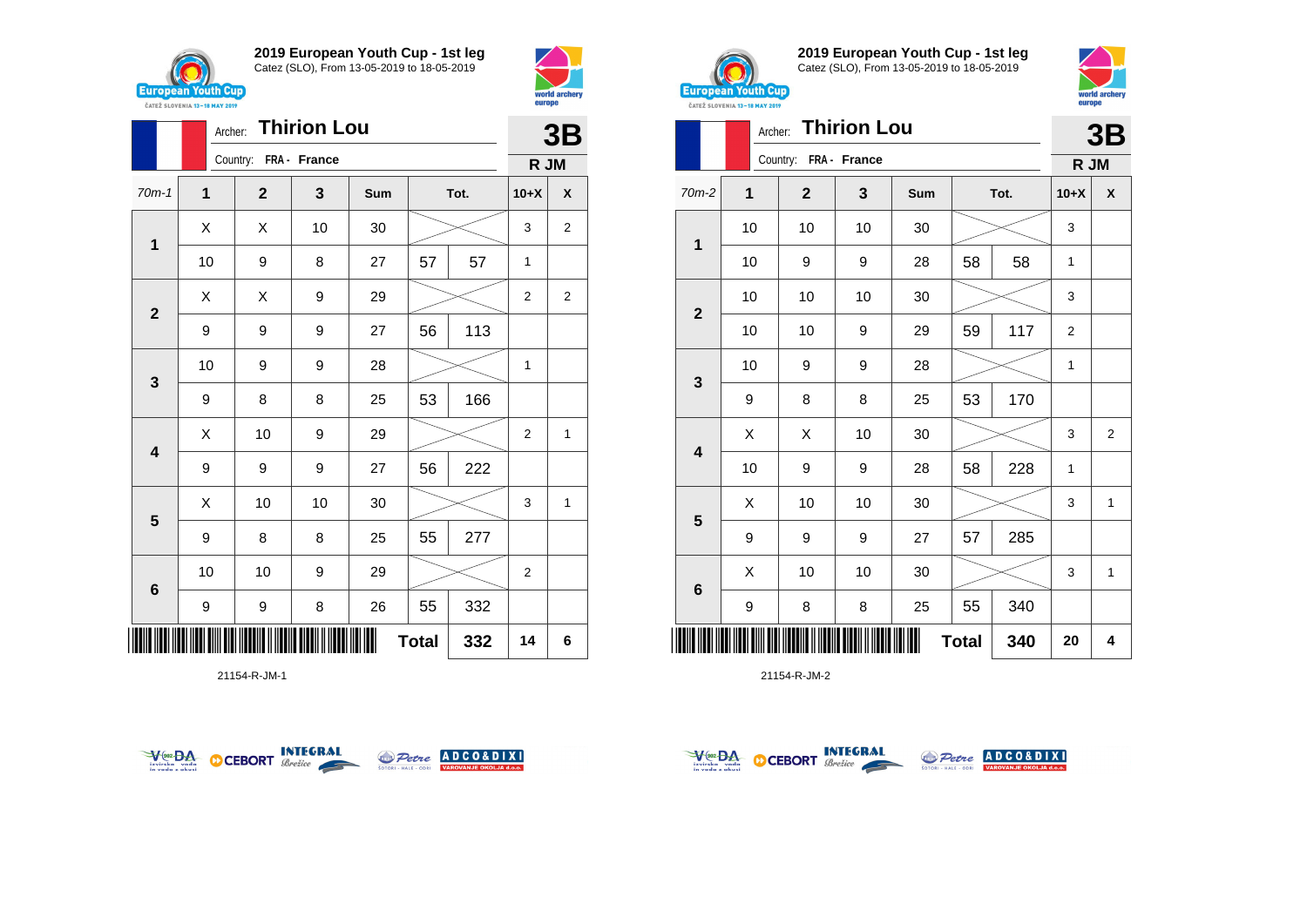



|                         |              | Archer: |                |                         | Kamenskyi Volodymyr |              |      |                | 3C |
|-------------------------|--------------|---------|----------------|-------------------------|---------------------|--------------|------|----------------|----|
|                         |              |         | Country:       | <b>UKR</b> - Ukraine    |                     |              |      | R JM           |    |
| $70m-1$                 | $\mathbf{1}$ |         | $\mathbf{2}$   | 3                       | Sum                 |              | Tot. | $10+X$         | X  |
| 1                       | 9            |         | 9              | 9                       | 27                  |              |      |                |    |
|                         | 8            |         | 8              | 8                       | 24                  | 51           | 51   |                |    |
| $\mathbf{2}$            | 9            |         | 9              | 8                       | 26                  |              |      |                |    |
|                         | 8            |         | 7              | 6                       | 21                  | 47           | 98   |                |    |
| $\mathbf{3}$            | X            |         | 10             | 10                      | 30                  |              |      | 3              | 1  |
|                         | 9            |         | 8              | $\overline{7}$          | 24                  | 54           | 152  |                |    |
| $\overline{\mathbf{4}}$ | X            |         | 9              | 9                       | 28                  |              |      | $\mathbf{1}$   | 1  |
|                         | 8            |         | $\overline{7}$ | 6                       | 21                  | 49           | 201  |                |    |
| 5                       | X            |         | 10             | 9                       | 29                  |              |      | 2              | 1  |
|                         | 9            |         | 8              | $\overline{7}$          | 24                  | 53           | 254  |                |    |
| $6\phantom{1}6$         | Χ            |         | 9              | 9                       | 28                  |              |      | 1              | 1  |
|                         | 8            |         | 8              | $\overline{\mathbf{7}}$ | 23                  | 51           | 305  |                |    |
| ║║║                     |              |         |                |                         |                     | <b>Total</b> | 305  | $\overline{7}$ | 4  |

22401-R-JM-1





**2019 European Youth Cup - 1st leg** Catez (SLO), From 13-05-2019 to 18-05-2019



|                         | Archer:        |                |                      | <b>Kamenskyi Volodymyr</b> |              |      | 3C             |                |
|-------------------------|----------------|----------------|----------------------|----------------------------|--------------|------|----------------|----------------|
|                         |                | Country:       | <b>UKR</b> - Ukraine |                            |              |      | R JM           |                |
| 70m-2                   | 1              | $\overline{2}$ | 3                    | Sum                        |              | Tot. | $10+X$         | X              |
| 1                       | 10             | 10             | 9                    | 29                         |              |      | $\overline{2}$ |                |
|                         | 9              | 8              | 7                    | 24                         | 53           | 53   |                |                |
| $\mathbf{2}$            | 10             | 9              | 9                    | 28                         |              |      | 1              |                |
|                         | $\overline{7}$ | $\overline{7}$ | 5                    | 19                         | 47           | 100  |                |                |
|                         | 9              | 9              | 8                    | 26                         |              |      |                |                |
| $\mathbf{3}$            | 8              | 7              | 7                    | 22                         | 48           | 148  |                |                |
| $\overline{\mathbf{4}}$ | 10             | 8              | 8                    | 26                         |              |      | 1              |                |
|                         | 8              | $\overline{7}$ | 6                    | 21                         | 47           | 195  |                |                |
| $\overline{\mathbf{5}}$ | 10             | 9              | 9                    | 28                         |              |      | 1              |                |
|                         | 9              | 8              | 7                    | 24                         | 52           | 247  |                |                |
|                         | Χ              | X              | 9                    | 29                         |              |      | $\overline{2}$ | $\overline{2}$ |
| $\bf 6$                 | 9              | 9              | $\overline{7}$       | 25                         | 54           | 301  |                |                |
| Ш                       |                |                |                      |                            | <b>Total</b> | 301  | 7              | $\mathbf 2$    |



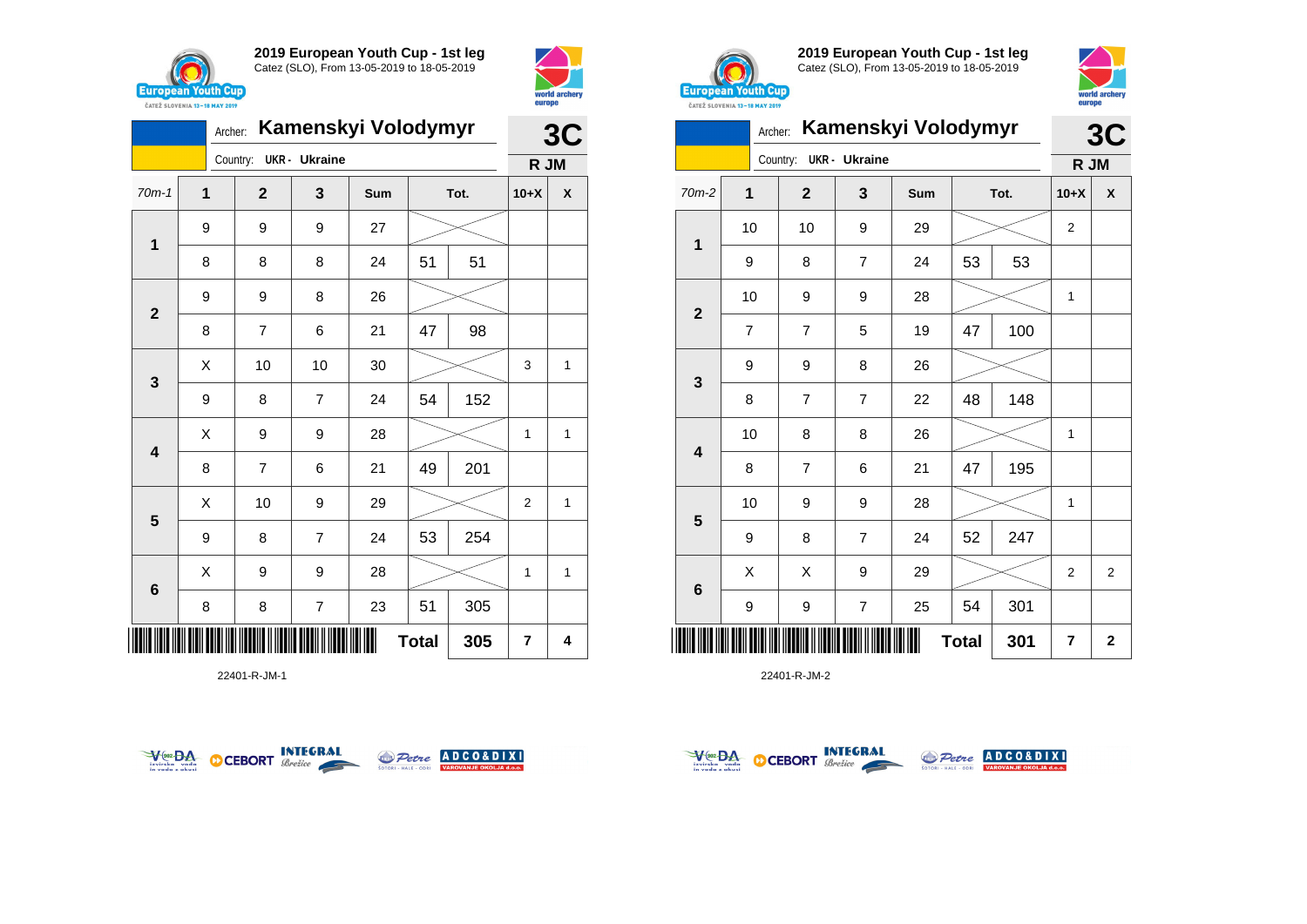

**1**

**2**

**3**

**4**

**5**

**6**

**2019 European Youth Cup - 1st leg** Catez (SLO), From 13-05-2019 to 18-05-2019

70m-1 **1 2 3 Sum Tot. 10+X X**

8 | 8 | 7 | 23 | 50 | 50

8 8 7 23 49 99

8 | 8 | 7 | 23 | 49 | 148

8 | 8 | 8 | 24 | 50 | 198

8 | 7 | 6 | 21 | 47 | 245

9 | 8 | 8 | 25 | 54 | 299

10 | 10 | 9 | 29 |  $>$  | 2

10 | 8 | 8 | 26 |  $\!\!\!\!\!\!\times$  | 1

 $X$  | 9 | 8 | 27 |  $\cancel{\sim}$  | 1 | 1



Country: **CZE - Czech Republic**

9 9 8 26

9 9 8 26

9 9 8 26



**3D**

**R JM**



**2019 European Youth Cup - 1st leg** Catez (SLO), From 13-05-2019 to 18-05-2019



|                         | Archer:        |                         | Herák Jirí                    |     |              |      |                | 3D           |
|-------------------------|----------------|-------------------------|-------------------------------|-----|--------------|------|----------------|--------------|
|                         |                |                         | Country: CZE - Czech Republic |     |              |      | R JM           |              |
| 70m-2                   | 1              | $\overline{2}$          | 3                             | Sum |              | Tot. | $10+X$         | X            |
| 1                       | 10             | 10                      | 9                             | 29  |              |      | $\overline{2}$ |              |
|                         | 8              | $\overline{7}$          | 6                             | 21  | 50           | 50   |                |              |
| $\overline{\mathbf{2}}$ | X              | 10                      | 10                            | 30  |              |      | 3              | 1            |
|                         | 8              | 6                       | $\overline{4}$                | 18  | 48           | 98   |                |              |
| $\mathbf{3}$            | X              | 10                      | 9                             | 29  |              |      | 2              | 1            |
|                         | 9              | $\overline{7}$          | 6                             | 22  | 51           | 149  |                |              |
| $\overline{\mathbf{4}}$ | 9              | 9                       | 8                             | 26  |              |      |                |              |
|                         | $\overline{7}$ | 6                       | 6                             | 19  | 45           | 194  |                |              |
| 5                       | 8              | 8                       | 8                             | 24  |              |      |                |              |
|                         | 8              | 6                       | 4                             | 18  | 42           | 236  |                |              |
|                         | 10             | 9                       | 9                             | 28  |              |      | 1              |              |
| 6                       | 8              | $\overline{\mathbf{7}}$ | 6                             | 21  | 49           | 285  |                |              |
|                         |                |                         |                               |     | <b>Total</b> | 285  | 8              | $\mathbf{2}$ |

23640-R-JM-2



\*23640-R-JM-1\*

23640-R-JM-1



**Total** 299  $\begin{array}{|c|c|c|c|c|} 4 & 1 \end{array}$ 



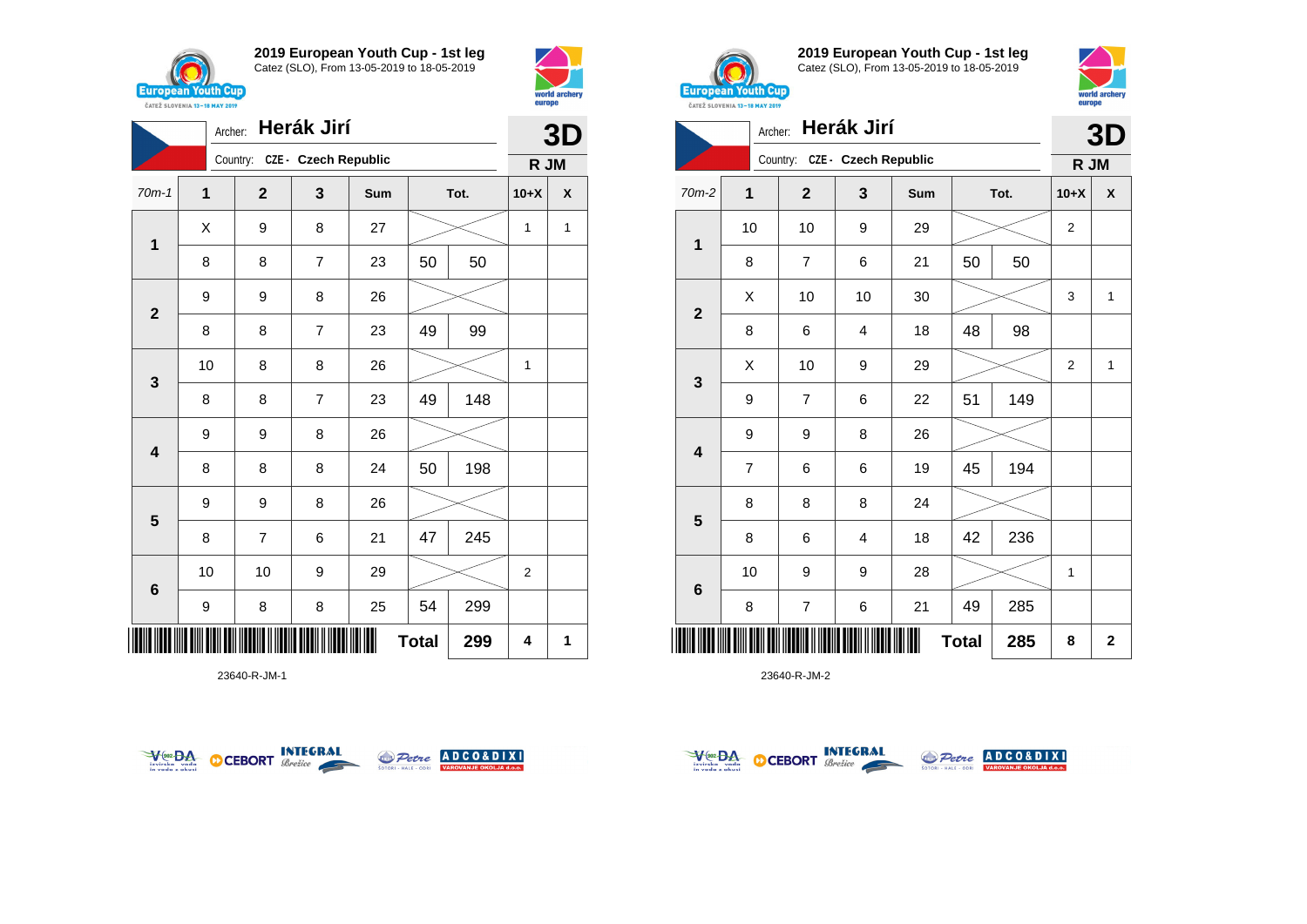



|                         | Archer: |                       | Lazowski Filip |     |              |      |                | 4A             |
|-------------------------|---------|-----------------------|----------------|-----|--------------|------|----------------|----------------|
|                         |         | Country: POL - Poland |                |     |              |      | R JM           |                |
| $70m-1$                 | 1       | $\overline{2}$        | 3              | Sum |              | Tot. | $10+X$         | X              |
| 1                       | 10      | 9                     | 9              | 28  |              |      | 1              |                |
|                         | 9       | 9                     | 8              | 26  | 54           | 54   |                |                |
|                         | X       | 10                    | 10             | 30  |              |      | 3              | 1              |
| $\mathbf{2}$            | 9       | 8                     | 6              | 23  | 53           | 107  |                |                |
| $\mathbf{3}$            | X       | X                     | 10             | 30  |              |      | 3              | $\overline{2}$ |
|                         | 9       | 9                     | 9              | 27  | 57           | 164  |                |                |
| $\overline{\mathbf{4}}$ | 10      | 10                    | 9              | 29  |              |      | $\overline{2}$ |                |
|                         | 9       | 8                     | $\overline{7}$ | 24  | 53           | 217  |                |                |
|                         | 10      | 9                     | 9              | 28  |              |      | 1              |                |
| 5                       | 9       | 8                     | 8              | 25  | 53           | 270  |                |                |
| $6\phantom{1}6$         | 10      | 10                    | 9              | 29  |              |      | $\overline{2}$ |                |
|                         | 8       | 8                     | 8              | 24  | 53           | 323  |                |                |
| IIIII                   |         |                       |                |     | <b>Total</b> | 323  | 12             | 3              |

3262-R-JM-1





**2019 European Youth Cup - 1st leg** Catez (SLO), From 13-05-2019 to 18-05-2019



|              | Archer:        |                | Lazowski Filip |     |              |      |                | 4A           |
|--------------|----------------|----------------|----------------|-----|--------------|------|----------------|--------------|
|              |                | Country:       | POL - Poland   |     |              |      | R JM           |              |
| 70m-2        | $\overline{1}$ | $\mathbf{2}$   | 3              | Sum |              | Tot. | $10+X$         | X            |
| $\mathbf 1$  | 9              | 9              | 8              | 26  |              |      |                |              |
|              | 8              | $\overline{7}$ | 6              | 21  | 47           | 47   |                |              |
| $\mathbf{2}$ | Χ              | 10             | 9              | 29  |              |      | 2              | $\mathbf{1}$ |
|              | 9              | 8              | 8              | 25  | 54           | 101  |                |              |
|              | 10             | 9              | 9              | 28  |              |      | 1              |              |
| 3            | 9              | 8              | $\overline{7}$ | 24  | 52           | 153  |                |              |
| 4            | Χ              | 10             | 9              | 29  |              |      | $\overline{2}$ | $\mathbf{1}$ |
|              | 9              | 9              | 9              | 27  | 56           | 209  |                |              |
|              | 10             | 10             | 9              | 29  |              |      | $\overline{2}$ |              |
| 5            | 9              | 9              | 8              | 26  | 55           | 264  |                |              |
|              | Χ              | 10             | 9              | 29  |              |      | 2              | 1            |
| 6            | 9              | 9              | 8              | 26  | 55           | 319  |                |              |
|              |                |                |                |     | <b>Total</b> | 319  | 9              | 3            |



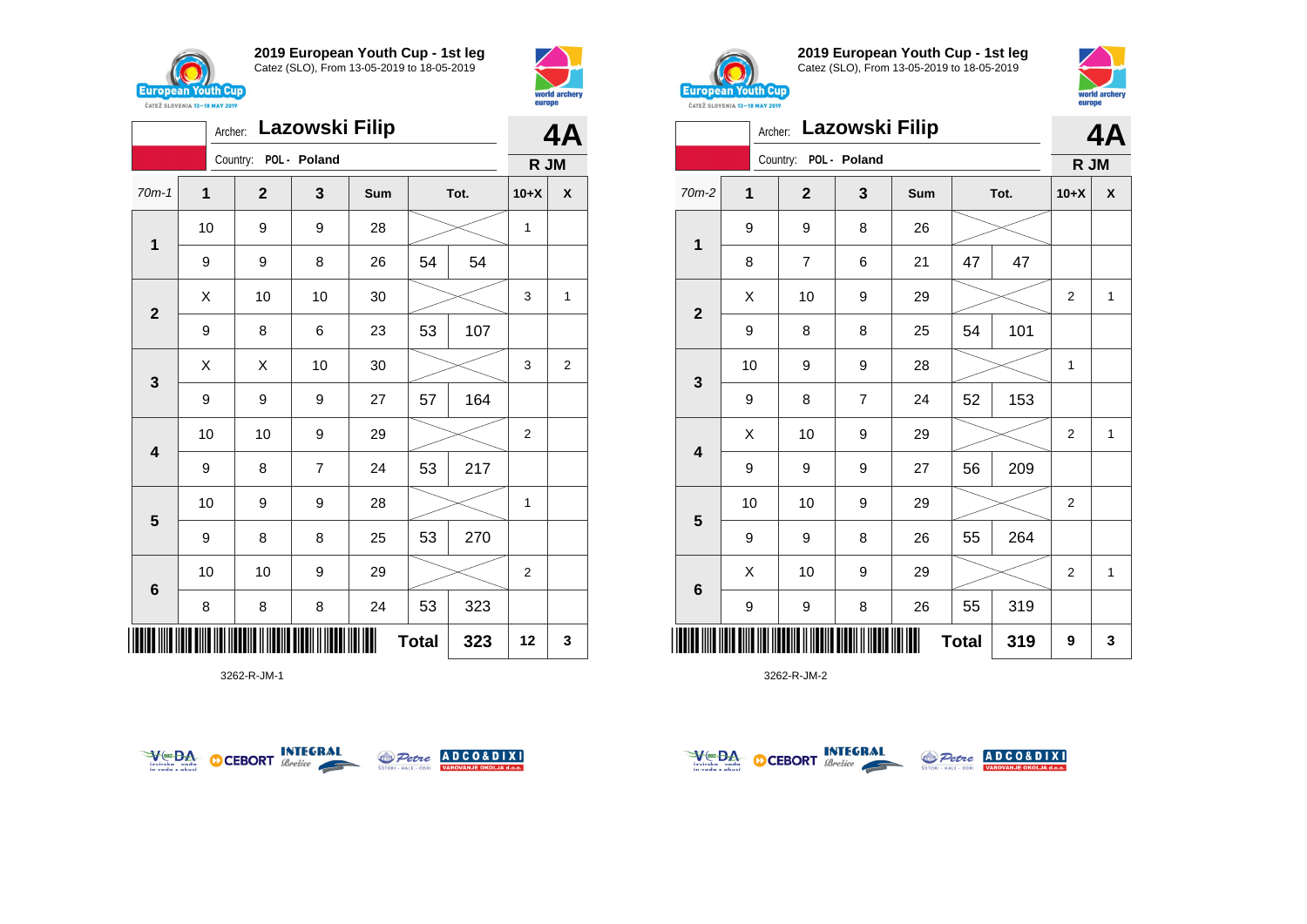



|                         |    | Archer: |                       | <b>Lecat Florentin</b> |     |              |      |                | <b>4B</b> |
|-------------------------|----|---------|-----------------------|------------------------|-----|--------------|------|----------------|-----------|
|                         |    |         | Country: FRA - France |                        |     |              |      | R JM           |           |
| $70m-1$                 | 1  |         | $\mathbf{2}$          | 3                      | Sum |              | Tot. | $10+X$         | χ         |
| $\mathbf 1$             | 10 |         | 9                     | 9                      | 28  |              |      | 1              |           |
|                         | 9  |         | 9                     | $\overline{7}$         | 25  | 53           | 53   |                |           |
| $\mathbf{2}$            | Χ  |         | 10                    | 10                     | 30  |              |      | 3              | 1         |
|                         | 9  |         | 9                     | 8                      | 26  | 56           | 109  |                |           |
| $\mathbf{3}$            | 10 |         | 10                    | 10                     | 30  |              |      | 3              |           |
|                         | 8  |         | 8                     | 8                      | 24  | 54           | 163  |                |           |
| $\overline{\mathbf{4}}$ | X  |         | X                     | 10                     | 30  |              |      | 3              | 2         |
|                         | 10 |         | 10                    | 8                      | 28  | 58           | 221  | $\overline{2}$ |           |
| $\overline{\mathbf{5}}$ | 9  |         | 9                     | 9                      | 27  |              |      |                |           |
|                         | 9  |         | $\overline{7}$        | 6                      | 22  | 49           | 270  |                |           |
| $\bf 6$                 | 10 |         | 10                    | 9                      | 29  |              |      | $\overline{2}$ |           |
|                         | 9  |         | 9                     | 8                      | 26  | 55           | 325  |                |           |
| IIII                    |    |         |                       |                        |     | <b>Total</b> | 325  | 14             | 3         |

18090-R-JM-1





**2019 European Youth Cup - 1st leg** Catez (SLO), From 13-05-2019 to 18-05-2019



|              | Archer:      |                       |                | <b>Lecat Florentin</b> |              |      |              | 4B             |
|--------------|--------------|-----------------------|----------------|------------------------|--------------|------|--------------|----------------|
|              |              | Country: FRA - France |                |                        |              |      | R JM         |                |
| 70m-2        | $\mathbf{1}$ | $\overline{2}$        | 3              | Sum                    |              | Tot. | $10+X$       | X              |
|              | X            | 10                    | 9              | 29                     |              |      | 2            | 1              |
| 1            | 9            | 8                     | 7              | 24                     | 53           | 53   |              |                |
|              | X            | X                     | 9              | 29                     |              |      | 2            | $\overline{2}$ |
| $\mathbf{2}$ | 9            | 8                     | 8              | 25                     | 54           | 107  |              |                |
|              | 10           | 10                    | 9              | 29                     |              |      | 2            |                |
| 3            | 8            | 8                     | 8              | 24                     | 53           | 160  |              |                |
|              | 10           | 10                    | 9              | 29                     |              |      | 2            |                |
| 4            | 9            | 9                     | 8              | 26                     | 55           | 215  |              |                |
|              | Χ            | 9                     | 9              | 28                     |              |      | $\mathbf{1}$ | 1              |
| 5            | 9            | 9                     | $\overline{7}$ | 25                     | 53           | 268  |              |                |
|              | 10           | 9                     | 9              | 28                     |              |      | 1            |                |
| 6            | 9            | 9                     | 8              | 26                     | 54           | 322  |              |                |
|              |              |                       |                |                        | <b>Total</b> | 322  | 10           | 4              |



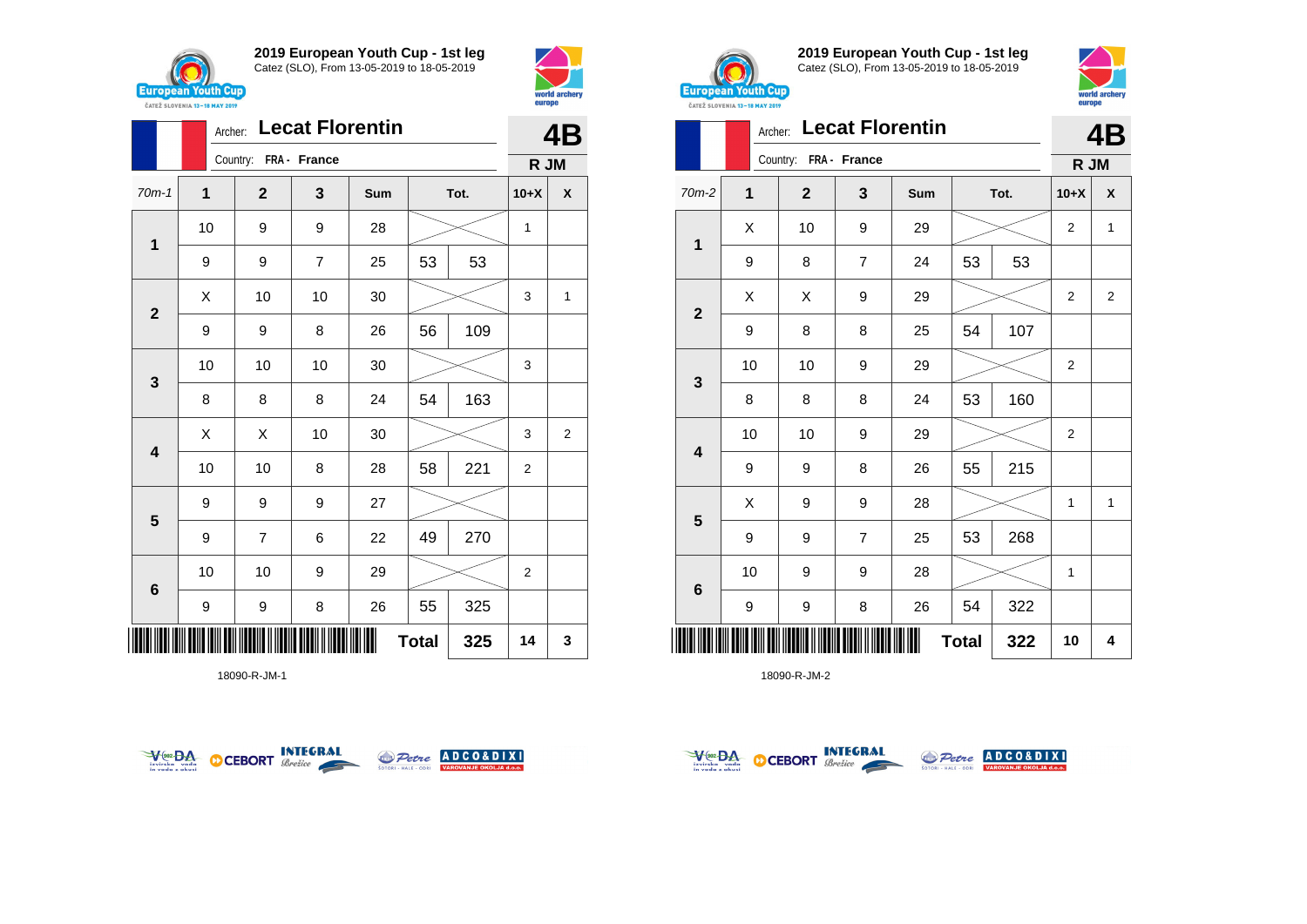



|                         |             |              |                      | 4C  |              |      |                |   |
|-------------------------|-------------|--------------|----------------------|-----|--------------|------|----------------|---|
|                         |             | Country:     | <b>UKR</b> - Ukraine |     |              |      | R JM           |   |
| $70m-1$                 | $\mathbf 1$ | $\mathbf{2}$ | 3                    | Sum |              | Tot. | $10+X$         | X |
| $\mathbf 1$             | X           | 10           | 10                   | 30  |              |      | 3              | 1 |
|                         | 9           | 9            | 9                    | 27  | 57           | 57   |                |   |
| $\overline{2}$          | X           | 10           | 10                   | 30  |              |      | 3              | 1 |
|                         | 10          | 8            | 8                    | 26  | 56           | 113  | 1              |   |
| $\mathbf{3}$            | 10          | Χ            | 8                    | 28  |              |      | $\overline{2}$ | 1 |
|                         | 8           | 8            | 8                    | 24  | 52           | 165  |                |   |
| $\overline{\mathbf{4}}$ | Χ           | 10           | 10                   | 30  |              |      | 3              | 1 |
|                         | 9           | 8            | $\overline{7}$       | 24  | 54           | 219  |                |   |
| 5                       | 9           | 9            | 9                    | 27  |              |      |                |   |
|                         | 9           | 9            | 4                    | 22  | 49           | 268  |                |   |
| $6\phantom{1}6$         | 10          | 9            | 9                    | 28  |              |      | 1              |   |
|                         | 9           | 8            | 8                    | 25  | 53           | 321  |                |   |
| IIIII                   |             |              |                      |     | <b>Total</b> | 321  | 13             | 4 |

20639-R-JM-1





**2019 European Youth Cup - 1st leg** Catez (SLO), From 13-05-2019 to 18-05-2019



|              | Archer:     |              |                      | <b>Boiko Mykhailo</b> |              |      |        | 4C                      |
|--------------|-------------|--------------|----------------------|-----------------------|--------------|------|--------|-------------------------|
|              |             | Country:     | <b>UKR</b> - Ukraine |                       |              |      | R JM   |                         |
| 70m-2        | $\mathbf 1$ | $\mathbf{2}$ | 3                    | Sum                   |              | Tot. | $10+X$ | X                       |
| 1            | X           | 9            | 9                    | 28                    |              |      | 1      | 1                       |
|              | 9           | 9            | $\overline{7}$       | 25                    | 53           | 53   |        |                         |
| $\mathbf{2}$ | X           | 9            | 9                    | 28                    |              |      | 1      | $\mathbf{1}$            |
|              | 8           | 8            | 8                    | 24                    | 52           | 105  |        |                         |
| 3            | 10          | 9            | 8                    | 27                    |              |      | 1      |                         |
|              | 8           | 7            | 6                    | 21                    | 48           | 153  |        |                         |
| 4            | 9           | 9            | 9                    | 27                    |              |      |        |                         |
|              | 9           | 8            | 8                    | 25                    | 52           | 205  |        |                         |
| 5            | 10          | 10           | 10                   | 30                    |              |      | 3      |                         |
|              | 9           | 8            | $\overline{7}$       | 24                    | 54           | 259  |        |                         |
| 6            | 9           | 9            | 9                    | 27                    |              |      |        |                         |
|              | 9           | 8            | 8                    | 25                    | 52           | 311  |        |                         |
| II           |             |              |                      |                       | <b>Total</b> | 311  | 6      | $\overline{\mathbf{2}}$ |



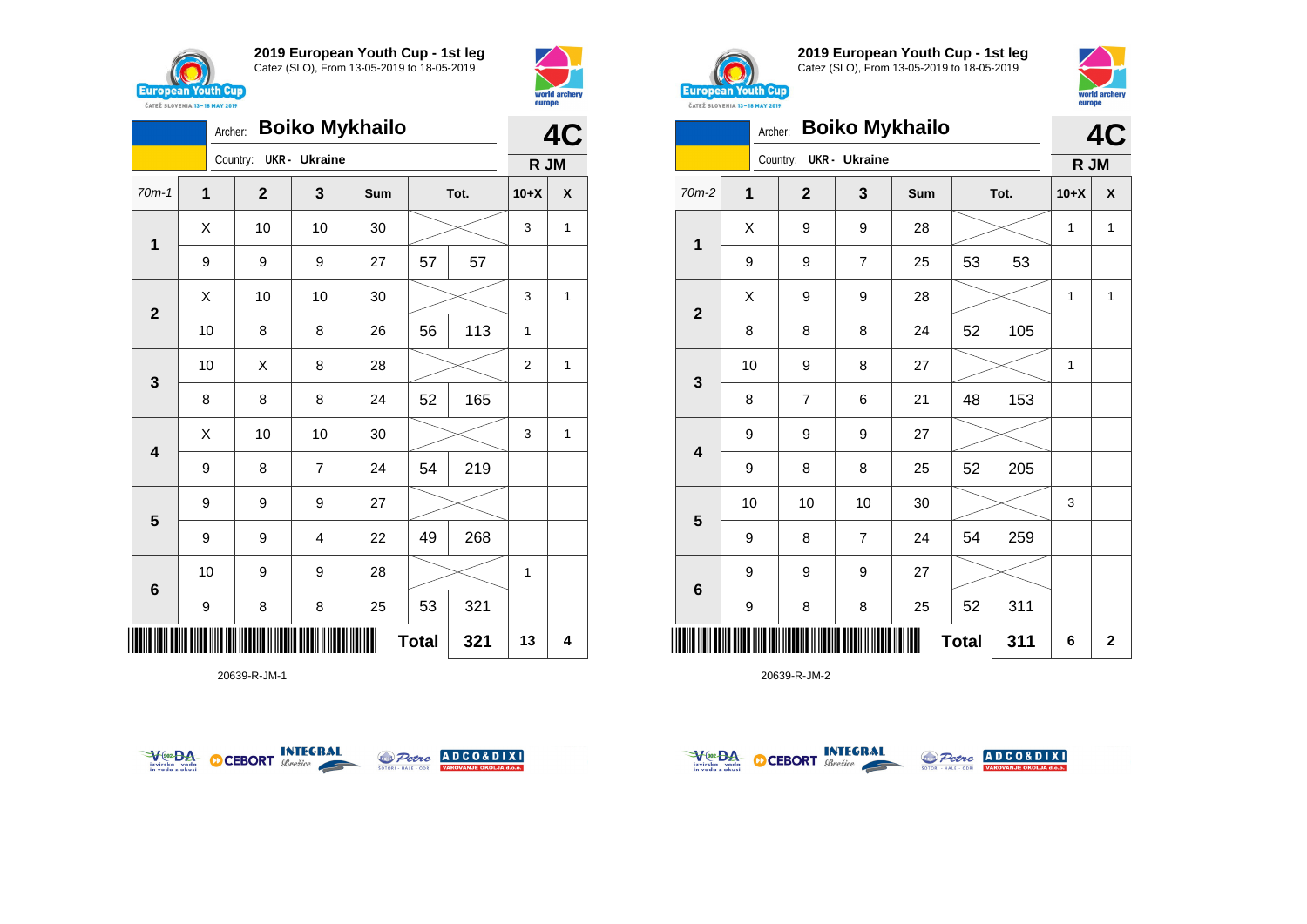



|                         | Archer: |                |              | <b>Cheremiskin Stanislav</b> |              |      | 4              |   |  |
|-------------------------|---------|----------------|--------------|------------------------------|--------------|------|----------------|---|--|
|                         |         | Country:       | RUS - Russia |                              |              |      | R JM           |   |  |
| $70m-1$                 | 1       | $\mathbf{2}$   | 3            | Sum                          |              | Tot. | $10+X$         | X |  |
| 1                       | X       | 9              | 9            | 28                           |              |      | 1              | 1 |  |
|                         | 9       | 9              | 8            | 26                           | 54           | 54   |                |   |  |
| $\overline{\mathbf{2}}$ | 10      | 9              | 9            | 28                           |              |      | 1              |   |  |
|                         | 8       | 8              | 8            | 24                           | 52           | 106  |                |   |  |
| 3                       | 10      | 9              | 9            | 28                           |              |      | 1              |   |  |
|                         | 9       | 9              | 8            | 26                           | 54           | 160  |                |   |  |
| $\overline{\mathbf{4}}$ | X       | 10             | 9            | 29                           |              |      | $\overline{2}$ | 1 |  |
|                         | 9       | 8              | 8            | 25                           | 54           | 214  |                |   |  |
| 5                       | 10      | 9              | 9            | 28                           |              |      | 1              |   |  |
|                         | 8       | $\overline{7}$ | 6            | 21                           | 49           | 263  |                |   |  |
| 6                       | X       | 9              | 9            | 28                           |              |      | 1              | 1 |  |
|                         | 9       | 8              | 6            | 23                           | 51           | 314  |                |   |  |
|                         |         |                |              |                              | <b>Total</b> | 314  | $\overline{7}$ | 3 |  |

19712-R-JM-1





**2019 European Youth Cup - 1st leg** Catez (SLO), From 13-05-2019 to 18-05-2019



|                | Archer: |                |                | <b>Cheremiskin Stanislav</b> |              |      |                | 4D             |  |
|----------------|---------|----------------|----------------|------------------------------|--------------|------|----------------|----------------|--|
|                |         | Country:       | RUS - Russia   |                              |              |      | R JM           |                |  |
| 70m-2          | 1       | $\overline{2}$ | 3              | Sum                          |              | Tot. | $10+X$         | X              |  |
| 1              | X       | 10             | 10             | 30                           |              |      | 3              | 1              |  |
|                | 10      | $\overline{7}$ | $\overline{7}$ | 24                           | 54           | 54   | 1              |                |  |
| $\overline{2}$ | 10      | 9              | 9              | 28                           |              |      | 1              |                |  |
|                | 9       | 9              | 8              | 26                           | 54           | 108  |                |                |  |
|                | Χ       | Χ              | 8              | 28                           |              |      | 2              | $\overline{2}$ |  |
| 3              | 8       | 8              | $\overline{7}$ | 23                           | 51           | 159  |                |                |  |
|                | 10      | 10             | 9              | 29                           |              |      | $\overline{2}$ |                |  |
| 4              | 9       | 8              | $\overline{7}$ | 24                           | 53           | 212  |                |                |  |
|                | 10      | 9              | 9              | 28                           |              |      | 1              |                |  |
| 5              | 9       | 8              | $\overline{7}$ | 24                           | 52           | 264  |                |                |  |
|                | X       | 10             | 9              | 29                           |              |      | $\overline{2}$ | $\mathbf{1}$   |  |
| $\bf 6$        | 9       | 8              | 6              | 23                           | 52           | 316  |                |                |  |
|                |         |                |                |                              | <b>Total</b> | 316  | 12             | 4              |  |



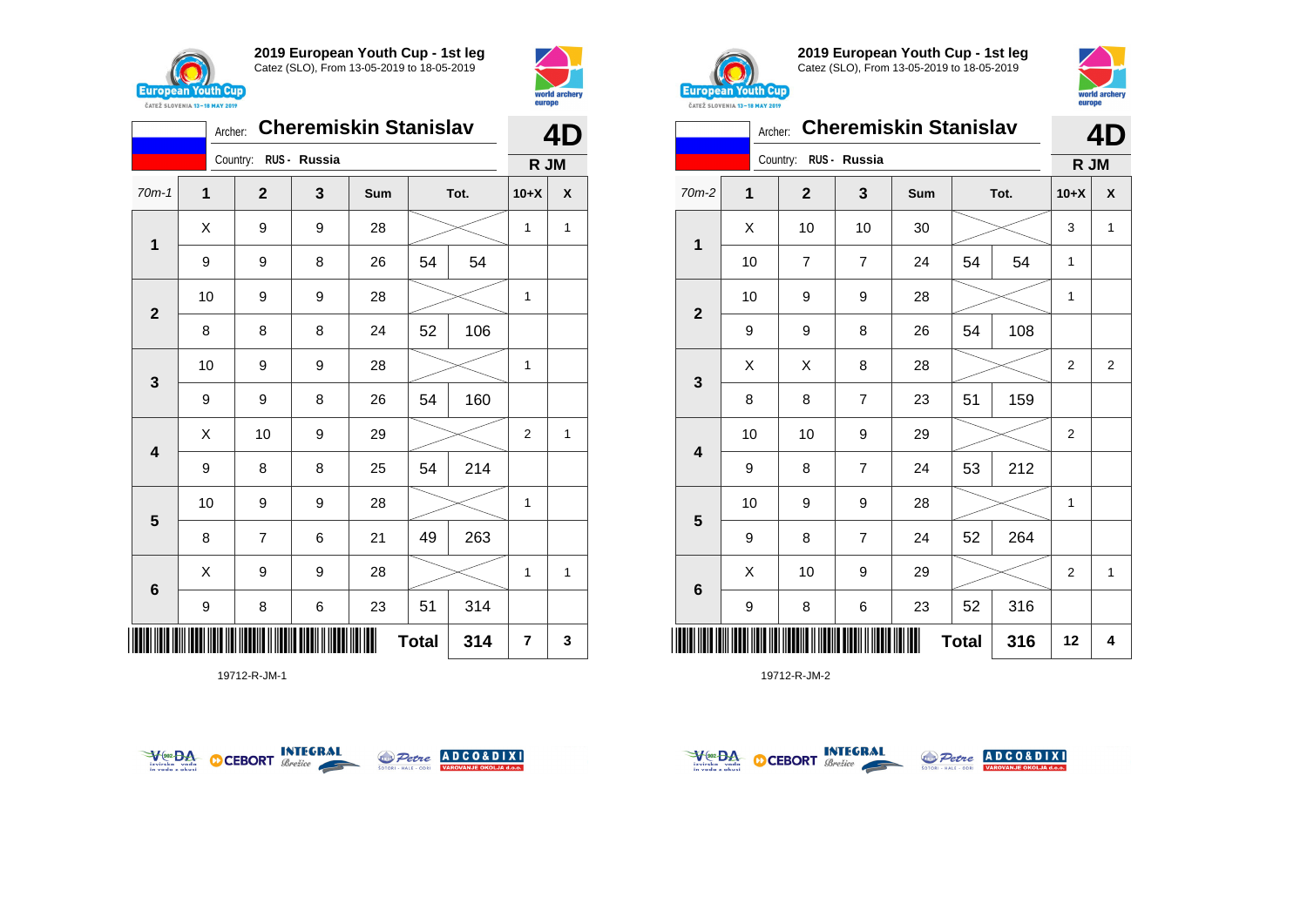





27225-R-JM-1





**2019 European Youth Cup - 1st leg** Catez (SLO), From 13-05-2019 to 18-05-2019



|                         |    | Paoli Alessandro<br>Archer: |    |     |              |      |                |                |  |  |
|-------------------------|----|-----------------------------|----|-----|--------------|------|----------------|----------------|--|--|
|                         |    | Country: ITA - Italy        |    |     |              |      | R JM           |                |  |  |
| 70m-2                   | 1  | $\mathbf{2}$                | 3  | Sum |              | Tot. | $10+X$         | X              |  |  |
| 1                       | X  | X                           | 10 | 30  |              |      | 3              | $\overline{2}$ |  |  |
|                         | 10 | 9                           | 9  | 28  | 58           | 58   | 1              |                |  |  |
| $\mathbf{2}$            | Χ  | X                           | 10 | 30  |              |      | 3              | $\overline{2}$ |  |  |
|                         | 9  | 8                           | 8  | 25  | 55           | 113  |                |                |  |  |
|                         | X  | X                           | 8  | 28  |              |      | $\overline{2}$ | $\overline{2}$ |  |  |
| 3                       | 8  | 8                           | 8  | 24  | 52           | 165  |                |                |  |  |
| $\overline{\mathbf{4}}$ | 10 | 9                           | 9  | 28  |              |      | 1              |                |  |  |
|                         | 9  | 9                           | 8  | 26  | 54           | 219  |                |                |  |  |
|                         | 9  | 9                           | 9  | 27  |              |      |                |                |  |  |
| 5                       | 9  | 8                           | 8  | 25  | 52           | 271  |                |                |  |  |
|                         | 10 | 9                           | 9  | 28  |              |      | 1              |                |  |  |
| $6\phantom{1}$          | 9  | 9                           | 9  | 27  | 55           | 326  |                |                |  |  |
|                         |    |                             |    |     | <b>Total</b> | 326  | 11             | 6              |  |  |



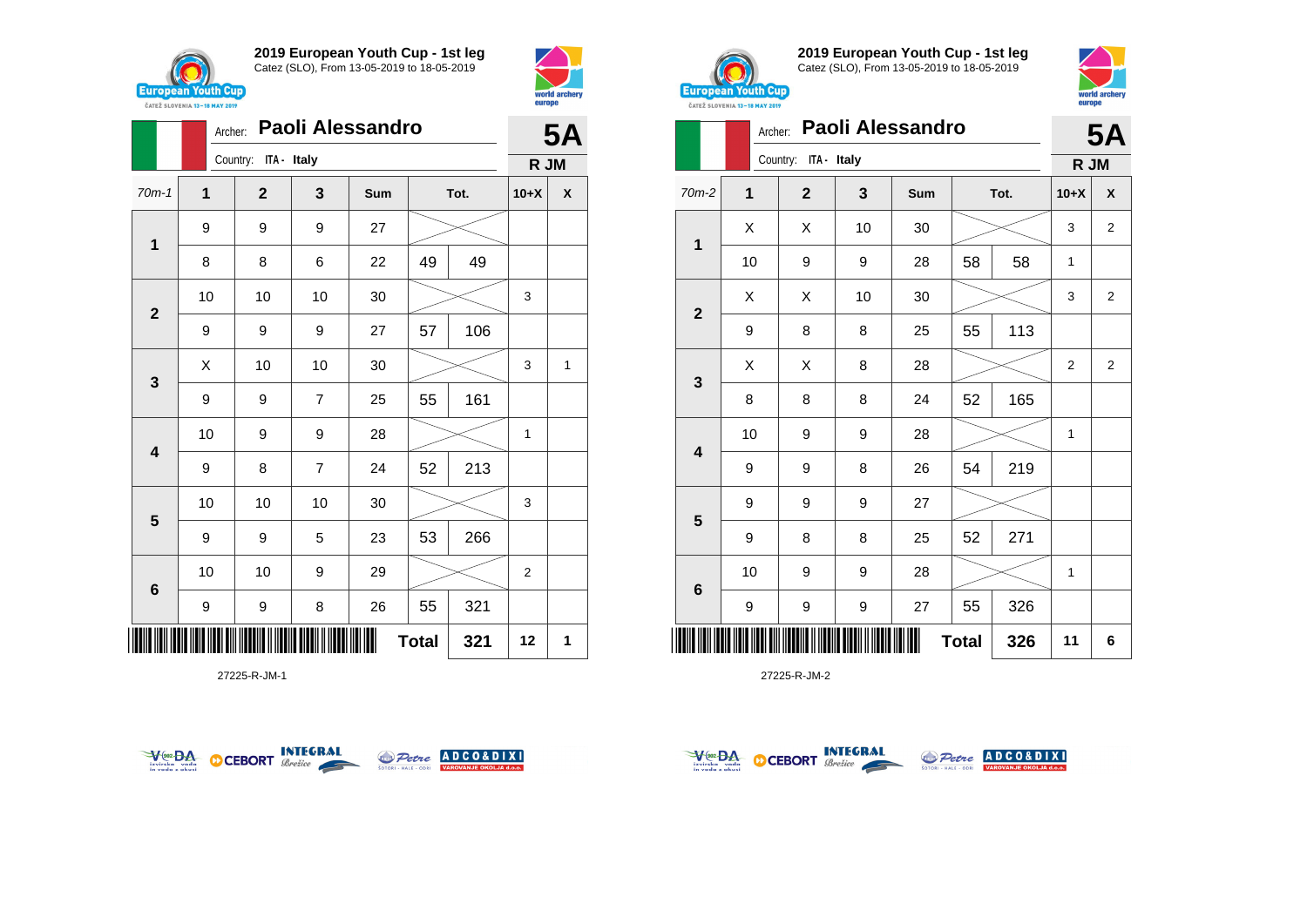





30380-R-JM-1





**2019 European Youth Cup - 1st leg** Catez (SLO), From 13-05-2019 to 18-05-2019



|                         |                 | Archer: Cotillard Matthew<br>Country: GBR - Great Britain |                |     |              |      |        |             |  |
|-------------------------|-----------------|-----------------------------------------------------------|----------------|-----|--------------|------|--------|-------------|--|
|                         |                 |                                                           |                |     |              |      | R JM   |             |  |
| 70m-2                   | 1               | $\mathbf{2}$                                              | 3              | Sum |              | Tot. | $10+X$ | X           |  |
| $\mathbf{1}$            | 9               | 9                                                         | $\overline{7}$ | 25  |              |      |        |             |  |
|                         | $\overline{7}$  | $\overline{7}$                                            | $\overline{7}$ | 21  | 46           | 46   |        |             |  |
| $\mathbf{2}$            | $\overline{7}$  | $\overline{7}$                                            | $\overline{7}$ | 21  |              |      |        |             |  |
|                         | $6\phantom{1}6$ | $\overline{\mathbf{4}}$                                   | 4              | 14  | 35           | 81   |        |             |  |
| 3                       | 9               | 8                                                         | 8              | 25  |              |      |        |             |  |
|                         | 5               | $\overline{c}$                                            | $\overline{2}$ | 9   | 34           | 115  |        |             |  |
| $\overline{\mathbf{4}}$ | 9               | 8                                                         | $\overline{7}$ | 24  |              |      |        |             |  |
|                         | $\overline{7}$  | 6                                                         | $\overline{c}$ | 15  | 39           | 154  |        |             |  |
| $5\phantom{1}$          | 9               | 8                                                         | 8              | 25  |              |      |        |             |  |
|                         | $\overline{7}$  | 6                                                         | $\overline{2}$ | 15  | 40           | 194  |        |             |  |
|                         | 10              | 9                                                         | 8              | 27  |              |      | 1      |             |  |
| 6                       | $\overline{7}$  | 6                                                         | 5              | 18  | 45           | 239  |        |             |  |
| Ш                       |                 |                                                           |                |     | <b>Total</b> | 239  | 1      | $\mathbf 0$ |  |



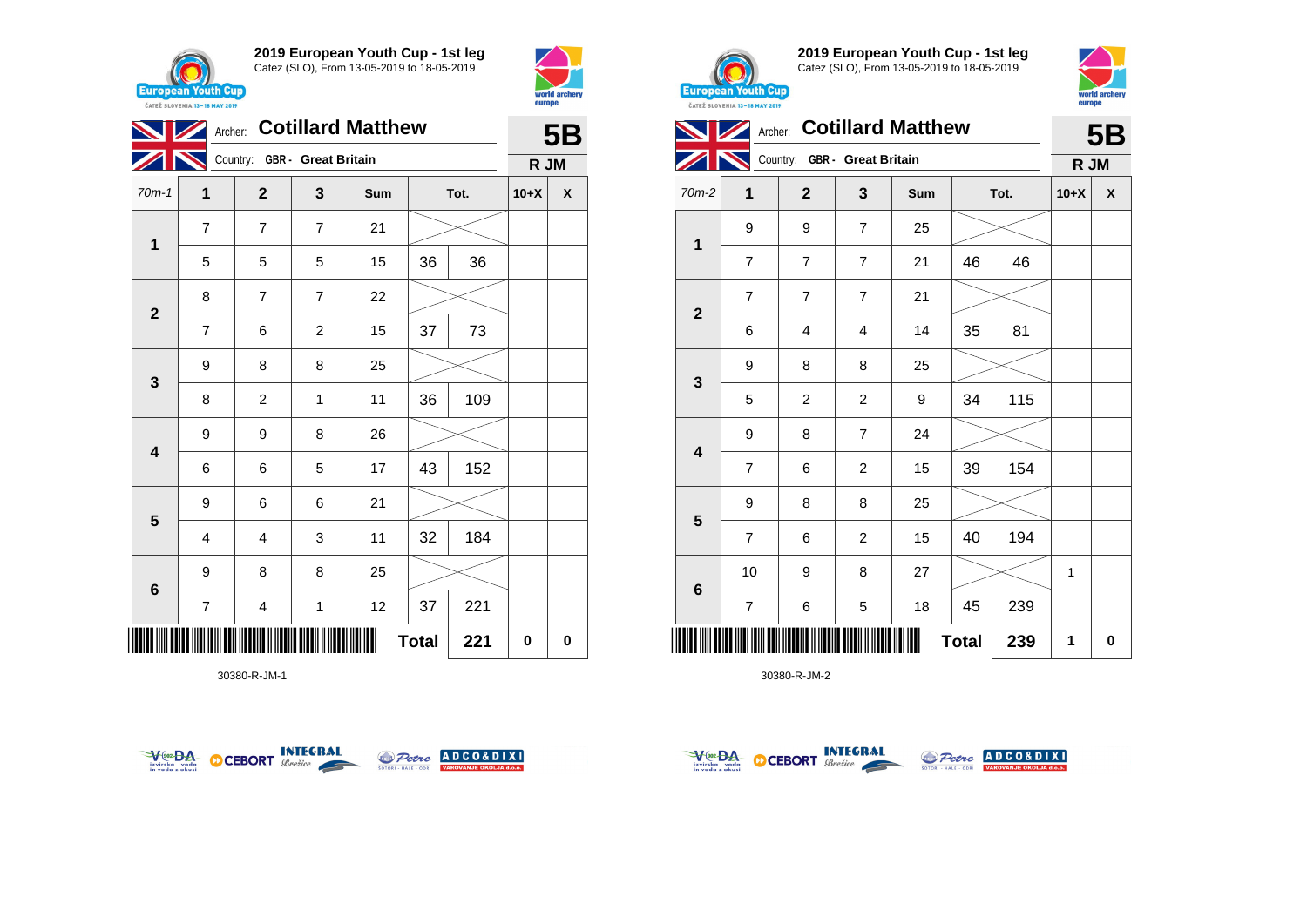





27596-R-JM-1





**2019 European Youth Cup - 1st leg** Catez (SLO), From 13-05-2019 to 18-05-2019



| Œ            |              | Archer: Cerni Lovro    |                |     |              |      |                | <b>5C</b>   |
|--------------|--------------|------------------------|----------------|-----|--------------|------|----------------|-------------|
|              |              | Country: CRO - Croatia |                |     |              |      | R JM           |             |
| 70m-2        | $\mathbf{1}$ | $\overline{2}$         | 3              | Sum |              | Tot. | $10+X$         | X           |
| 1            | Χ            | 10                     | 10             | 30  |              |      | 3              | 1           |
|              | 10           | 8                      | 8              | 26  | 56           | 56   | $\mathbf{1}$   |             |
|              | 9            | 9                      | 9              | 27  |              |      |                |             |
| $\mathbf{2}$ | 9            | 8                      | $\overline{7}$ | 24  | 51           | 107  |                |             |
|              | 10           | 9                      | 9              | 28  |              |      | $\mathbf{1}$   |             |
| 3            | 8            | 8                      | 7              | 23  | 51           | 158  |                |             |
|              | 9            | 9                      | 9              | 27  |              |      |                |             |
| 4            | 8            | 7                      | 7              | 22  | 49           | 207  |                |             |
|              | X            | 10                     | 9              | 29  |              |      | $\overline{2}$ | 1           |
| 5            | 9            | 9                      | 7              | 25  | 54           | 261  |                |             |
|              | 10           | 8                      | 8              | 26  |              |      | 1              |             |
| 6            | 8            | 8                      | 8              | 24  | 50           | 311  |                |             |
| II           |              |                        |                |     | <b>Total</b> | 311  | 8              | $\mathbf 2$ |



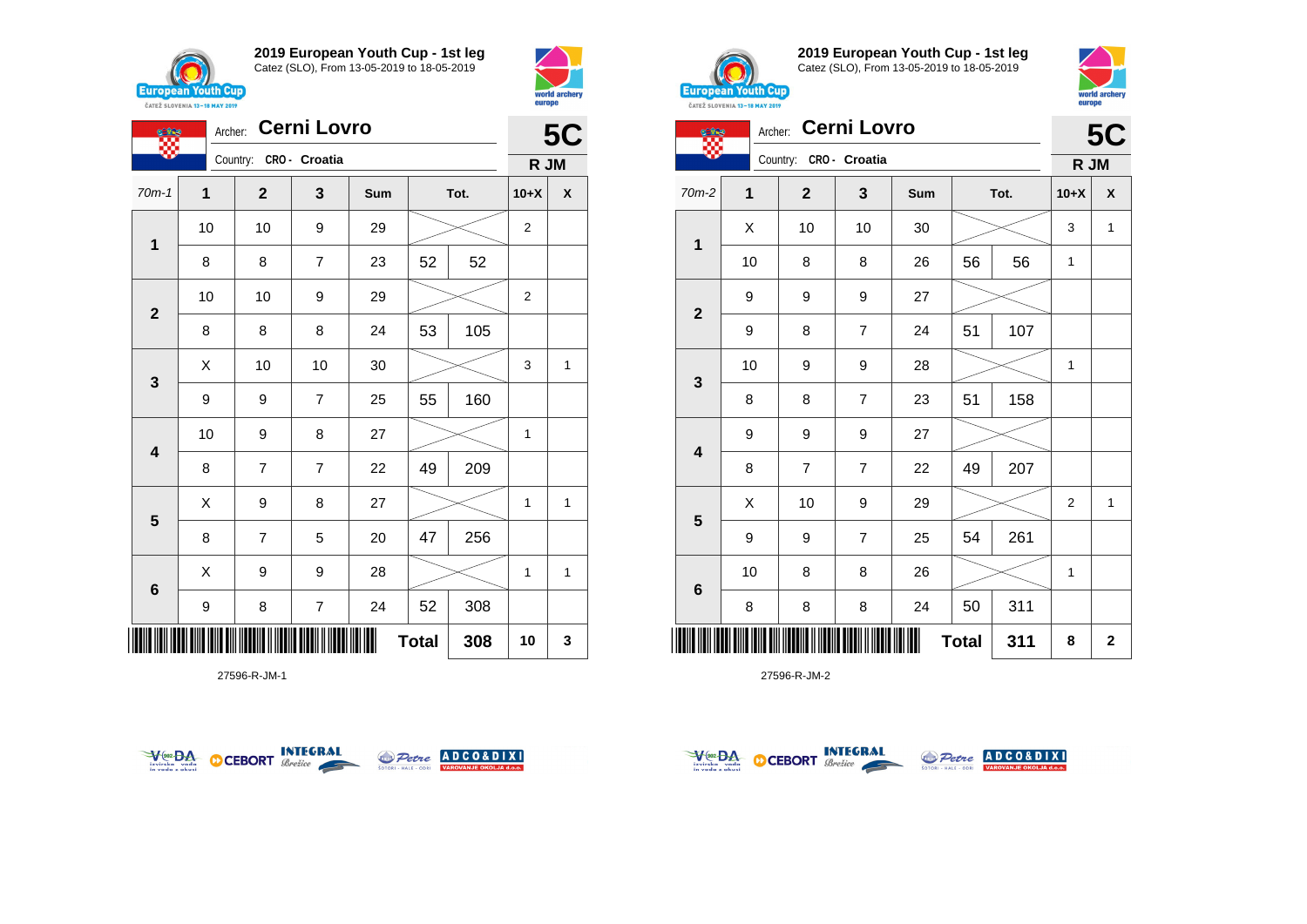





23277-R-JM-1





**2019 European Youth Cup - 1st leg** Catez (SLO), From 13-05-2019 to 18-05-2019



|                | Archer:        |                |              | <b>Damshaev Dambi</b> |              |      |              | <b>5D</b> |
|----------------|----------------|----------------|--------------|-----------------------|--------------|------|--------------|-----------|
|                |                | Country:       | RUS - Russia |                       |              |      | R JM         |           |
| 70m-2          | 1              | $\overline{2}$ | 3            | Sum                   |              | Tot. | $10+X$       | X         |
| 1              | X              | 10             | 9            | 29                    |              |      | 2            | 1         |
|                | $\overline{7}$ | 6              | 6            | 19                    | 48           | 48   |              |           |
| $\overline{2}$ | Χ              | 10             | 9            | 29                    |              |      | 2            | 1         |
|                | 8              | 8              | 6            | 22                    | 51           | 99   |              |           |
| 3              | 10             | 9              | 9            | 28                    |              |      | $\mathbf{1}$ |           |
|                | 9              | 8              | 8            | 25                    | 53           | 152  |              |           |
| 4              | Χ              | 10             | 10           | 30                    |              |      | 3            | 1         |
|                | 9              | $\overline{7}$ | 7            | 23                    | 53           | 205  |              |           |
|                | X              | 10             | 10           | 30                    |              |      | 3            | 1         |
| 5              | 10             | 9              | 8            | 27                    | 57           | 262  | $\mathbf{1}$ |           |
| 6              | Χ              | 9              | 9            | 28                    |              |      | $\mathbf{1}$ | 1         |
|                | 9              | 8              | 8            | 25                    | 53           | 315  |              |           |
| Ш              |                |                |              |                       | <b>Total</b> | 315  | 13           | 5         |



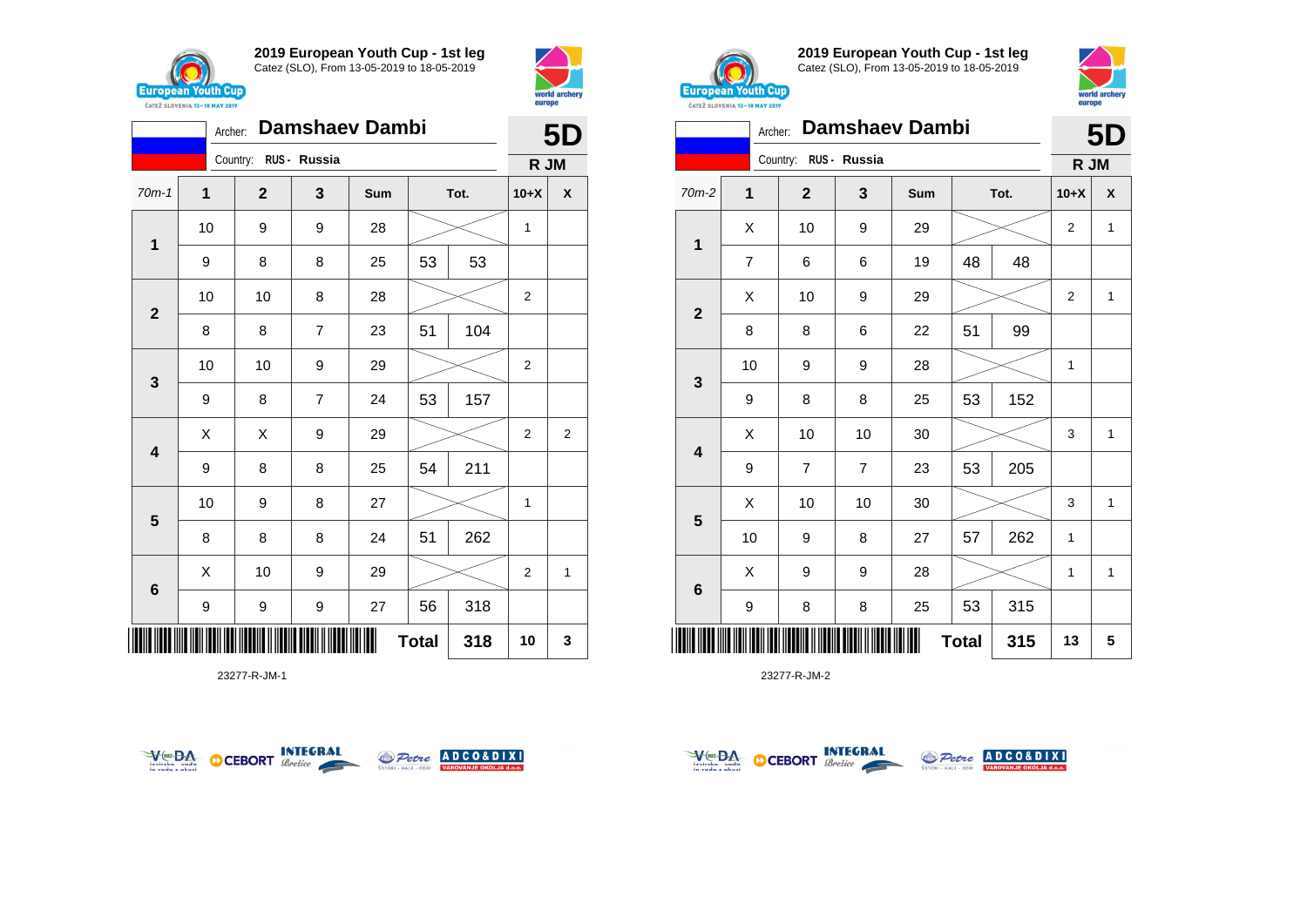





19997-R-JM-1





**2019 European Youth Cup - 1st leg** Catez (SLO), From 13-05-2019 to 18-05-2019



**6A**

| Archer: Lovo Niccolò |  |
|----------------------|--|
| Country: ITA - Italy |  |

|                         |    | Country: ITA - Italy |                         |     |              |     |                |              |
|-------------------------|----|----------------------|-------------------------|-----|--------------|-----|----------------|--------------|
| 70m-2                   | 1  | $\mathbf{2}$         | 3                       | Sum | Tot.         |     | $10+X$         | X            |
| $\mathbf 1$             | X  | 9                    | 9                       | 28  |              |     | 1              | $\mathbf{1}$ |
|                         | 9  | 8                    | 8                       | 25  | 53           | 53  |                |              |
| $\mathbf{2}$            | Χ  | 9                    | 9                       | 28  |              |     | $\mathbf{1}$   | 1            |
|                         | 8  | 8                    | $\overline{\mathbf{7}}$ | 23  | 51           | 104 |                |              |
|                         | 10 | 10                   | 9                       | 29  |              |     | 2              |              |
| $\mathbf 3$             | 9  | 9                    | 8                       | 26  | 55           | 159 |                |              |
| $\overline{\mathbf{4}}$ | Χ  | Χ                    | 9                       | 29  |              |     | 2              | 2            |
|                         | 9  | 9                    | 8                       | 26  | 55           | 214 |                |              |
|                         | 10 | 10                   | 9                       | 29  |              |     | $\overline{2}$ |              |
| $\overline{\mathbf{5}}$ | 9  | 9                    | $\overline{7}$          | 25  | 54           | 268 |                |              |
|                         | X  | 10                   | 9                       | 29  |              |     | $\overline{2}$ | $\mathbf{1}$ |
| $\bf 6$                 | 9  | 9                    | 9                       | 27  | 56           | 324 |                |              |
| ║║║                     |    |                      |                         |     | <b>Total</b> | 324 | 10             | 5            |



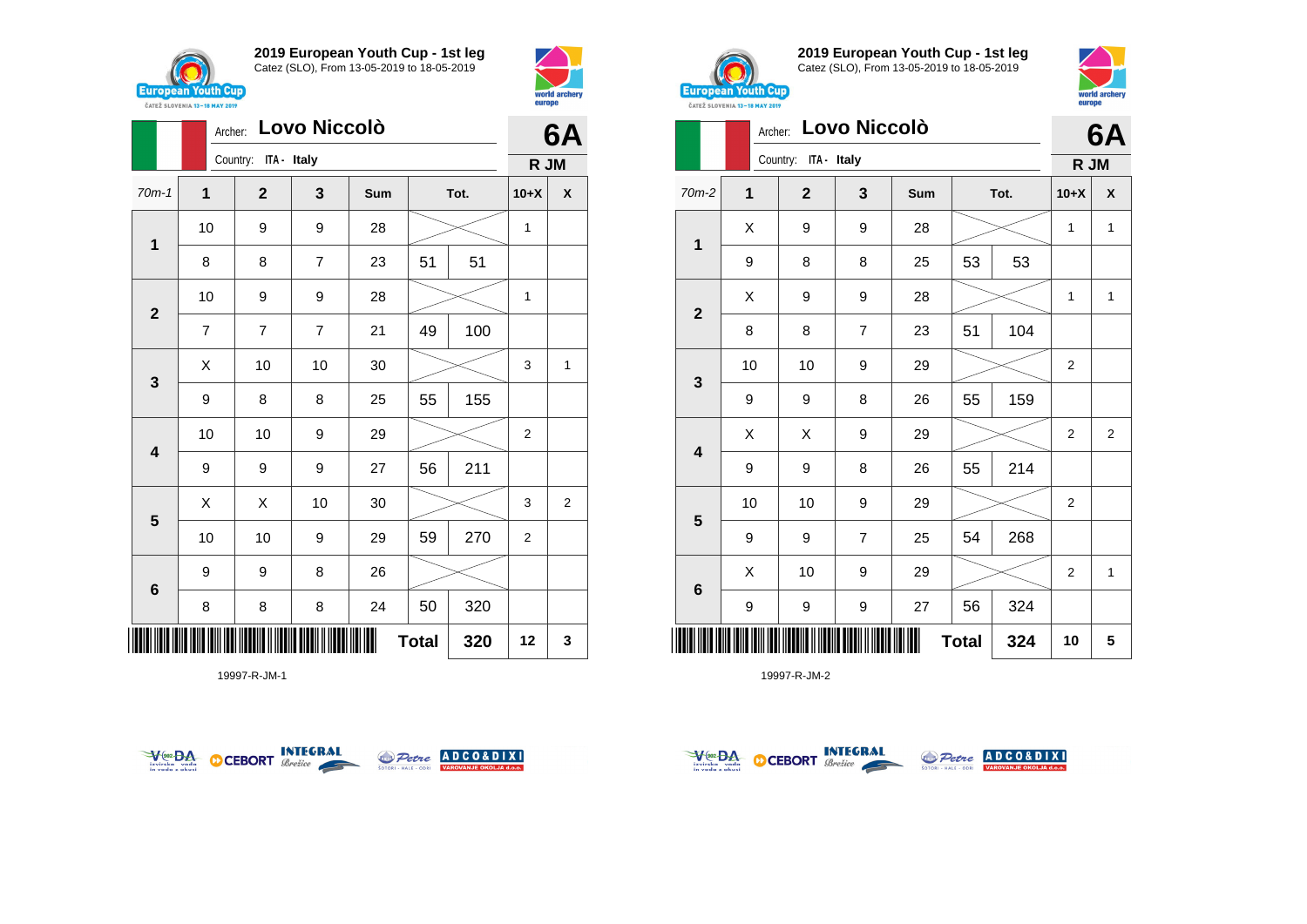





30379-R-JM-1





**2019 European Youth Cup - 1st leg** Catez (SLO), From 13-05-2019 to 18-05-2019



|                         |                | Archer: Boden Jacob          |                |     |              |      |                |                |  |
|-------------------------|----------------|------------------------------|----------------|-----|--------------|------|----------------|----------------|--|
|                         |                | Country: GBR - Great Britain |                |     |              |      | R JM           |                |  |
| 70m-2                   | 1              | $\mathbf{2}$                 | 3              | Sum |              | Tot. | $10+X$         | X              |  |
| 1                       | X              | X                            | 9              | 29  |              |      | $\overline{2}$ | $\overline{2}$ |  |
|                         | 8              | 8                            | 8              | 24  | 53           | 53   |                |                |  |
| $\overline{2}$          | X              | 9                            | 9              | 28  |              |      | $\mathbf{1}$   | $\mathbf{1}$   |  |
|                         | 9              | 8                            | $\overline{7}$ | 24  | 52           | 105  |                |                |  |
| 3                       | 10             | 9                            | 8              | 27  |              |      | 1              |                |  |
|                         | $\overline{7}$ | $\overline{7}$               | 4              | 18  | 45           | 150  |                |                |  |
| $\overline{\mathbf{4}}$ | X              | 10                           | 9              | 29  |              |      | $\overline{2}$ | $\mathbf{1}$   |  |
|                         | 8              | 8                            | $\overline{7}$ | 23  | 52           | 202  |                |                |  |
| 5                       | X              | 10                           | 9              | 29  |              |      | $\overline{2}$ | $\mathbf{1}$   |  |
|                         | 9              | 8                            | 8              | 25  | 54           | 256  |                |                |  |
| $6\phantom{1}6$         | 10             | 9                            | 9              | 28  |              |      | 1              |                |  |
|                         | 9              | 9                            | $\overline{7}$ | 25  | 53           | 309  |                |                |  |
|                         |                |                              |                |     | <b>Total</b> | 309  | 9              | 5              |  |



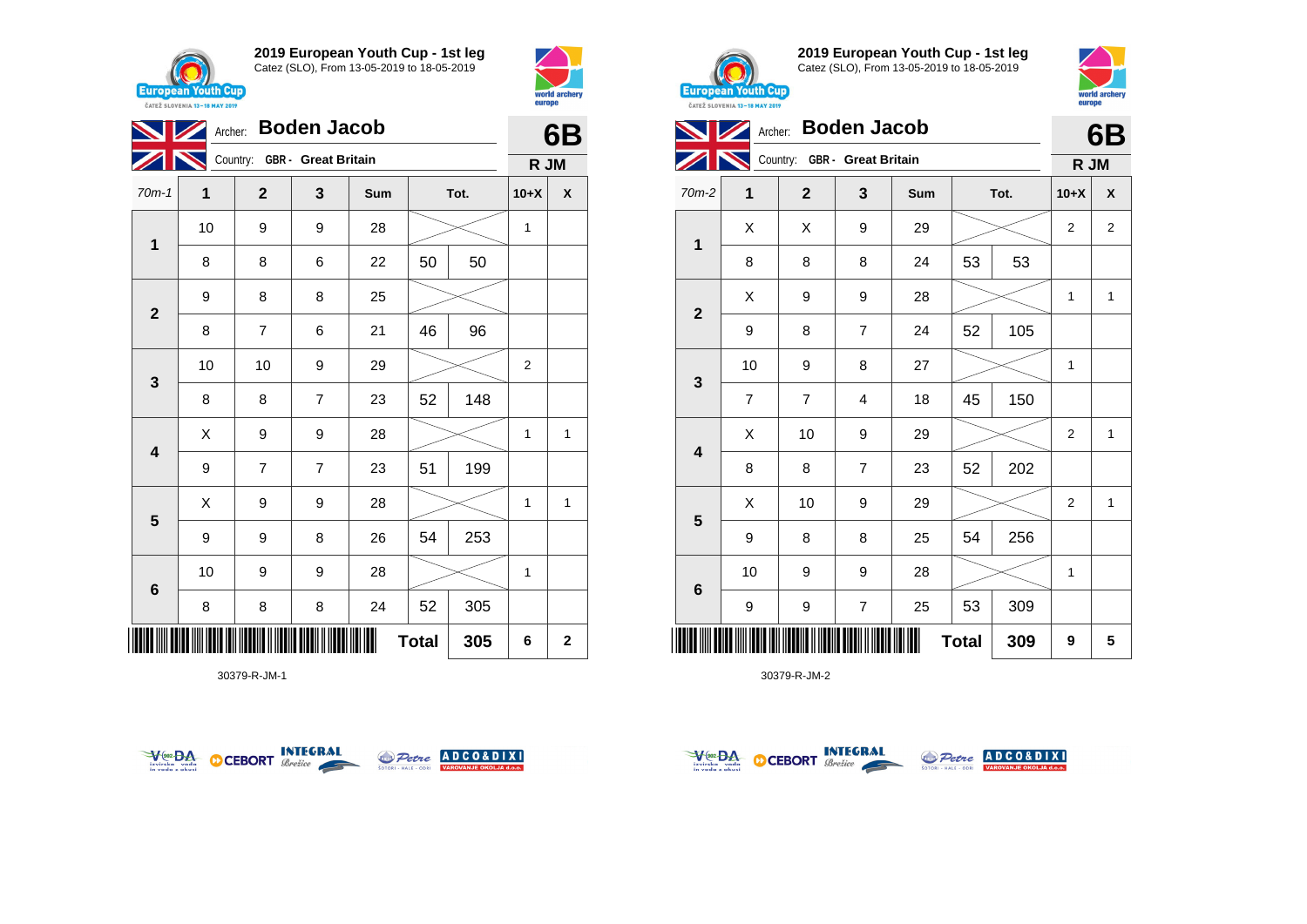



| <b>CERE</b>             |                | <b>Rezek Maks</b><br>Archer: |               |     |              |      |                |   |  |  |  |
|-------------------------|----------------|------------------------------|---------------|-----|--------------|------|----------------|---|--|--|--|
|                         |                | Country:                     | CRO - Croatia |     |              |      | R JM           |   |  |  |  |
| $70m-1$                 | 1              | $\mathbf{2}$                 | 3             | Sum |              | Tot. | $10+X$         | χ |  |  |  |
| $\overline{\mathbf{1}}$ | 10             | 9                            | 8             | 27  |              |      | 1              |   |  |  |  |
|                         | 7              | 6                            | 6             | 19  | 46           | 46   |                |   |  |  |  |
| $\mathbf{2}$            | 10             | 10                           | 8             | 28  |              |      | $\overline{2}$ |   |  |  |  |
|                         | 7              | $\overline{7}$               | 4             | 18  | 46           | 92   |                |   |  |  |  |
| $\mathbf{3}$            | 9              | 8                            | 6             | 23  |              |      |                |   |  |  |  |
|                         | 6              | 6                            | 4             | 16  | 39           | 131  |                |   |  |  |  |
| $\overline{\mathbf{4}}$ | X              | 10                           | 10            | 30  |              |      | 3              | 1 |  |  |  |
|                         | 9              | 8                            | 6             | 23  | 53           | 184  |                |   |  |  |  |
| 5                       | 10             | 9                            | 9             | 28  |              |      | 1              |   |  |  |  |
|                         | 8              | 6                            | 5             | 19  | 47           | 231  |                |   |  |  |  |
| $6\phantom{1}6$         | 10             | 9                            | 9             | 28  |              |      | 1              |   |  |  |  |
|                         | $\overline{7}$ | $\overline{\mathcal{I}}$     | 6             | 20  | 48           | 279  |                |   |  |  |  |
|                         |                |                              |               |     | <b>Total</b> | 279  | 8              | 1 |  |  |  |

27785-R-JM-1





**2019 European Youth Cup - 1st leg** Catez (SLO), From 13-05-2019 to 18-05-2019



|                 | <b>Rezek Maks</b><br>Archer: |  |                |                  |     |              |      |                | 6C           |
|-----------------|------------------------------|--|----------------|------------------|-----|--------------|------|----------------|--------------|
|                 |                              |  | Country:       | CRO - Croatia    |     |              |      | R JM           |              |
| $70m-2$         | 1                            |  | $\mathbf{2}$   | 3                | Sum |              | Tot. | $10+X$         | X            |
| 1               | 10                           |  | 9              | 9                | 28  |              |      | $\mathbf{1}$   |              |
|                 | 9                            |  | 9              | 8                | 26  | 54           | 54   |                |              |
|                 | X                            |  | 10             | $\boldsymbol{9}$ | 29  |              |      | $\overline{2}$ | $\mathbf 1$  |
| $\mathbf 2$     | 8                            |  | 8              | $\overline{7}$   | 23  | 52           | 106  |                |              |
|                 | Χ                            |  | 9              | 9                | 28  |              |      | $\mathbf{1}$   | $\mathbf{1}$ |
| 3               | 9                            |  | $\overline{7}$ | 6                | 22  | 50           | 156  |                |              |
|                 | 9                            |  | 9              | 8                | 26  |              |      |                |              |
| 4               | 8                            |  | 8              | $\overline{7}$   | 23  | 49           | 205  |                |              |
|                 | X                            |  | 9              | 9                | 28  |              |      | $\mathbf{1}$   | $\mathbf{1}$ |
| 5               | 9                            |  | 8              | 8                | 25  | 53           | 258  |                |              |
|                 | 9                            |  | 9              | 9                | 27  |              |      |                |              |
| $6\phantom{1}6$ | 9                            |  | 9              | 9                | 27  | 54           | 312  |                |              |
|                 |                              |  |                |                  |     | <b>Total</b> | 312  | 5              | 3            |



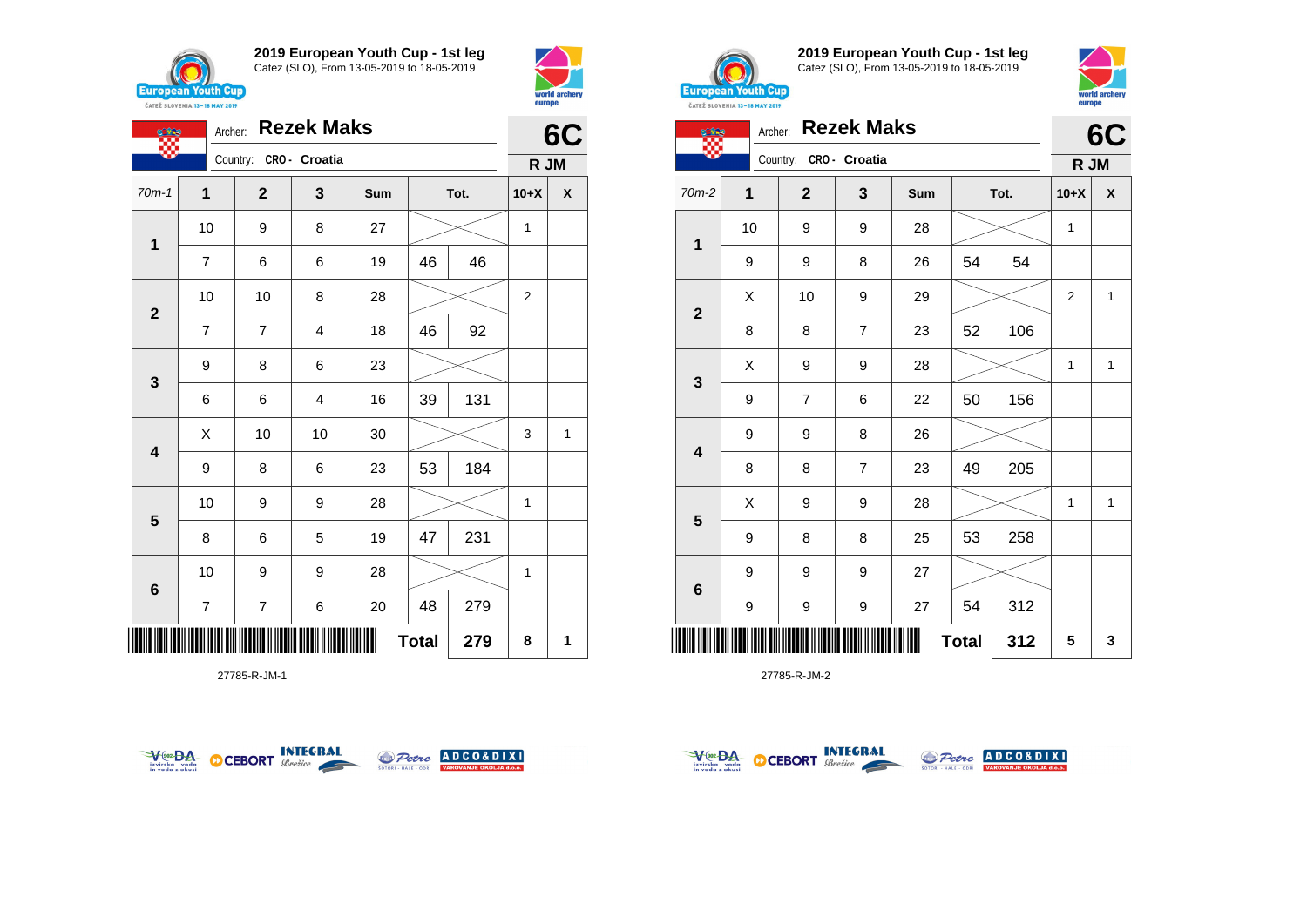



|                         | Archer:     |                       |                         | 6D  |              |     |                |   |
|-------------------------|-------------|-----------------------|-------------------------|-----|--------------|-----|----------------|---|
|                         |             | Country: RUS - Russia |                         |     |              |     | R JM           |   |
| $70m-1$                 | $\mathbf 1$ | $\mathbf 2$           | 3                       | Sum | Tot.         |     | $10+X$         | χ |
| $\mathbf 1$             | 9           | 9                     | 8                       | 26  |              |     |                |   |
|                         | 8           | 8                     | $\overline{7}$          | 23  | 49           | 49  |                |   |
| $\mathbf{2}$            | 10          | 9                     | 9                       | 28  |              |     | 1              |   |
|                         | 9           | 8                     | 8                       | 25  | 53           | 102 |                |   |
| $\mathbf{3}$            | 10          | 10                    | 9                       | 29  |              |     | $\overline{2}$ |   |
|                         | 9           | 9                     | 8                       | 26  | 55           | 157 |                |   |
| $\overline{\mathbf{4}}$ | 10          | 9                     | 9                       | 28  |              |     | 1              |   |
|                         | 9           | 8                     | 8                       | 25  | 53           | 210 |                |   |
| $5\phantom{1}$          | X           | 10                    | 10                      | 30  |              |     | 3              | 1 |
|                         | 9           | 9                     | 8                       | 26  | 56           | 266 |                |   |
| $\bf 6$                 | 10          | 9                     | 9                       | 28  |              |     | 1              |   |
|                         | 9           | 8                     | $\overline{\mathbf{7}}$ | 24  | 52           | 318 |                |   |
|                         |             |                       |                         |     | <b>Total</b> | 318 | 8              | 1 |

17496-R-JM-1





**2019 European Youth Cup - 1st leg** Catez (SLO), From 13-05-2019 to 18-05-2019



|              | <b>Budaev Sodnom</b><br>Archer: |                       |                |     |              |      |                |              |  |  |
|--------------|---------------------------------|-----------------------|----------------|-----|--------------|------|----------------|--------------|--|--|
|              |                                 | Country: RUS - Russia |                |     |              |      | R JM           |              |  |  |
| $70m-2$      | 1                               | $\mathbf{2}$          | 3              | Sum |              | Tot. | $10+X$         | X            |  |  |
|              | X                               | 10                    | 9              | 29  |              |      | 2              | 1            |  |  |
| 1            | 9                               | 8                     | 8              | 25  | 54           | 54   |                |              |  |  |
| $\mathbf{2}$ | X                               | X                     | X              | 30  |              |      | 3              | 3            |  |  |
|              | 10                              | 9                     | 7              | 26  | 56           | 110  | $\mathbf{1}$   |              |  |  |
|              | 10                              | 9                     | 9              | 28  |              |      | 1              |              |  |  |
| 3            | 8                               | 8                     | $\overline{7}$ | 23  | 51           | 161  |                |              |  |  |
| 4            | X                               | 10                    | 9              | 29  |              |      | $\overline{2}$ | $\mathbf{1}$ |  |  |
|              | 8                               | 8                     | 8              | 24  | 53           | 214  |                |              |  |  |
| 5            | 10                              | 10                    | 9              | 29  |              |      | 2              |              |  |  |
|              | 9                               | 9                     | $\overline{7}$ | 25  | 54           | 268  |                |              |  |  |
| 6            | 10                              | 10                    | 9              | 29  |              |      | 2              |              |  |  |
|              | 9                               | 9                     | 8              | 26  | 55           | 323  |                |              |  |  |
|              |                                 |                       |                |     | <b>Total</b> | 323  | 13             | 5            |  |  |



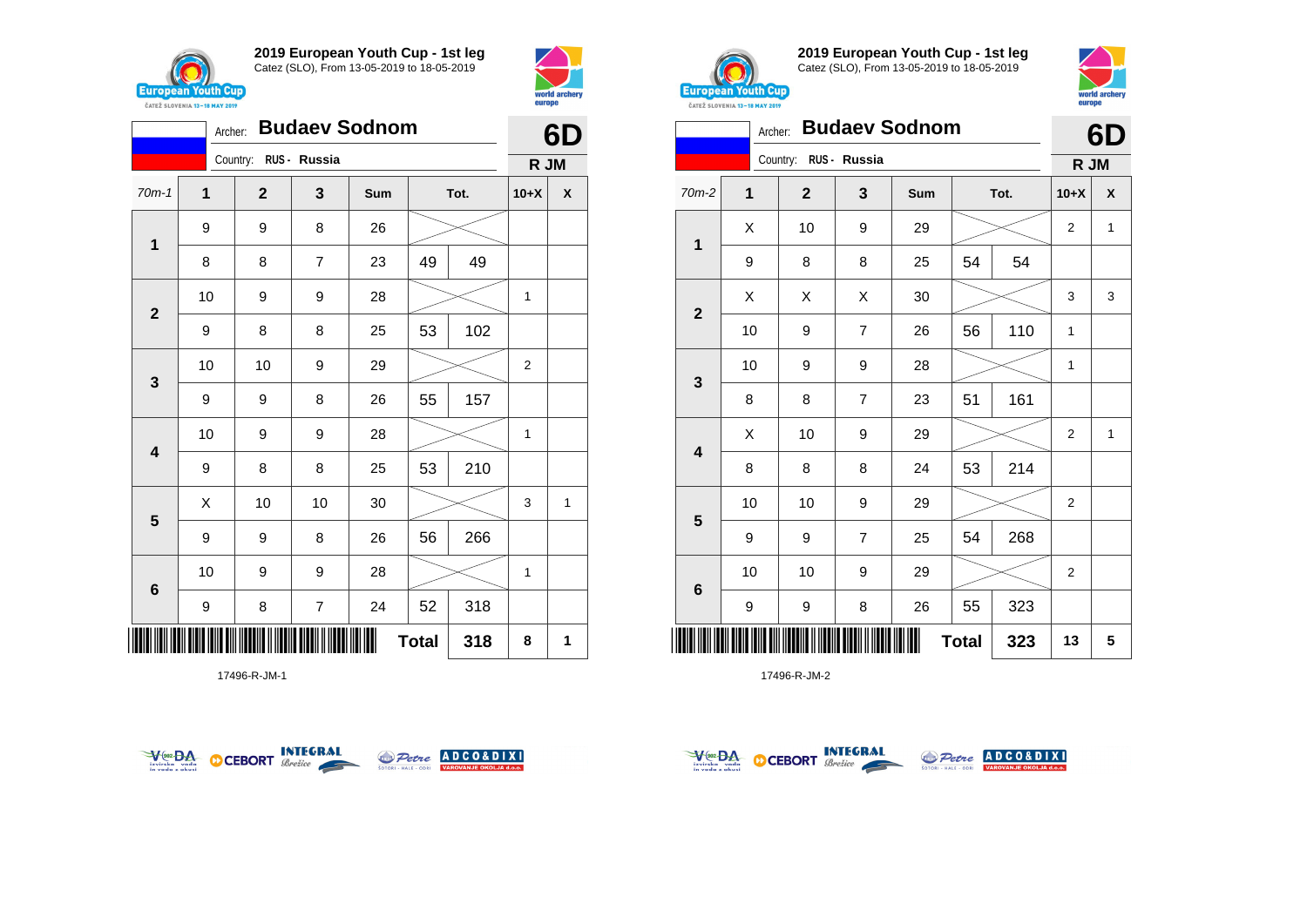



|                         |    | <b>Biscardo Elia</b><br>Archer: |    |     |              |     |        |              |  |  |
|-------------------------|----|---------------------------------|----|-----|--------------|-----|--------|--------------|--|--|
|                         |    | Country: ITA - Italy            |    |     |              |     | R JM   |              |  |  |
| $70m-1$                 | 1  | $\mathbf{2}$                    | 3  | Sum | Tot.         |     | $10+X$ | X            |  |  |
| $\mathbf 1$             | 10 | 10                              | 10 | 30  |              |     | 3      |              |  |  |
|                         | 9  | 8                               | 8  | 25  | 55           | 55  |        |              |  |  |
| $\mathbf{2}$            | X  | 9                               | 9  | 28  |              |     | 1      | 1            |  |  |
|                         | 9  | 8                               | 8  | 25  | 53           | 108 |        |              |  |  |
| $\mathbf{3}$            | 9  | 9                               | 9  | 27  |              |     |        |              |  |  |
|                         | 9  | 9                               | 9  | 27  | 54           | 162 |        |              |  |  |
| $\overline{\mathbf{4}}$ | X  | 10                              | 10 | 30  |              |     | 3      | 1            |  |  |
|                         | 9  | 9                               | 8  | 26  | 56           | 218 |        |              |  |  |
| $\overline{\mathbf{5}}$ | X  | 9                               | 9  | 28  |              |     | 1      | $\mathbf{1}$ |  |  |
|                         | 9  | 8                               | 8  | 25  | 53           | 271 |        |              |  |  |
| $\bf 6$                 | 10 | 8                               | 8  | 26  |              |     | 1      |              |  |  |
|                         | 8  | 8                               | 8  | 24  | 50           | 321 |        |              |  |  |
|                         |    |                                 |    |     | <b>Total</b> | 321 | 9      | 3            |  |  |

30490-R-JM-1





**2019 European Youth Cup - 1st leg** Catez (SLO), From 13-05-2019 to 18-05-2019



| <b>UNILL JLUVENIA 13-10 MMI 4017</b> | <b>Biscardo Elia</b><br>Archer: |                      |                |     |              |      |                |           |  |
|--------------------------------------|---------------------------------|----------------------|----------------|-----|--------------|------|----------------|-----------|--|
|                                      |                                 | Country: ITA - Italy |                |     |              |      | R JM           | <b>7A</b> |  |
| 70m-2                                | 1                               | $\mathbf{2}$         | 3              | Sum |              | Tot. | $10+X$         | X         |  |
|                                      | 10                              | 10                   | 9              | 29  |              |      | $\overline{c}$ |           |  |
| $\mathbf{1}$                         | 9                               | 8                    | 8              | 25  | 54           | 54   |                |           |  |
|                                      | 10                              | 9                    | 9              | 28  |              |      | 1              |           |  |
| $\mathbf{2}$                         | 9                               | 9                    | $\overline{7}$ | 25  | 53           | 107  |                |           |  |
|                                      | 10                              | 8                    | 8              | 26  |              |      | 1              |           |  |
| $\mathbf{3}$                         | 8                               | 8                    | 6              | 22  | 48           | 155  |                |           |  |
|                                      | 9                               | 9                    | 9              | 27  |              |      |                |           |  |
| $\overline{\mathbf{4}}$              | 9                               | 9                    | 8              | 26  | 53           | 208  |                |           |  |
|                                      | 10                              | 10                   | 10             | 30  |              |      | 3              |           |  |
| 5                                    | 8                               | 8                    | $\overline{7}$ | 23  | 53           | 261  |                |           |  |
|                                      | 10                              | 10                   | 10             | 30  |              |      | 3              |           |  |
| $6\phantom{1}$                       | 9                               | 9                    | 8              | 26  | 56           | 317  |                |           |  |
|                                      |                                 |                      |                |     | <b>Total</b> | 317  | 10             | $\bf{0}$  |  |



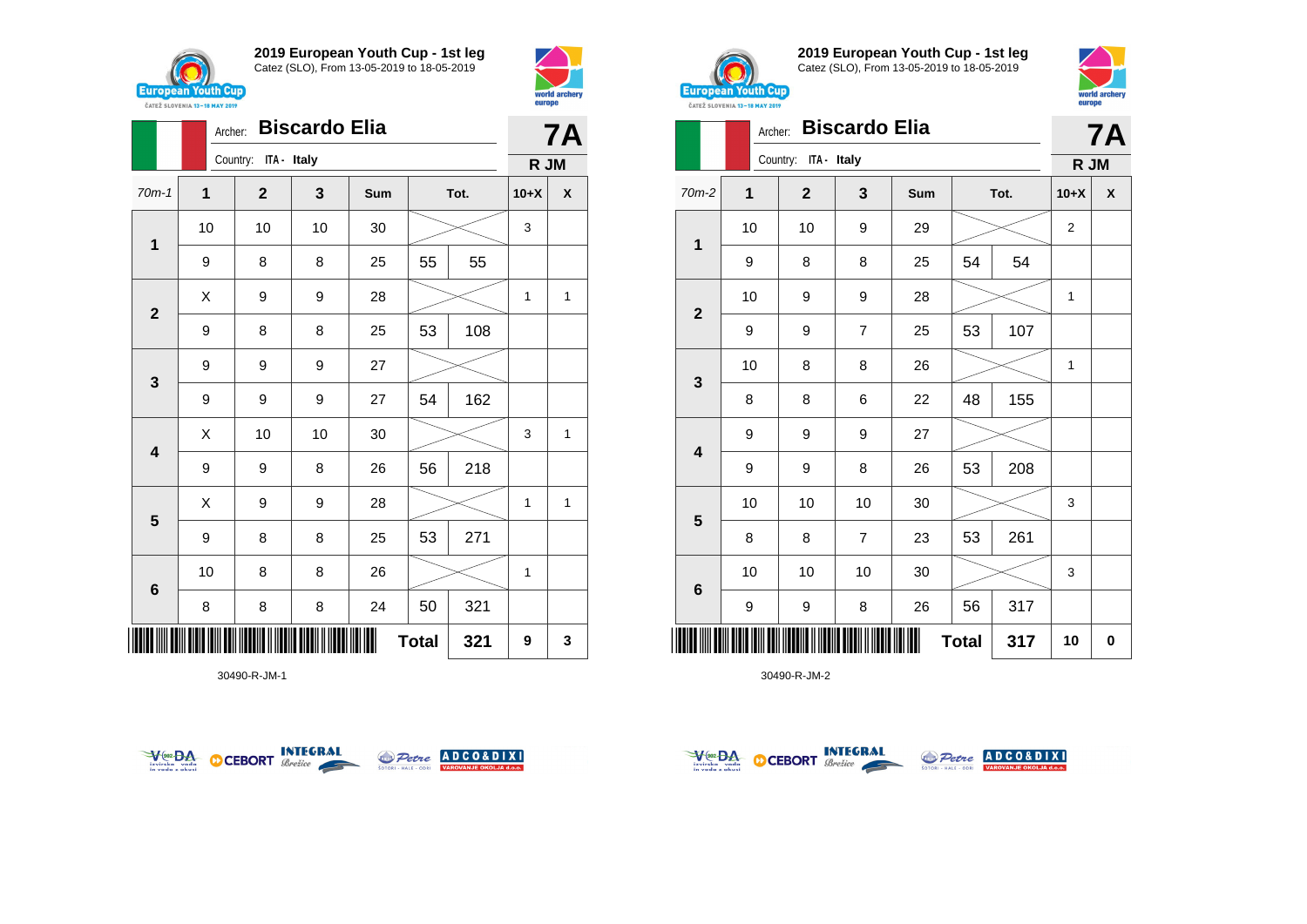





20469-R-JM-1





**2019 European Youth Cup - 1st leg** Catez (SLO), From 13-05-2019 to 18-05-2019



|                         | Archer: |                              |                | <b>7B</b> |              |      |                |   |
|-------------------------|---------|------------------------------|----------------|-----------|--------------|------|----------------|---|
|                         |         | Country: GBR - Great Britain |                |           |              |      | R JM           |   |
| 70m-2                   | 1       | $\mathbf{2}$                 | 3              | Sum       |              | Tot. | $10+X$         | X |
| 1                       | 10      | 10                           | 10             | 30        |              |      | 3              |   |
|                         | 9       | 8                            | 8              | 25        | 55           | 55   |                |   |
| $\mathbf{2}$            | X       | 10                           | 9              | 29        |              |      | $\overline{2}$ | 1 |
|                         | 9       | 9                            | $\overline{7}$ | 25        | 54           | 109  |                |   |
| 3                       | Χ       | X                            | X              | 30        |              |      | 3              | 3 |
|                         | 9       | 9                            | $\overline{7}$ | 25        | 55           | 164  |                |   |
| $\overline{\mathbf{4}}$ | 10      | 9                            | 9              | 28        |              |      | 1              |   |
|                         | 9       | 9                            | 8              | 26        | 54           | 218  |                |   |
|                         | 10      | 10                           | 9              | 29        |              |      | 2              |   |
| $\overline{\mathbf{5}}$ | 9       | 9                            | 8              | 26        | 55           | 273  |                |   |
| $6\phantom{1}$          | 10      | 9                            | 9              | 28        |              |      | 1              |   |
|                         | 9       | 8                            | $\overline{7}$ | 24        | 52           | 325  |                |   |
| ║║║                     |         |                              |                |           | <b>Total</b> | 325  | 12             | 4 |





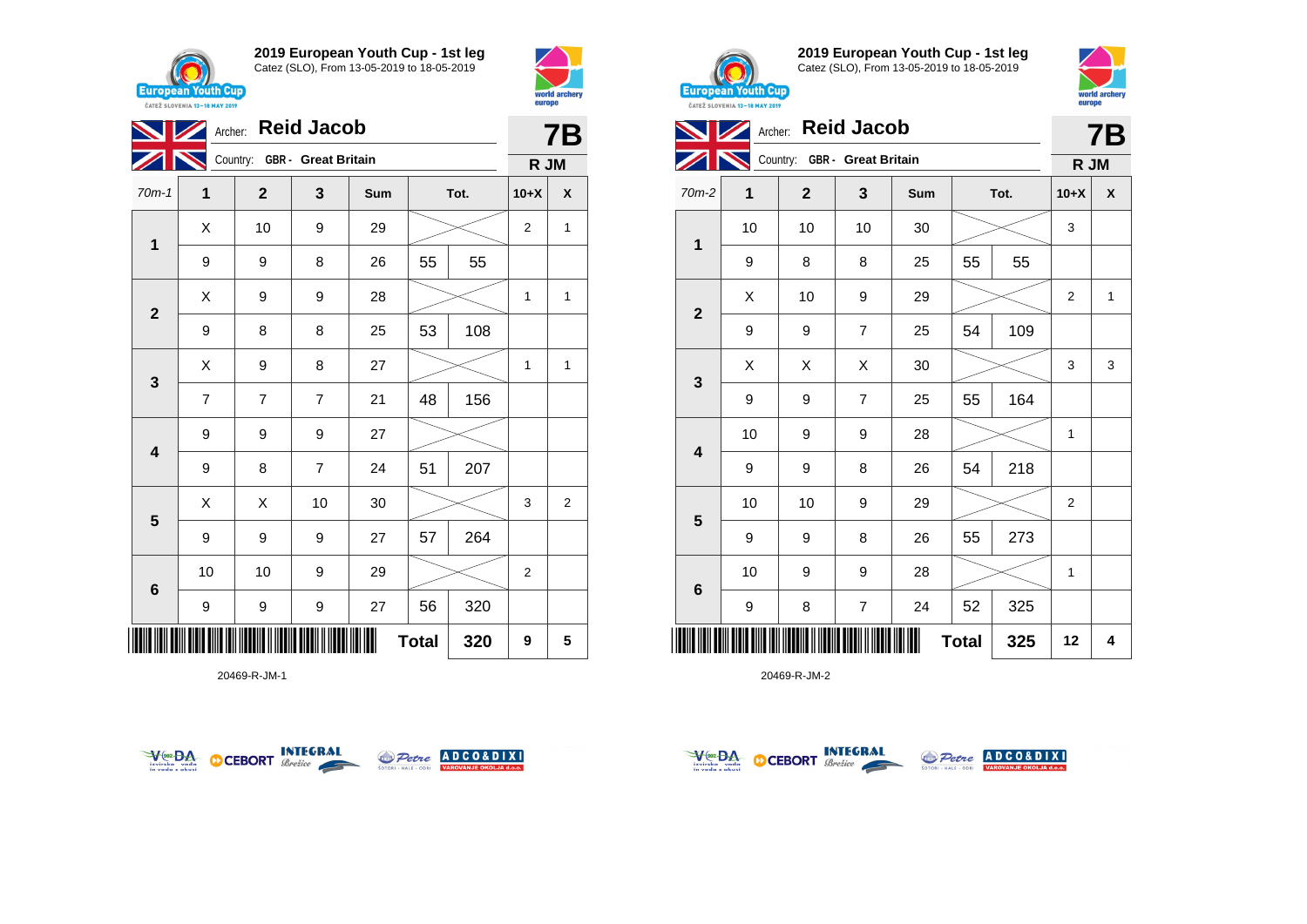

**競** 

**1**

**2**

**3**

**4**

**5**

**6**

**2019 European Youth Cup - 1st leg** Catez (SLO), From 13-05-2019 to 18-05-2019

70m-1 **1 2 3 Sum Tot. 10+X X**

8 | 7 | 7 | 22 | 51 | 51

8 | 8 | 8 | 24 | 53 | 104

9 | 9 | 8 | 26 | 55 | 159

8 | 8 | 8 | 24 | 52 | 211

9 | 8 | 7 | 24 | 53 | 264

9 | 8 | 8 | 25 | 54 | 318

10 | 10 | 9 | 29 |  $>$  | 2

 $\begin{array}{|c|c|c|c|c|}\hline \hspace{.1cm}X & \hspace{.1cm} \text{10} & \hspace{.1cm} \text{9} & \hspace{.1cm} \text{29} & \hspace{.1cm} \text{20} & \hspace{.1cm} \text{\large $\times$} & \hspace{.1cm} \text{2} & \hspace{.1cm} \text{1} \end{array}$ 

 $\begin{array}{|c|c|c|c|c|}\hline \hspace{.1cm}X & \hspace{.1cm} \text{10} & \hspace{.1cm} \text{9} & \hspace{.1cm} \text{29} & \hspace{.1cm} \hline \end{array} \hspace{.2cm} \begin{array}{|c|c|c|c|c|c|}\hline \hspace{.1cm}X & \hspace{.1cm} \text{2} & \hspace{.1cm} \text{2} & \hspace{.1cm} \text{1} & \hspace{.1cm} \hline \end{array}$ 

 $X$  | 9 | 9 | 28 |  $>$  | 1 | 1

 $\begin{array}{|c|c|c|c|c|}\hline \hspace{.1cm}X & \hspace{.1cm} \text{10} & \hspace{.1cm} \text{9} & \hspace{.1cm} \text{29} & \hspace{.1cm} \hline \end{array} \hspace{.2cm} \begin{array}{|c|c|c|c|c|c|}\hline \hspace{.1cm}X & \hspace{.1cm} \text{2} & \hspace{.1cm} \text{2} & \hspace{.1cm} \text{1} & \hspace{.1cm} \hline \end{array}$ 

 $\begin{array}{|c|c|c|c|c|}\hline \hspace{.1cm}X & \hspace{.1cm} \text{10} & \hspace{.1cm} \text{9} & \hspace{.1cm} \text{29} & \hspace{.1cm} \text{20} & \hspace{.1cm} \text{\large $\times$} & \hspace{.1cm} \text{2} & \hspace{.1cm} \text{1} \end{array}$ 

Archer: **Remar Alen**

Country: **CRO - Croatia**



**7C**

**R JM**



**2019 European Youth Cup - 1st leg** Catez (SLO), From 13-05-2019 to 18-05-2019



| <b>Cine</b>             | Archer: |                        | <b>Remar Alen</b> |    |              |     |                | <b>7C</b>   |
|-------------------------|---------|------------------------|-------------------|----|--------------|-----|----------------|-------------|
|                         |         | Country: CRO - Croatia |                   |    |              |     | R JM           |             |
| 70m-2                   | 1       | $\overline{2}$         | 3<br>Tot.<br>Sum  |    |              |     | $10+X$         | X           |
|                         | 9       | 9                      | 9                 | 27 |              |     |                |             |
| $\mathbf{1}$            | 9       | 9                      | 9                 | 27 | 54           | 54  |                |             |
|                         | X       | 10                     | 10                | 30 |              |     | 3              | 1           |
| $\overline{\mathbf{2}}$ | 9       | 9                      | 8                 | 26 | 56           | 110 |                |             |
|                         | 10      | 9                      | 9                 | 28 |              |     | 1              |             |
| 3                       | 9       | 8                      | 6                 | 23 | 51           | 161 |                |             |
|                         | 10      | 10                     | 9                 | 29 |              |     | $\overline{2}$ |             |
| $\overline{\mathbf{4}}$ | 9       | 8                      | 8                 | 25 | 54           | 215 |                |             |
|                         | X       | 10                     | 9                 | 29 |              |     | 2              | 1           |
| 5                       | 9       | 8                      | 8                 | 25 | 54           | 269 |                |             |
|                         | 10      | 9                      | 9                 | 28 |              |     | 1              |             |
| $\bf 6$                 | 9       | 8                      | 8                 | 25 | 53           | 322 |                |             |
|                         |         |                        |                   | Π  | <b>Total</b> | 322 | 9              | $\mathbf 2$ |

15290-R-JM-2



\*15290-R-JM-1\*

15290-R-JM-1



**Total 318 11 5**



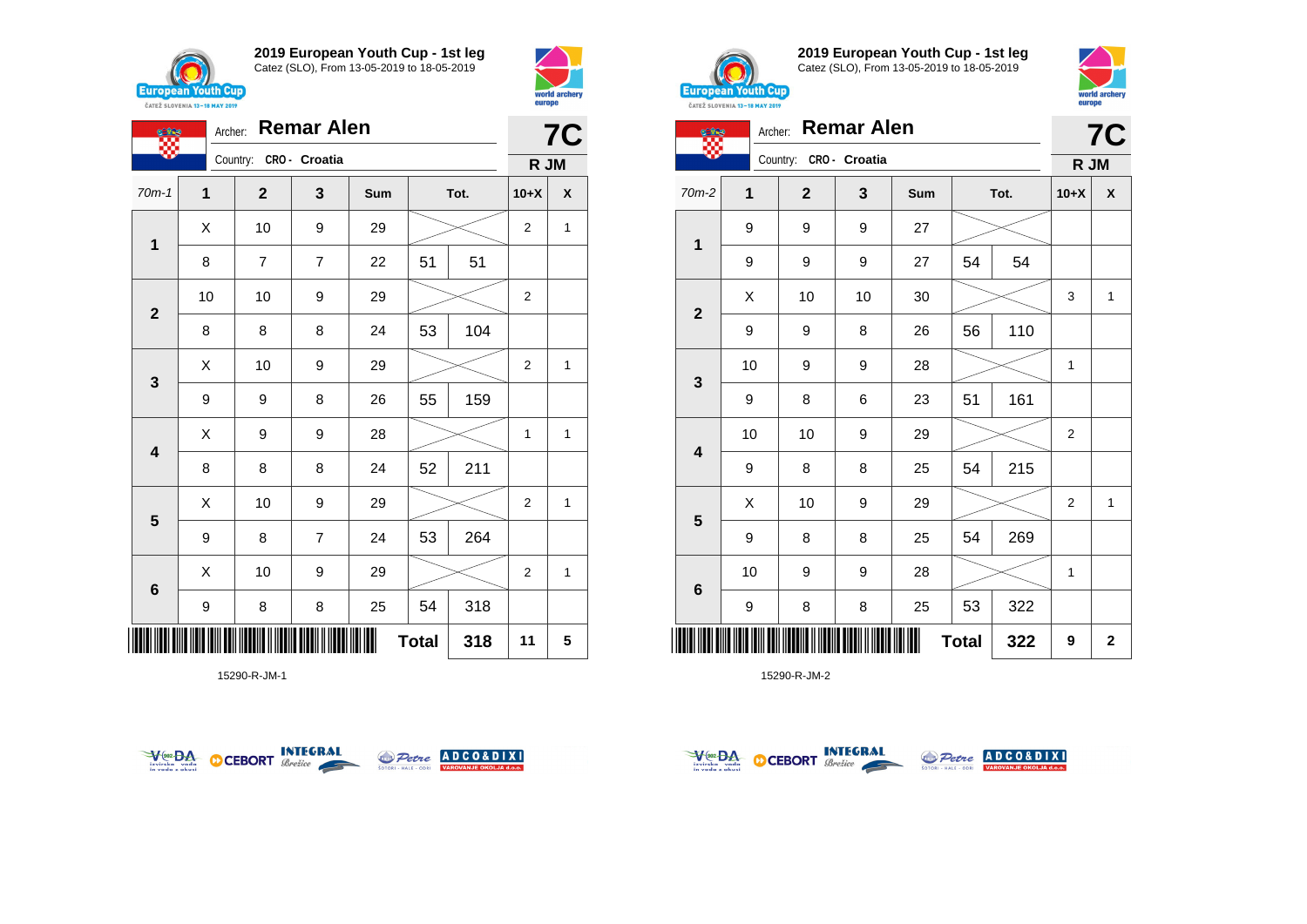



|                         |                         | 7D           |               |     |              |      |                |                    |
|-------------------------|-------------------------|--------------|---------------|-----|--------------|------|----------------|--------------------|
|                         |                         | Country:     | GER - Germany |     |              |      | R JM           |                    |
| $70m-1$                 | $\overline{\mathbf{1}}$ | $\mathbf{2}$ | 3             | Sum |              | Tot. | $10+X$         | $\pmb{\mathsf{X}}$ |
| $\mathbf{1}$            | 9                       | 9            | 9             | 27  |              |      |                |                    |
|                         | 8                       | 8            | 8             | 24  | 51           | 51   |                |                    |
| $\overline{2}$          | 10                      | 9            | 9             | 28  |              |      | 1              |                    |
|                         | 9                       | 8            | 8             | 25  | 53           | 104  |                |                    |
| 3                       | 9                       | 9            | 9             | 27  |              |      |                |                    |
|                         | 9                       | 8            | 8             | 25  | 52           | 156  |                |                    |
| $\overline{\mathbf{4}}$ | Χ                       | X            | 10            | 30  |              |      | 3              | $\overline{c}$     |
|                         | 9                       | 9            | 9             | 27  | 57           | 213  |                |                    |
| 5                       | X                       | 10           | 9             | 29  |              |      | $\overline{2}$ | $\mathbf{1}$       |
|                         | 9                       | 8            | 8             | 25  | 54           | 267  |                |                    |
| 6                       | 9                       | 9            | 8             | 26  |              |      |                |                    |
|                         | 8                       | 8            | 8             | 24  | 50           | 317  |                |                    |
| ║                       |                         |              |               |     | <b>Total</b> | 317  | 6              | 3                  |

3553-R-JM-1





**2019 European Youth Cup - 1st leg** Catez (SLO), From 13-05-2019 to 18-05-2019



|  |  | <b>Archer. Schwertmann Nils</b> |  |
|--|--|---------------------------------|--|
|--|--|---------------------------------|--|

|                         |    | 7D                     |                |     |              |      |                |                |
|-------------------------|----|------------------------|----------------|-----|--------------|------|----------------|----------------|
|                         |    | Country: GER - Germany |                |     |              |      | R JM           |                |
| $70m-2$                 | 1  | $\mathbf{2}$           | 3              | Sum |              | Tot. | $10+X$         | $\pmb{\chi}$   |
| 1                       | X  | 10                     | 9              | 29  |              |      | $\overline{2}$ | $\mathbf{1}$   |
|                         | 8  | 7                      | $\overline{7}$ | 22  | 51           | 51   |                |                |
| $\mathbf{2}$            | X  | 9                      | 8              | 27  |              |      | 1              | 1              |
|                         | 8  | 8                      | 8              | 24  | 51           | 102  |                |                |
| $\mathbf 3$             | 10 | 10                     | 9              | 29  |              |      | $\overline{2}$ |                |
|                         | 8  | 8                      | 6              | 22  | 51           | 153  |                |                |
| $\overline{\mathbf{4}}$ | Χ  | 10                     | 10             | 30  |              |      | 3              | $\mathbf{1}$   |
|                         | 10 | 9                      | 8              | 27  | 57           | 210  | 1              |                |
| $\overline{\mathbf{5}}$ | 10 | 10                     | 9              | 29  |              |      | 2              |                |
|                         | 9  | 9                      | 8              | 26  | 55           | 265  |                |                |
| $6\phantom{1}$          | X  | X                      | 9              | 29  |              |      | $\overline{2}$ | $\overline{2}$ |
|                         | 9  | 8                      | 8              | 25  | 54           | 319  |                |                |
|                         |    |                        |                | Ш   | <b>Total</b> | 319  | 13             | 5              |



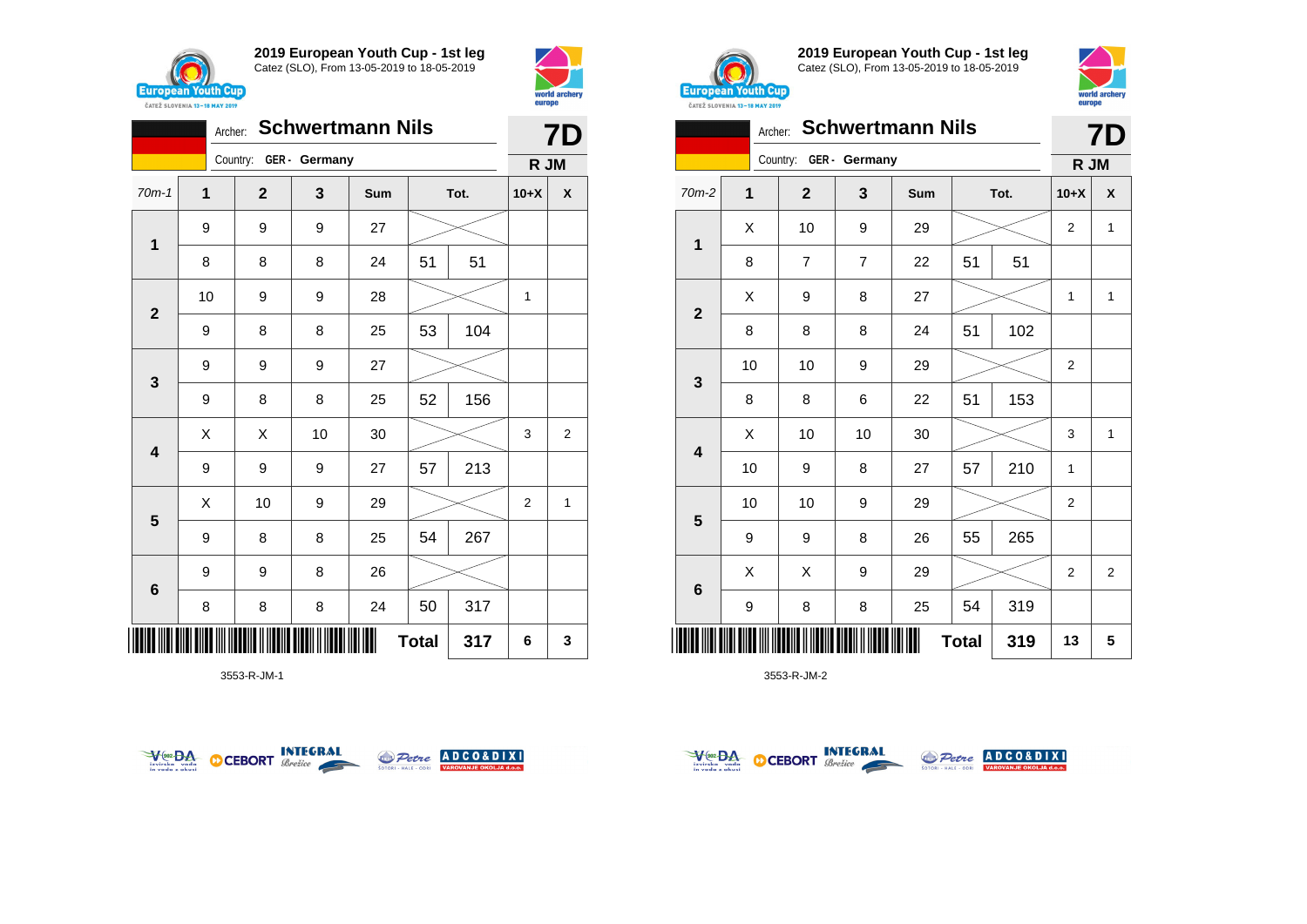

**1**

♦

**2**

**3**

**4**

**5**

**6**

**2019 European Youth Cup - 1st leg** Catez (SLO), From 13-05-2019 to 18-05-2019

70m-1 **1 2 3 Sum Tot. 10+X X**

9 | 9 | 8 | 26 | 55 | 55

8 8 8 24 52 107

9 | 9 | 8 | 26 | 54 | 161

9 | 8 | 8 | 25 | 53 | 214

9 | 8 | 8 | 25 | 53 | 267

9 | 8 | 8 | 25 | 53 | 320

10 | 9 | 9 | 28 |  $\!\!\!\!\!\!\times$  | 1

10 | 9 | 9 | 28 |  $\!\!\!\!\!\!\!\!\times$  | 1

10 | 9 | 9 | 28 |  $\times$  | 1

 $\begin{array}{|c|c|c|c|c|}\hline \hspace{.1cm}X & \hspace{.1cm} \text{10} & \hspace{.1cm} \text{9} & \hspace{.1cm} \text{29} & \hspace{.1cm} \text{20} & \hspace{.1cm} \text{\large $\times$} & \hspace{.1cm} \text{2} & \hspace{.1cm} \text{1} \end{array}$ 

 $X$  | 9 | 9 | 28 |  $>$  | 1 | 1

 $X$  | 9 | 9 | 28 |  $>$  | 1 | 1

Archer: **Ravnikar Ziga**

Country: **SLO - Slovenia**



**8A**

**R JM**



**2019 European Youth Cup - 1st leg** Catez (SLO), From 13-05-2019 to 18-05-2019



|              | <b>Ravnikar Ziga</b><br>Archer: |                         |                  |    |              |     |                |              |
|--------------|---------------------------------|-------------------------|------------------|----|--------------|-----|----------------|--------------|
|              |                                 | Country: SLO - Slovenia |                  |    |              |     | R JM           |              |
| $70m-2$      | $\mathbf{1}$                    | $\mathbf 2$             | Sum<br>Tot.<br>3 |    |              |     | $10+X$         | X            |
| 1            | X                               | 10                      | $\boldsymbol{9}$ | 29 |              |     | $\overline{2}$ | 1            |
|              | 9                               | 8                       | 3                | 20 | 49           | 49  |                |              |
| $\mathbf{2}$ | Χ                               | 9                       | $\boldsymbol{9}$ | 28 |              |     | 1              | $\mathbf{1}$ |
|              | 9                               | 9                       | 9                | 27 | 55           | 104 |                |              |
|              | X                               | 10                      | 10               | 30 |              |     | 3              | $\mathbf{1}$ |
| 3            | 9                               | 9                       | 8                | 26 | 56           | 160 |                |              |
| 4            | 10                              | 10                      | $\boldsymbol{9}$ | 29 |              |     | 2              |              |
|              | 9                               | 9                       | 8                | 26 | 55           | 215 |                |              |
|              | 10                              | 9                       | $\boldsymbol{9}$ | 28 |              |     | 1              |              |
| 5            | 8                               | 8                       | 8                | 24 | 52           | 267 |                |              |
| 6            | 10                              | 9                       | 9                | 28 |              |     | 1              |              |
|              | 8                               | 8                       | 8                | 24 | 52           | 319 |                |              |
|              |                                 |                         |                  |    | <b>Total</b> | 319 | 10             | 3            |

15129-R-JM-2



\*15129-R-JM-1\*

15129-R-JM-1



**Total**  $320$   $7$   $3$ 



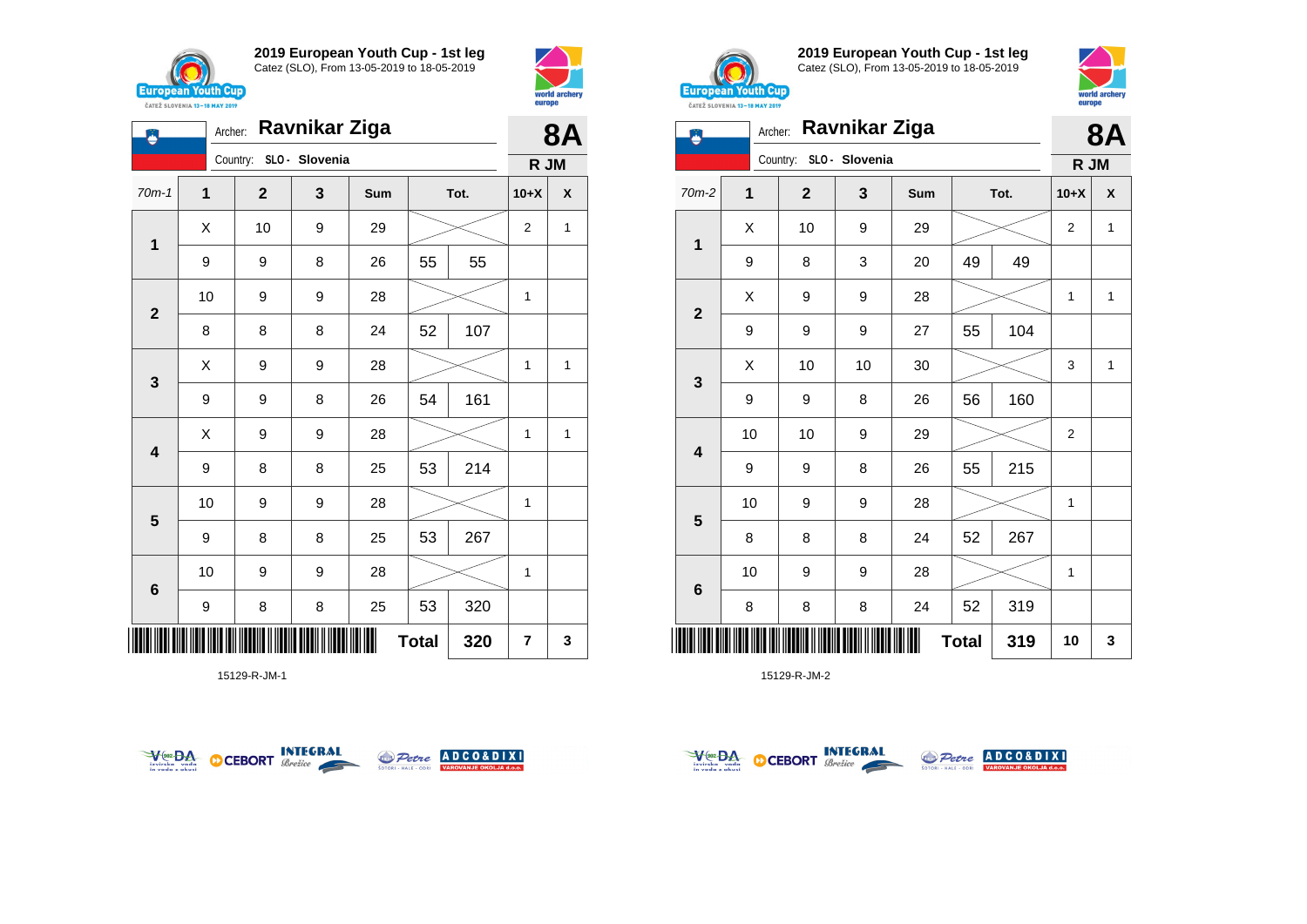



|                         |                | <b>Croes Quentin</b><br>Archer: |                |     |              |      |                |                    |  |  |
|-------------------------|----------------|---------------------------------|----------------|-----|--------------|------|----------------|--------------------|--|--|
|                         |                | Country: BEL - Belgium          |                |     |              |      | R JM           |                    |  |  |
| $70m-1$                 | $\mathbf 1$    | $\mathbf 2$                     | 3              | Sum |              | Tot. | $10+X$         | $\pmb{\mathsf{X}}$ |  |  |
| $\mathbf 1$             | 10             | 10                              | 9              | 29  |              |      | $\overline{2}$ |                    |  |  |
|                         | 9              | 8                               | $\overline{7}$ | 24  | 53           | 53   |                |                    |  |  |
| $\mathbf{2}$            | 10             | 9                               | 8              | 27  |              |      | 1              |                    |  |  |
|                         | 8              | $\overline{7}$                  | 6              | 21  | 48           | 101  |                |                    |  |  |
| $\mathbf{3}$            | 9              | 8                               | $\overline{7}$ | 24  |              |      |                |                    |  |  |
|                         | $\overline{7}$ | $\overline{7}$                  | 6              | 20  | 44           | 145  |                |                    |  |  |
| $\overline{\mathbf{4}}$ | Χ              | 10                              | 9              | 29  |              |      | 2              | 1                  |  |  |
|                         | 8              | $\overline{7}$                  | 6              | 21  | 50           | 195  |                |                    |  |  |
| 5                       | Χ              | X                               | 10             | 30  |              |      | 3              | $\overline{2}$     |  |  |
|                         | 8              | 6                               | 5              | 19  | 49           | 244  |                |                    |  |  |
| $\bf 6$                 | 9              | 8                               | 8              | 25  |              |      |                |                    |  |  |
|                         | 8              | 8                               | 8              | 24  | 49           | 293  |                |                    |  |  |
| ║║║                     |                |                                 |                |     | <b>Total</b> | 293  | 8              | 3                  |  |  |

17340-R-JM-1





**2019 European Youth Cup - 1st leg** Catez (SLO), From 13-05-2019 to 18-05-2019



|                         |                | Archer:      | <b>Croes Quentin</b> |     |              |     | <b>8B</b> |   |
|-------------------------|----------------|--------------|----------------------|-----|--------------|-----|-----------|---|
|                         |                | Country:     | BEL - Belgium        |     |              |     | R JM      |   |
| $70m-2$                 | 1              | $\mathbf{2}$ | 3                    | Sum | Tot.         |     | $10+X$    | X |
| 1                       | 10             | 9            | 9                    | 28  |              |     | 1         |   |
|                         | 9              | 9            | 5                    | 23  | 51           | 51  |           |   |
| $\overline{2}$          | 9              | 9            | $\overline{7}$       | 25  |              |     |           |   |
|                         | $\overline{7}$ | 3            | 3                    | 13  | 38           | 89  |           |   |
|                         | 9              | 9            | 9                    | 27  |              |     |           |   |
| 3                       | 8              | 8            | 5                    | 21  | 48           | 137 |           |   |
| $\overline{\mathbf{4}}$ | 9              | 9            | 9                    | 27  |              |     |           |   |
|                         | 8              | 8            | 8                    | 24  | 51           | 188 |           |   |
| $5\phantom{1}$          | 10             | 10           | 9                    | 29  |              |     | 2         |   |
|                         | 9              | 8            | $\overline{7}$       | 24  | 53           | 241 |           |   |
| 6                       | X              | 9            | 9                    | 28  |              |     | 1         | 1 |
|                         | 8              | 8            | 8                    | 24  | 52           | 293 |           |   |
|                         |                |              |                      |     | <b>Total</b> | 293 | 4         | 1 |



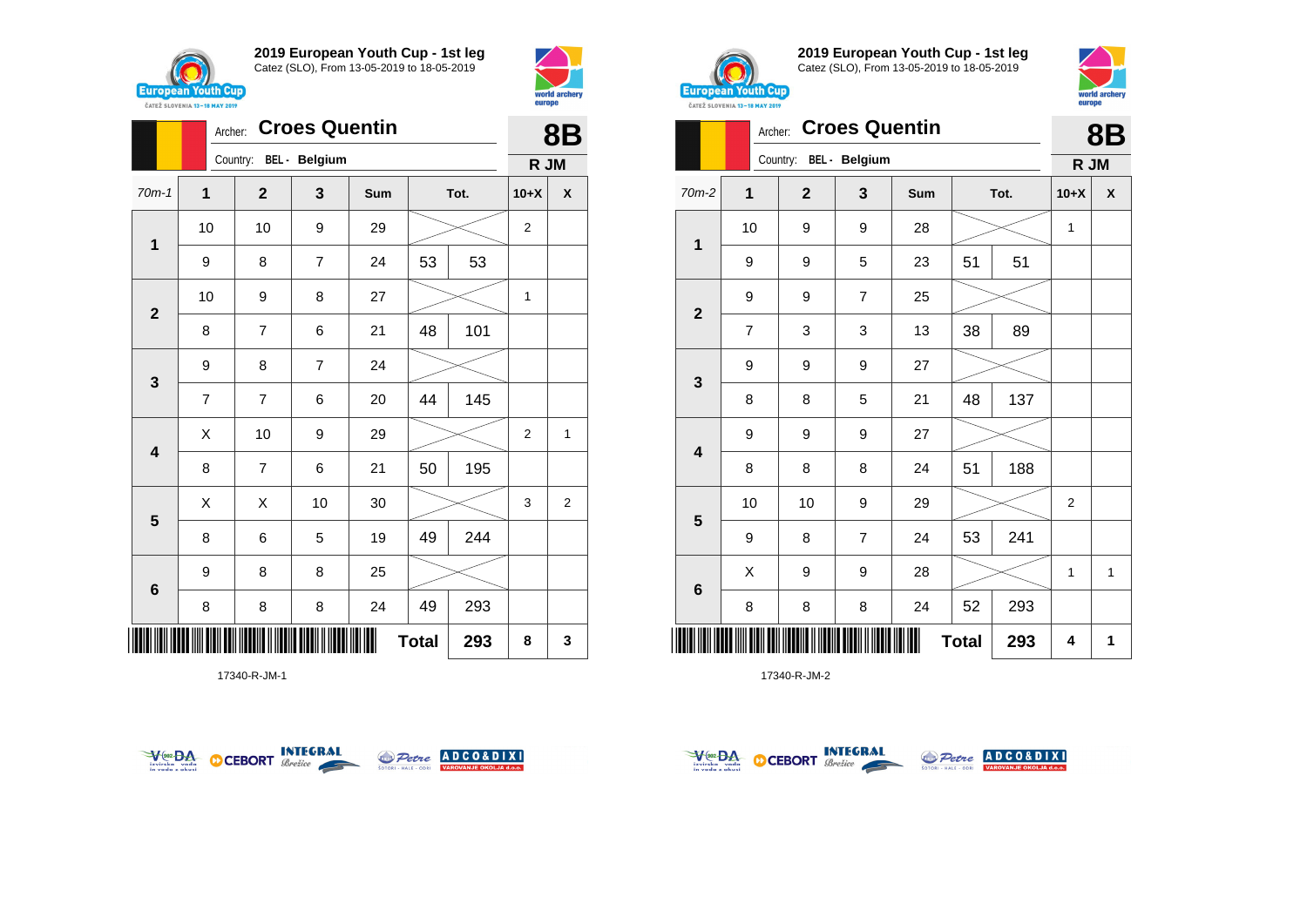

**1**

电

**2**

**3**

**4**

**5**

**6**

**2019 European Youth Cup - 1st leg** Catez (SLO), From 13-05-2019 to 18-05-2019

70m-1 **1 2 3 Sum Tot. 10+X X**

7 | 6 | 6 | 19 | 44 | 44

7 | 7 | 6 | 20 | 46 | 90

8 | 8 | 7 | 23 | 51 | 141

7 | 7 | 6 | 20 | 46 | 187

8 | 8 | 8 | 24 | 53 | 240

10 | 10 | 9 | 29 |  $>$  | 2

10 | 8 | 7 | 25 |  $\!\!\!\!\!\!\!\!\!\times$  | 1

10 | 8 | 8 | 26 |  $\times$  | 1

 $X$  | 9 | 9 | 28 |  $>$  | 1 | 1

 $X$  | 8 | 8 | 26 |  $\gg$  | 1 | 1

Country: **SVK - Slovakia**



**8C**

**R JM**



**2019 European Youth Cup - 1st leg** Catez (SLO), From 13-05-2019 to 18-05-2019



| 违                       | Archer:     |                |                         | <b>Hanuliak Jan Jakub</b> |              |     |                | 8C                 |
|-------------------------|-------------|----------------|-------------------------|---------------------------|--------------|-----|----------------|--------------------|
|                         |             |                | Country: SVK - Slovakia |                           |              |     | R JM           |                    |
| 70m-2                   | $\mathbf 1$ | $\mathbf{2}$   | 3                       | Sum                       | Tot.         |     | $10+X$         | $\pmb{\mathsf{X}}$ |
| 1                       | X           | 9              | 9                       | 28                        |              |     | 1              | $\mathbf{1}$       |
|                         | 9           | 7              | $\overline{7}$          | 23                        | 51           | 51  |                |                    |
| $\overline{\mathbf{2}}$ | 10          | 10             | 10                      | 30                        |              |     | 3              |                    |
|                         | 9           | 8              | 8                       | 25                        | 55           | 106 |                |                    |
| $\mathbf{3}$            | X           | 10             | 9                       | 29                        |              |     | $\overline{2}$ | $\mathbf{1}$       |
|                         | 9           | 8              | 7                       | 24                        | 53           | 159 |                |                    |
| 4                       | X           | 9              | 8                       | 27                        |              |     | 1              | $\mathbf{1}$       |
|                         | 8           | 8              | 8                       | 24                        | 51           | 210 |                |                    |
|                         | X           | 10             | 9                       | 29                        |              |     | $\overline{2}$ | $\mathbf{1}$       |
| 5                       | 8           | 8              | 8                       | 24                        | 53           | 263 |                |                    |
|                         | X           | 10             | 8                       | 28                        |              |     | $\overline{2}$ | $\mathbf{1}$       |
| $\bf 6$                 | 8           | $\overline{7}$ | $\overline{7}$          | 22                        | 50           | 313 |                |                    |
|                         |             |                |                         |                           | <b>Total</b> | 313 | 11             | 5                  |

22798-R-JM-2



9 9 8 26





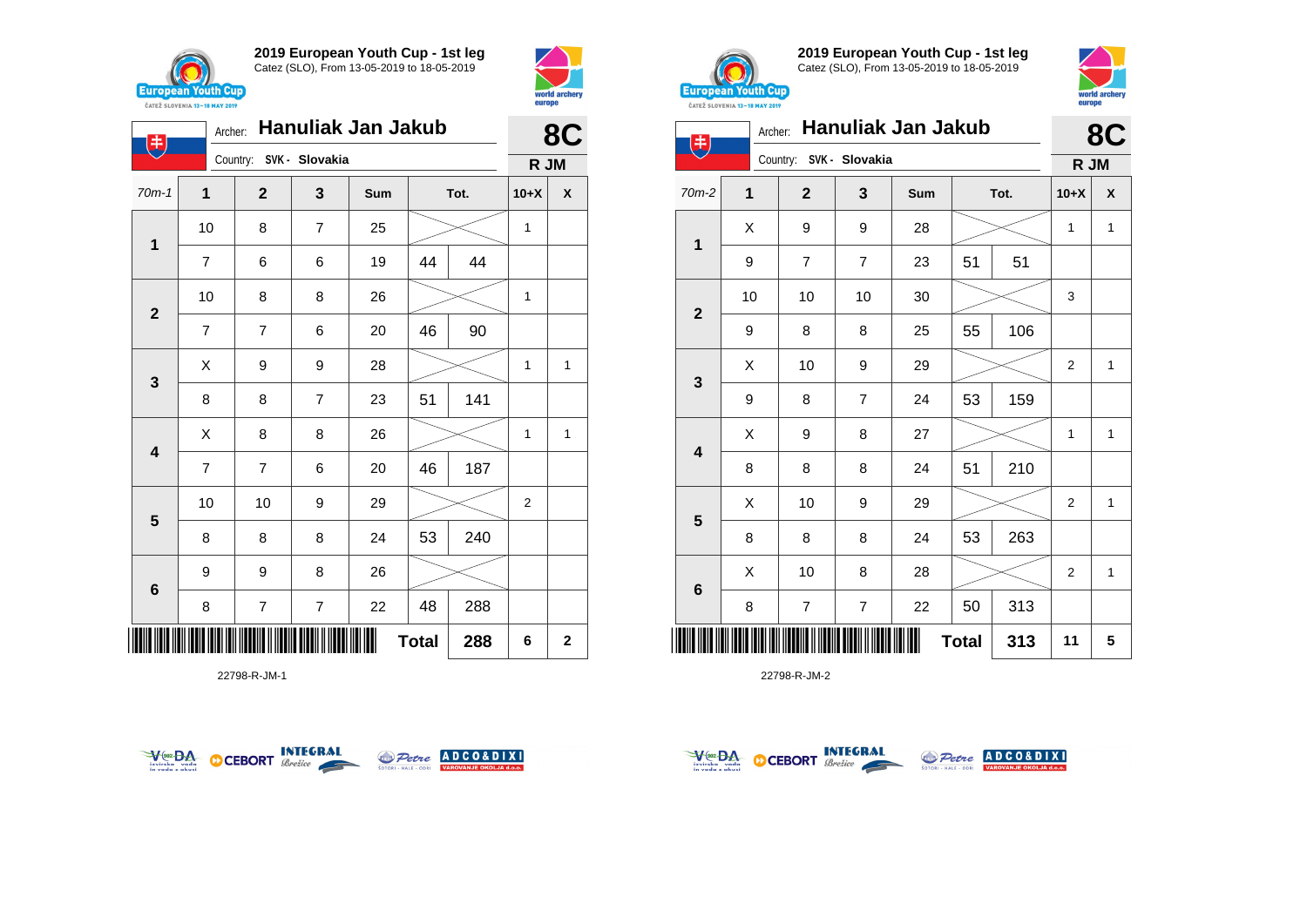



|                         | Archer:                                    |              | <b>Wieser Moritz</b> |     |              |          | 8D             |                |
|-------------------------|--------------------------------------------|--------------|----------------------|-----|--------------|----------|----------------|----------------|
|                         |                                            | Country:     | GER - Germany        |     |              |          | R JM           |                |
| $70m-1$                 | 1                                          | $\mathbf{2}$ | 3                    | Sum |              | Tot.     | $10+X$         | X              |
| $\mathbf 1$             | 10                                         | 9            | 8                    | 27  |              |          | 1              |                |
|                         | 8                                          | 6            | 5                    | 19  | 46           | 46       |                |                |
| $\mathbf 2$             | 10                                         | 9            | 9                    | 28  |              |          | 1              |                |
|                         | 9                                          | 9            | 7                    | 25  | 53           | 99       |                |                |
| 3                       | X                                          | X            | 9                    | 29  |              |          | $\overline{2}$ | $\overline{2}$ |
|                         | 8                                          | 8            | $\overline{7}$       | 23  | 52           | 151      |                |                |
| $\overline{\mathbf{4}}$ | 10                                         | 10           | 9                    | 29  |              |          |                |                |
|                         | 9                                          | 8            | $\overline{7}$       | 24  | 53           | 204      |                |                |
| 5                       | X                                          | 10           | 9                    | 29  |              |          | $\overline{2}$ | 1              |
|                         | 9                                          | 8            | 8                    | 25  | 54           | 258      |                |                |
| 6                       | X                                          | X            | 9                    | 29  |              |          | $\overline{2}$ | 2              |
|                         | 9                                          | 8            | 8                    | 25  | 54           | 312      |                |                |
| ║║║                     |                                            |              |                      |     | <b>Total</b> | 312      | 10             | 5              |
|                         | 312<br><b>Signed Total</b><br>19908-R-JM-1 |              |                      |     | 0            | $\bf{0}$ |                |                |



**2019 European Youth Cup - 1st leg** Catez (SLO), From 13-05-2019 to 18-05-2019



|                         | Archer:        |              | <b>Wieser Moritz</b> |     |              |      | 8D             |              |  |
|-------------------------|----------------|--------------|----------------------|-----|--------------|------|----------------|--------------|--|
|                         |                | Country:     | GER - Germany        |     |              |      | R JM           |              |  |
| $70m-2$                 | $\overline{1}$ | $\mathbf{2}$ | 3                    | Sum |              | Tot. | $10+X$         | X            |  |
|                         | X              | 10           | 9                    | 29  |              |      | $\overline{2}$ | $\mathbf{1}$ |  |
| 1                       | 8              | 8            | 8                    | 24  | 53           | 53   |                |              |  |
| $\overline{\mathbf{2}}$ | 9              | 9            | 9                    | 27  |              |      |                |              |  |
|                         | 9              | 9            | 8                    | 26  | 53           | 106  |                |              |  |
| 3                       | Χ              | 9            | 9                    | 28  |              |      | 1              | $\mathbf{1}$ |  |
|                         | 9              | 8            | 8                    | 25  | 53           | 159  |                |              |  |
| 4                       | 9              | 9            | 9                    | 27  |              |      |                |              |  |
|                         | 9              | 8            | $\overline{7}$       | 24  | 51           | 210  |                |              |  |
| $5\phantom{1}$          | 10             | 9            | 9                    | 28  |              |      | 1              |              |  |
|                         | 8              | 8            | 8                    | 24  | 52           | 262  |                |              |  |
| $6\phantom{1}$          | 10             | 9            | 9                    | 28  |              |      | $\mathbf{1}$   |              |  |
|                         | 9              | 9            | 8                    | 26  | 54           | 316  |                |              |  |
| ║║║                     |                |              |                      |     | <b>Total</b> | 316  | 5              | $\mathbf 2$  |  |







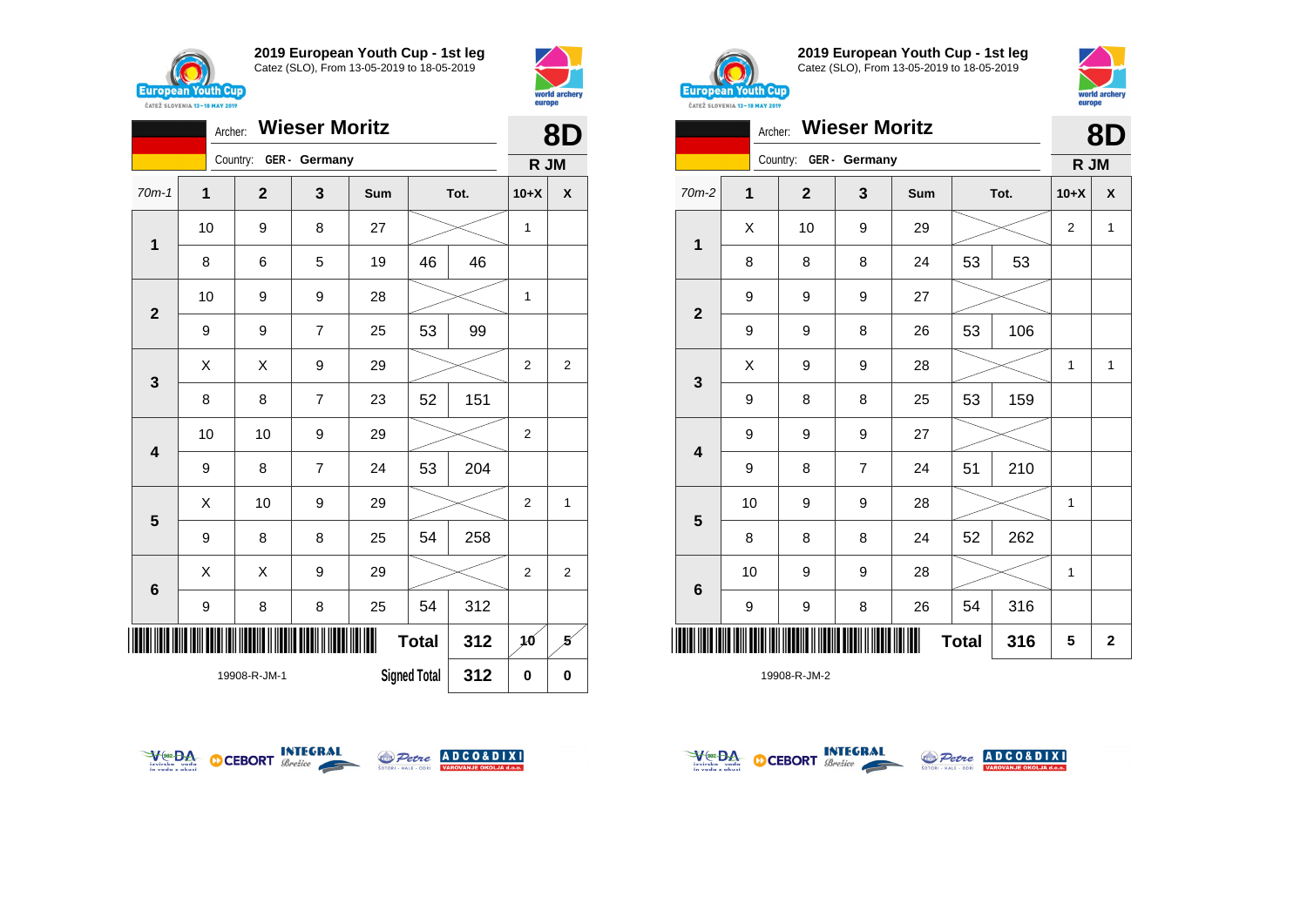



|                         |    | <b>9A</b>    |                |     |              |     |                |                |
|-------------------------|----|--------------|----------------|-----|--------------|-----|----------------|----------------|
|                         |    | Country:     | SLO - Slovenia |     |              |     | R JM           |                |
| $70m-1$                 | 1  | $\mathbf{2}$ | 3              | Sum | Tot.         |     | $10+X$         | X              |
|                         | 10 | 9            | 9              | 28  |              |     | 1              |                |
| 1                       | 9  | 8            | 8              | 25  | 53           | 53  |                |                |
| $\mathbf{2}$            | X  | 10           | 9              | 29  |              |     | 2              | 1              |
|                         | 9  | 9            | 8              | 26  | 55           | 108 |                |                |
| 3                       | 10 | 10           | $\overline{7}$ | 27  |              |     | $\overline{2}$ |                |
|                         | 7  | 6            | 5              | 18  | 45           | 153 |                |                |
| $\overline{\mathbf{4}}$ | 9  | 9            | 9              | 27  |              |     |                |                |
|                         | 9  | 8            | $\overline{7}$ | 24  | 51           | 204 |                |                |
| 5                       | X  | 9            | 9              | 28  |              |     | 1              | 1              |
|                         | 8  | 8            | 8              | 24  | 52           | 256 |                |                |
| $6\phantom{1}6$         | X  | X            | 9              | 29  |              |     | 2              | $\overline{2}$ |
|                         | 9  | 9            | 8              | 26  | 55           | 311 |                |                |
| ║║║                     |    |              |                |     | <b>Total</b> | 311 | 8              | 4              |

23131-R-JM-1





**2019 European Youth Cup - 1st leg** Catez (SLO), From 13-05-2019 to 18-05-2019



|                         | Archer:        |                |                | Podkrajšek Sergej |              |      | 9Α             |   |
|-------------------------|----------------|----------------|----------------|-------------------|--------------|------|----------------|---|
|                         |                | Country:       | SLO - Slovenia |                   |              |      | R JM           |   |
| 70m-2                   | $\overline{1}$ | $\mathbf 2$    | 3              | Sum               |              | Tot. | $10+X$         | X |
| 1                       | X              | 9              | 9              | 28                |              |      | $\mathbf{1}$   | 1 |
|                         | 9              | 8              | 8              | 25                | 53           | 53   |                |   |
| $\mathbf{2}$            | X              | 9              | 9              | 28                |              |      | 1              | 1 |
|                         | 9              | 8              | 8              | 25                | 53           | 106  |                |   |
|                         | 9              | 9              | 8              | 26                |              |      |                |   |
| 3                       | 8              | 8              | 8              | 24                | 50           | 156  |                |   |
| $\overline{\mathbf{4}}$ | X              | 10             | 10             | 30                |              |      | 3              | 1 |
|                         | 9              | 9              | 8              | 26                | 56           | 212  |                |   |
|                         | X              | 9              | 9              | 28                |              |      | 1              | 1 |
| 5                       | 8              | 8              | 4              | 20                | 48           | 260  |                |   |
|                         | 10             | 9              | 8              | 27                |              |      | 1              |   |
| $\bf 6$                 | 8              | $\overline{7}$ | $\overline{7}$ | 22                | 49           | 309  |                |   |
|                         |                |                |                |                   | <b>Total</b> | 309  | $\overline{7}$ | 4 |



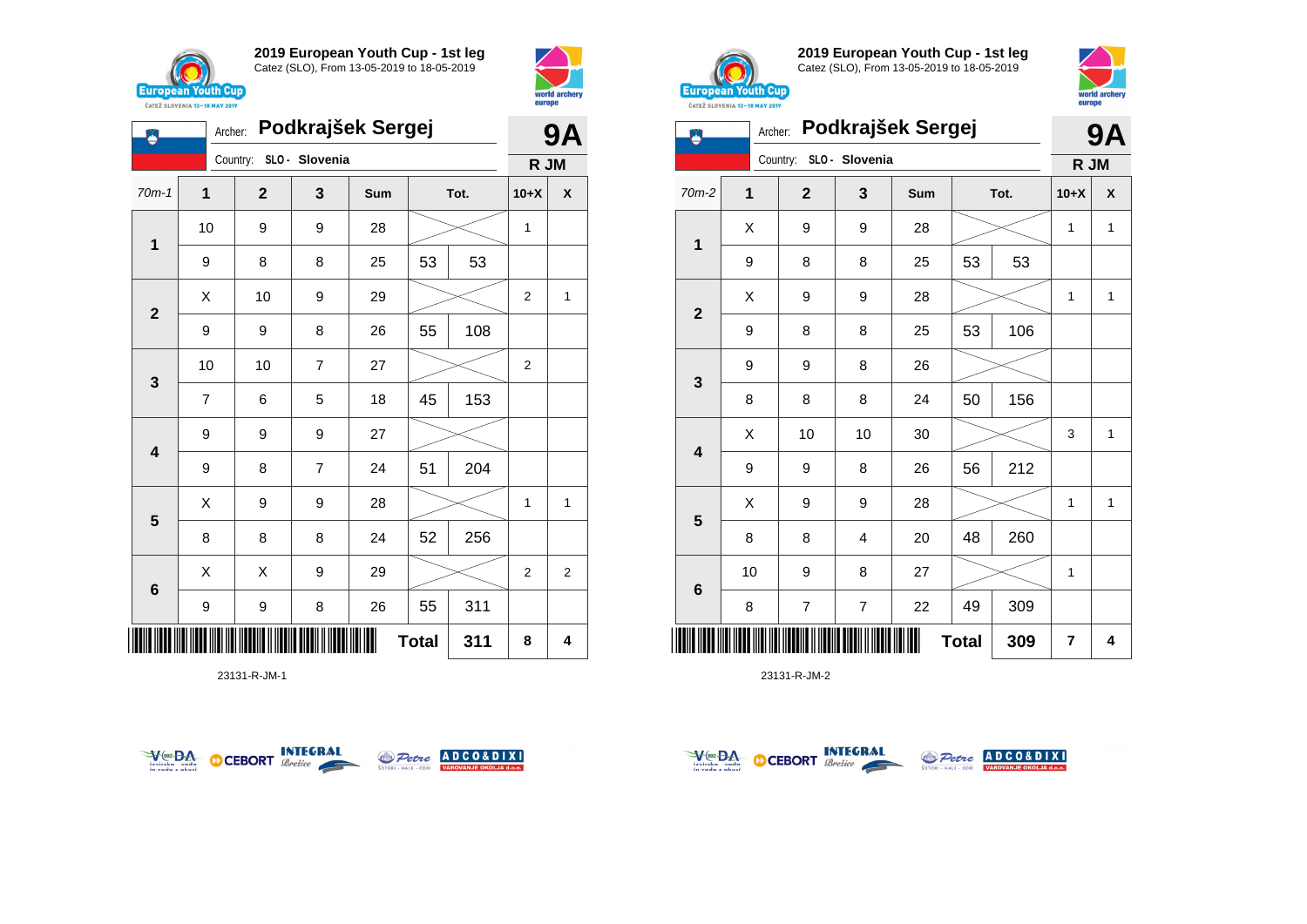





20420-R-JM-1





**2019 European Youth Cup - 1st leg** Catez (SLO), From 13-05-2019 to 18-05-2019



|              |    | <b>9B</b>      |                |     |              |     |                |   |
|--------------|----|----------------|----------------|-----|--------------|-----|----------------|---|
|              |    | Country:       | BEL - Belgium  |     |              |     | R JM           |   |
| $70m-2$      | 1  | $\mathbf{2}$   | 3              | Sum | Tot.         |     | $10+X$         | X |
| $\mathbf 1$  | 10 | 9              | 9              | 28  |              |     | 1              |   |
|              | 8  | $\overline{7}$ | 6              | 21  | 49           | 49  |                |   |
| $\mathbf{2}$ | 10 | 10             | 9              | 29  |              |     | 2              |   |
|              | 9  | 8              | 5              | 22  | 51           | 100 |                |   |
|              | 10 | 10             | 9              | 29  |              |     |                |   |
| 3            | 9  | 8              | $\overline{7}$ | 24  | 53           | 153 |                |   |
| 4            | 10 | 9              | 9              | 28  |              |     | $\mathbf{1}$   |   |
|              | 9  | 9              | 9              | 27  | 55           | 208 |                |   |
|              | 10 | 9              | 9              | 28  |              |     | 1              |   |
| 5            | 8  | 8              | 8              | 24  | 52           | 260 |                |   |
| 6            | X  | 10             | 9              | 29  |              |     | $\overline{2}$ | 1 |
|              | 7  | 7              | $\overline{7}$ | 21  | 50           | 310 |                |   |
| II           |    |                |                |     | <b>Total</b> | 310 | 9              | 1 |



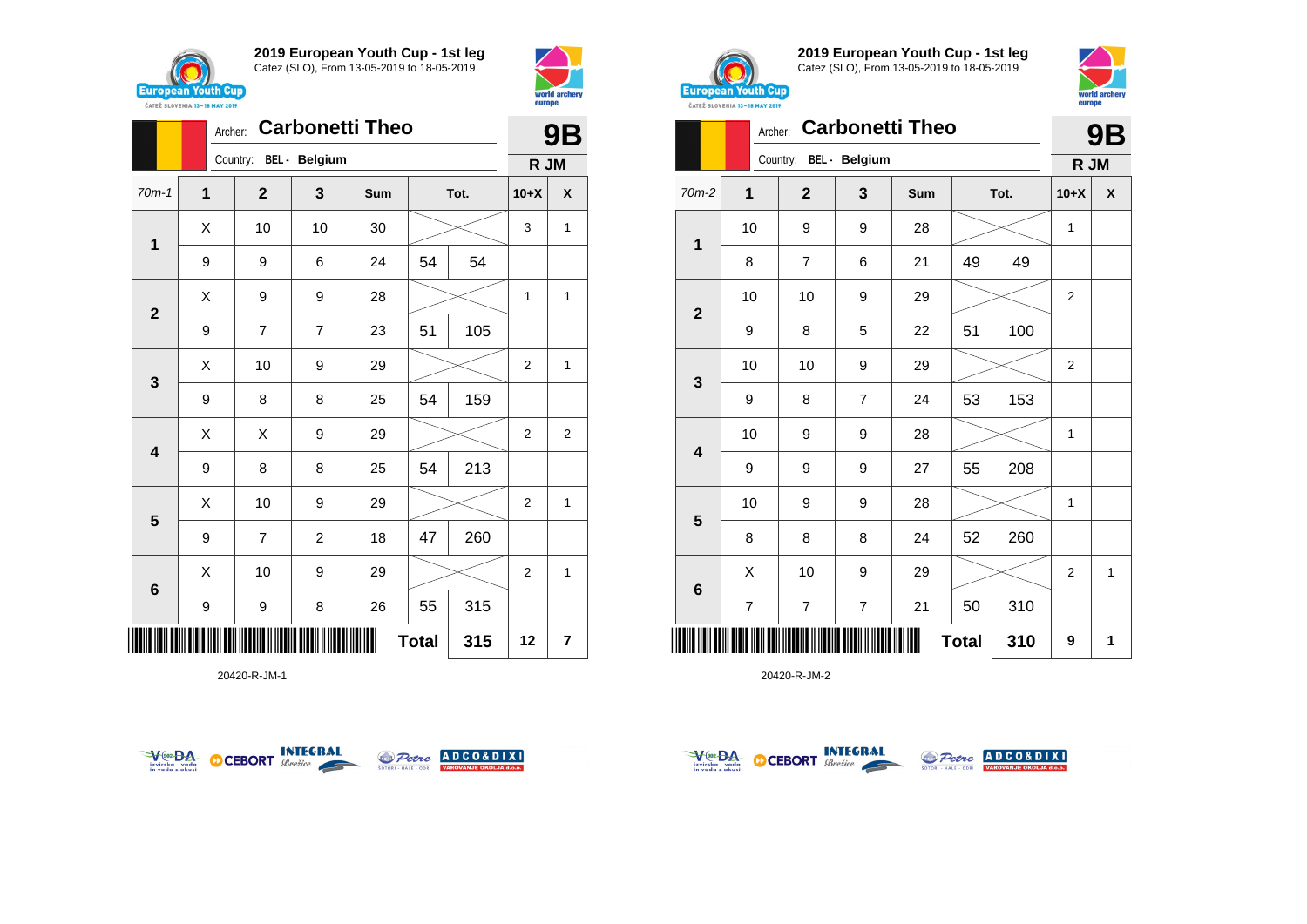





3279-R-JM-1





**2019 European Youth Cup - 1st leg** Catez (SLO), From 13-05-2019 to 18-05-2019



| $(\ddagger)$            |    | Archer: Francu Ondrej   |                |     |              |     | 9<br>C         |              |
|-------------------------|----|-------------------------|----------------|-----|--------------|-----|----------------|--------------|
|                         |    | Country: SVK - Slovakia |                |     |              |     | R JM           |              |
| 70m-2                   | 1  | $\mathbf{2}$            | 3              | Sum | Tot.         |     | $10+X$         | X            |
| $\mathbf 1$             | X  | 10                      | 9              | 29  |              |     | $\overline{2}$ | $\mathbf{1}$ |
|                         | 8  | 8                       | $\overline{7}$ | 23  | 52           | 52  |                |              |
| $\mathbf{2}$            | 10 | 9                       | 9              | 28  |              |     | 1              |              |
|                         | 8  | 8                       | $\overline{7}$ | 23  | 51           | 103 |                |              |
| 3                       | 10 | 10                      | 9              | 29  |              |     | $\mathbf 2$    |              |
|                         | 9  | 8                       | $\overline{7}$ | 24  | 53           | 156 |                |              |
| $\overline{\mathbf{4}}$ | X  | 10                      | 10             | 30  |              |     | 3              | $\mathbf{1}$ |
|                         | 9  | 8                       | 8              | 25  | 55           | 211 |                |              |
| $5\phantom{1}$          | 10 | 10                      | 8              | 28  |              |     | $\overline{2}$ |              |
|                         | 8  | $\overline{7}$          | 6              | 21  | 49           | 260 |                |              |
| $\bf 6$                 | X  | 10                      | 9              | 29  |              |     | $\overline{2}$ | $\mathbf{1}$ |
|                         | 9  | 8                       | $\overline{7}$ | 24  | 53           | 313 |                |              |
|                         |    |                         |                |     | <b>Total</b> | 313 | 12             | 3            |



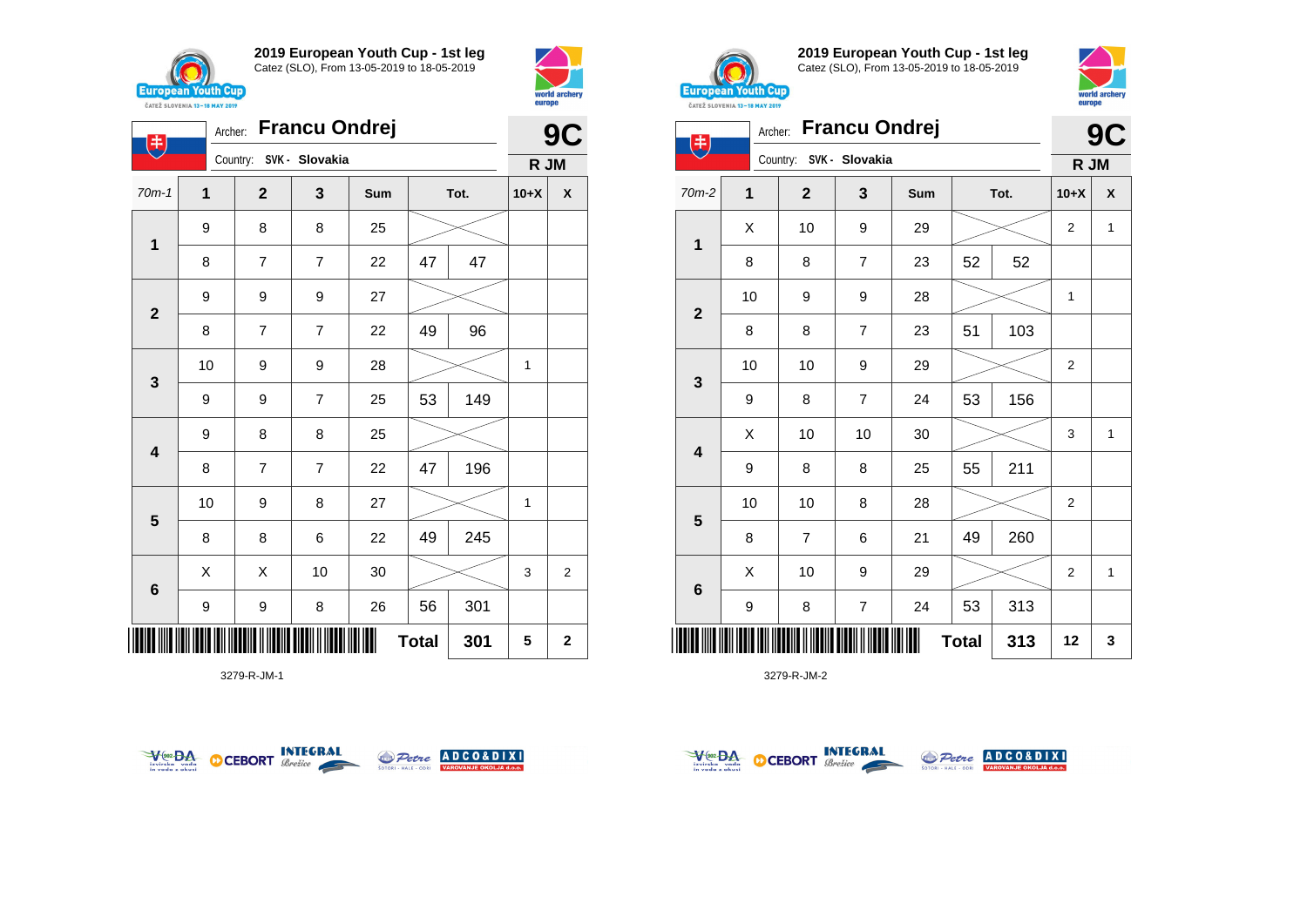



|                         | 9D          |             |               |     |              |      |                |                |
|-------------------------|-------------|-------------|---------------|-----|--------------|------|----------------|----------------|
|                         |             | Country:    | GER - Germany |     |              |      | R JM           |                |
| $70m-1$                 | $\mathbf 1$ | $\mathbf 2$ | 3             | Sum |              | Tot. | $10+X$         | X              |
| $\mathbf 1$             | X           | X           | 9             | 29  |              |      | $\overline{2}$ | $\overline{2}$ |
|                         | 9           | 9           | 9             | 27  | 56           | 56   |                |                |
| $\overline{\mathbf{2}}$ | X           | 9           | 8             | 27  |              |      | 1              | 1              |
|                         | 8           | 8           | 8             | 24  | 51           | 107  |                |                |
| 3                       | X           | 9           | 9             | 28  |              |      | $\mathbf{1}$   | 1              |
|                         | 9           | 9           | 9             | 27  | 55           | 162  |                |                |
| $\overline{\mathbf{4}}$ | Χ           | 10          | 10            | 30  |              |      | 3              | 1              |
|                         | 10          | 8           | 8             | 26  | 56           | 218  | 1              |                |
| $5\phantom{1}$          | X           | 10          | 9             | 29  |              |      | $\overline{2}$ | 1              |
|                         | 9           | 9           | 8             | 26  | 55           | 273  |                |                |
| 6                       | X           | X           | 10            | 30  |              |      | 3              | $\overline{2}$ |
|                         | 9           | 9           | 9             | 27  | 57           | 330  |                |                |
| I IIII                  |             |             |               |     | <b>Total</b> | 330  | 13             | 8              |

20657-R-JM-1





**2019 European Youth Cup - 1st leg** Catez (SLO), From 13-05-2019 to 18-05-2019



|              | Archer: |                        |                | <b>Vetter Jonathan</b> |              |      | 9D     |                |
|--------------|---------|------------------------|----------------|------------------------|--------------|------|--------|----------------|
|              |         | Country: GER - Germany |                |                        |              |      | R JM   |                |
| 70m-2        | 1       | $\mathbf{2}$           | 3              | Sum                    |              | Tot. | $10+X$ | X              |
|              | X       | 10                     | 9              | 29                     |              |      | 2      | 1              |
| 1            | 9       | 8                      | $\overline{7}$ | 24                     | 53           | 53   |        |                |
|              | 10      | 10                     | 10             | 30                     |              |      | 3      |                |
| $\mathbf{2}$ | 9       | 8                      | 8              | 25                     | 55           | 108  |        |                |
|              | X       | X                      | 10             | 30                     |              |      | 3      | $\overline{2}$ |
| 3            | 10      | 9                      | 8              | 27                     | 57           | 165  | 1      |                |
|              | 9       | 9                      | 9              | 27                     |              |      |        |                |
| 4            | 9       | 9                      | $\overline{7}$ | 25                     | 52           | 217  |        |                |
|              | Χ       | X                      | 9              | 29                     |              |      | 2      | $\overline{2}$ |
| 5            | 9       | 8                      | 8              | 25                     | 54           | 271  |        |                |
|              | 10      | 9                      | 9              | 28                     |              |      | 1      |                |
| 6            | 9       | 9                      | 9              | 27                     | 55           | 326  |        |                |
| Ⅲ            |         |                        |                |                        | <b>Total</b> | 326  | 12     | 5              |



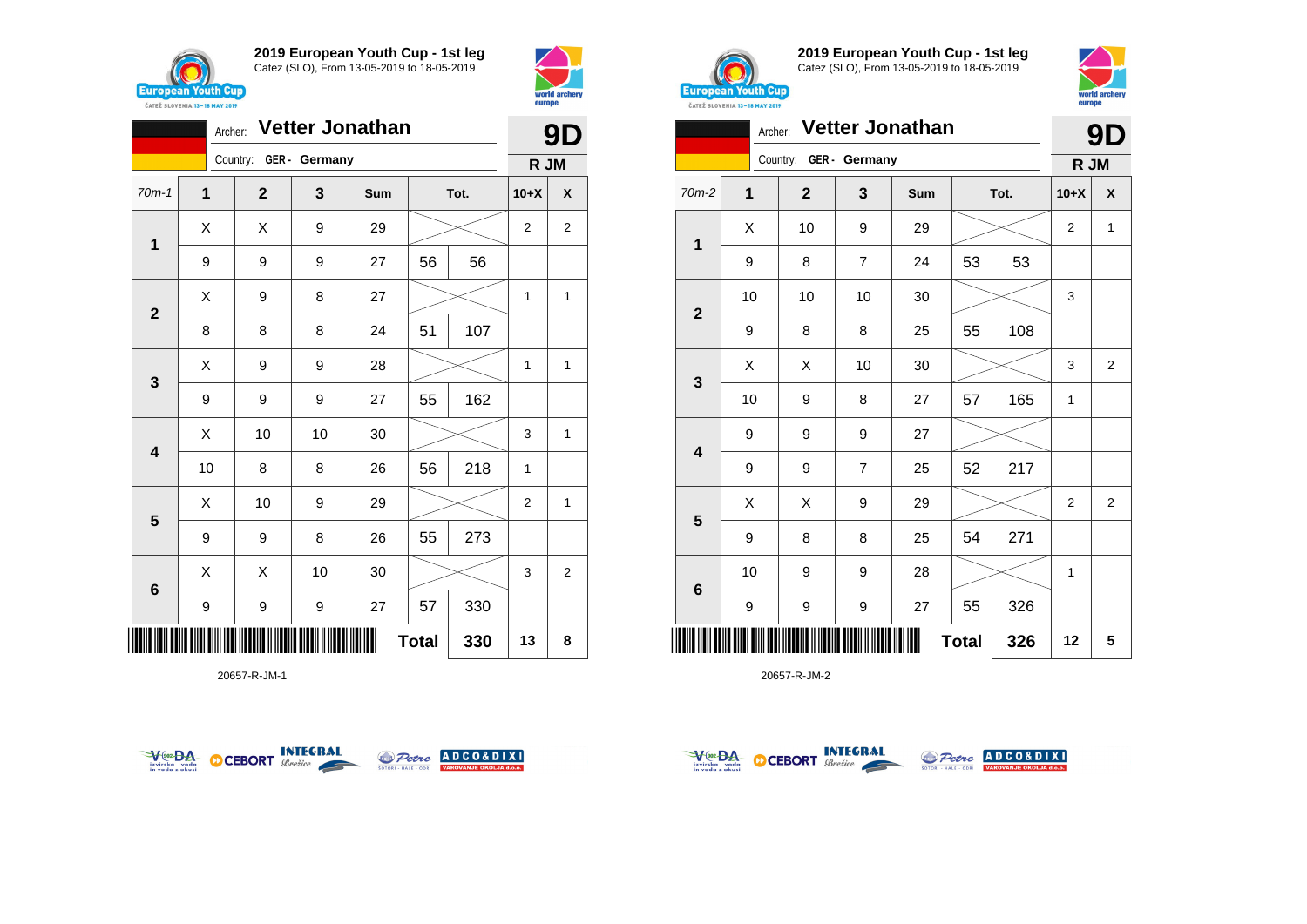

**1**

Ö

**2**

**3**

**4**

**5**

**6**

**2019 European Youth Cup - 1st leg** Catez (SLO), From 13-05-2019 to 18-05-2019

70m-1 **1 2 3 Sum Tot. 10+X X**

8 8 6 22 49 49

9 9 7 25 54 103

9 | 9 | 7 | 25 | 55 | 158

8 | 8 | 8 | 24 | 53 | 211

9 | 8 | 6 | 23 | 52 | 263

8 | 6 | 5 | 19 | 47 | 310

10 | 9 | 9 | 28 |  $\!\!\!\!\!\!\!\!\times$  | 1

10 | 9 | 8 | 27 |  $\!\!\!\!\!\times$  | 1

10 | 10 | 9 | 29 |  $>$  | 2

 $\begin{array}{|c|c|c|c|c|c|}\hline \hspace{.1cm}X & \hspace{.1cm} \text{ 10} & \hspace{.1cm} \text{ 10} & \hspace{.1cm} \text{ 30} & \hspace{.1cm} \end{array} \hspace{.2cm} \begin{array}{|c|c|c|c|c|c|}\hline \hspace{.1cm}X & \hspace{.1cm} \text{ 3} & \hspace{.1cm} \text{ 1} & \hspace{.1cm} \text{ 4} & \hspace{.1cm} \end{array}$ 

 $\begin{array}{|c|c|c|c|c|}\hline \hspace{.1cm}X & \hspace{.1cm} \text{10} & \hspace{.1cm} \text{9} & \hspace{.1cm} \text{29} & \hspace{.1cm} \text{20} & \hspace{.1cm} \text{\large $\times$} & \hspace{.1cm} \text{2} & \hspace{.1cm} \text{1} \end{array}$ 

 $\begin{array}{|c|c|c|c|c|}\hline \hspace{0.2cm}X & X & 9 & 29 & \nearrow \ \hline \end{array}$ 

Archer: **Bizjak Nik**

Country: **SLO - Slovenia**



**10A R JM**



**2019 European Youth Cup - 1st leg** Catez (SLO), From 13-05-2019 to 18-05-2019



| ő                       | Archer: |                         |                | <b>10A</b> |              |      |              |              |
|-------------------------|---------|-------------------------|----------------|------------|--------------|------|--------------|--------------|
|                         |         | Country: SLO - Slovenia |                |            |              |      | R JM         |              |
| $70m-2$                 | 1       | $\mathbf{2}$            | 3              | Sum        |              | Tot. | $10+X$       | X            |
| $\mathbf{1}$            | Χ       | 10                      | 10             | 30         |              |      | 3            | $\mathbf{1}$ |
|                         | 8       | 8                       | 8              | 24         | 54           | 54   |              |              |
| $\mathbf{2}$            | 10      | 9                       | 9              | 28         |              |      | 1            |              |
|                         | 9       | 9                       | 9              | 27         | 55           | 109  |              |              |
| $\mathbf{3}$            | 10      | 9                       | 9              | 28         |              |      | 1            |              |
|                         | 9       | 9                       | 8              | 26         | 54           | 163  |              |              |
| $\overline{\mathbf{4}}$ | X       | 9                       | 9              | 28         |              |      | 1            | $\mathbf{1}$ |
|                         | 9       | 8                       | $\overline{7}$ | 24         | 52           | 215  |              |              |
| 5                       | X       | 9                       | 9              | 28         |              |      | $\mathbf{1}$ | $\mathbf{1}$ |
|                         | 9       | 8                       | 5              | 22         | 50           | 265  |              |              |
| $6\phantom{1}6$         | 10      | 9                       | 9              | 28         |              |      | $\mathbf{1}$ |              |
|                         | 8       | 8                       | 6              | 22         | 50           | 315  |              |              |
|                         |         |                         |                |            | <b>Total</b> | 315  | 8            | 3            |

3568-R-JM-2



\*3568-R-JM-1\*

3568-R-JM-1



**Total 310 11 4**



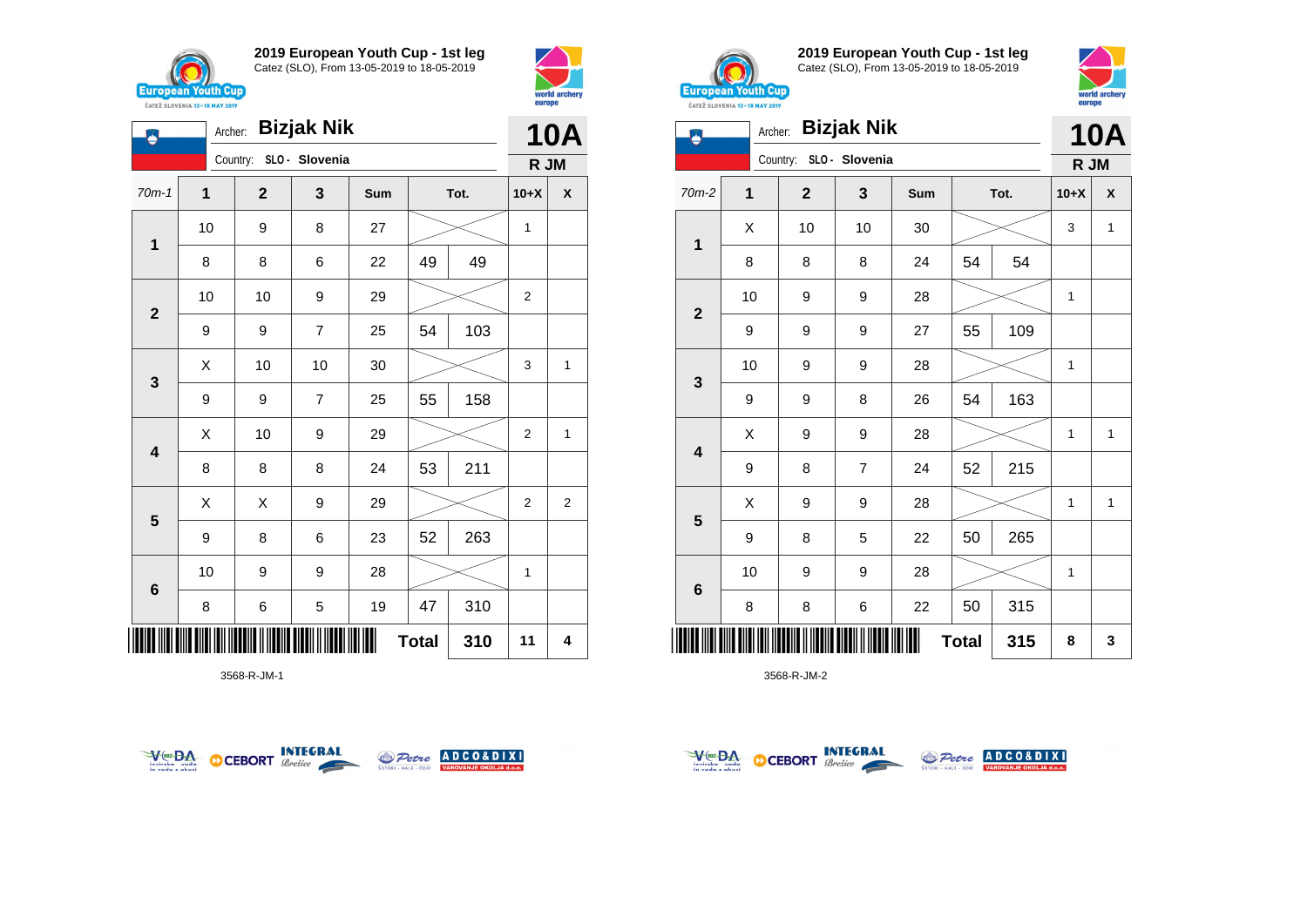



|                         | <b>Oun Hendrik</b><br>Archer: |  |                        |                |     |              |      |                | <b>10B</b> |  |  |
|-------------------------|-------------------------------|--|------------------------|----------------|-----|--------------|------|----------------|------------|--|--|
|                         |                               |  | Country: EST - Estonia |                |     |              |      | R JM           |            |  |  |
| $70m-1$                 | $\mathbf{1}$                  |  | $\mathbf{2}$           | 3              | Sum |              | Tot. | $10+X$         | X          |  |  |
| $\mathbf 1$             | 9                             |  | 9                      | 8              | 26  |              |      |                |            |  |  |
|                         | $\overline{7}$                |  | 7                      | 5              | 19  | 45           | 45   |                |            |  |  |
| $\mathbf{2}$            | 9                             |  | 9                      | 9              | 27  |              |      |                |            |  |  |
|                         | $\overline{7}$                |  | $\overline{7}$         | $\overline{7}$ | 21  | 48           | 93   |                |            |  |  |
| $\mathbf{3}$            | 8                             |  | 8                      | 8              | 24  |              |      |                |            |  |  |
|                         | $\overline{7}$                |  | $\overline{7}$         | $\overline{7}$ | 21  | 45           | 138  |                |            |  |  |
| $\overline{\mathbf{4}}$ | 10                            |  | 10                     | 8              | 28  |              |      | $\overline{2}$ |            |  |  |
|                         | 8                             |  | $\overline{7}$         | 6              | 21  | 49           | 187  |                |            |  |  |
| $\overline{\mathbf{5}}$ | 9                             |  | 9                      | 9              | 27  |              |      |                |            |  |  |
|                         | 8                             |  | 8                      | $\overline{7}$ | 23  | 50           | 237  |                |            |  |  |
| $\bf 6$                 | 9                             |  | 9                      | 8              | 26  |              |      |                |            |  |  |
|                         | $\overline{\mathbf{7}}$       |  | 7                      | 7              | 21  | 47           | 284  |                |            |  |  |
|                         |                               |  |                        |                |     | <b>Total</b> | 284  | $\overline{2}$ | 0          |  |  |

18117-R-JM-1





**2019 European Youth Cup - 1st leg** Catez (SLO), From 13-05-2019 to 18-05-2019



| <b>UNILL JLUVENIA 13-10 MMI 4017</b> | <b>Oun Hendrik</b><br>Archer: |              |                         |     |              |      |              |            |  |
|--------------------------------------|-------------------------------|--------------|-------------------------|-----|--------------|------|--------------|------------|--|
|                                      |                               | Country:     | EST - Estonia           |     |              |      | R JM         | <b>10B</b> |  |
| $70m-2$                              | 1                             | $\mathbf{2}$ | 3                       | Sum |              | Tot. | $10+X$       | X          |  |
|                                      | 9                             | 9            | 9                       | 27  |              |      |              |            |  |
| 1                                    | 9                             | 8            | 8                       | 25  | 52           | 52   |              |            |  |
|                                      | 9                             | 9            | 9                       | 27  |              |      |              |            |  |
| $\mathbf{2}$                         | 9                             | 8            | $\overline{7}$          | 24  | 51           | 103  |              |            |  |
| $\mathbf{3}$                         | 10                            | 9            | 9                       | 28  |              |      | 1            |            |  |
|                                      | 8                             | 8            | $\overline{7}$          | 23  | 51           | 154  |              |            |  |
| $\overline{\mathbf{4}}$              | 10                            | 9            | 9                       | 28  |              |      | $\mathbf{1}$ |            |  |
|                                      | 8                             | 8            | 8                       | 24  | 52           | 206  |              |            |  |
|                                      | X                             | 9            | 8                       | 27  |              |      | $\mathbf{1}$ | 1          |  |
| $\overline{\mathbf{5}}$              | 8                             | 7            | $\overline{7}$          | 22  | 49           | 255  |              |            |  |
|                                      | 10                            | 9            | 9                       | 28  |              |      | 1            |            |  |
| $\bf 6$                              | 9                             | 8            | $\overline{\mathbf{7}}$ | 24  | 52           | 307  |              |            |  |
|                                      |                               |              |                         |     | <b>Total</b> | 307  | 4            | 1          |  |

18117-R-JM-2



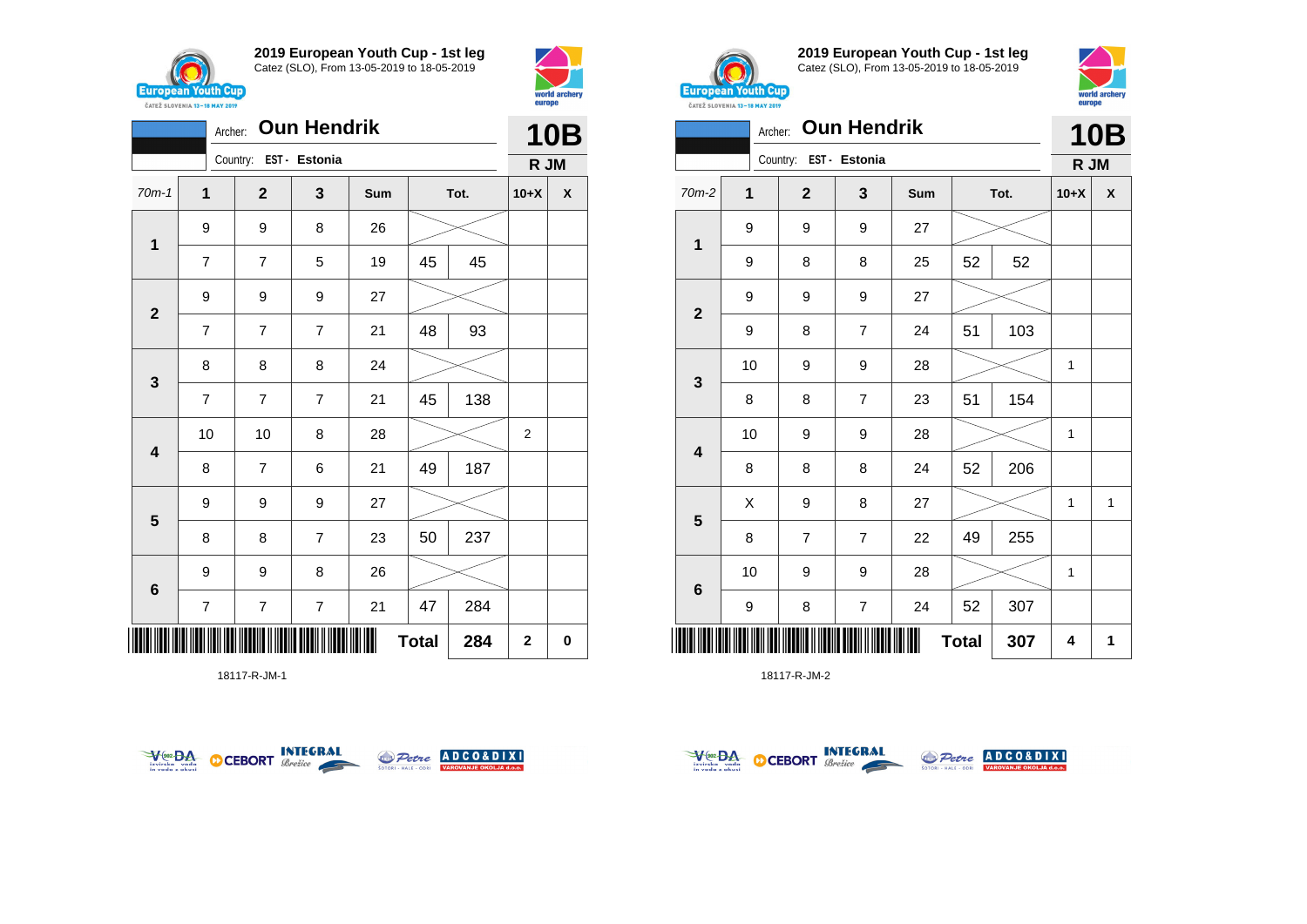

**1**

电

**2**

**3**

**4**

**5**

**6**

**2019 European Youth Cup - 1st leg** Catez (SLO), From 13-05-2019 to 18-05-2019

70m-1 **1 2 3 Sum Tot. 10+X X**

8 | 6 | 4 | 18 | 45 | 45

5 | 4 | 4 | 13 | 33 | 78

8 | 6 | 4 | 18 | 45 | 123

7 | 6 | 4 | 17 | 43 | 166

7 | 7 | 6 | 20 | 48 | 214

8 | 7 | 5 | 20 | 47 | 261

10 | 10 | 8 | 28 |  $\!\!\!\!\!\!\times$  | 2

10 | 9 | 8 | 27 |  $\!\!\!\!\!\!\times$  | 1

**Total 261 6 1**

10 | 9 | 8 | 27 |  $\!\!\!\!\!\times$  | 1

 $X$  | 8 | 8 | 26 |  $\gg$  | 1 | 1

10 | 9 | 8 | 27 |  $\!\!\!\!\!\times$  | 1

Country: **SVK - Slovakia**

8 | 7 | 5 | 20



**10C R JM**



**2019 European Youth Cup - 1st leg** Catez (SLO), From 13-05-2019 to 18-05-2019



|                         | <b>ČATEŽ SLOVENIA 13-18 MAY 2019</b> |                |                         |     |              |      | emohe        |                |  |
|-------------------------|--------------------------------------|----------------|-------------------------|-----|--------------|------|--------------|----------------|--|
| 书                       | Archer:                              |                | <b>Poizl Dominik</b>    |     |              |      |              | <b>10C</b>     |  |
|                         |                                      |                | Country: SVK - Slovakia |     |              |      | R JM         |                |  |
| 70m-2                   | $\mathbf{1}$                         | $\mathbf{2}$   | 3                       | Sum |              | Tot. | $10+X$       | X              |  |
|                         | 9                                    | 9              | 9                       | 27  |              |      |              |                |  |
| 1                       | $\overline{7}$                       | 6              | 6                       | 19  | 46           | 46   |              |                |  |
| $\mathbf{2}$            | 10                                   | 9              | 7                       | 26  |              |      | 1            |                |  |
|                         | $\overline{7}$                       | $\overline{7}$ | $\overline{7}$          | 21  | 47           | 93   |              |                |  |
|                         | 8                                    | 8              | $\overline{7}$          | 23  |              |      |              |                |  |
| $\mathbf{3}$            | $\overline{7}$                       | $\overline{7}$ | 5                       | 19  | 42           | 135  |              |                |  |
| $\overline{\mathbf{4}}$ | 9                                    | 8              | 8                       | 25  |              |      |              |                |  |
|                         | 8                                    | 6              | 3                       | 17  | 42           | 177  |              |                |  |
|                         | 9                                    | 9              | 8                       | 26  |              |      |              |                |  |
| $\overline{\mathbf{5}}$ | 8                                    | $\overline{7}$ | 7                       | 22  | 48           | 225  |              |                |  |
|                         | X                                    | X              | 9                       | 29  |              |      | $\mathbf{2}$ | $\overline{2}$ |  |
| 6                       | 8                                    | 8              | 8                       | 24  | 53           | 278  |              |                |  |
|                         |                                      |                |                         |     | <b>Total</b> | 278  | 3            | $\mathbf{2}$   |  |

23471-R-JM-2



\*23471-R-JM-1\*

23471-R-JM-1



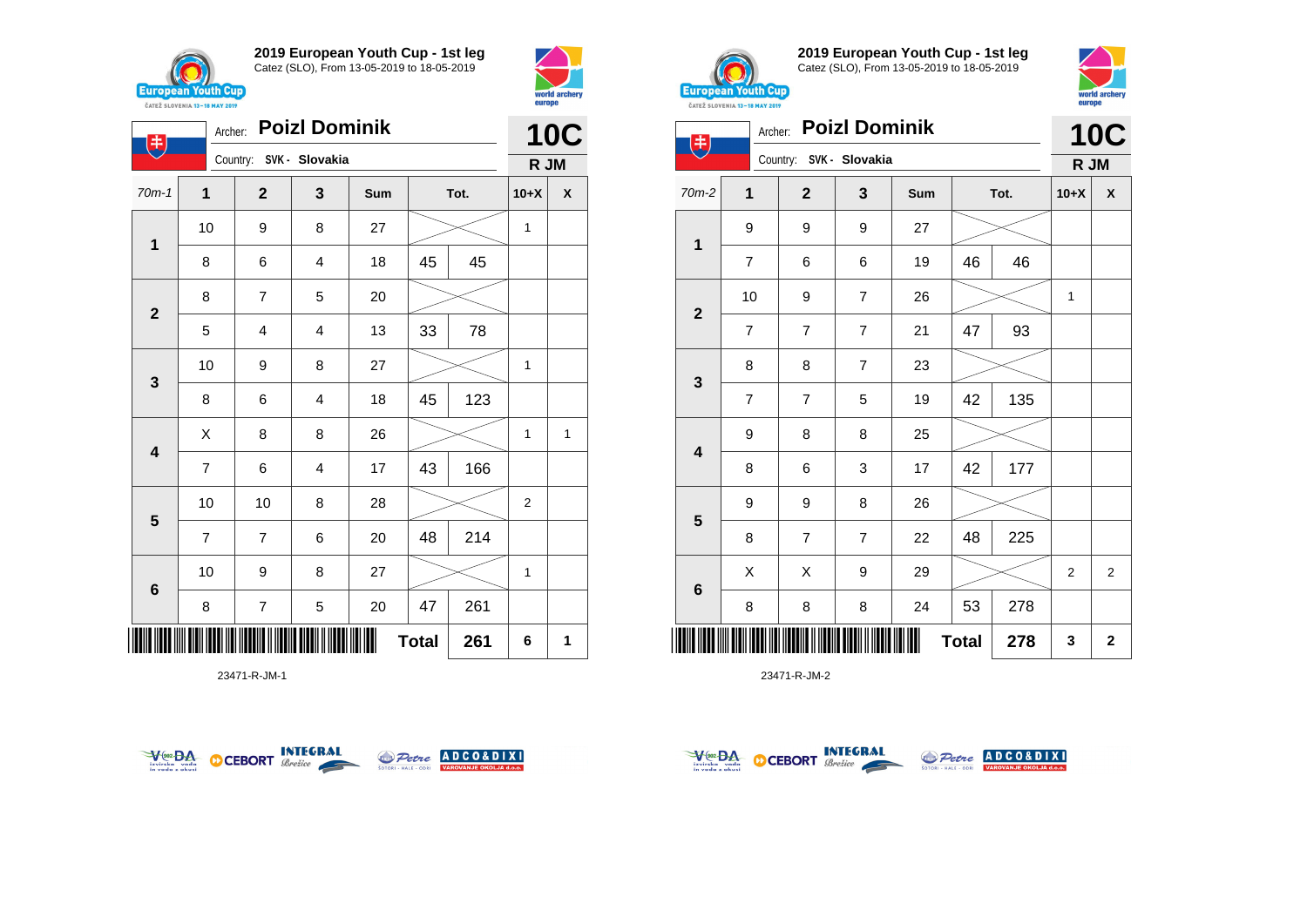

**1**

 $\sum_{i=1}^{n-1} \frac{1}{\sum_{j=1}^{n-1} \sum_{j=1}^{n-1} \frac{1}{\sum_{j=1}^{n-1} \sum_{j=1}^{n-1} \frac{1}{\sum_{j=1}^{n-1} \sum_{j=1}^{n-1} \frac{1}{\sum_{j=1}^{n-1} \sum_{j=1}^{n-1} \frac{1}{\sum_{j=1}^{n-1} \sum_{j=1}^{n-1} \frac{1}{\sum_{j=1}^{n-1} \sum_{j=1}^{n-1} \frac{1}{\sum_{j=1}^{n-1} \sum_{j=1}^{n-1} \frac{1}{$ 

**2**

**3**

**4**

**5**

**6**

Country: **CYP - Cyprus**

**2019 European Youth Cup - 1st leg** Catez (SLO), From 13-05-2019 to 18-05-2019

70m-1 **1 2 3 Sum Tot. 10+X X**

9 | 8 | 8 | 25 | 54 | 54

9 | 8 | 8 | 25 | 54 | 108

7 | 7 | 5 | 19 | 46 | 154

6 6 6 18 44 198

9 | 8 | 8 | 25 | 53 | 251

7 | 5 | 5 | 17 | 45 | 296

 $X$  | 9 | 9 | 28 |  $>$  | 1 | 1

 $X$  | 9 | 9 | 28 |  $>$  | 1 | 1

9 9 8 26

10 | 10 | 9 | 29 |  $>$  | 2

10 | 10 | 9 | 29 |  $>$  | 2

10 | 9 | 8 | 27 |  $\!\!\!\!\!\times$  | 1



**11A R JM**



**2019 European Youth Cup - 1st leg** Catez (SLO), From 13-05-2019 to 18-05-2019 **European Youth Cup** 

world archer eurone

|              | Archer: |                         |                | <b>11A</b> |              |      |                |                |
|--------------|---------|-------------------------|----------------|------------|--------------|------|----------------|----------------|
|              |         | Country: CYP - Cyprus   |                |            |              |      | R JM           |                |
| $70m-2$      | 1       | $\overline{\mathbf{2}}$ | 3              | Sum        |              | Tot. | $10+X$         | X              |
| 1            | 10      | 9                       | 9              | 28         |              |      | 1              |                |
|              | 8       | 7                       | $\overline{7}$ | 22         | 50           | 50   |                |                |
| $\mathbf{2}$ | 10      | 10                      | 8              | 28         |              |      | $\overline{2}$ |                |
|              | 8       | 8                       | 7              | 23         | 51           | 101  |                |                |
| $\mathbf{3}$ | 10      | 10                      | 8              | 28         |              |      | $\overline{2}$ |                |
|              | 8       | 8                       | $\overline{7}$ | 23         | 51           | 152  |                |                |
| 4            | 9       | 8                       | 8              | 25         |              |      |                |                |
|              | 8       | 8                       | 8              | 24         | 49           | 201  |                |                |
|              | 10      | 10                      | 9              | 29         |              |      | $\overline{c}$ |                |
| 5            | 9       | 8                       | $\overline{7}$ | 24         | 53           | 254  |                |                |
|              | X       | Χ                       | 9              | 29         |              |      | $\overline{2}$ | $\overline{2}$ |
| $\bf 6$      | 9       | 9                       | 8              | 26         | 55           | 309  |                |                |
| ║║║          |         |                         |                |            | <b>Total</b> | 309  | 9              | $\mathbf 2$    |

2660-R-JM-2



\*2660-R-JM-1\*

2660-R-JM-1



**Total** 296  $\vert$  7  $\vert$  2



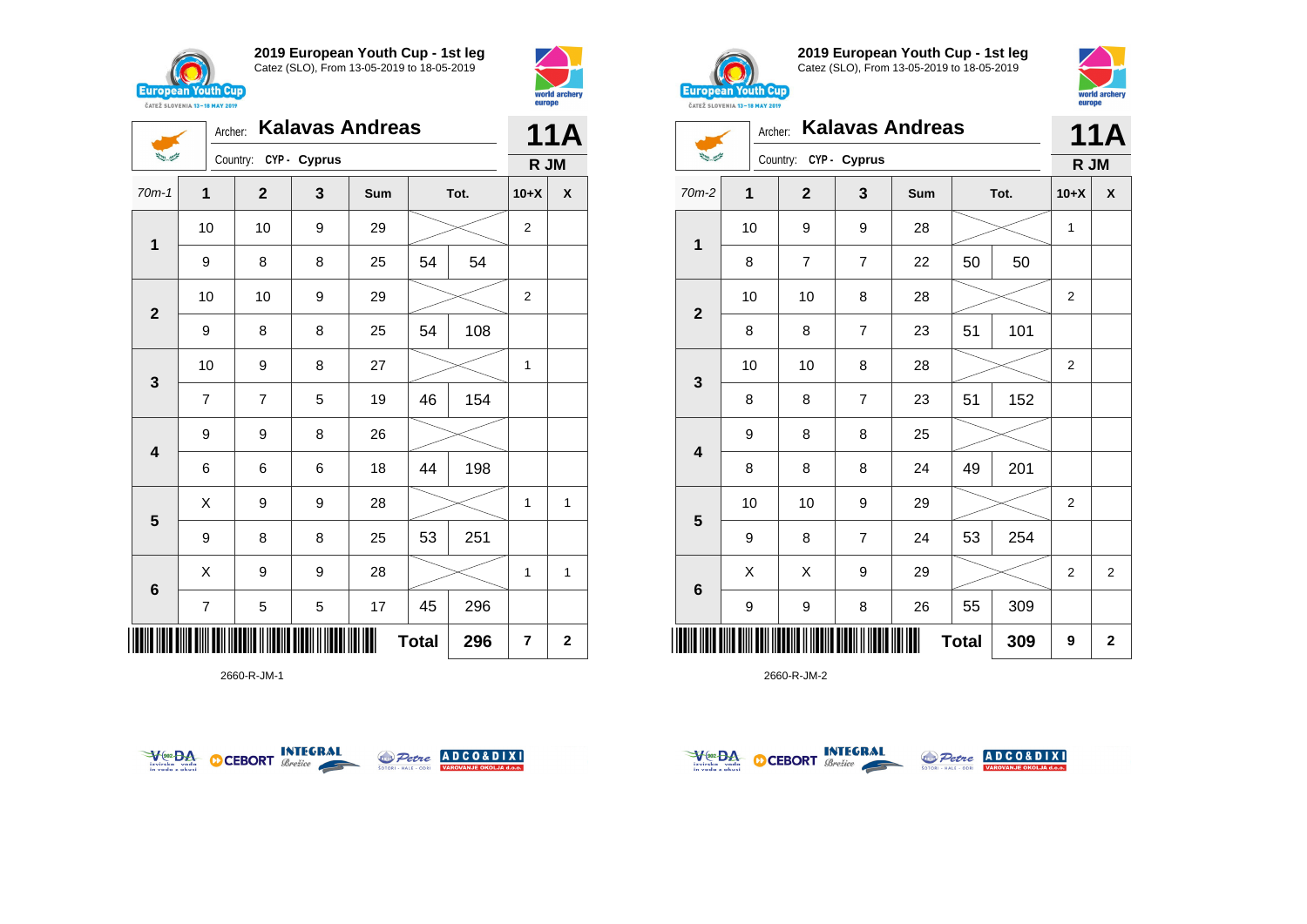



|                         | <b>Blaze Davis</b><br>Archer: |  |                       |                         |     |              |      | <b>11B</b>     |              |
|-------------------------|-------------------------------|--|-----------------------|-------------------------|-----|--------------|------|----------------|--------------|
|                         |                               |  | Country: LAT - Latvia |                         |     |              |      | R JM           |              |
| $70m-1$                 | $\overline{\mathbf{1}}$       |  | $\mathbf{2}$          | 3                       | Sum |              | Tot. | $10+X$         | X            |
| 1                       | X                             |  | 9                     | 8                       | 27  |              |      | $\mathbf{1}$   | $\mathbf{1}$ |
|                         | 8                             |  | 8                     | $\overline{7}$          | 23  | 50           | 50   |                |              |
| $\overline{2}$          | 10                            |  | 9                     | 9                       | 28  |              |      | 1              |              |
|                         | 8                             |  | 7                     | $\overline{7}$          | 22  | 50           | 100  |                |              |
| $\mathbf{3}$            | Χ                             |  | 10                    | 9                       | 29  |              |      | $\overline{2}$ | 1            |
|                         | 8                             |  | 6                     | 5                       | 19  | 48           | 148  |                |              |
| $\overline{\mathbf{4}}$ | 10                            |  | 9                     | 9                       | 28  |              |      | 1              |              |
|                         | 8                             |  | 8                     | $\overline{4}$          | 20  | 48           | 196  |                |              |
| $5\phantom{1}$          | 10                            |  | 8                     | 8                       | 26  |              |      | $\mathbf{1}$   |              |
|                         | $\overline{7}$                |  | 6                     | 6                       | 19  | 45           | 241  |                |              |
| $6\phantom{1}$          | Χ                             |  | 10                    | 9                       | 29  |              |      | 2              | 1            |
|                         | 8                             |  | $\boldsymbol{7}$      | $\overline{\mathbf{7}}$ | 22  | 51           | 292  |                |              |
| IIII                    |                               |  |                       |                         |     | <b>Total</b> | 292  | 8              | 3            |

20500-R-JM-1





**2019 European Youth Cup - 1st leg** Catez (SLO), From 13-05-2019 to 18-05-2019



|                         | Archer:      |                         | <b>Blaze Davis</b> |     |              |      |                | <b>11B</b>         |
|-------------------------|--------------|-------------------------|--------------------|-----|--------------|------|----------------|--------------------|
|                         |              | Country:                | LAT - Latvia       |     |              |      | R JM           |                    |
| $70m-2$                 | $\mathbf{1}$ | $\overline{\mathbf{2}}$ | 3                  | Sum |              | Tot. | $10+X$         | $\pmb{\mathsf{X}}$ |
| $\mathbf 1$             | 9            | 9                       | 9                  | 27  |              |      |                |                    |
|                         | 8            | 8                       | 6                  | 22  | 49           | 49   |                |                    |
| $\overline{\mathbf{2}}$ | Χ            | 9                       | 9                  | 28  |              |      | 1              | 1                  |
|                         | 9            | 8                       | 8                  | 25  | 53           | 102  |                |                    |
| 3                       | 10           | 9                       | 9                  | 28  |              |      | 1              |                    |
|                         | 9            | 9                       | 8                  | 26  | 54           | 156  |                |                    |
| 4                       | X            | 10                      | $\boldsymbol{9}$   | 29  |              |      | $\overline{2}$ | $\mathbf{1}$       |
|                         | 8            | 6                       | 6                  | 20  | 49           | 205  |                |                    |
|                         | 10           | 9                       | $\boldsymbol{9}$   | 28  |              |      | 1              |                    |
| 5                       | 8            | 8                       | $\overline{7}$     | 23  | 51           | 256  |                |                    |
|                         | 10           | 9                       | 8                  | 27  |              |      | $\mathbf{1}$   |                    |
| $\bf 6$                 | 8            | 8                       | 8                  | 24  | 51           | 307  |                |                    |
| ∭                       |              |                         |                    |     | <b>Total</b> | 307  | 6              | $\mathbf 2$        |

20500-R-JM-2



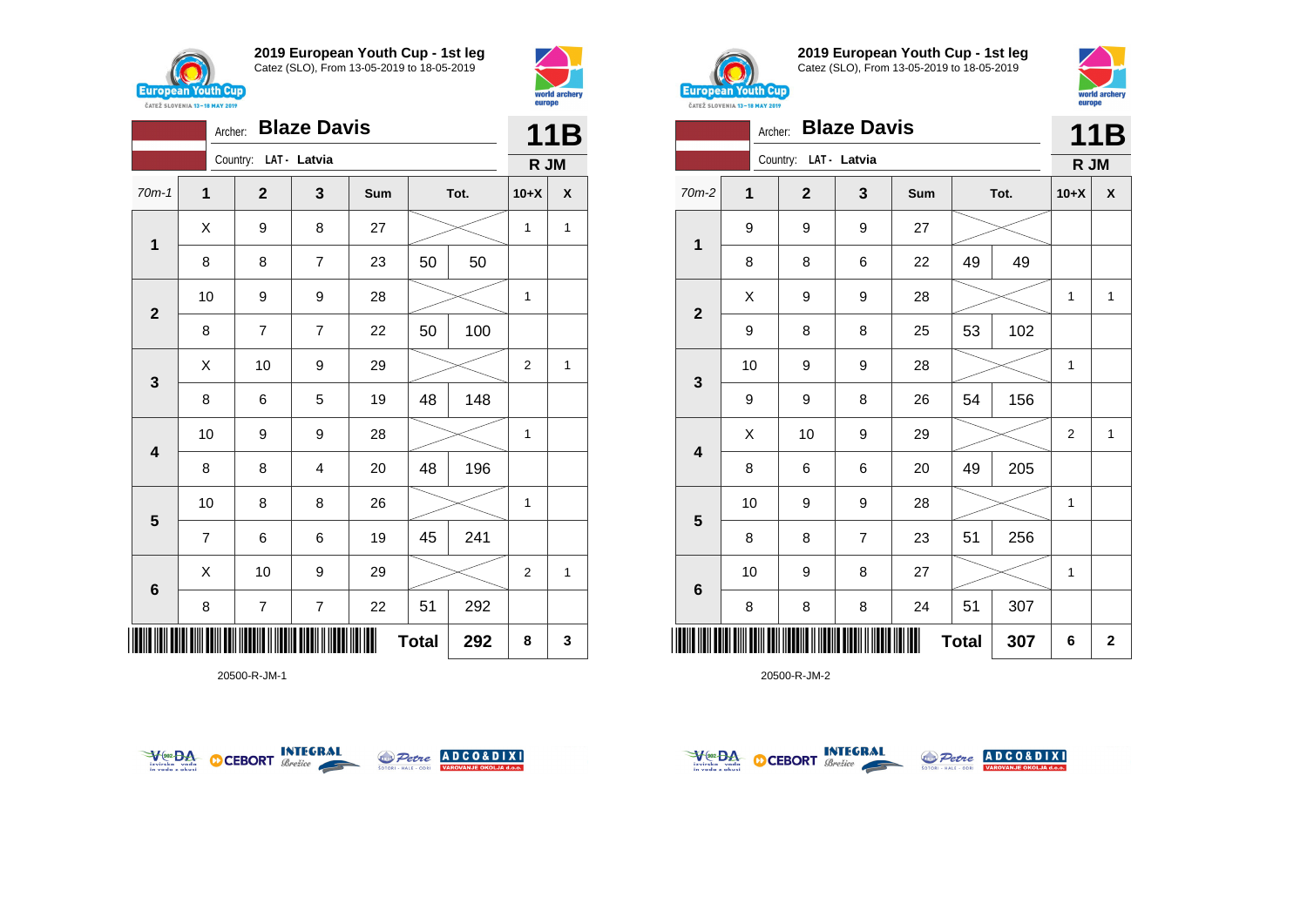



|              | Archer:        |                        |   | <b>11C</b> |              |      |        |                    |
|--------------|----------------|------------------------|---|------------|--------------|------|--------|--------------------|
|              |                | Country: ROU - Romania |   |            |              |      | R JM   |                    |
| $70m-1$      | $\mathbf{1}$   | $\mathbf{2}$           | 3 | Sum        |              | Tot. | $10+X$ | $\pmb{\mathsf{X}}$ |
| $\mathbf 1$  | 10             | 8                      | 8 | 26         |              |      | 1      |                    |
|              | $\overline{7}$ | 6                      | 3 | 16         | 42           | 42   |        |                    |
| $\mathbf{2}$ | Χ              | 9                      | 8 | 27         |              |      | 1      | 1                  |
|              | 8              | $\overline{7}$         | 4 | 19         | 46           | 88   |        |                    |
| 3            | 10             | 10                     | 9 | 29         |              |      | 2      |                    |
|              | 8              | $\overline{7}$         | M | 15         | 44           | 132  |        |                    |
| 4            | 9              | 9                      | 9 | 27         |              |      |        |                    |
|              | 9              | $\overline{7}$         | 6 | 22         | 49           | 181  |        |                    |
| 5            | 9              | 8                      | 8 | 25         |              |      |        |                    |
|              | $\overline{7}$ | 7                      | 6 | 20         | 45           | 226  |        |                    |
| $\bf 6$      | 9              | 9                      | 9 | 27         |              |      |        |                    |
|              | 8              | 7                      | 6 | 21         | 48           | 274  |        |                    |
| IIII         |                |                        |   |            | <b>Total</b> | 274  | 4      | 1                  |

3296-R-JM-1





**2019 European Youth Cup - 1st leg** Catez (SLO), From 13-05-2019 to 18-05-2019



| <b><i>UAILL SLUVENIA 13"10 MAI 4017</i></b> |         |                          |                    |     |              |      |                |            |
|---------------------------------------------|---------|--------------------------|--------------------|-----|--------------|------|----------------|------------|
|                                             | Archer: |                          | <b>Frai Cosmin</b> |     |              |      |                | <b>11C</b> |
|                                             |         | Country: ROU - Romania   |                    |     |              |      | R JM           |            |
| $70m-2$                                     | 1       | $\mathbf 2$              | 3                  | Sum |              | Tot. | $10+X$         | X          |
|                                             | X       | 10                       | 9                  | 29  |              |      | $\overline{2}$ | 1          |
| $\mathbf{1}$                                | 9       | 8                        | 8                  | 25  | 54           | 54   |                |            |
|                                             | X       | X                        | 10                 | 30  |              |      | 3              | 2          |
| $\mathbf{2}$                                | 9       | 9                        | 6                  | 24  | 54           | 108  |                |            |
|                                             | 6       | 7                        | 9                  | 22  |              |      |                |            |
| 3                                           | 9       | 9                        | 9                  | 27  | 49           | 157  |                |            |
|                                             | 10      | 8                        | 8                  | 26  |              |      | 1              |            |
| $\overline{\mathbf{4}}$                     | 6       | 6                        | 5                  | 17  | 43           | 200  |                |            |
|                                             | 10      | 10                       | 9                  | 29  |              |      | $\overline{2}$ |            |
| 5                                           | 8       | 8                        | $\overline{4}$     | 20  | 49           | 249  |                |            |
|                                             | 10      | 10                       | 9                  | 29  |              |      | $\overline{c}$ |            |
| $\bf 6$                                     | 8       | $\overline{\mathcal{I}}$ | 5                  | 20  | 49           | 298  |                |            |
|                                             |         |                          |                    |     | <b>Total</b> | 298  | 10             | 3          |

3296-R-JM-2



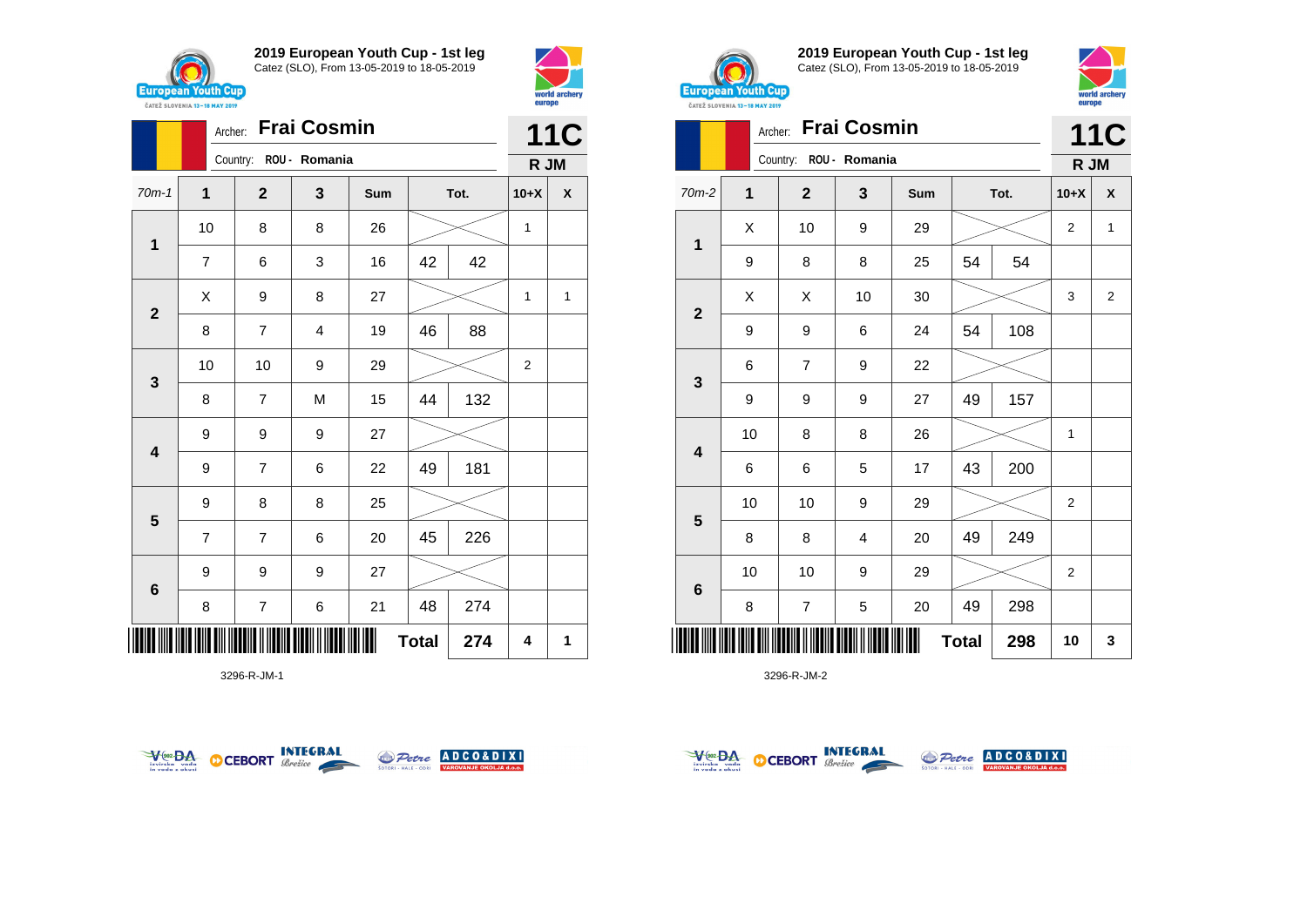



|                         | Archer: Paul Ruby |                              |                | <b>14A</b> |              |      |                |   |
|-------------------------|-------------------|------------------------------|----------------|------------|--------------|------|----------------|---|
|                         |                   | Country: GBR - Great Britain |                |            |              |      | R JW           |   |
| $70m-1$                 | 1                 | $\overline{2}$               | 3              | Sum        |              | Tot. | $10+X$         | X |
| $\mathbf{1}$            | 10                | 9                            | 9              | 28         |              |      | $\mathbf{1}$   |   |
|                         | 9                 | 9                            | 8              | 26         | 54           | 54   |                |   |
|                         | 9                 | 9                            | 9              | 27         |              |      |                |   |
| $\mathbf{2}$            | 8                 | $\overline{7}$               | $\overline{7}$ | 22         | 49           | 103  |                |   |
|                         | 10                | 9                            | $\overline{7}$ | 26         |              |      | 1              |   |
| $\mathbf{3}$            | 6                 | 6                            | 4              | 16         | 145<br>42    |      |                |   |
| $\overline{\mathbf{4}}$ | 10                | 10                           | 9              | 29         |              |      | $\overline{2}$ |   |
|                         | 9                 | 9                            | $\overline{7}$ | 25         | 54           | 199  |                |   |
|                         | 9                 | 9                            | 9              | 27         |              |      |                |   |
| 5                       | 8                 | $\overline{7}$               | 5              | 20         | 47           | 246  |                |   |
| $6\phantom{1}6$         | 10                | 9                            | 9              | 28         |              |      | 1              |   |
|                         | 8                 | 8                            | 6              | 22         | 50           | 296  |                |   |
|                         |                   |                              |                |            | <b>Total</b> | 296  | 5              | 0 |

23643-R-JW-1





**2019 European Youth Cup - 1st leg** Catez (SLO), From 13-05-2019 to 18-05-2019



|                         | Archer: Paul Ruby |                              |                | 14A |              |      |                |              |
|-------------------------|-------------------|------------------------------|----------------|-----|--------------|------|----------------|--------------|
|                         |                   | Country: GBR - Great Britain |                |     |              |      | R JW           |              |
| $70m-2$                 | 1                 | $\mathbf{2}$                 | 3              | Sum |              | Tot. | $10+X$         | X            |
|                         | 10                | 9                            | 9              | 28  |              |      | 1              |              |
| 1                       | 9                 | 8                            | $\overline{7}$ | 24  | 52           | 52   |                |              |
|                         | 9                 | 9                            | 9              | 27  |              |      |                |              |
| $\mathbf{2}$            | 9                 | 9                            | 9              | 27  | 54           | 106  |                |              |
|                         | 10                | 10                           | 10             | 30  |              |      | 3              |              |
| 3                       | 9                 | 9                            | 8              | 26  | 56           | 162  |                |              |
| $\overline{\mathbf{4}}$ | Χ                 | 10                           | 9              | 29  |              |      | $\overline{2}$ | $\mathbf{1}$ |
|                         | 8                 | 8                            | $\overline{7}$ | 23  | 52           | 214  |                |              |
|                         | X                 | 10                           | 9              | 29  |              |      | $\overline{2}$ | 1            |
| $\overline{\mathbf{5}}$ | 8                 | 8                            | 6              | 22  | 51           | 265  |                |              |
| $\bf 6$                 | 10                | 10                           | 9              | 29  |              |      | $\overline{2}$ |              |
|                         | 9                 | 8                            | 8              | 25  | 54           | 319  |                |              |
| ║║║                     |                   |                              |                |     | <b>Total</b> | 319  | 10             | $\bf{2}$     |



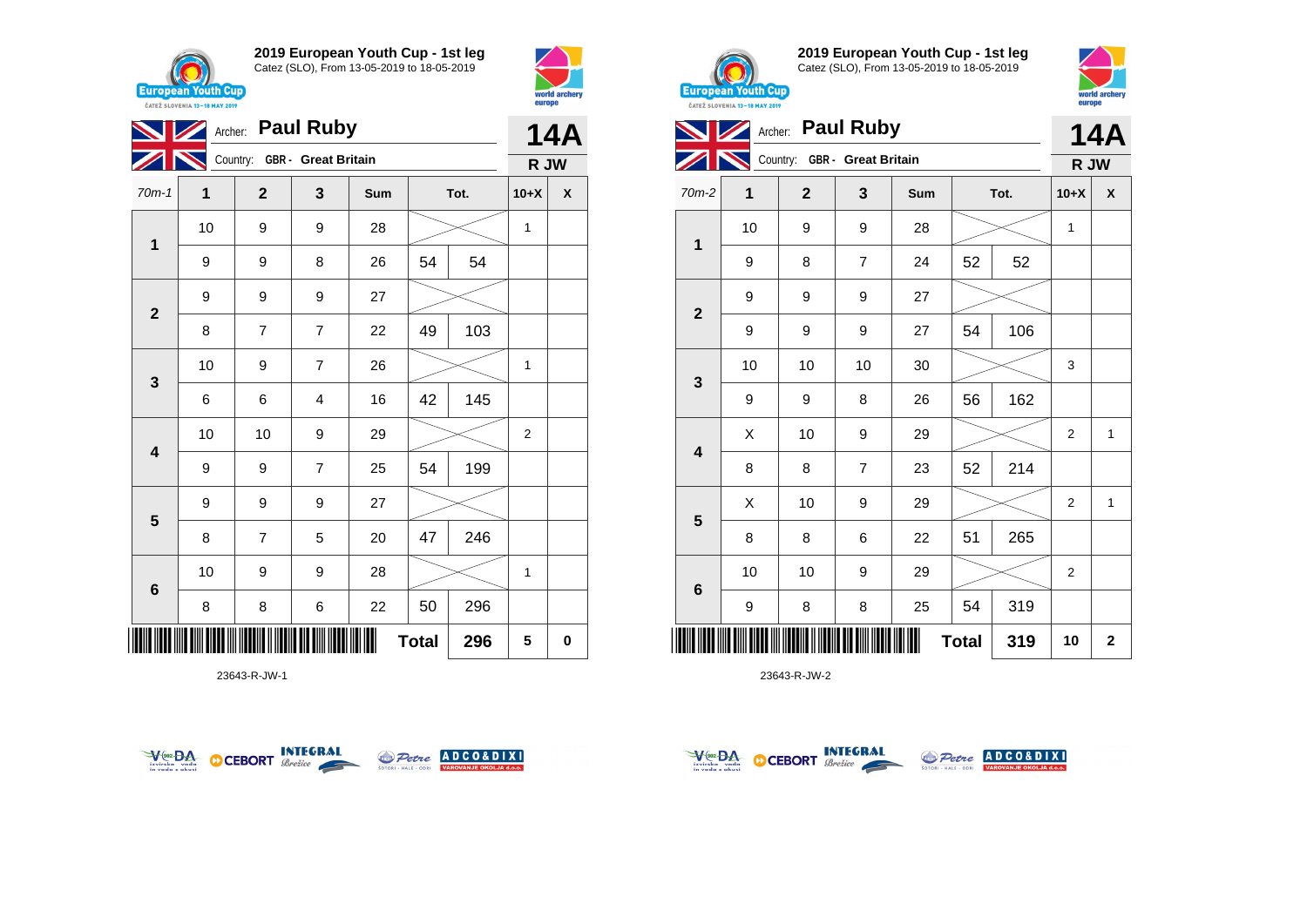



|                         |                          | <b>Jurasz Karolina</b><br>Archer: |                |     |              |      |                |                    |  |
|-------------------------|--------------------------|-----------------------------------|----------------|-----|--------------|------|----------------|--------------------|--|
|                         |                          | Country: POL - Poland             |                |     |              |      | R JW           |                    |  |
| $70m-1$                 | $\mathbf{1}$             | $\mathbf 2$                       | 3              | Sum |              | Tot. | $10+X$         | $\pmb{\mathsf{X}}$ |  |
| $\mathbf{1}$            | 9                        | 8                                 | $\overline{7}$ | 24  |              |      |                |                    |  |
|                         | $\overline{7}$           | 5                                 | 5              | 17  | 41           | 41   |                |                    |  |
| $\mathbf{2}$            | Χ                        | 9                                 | 8              | 27  |              |      | 1              | 1                  |  |
|                         | $\overline{7}$           | 6                                 | M              | 13  | 40           | 81   |                |                    |  |
| $\mathbf{3}$            | 9                        | 9                                 | 9              | 27  |              |      |                |                    |  |
|                         | 8                        | 8                                 | $\overline{7}$ | 23  | 50           | 131  |                |                    |  |
| $\overline{\mathbf{4}}$ | 9                        | 9                                 | 8              | 26  |              |      |                |                    |  |
|                         | 8                        | 8                                 | 6              | 22  | 48           | 179  |                |                    |  |
| $5\phantom{1}$          | 9                        | 9                                 | 9              | 27  |              |      |                |                    |  |
|                         | 9                        | 7                                 | 6              | 22  | 49           | 228  |                |                    |  |
| $\bf 6$                 | 10                       | 8                                 | $\overline{7}$ | 25  |              |      | 1              |                    |  |
|                         | $\overline{\mathcal{I}}$ | $\overline{\mathbf{7}}$           | 5              | 19  | 44           | 272  |                |                    |  |
| ║║║                     |                          |                                   |                |     | <b>Total</b> | 272  | $\overline{2}$ | 1                  |  |

3259-R-JW-1





**2019 European Youth Cup - 1st leg** Catez (SLO), From 13-05-2019 to 18-05-2019



|                | Jurasz Karolina<br>Archer: |                         |                |     |              |      |              |                |  |  |
|----------------|----------------------------|-------------------------|----------------|-----|--------------|------|--------------|----------------|--|--|
|                |                            | Country: POL - Poland   |                |     |              |      | R JW         |                |  |  |
| $70m-2$        | $\mathbf{1}$               | $\overline{\mathbf{2}}$ | 3              | Sum |              | Tot. | $10+X$       | X              |  |  |
|                | 10                         | 8                       | 8              | 26  |              |      | 1            |                |  |  |
| $\mathbf 1$    | 8                          | 8                       | 5              | 21  | 47           | 47   |              |                |  |  |
| $\overline{2}$ | 9                          | 9                       | 9              | 27  |              |      |              |                |  |  |
|                | 8                          | $\overline{7}$          | 6              | 21  | 48           | 95   |              |                |  |  |
|                | X                          | 9                       | 8              | 27  |              |      | 1            | $\mathbf{1}$   |  |  |
| 3              | 8                          | 8                       | 7              | 23  | 50           | 145  |              |                |  |  |
|                | X                          | X                       | 10             | 30  |              |      | 3            | $\overline{2}$ |  |  |
| 4              | 9                          | 9                       | 9              | 27  | 57           | 202  |              |                |  |  |
|                | 9                          | 9                       | 9              | 27  |              |      |              |                |  |  |
| 5              | 9                          | 8                       | 8              | 25  | 52           | 254  |              |                |  |  |
|                | X                          | 9                       | 9              | 28  |              |      | $\mathbf{1}$ | $\mathbf{1}$   |  |  |
| $\bf 6$        | 9                          | 8                       | $\overline{7}$ | 24  | 52           | 306  |              |                |  |  |
| ║║║            |                            |                         |                |     | <b>Total</b> | 306  | 6            | 4              |  |  |



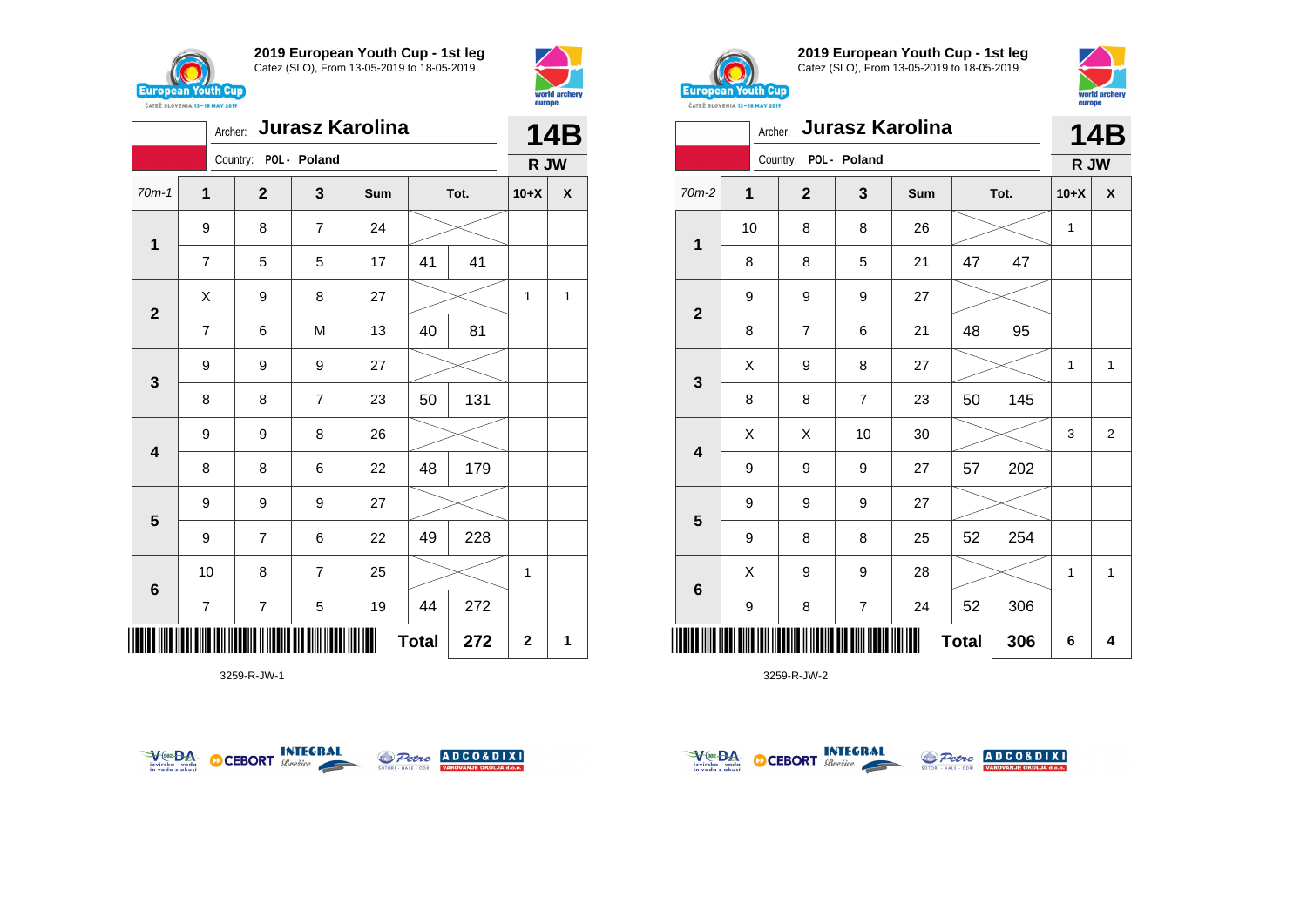





30580-R-JW-1





**2019 European Youth Cup - 1st leg** Catez (SLO), From 13-05-2019 to 18-05-2019



| <b>CAILL SLUVENIA 13-18 MAY 2019</b> |                | -----            |                      |               |              |      |                |              |
|--------------------------------------|----------------|------------------|----------------------|---------------|--------------|------|----------------|--------------|
|                                      | Archer:        |                  |                      | Vykhrova Anna |              |      |                | <b>14C</b>   |
|                                      |                | Country:         | <b>UKR</b> - Ukraine |               |              |      | R JW           |              |
| 70m-2                                | 1              | $\overline{2}$   | 3                    | Sum           |              | Tot. | $10+X$         | X            |
|                                      | 8              | 8                | 8                    | 24            |              |      |                |              |
| 1                                    | $\overline{7}$ | 7                | $\overline{7}$       | 21            | 45           | 45   |                |              |
|                                      | X              | 10               | 9                    | 29            |              |      | 2              | 1            |
| $\mathbf{2}$                         | 8              | 6                | $\overline{c}$       | 16            | 45           | 90   |                |              |
|                                      | 8              | 8                | $\overline{7}$       | 23            |              |      |                |              |
| 3                                    | 6              | 6                | 5                    | 17            | 40           | 130  |                |              |
|                                      | Χ              | 9                | 9                    | 28            |              |      | 1              | $\mathbf{1}$ |
| 4                                    | 9              | 8                | $\overline{7}$       | 24            | 52           | 182  |                |              |
|                                      | X              | 9                | 8                    | 27            |              |      | 1              | $\mathbf{1}$ |
| 5                                    | 8              | 8                | $\overline{7}$       | 23            | 50           | 232  |                |              |
|                                      | 10             | 10               | 8                    | 28            |              |      | $\overline{c}$ |              |
| 6                                    | 8              | $\boldsymbol{7}$ | 6                    | 21            | 49           | 281  |                |              |
| ║║║                                  |                |                  |                      |               | <b>Total</b> | 281  | 6              | 3            |



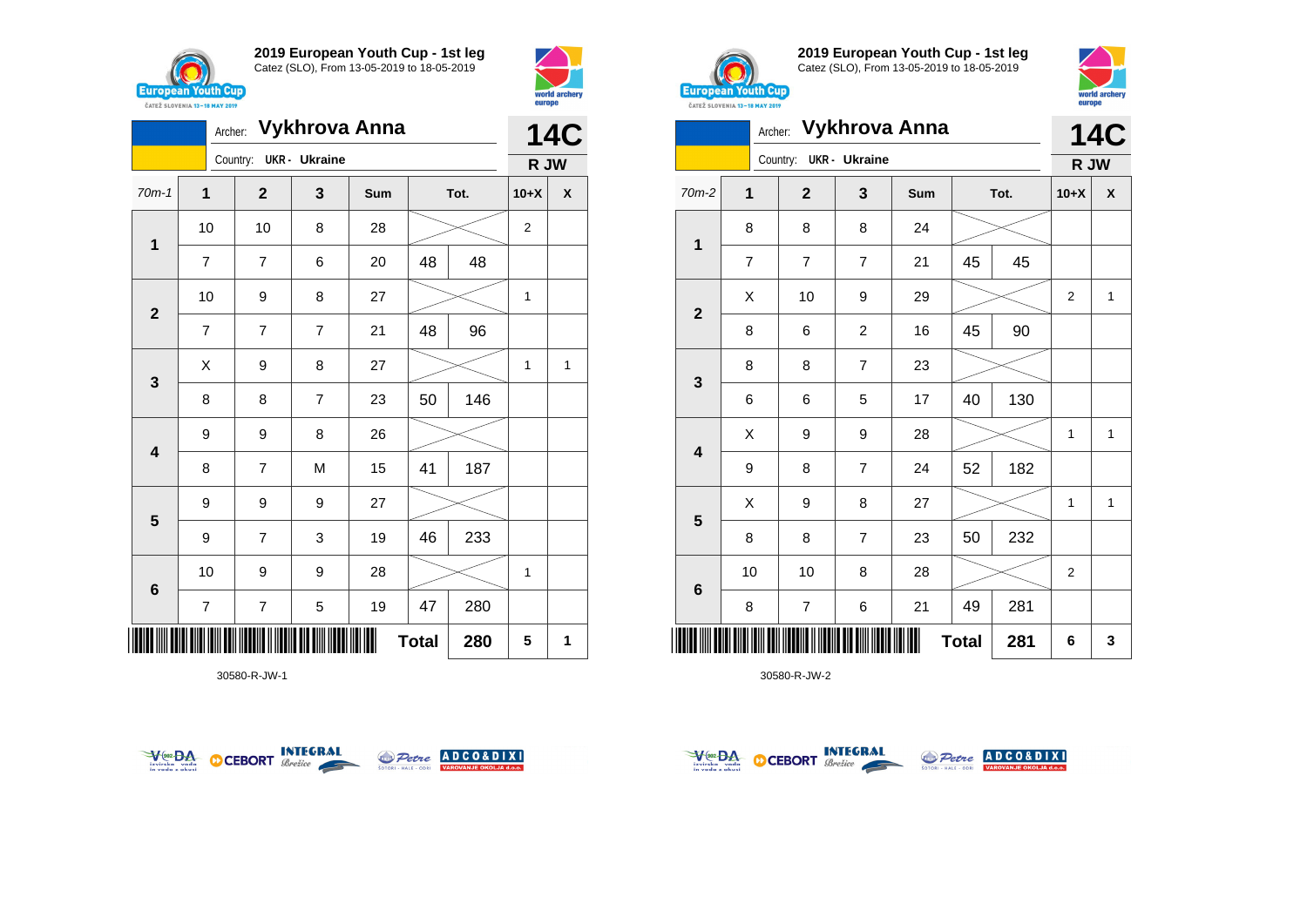

Country: **RUS - Russia**

**2019 European Youth Cup - 1st leg** Catez (SLO), From 13-05-2019 to 18-05-2019





| $\mathbf 1$             | 9    | 9                       | 9                       | 27 |    |     |                  |              |
|-------------------------|------|-------------------------|-------------------------|----|----|-----|------------------|--------------|
|                         | 9    | 9                       | 6                       | 24 | 51 | 51  |                  |              |
| $\overline{\mathbf{2}}$ | Χ    | 10                      | 10                      | 30 |    |     | 3                | $\mathbf{1}$ |
|                         | 9    | 8                       | $\overline{\mathbf{7}}$ | 24 | 54 | 105 |                  |              |
| $\mathbf{3}$            | $10$ | 10                      | 9                       | 29 |    |     | $\boldsymbol{2}$ |              |
|                         | 9    | 9                       | $\overline{\mathbf{7}}$ | 25 | 54 | 159 |                  |              |
| $\overline{\mathbf{4}}$ | 10   | 9                       | 8                       | 27 |    |     | 1                |              |
|                         | 8    | $\overline{\mathbf{7}}$ | 6                       | 21 | 48 | 207 |                  |              |
| $\overline{\mathbf{5}}$ | 9    | 9                       | 8                       | 26 |    |     |                  |              |
|                         | 8    | 8                       | $\overline{\mathbf{7}}$ | 23 | 49 | 256 |                  |              |
| $\bf 6$                 | Χ    | 10                      | 9                       | 29 |    |     | $\boldsymbol{2}$ | 1            |
|                         | 9    | 9                       | 8                       | 26 | 55 | 311 |                  |              |
| <b>Total</b><br>311     |      |                         |                         |    |    |     |                  |              |

21209-R-JW-1





**2019 European Youth Cup - 1st leg** Catez (SLO), From 13-05-2019 to 18-05-2019



| <b><i>UAILL SLUVERIA 13"10 MAT 4017</i></b> |         |                       |                |                            |              |      |        |              |
|---------------------------------------------|---------|-----------------------|----------------|----------------------------|--------------|------|--------|--------------|
|                                             | Archer: |                       |                | <b>Biriukova Ekaterina</b> |              |      |        | 14D          |
|                                             |         | Country: RUS - Russia |                |                            |              |      | R JW   |              |
| 70m-2                                       | 1       | $\mathbf{2}$          | 3              | Sum                        |              | Tot. | $10+X$ | X            |
| 1                                           | 10      | 9                     | 9              | 28                         |              |      | 1      |              |
|                                             | 9       | 9                     | 8              | 26                         | 54           | 54   |        |              |
| $\mathbf{2}$                                | 10      | 9                     | 8              | 27                         |              |      | 1      |              |
|                                             | 8       | 7                     | 5              | 20                         | 47           | 101  |        |              |
|                                             | Χ       | 9                     | 9              | 28                         |              |      | 1      | 1            |
| $\mathbf{3}$                                | 9       | 9                     | $\overline{7}$ | 25                         | 53           | 154  |        |              |
| 4                                           | X       | 9                     | 9              | 28                         |              |      | 1      | $\mathbf{1}$ |
|                                             | 9       | 8                     | 8              | 25                         | 53           | 207  |        |              |
|                                             | 10      | 9                     | 9              | 28                         |              |      | 1      |              |
| 5                                           | 9       | 8                     | 8              | 25                         | 53           | 260  |        |              |
|                                             | 10      | 9                     | 9              | 28                         |              |      | 1      |              |
| $\bf 6$                                     | 9       | 8                     | 8              | 25                         | 53           | 313  |        |              |
| Ш                                           |         |                       |                |                            | <b>Total</b> | 313  | 6      | $\mathbf{2}$ |



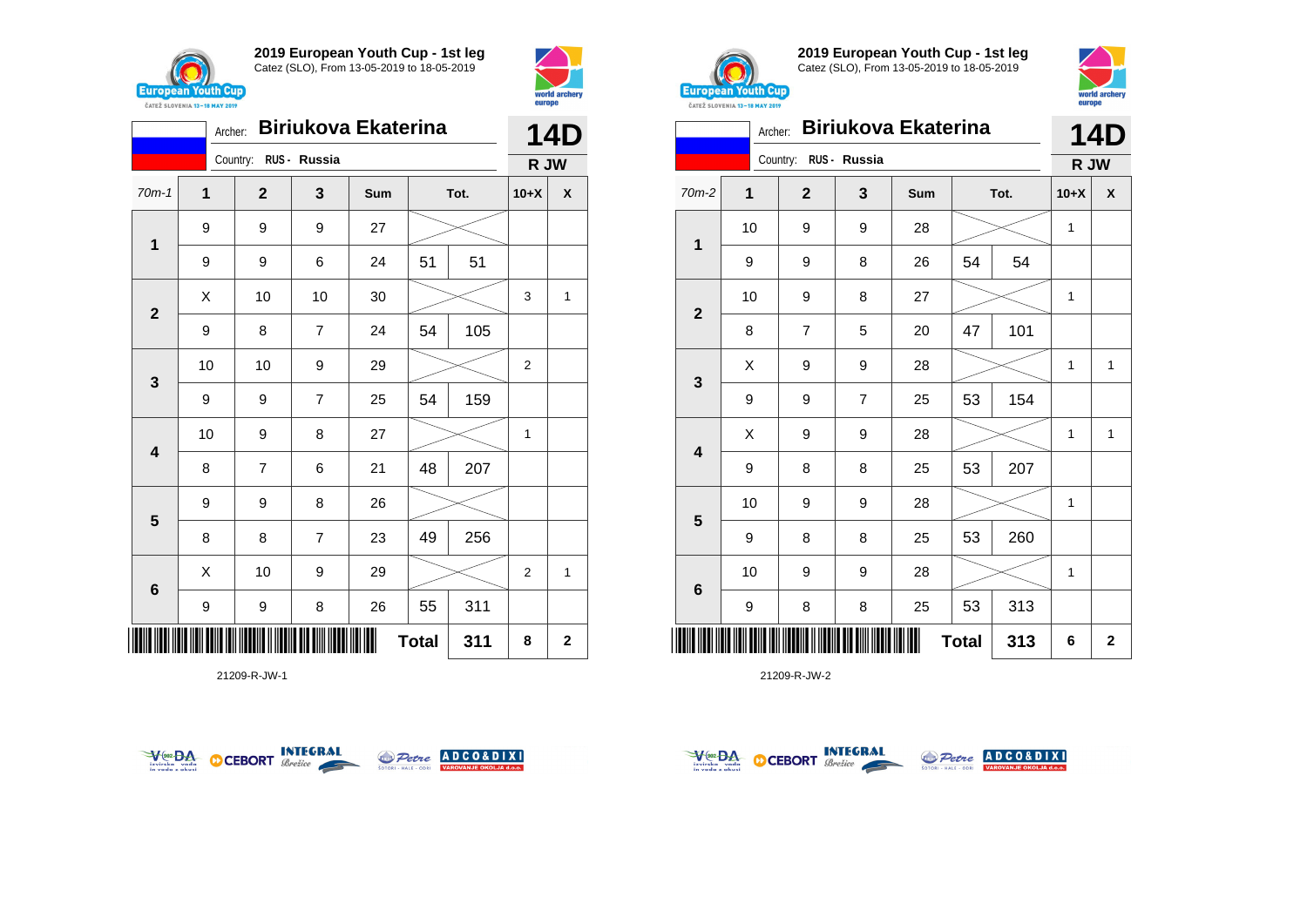





23217-R-JW-1





**2019 European Youth Cup - 1st leg** Catez (SLO), From 13-05-2019 to 18-05-2019



|                         | Archer: Hughes Heather |                              | <b>15A</b> |     |              |      |                |                    |
|-------------------------|------------------------|------------------------------|------------|-----|--------------|------|----------------|--------------------|
|                         |                        | Country: GBR - Great Britain |            |     |              |      | R JW           |                    |
| 70m-2                   | 1                      | $\overline{2}$               | 3          | Sum |              | Tot. | $10+X$         | $\pmb{\mathsf{X}}$ |
|                         | 10                     | 9                            | 8          | 27  |              |      | 1              |                    |
| 1                       | 8                      | $\overline{7}$               | 6          | 21  | 48           | 48   |                |                    |
| $\overline{2}$          | 9                      | 9                            | 9          | 27  |              |      |                |                    |
|                         | 9                      | 8                            | 6          | 23  | 50           | 98   |                |                    |
| 3                       | 10                     | 10                           | 9          | 29  |              |      | 2              |                    |
|                         | 5                      | 4                            | 3          | 12  | 41           | 139  |                |                    |
| $\overline{\mathbf{4}}$ | 10                     | 10                           | 9          | 29  |              |      | $\overline{2}$ |                    |
|                         | 9                      | 9                            | 9          | 27  | 56           | 195  |                |                    |
| $5\phantom{1}$          | 8                      | 8                            | 7          | 23  |              |      |                |                    |
|                         | $\overline{7}$         | 6                            | 6          | 19  | 42           | 237  |                |                    |
| $\bf 6$                 | 9                      | 9                            | 9          | 27  |              |      |                |                    |
|                         | 9                      | 8                            | 8          | 25  | 52           | 289  |                |                    |
| ║║║                     |                        |                              |            |     | <b>Total</b> | 289  | 5              | $\pmb{0}$          |



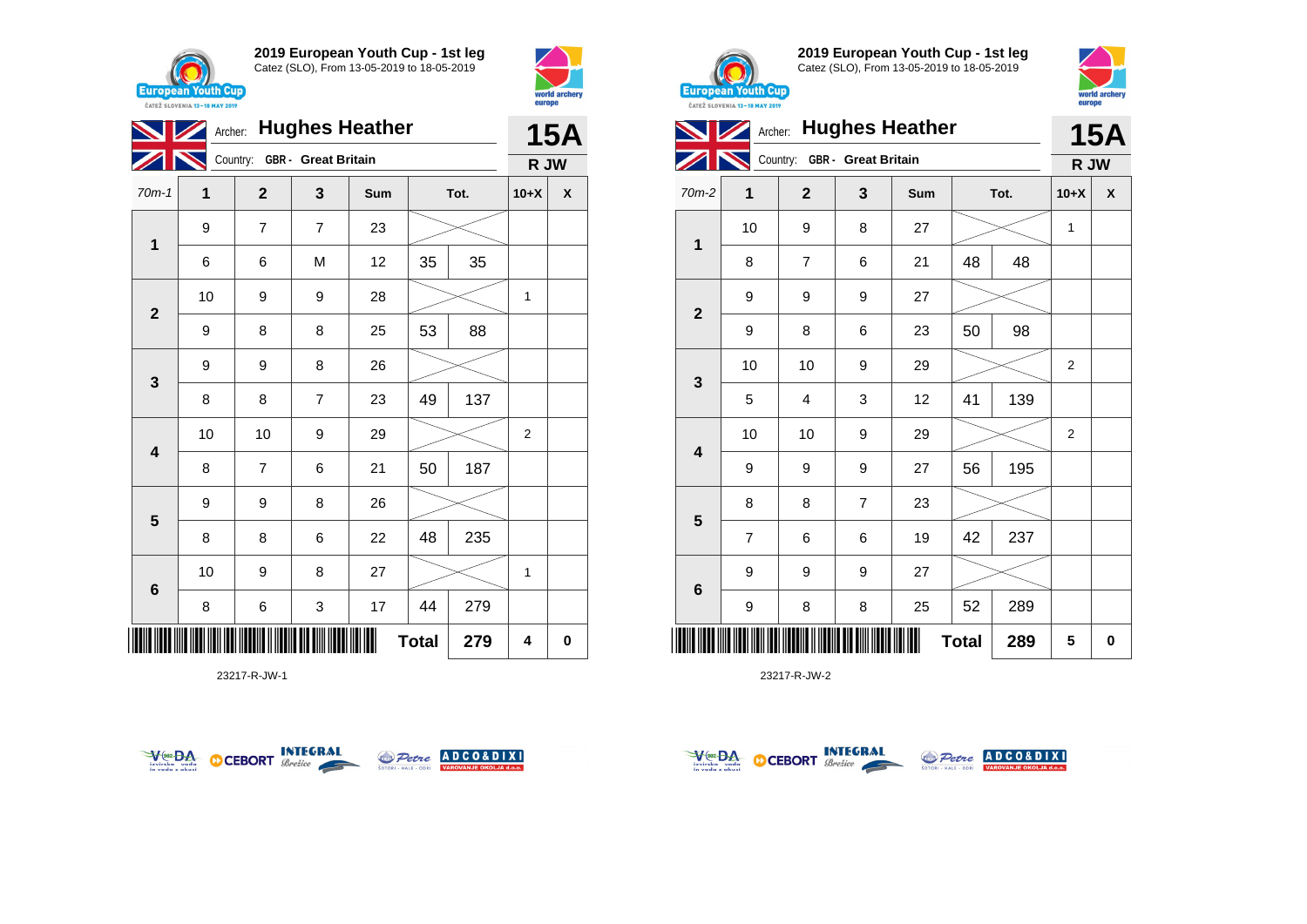



|                         | Wyka Melania<br>Archer: |          |              |                |     |              |      |        | <b>15B</b> |  |  |
|-------------------------|-------------------------|----------|--------------|----------------|-----|--------------|------|--------|------------|--|--|
|                         |                         | Country: |              | POL - Poland   |     |              |      | R JW   |            |  |  |
| $70m-1$                 | 1                       |          | $\mathbf{2}$ | 3              | Sum |              | Tot. | $10+X$ | X          |  |  |
| $\mathbf 1$             | 10                      |          | 9            | 9              | 28  |              |      | 1      |            |  |  |
|                         | 8                       |          | 6            | 5              | 19  | 47           | 47   |        |            |  |  |
| $\overline{\mathbf{2}}$ | 9                       |          | 9            | 8              | 26  |              |      |        |            |  |  |
|                         | 8                       |          | 8            | $\overline{7}$ | 23  | 49           | 96   |        |            |  |  |
| 3                       | 10                      |          | 9            | 8              | 27  |              |      | 1      |            |  |  |
|                         | 6                       |          | 6            | M              | 12  | 39           | 135  |        |            |  |  |
| 4                       | 10                      |          | 10           | 9              | 29  |              |      | 2      |            |  |  |
|                         | 9                       |          | 8            | 8              | 25  | 54           | 189  |        |            |  |  |
| 5                       | 10                      |          | 9            | $\overline{7}$ | 26  |              |      | 1      |            |  |  |
|                         | 6                       |          | 5            | 5              | 16  | 42           | 231  |        |            |  |  |
| $\bf 6$                 | 9                       |          | 9            | 9              | 27  |              |      |        |            |  |  |
|                         | $\overline{7}$          |          | 7            | 3              | 17  | 44           | 275  |        |            |  |  |
| IIII                    |                         |          |              |                |     | <b>Total</b> | 275  | 5      | 0          |  |  |

20649-R-JW-1





**2019 European Youth Cup - 1st leg** Catez (SLO), From 13-05-2019 to 18-05-2019



|                         |                | Archer:        | Wyka Melania   |     |              |      | <b>15B</b>     |              |
|-------------------------|----------------|----------------|----------------|-----|--------------|------|----------------|--------------|
|                         |                | Country:       | POL - Poland   |     |              |      | R JW           |              |
| 70m-2                   | 1              | $\overline{2}$ | 3              | Sum |              | Tot. | $10+X$         | X            |
| $\mathbf 1$             | 9              | 9              | 7              | 25  |              |      |                |              |
|                         | $\overline{7}$ | 6              | 5              | 18  | 43           | 43   |                |              |
| $\mathbf{2}$            | 9              | 8              | 8              | 25  |              |      |                |              |
|                         | $\overline{7}$ | $\overline{7}$ | 5              | 19  | 44           | 87   |                |              |
| $\mathbf{3}$            | 10             | 9              | 8              | 27  |              |      | 1              |              |
|                         | 8              | 8              | $\overline{7}$ | 23  | 50           | 137  |                |              |
| $\overline{\mathbf{4}}$ | 10             | 9              | 9              | 28  |              |      | 1              |              |
|                         | 9              | 9              | $\overline{7}$ | 25  | 53           | 190  |                |              |
| 5                       | 9              | 9              | 7              | 25  |              |      |                |              |
|                         | 6              | 6              | 5              | 17  | 42           | 232  |                |              |
| $6\phantom{1}6$         | Χ              | 10             | 9              | 29  |              |      | $\overline{2}$ | $\mathbf{1}$ |
|                         | 8              | 8              | 7              | 23  | 52           | 284  |                |              |
|                         |                |                |                |     | <b>Total</b> | 284  | 4              | 1            |



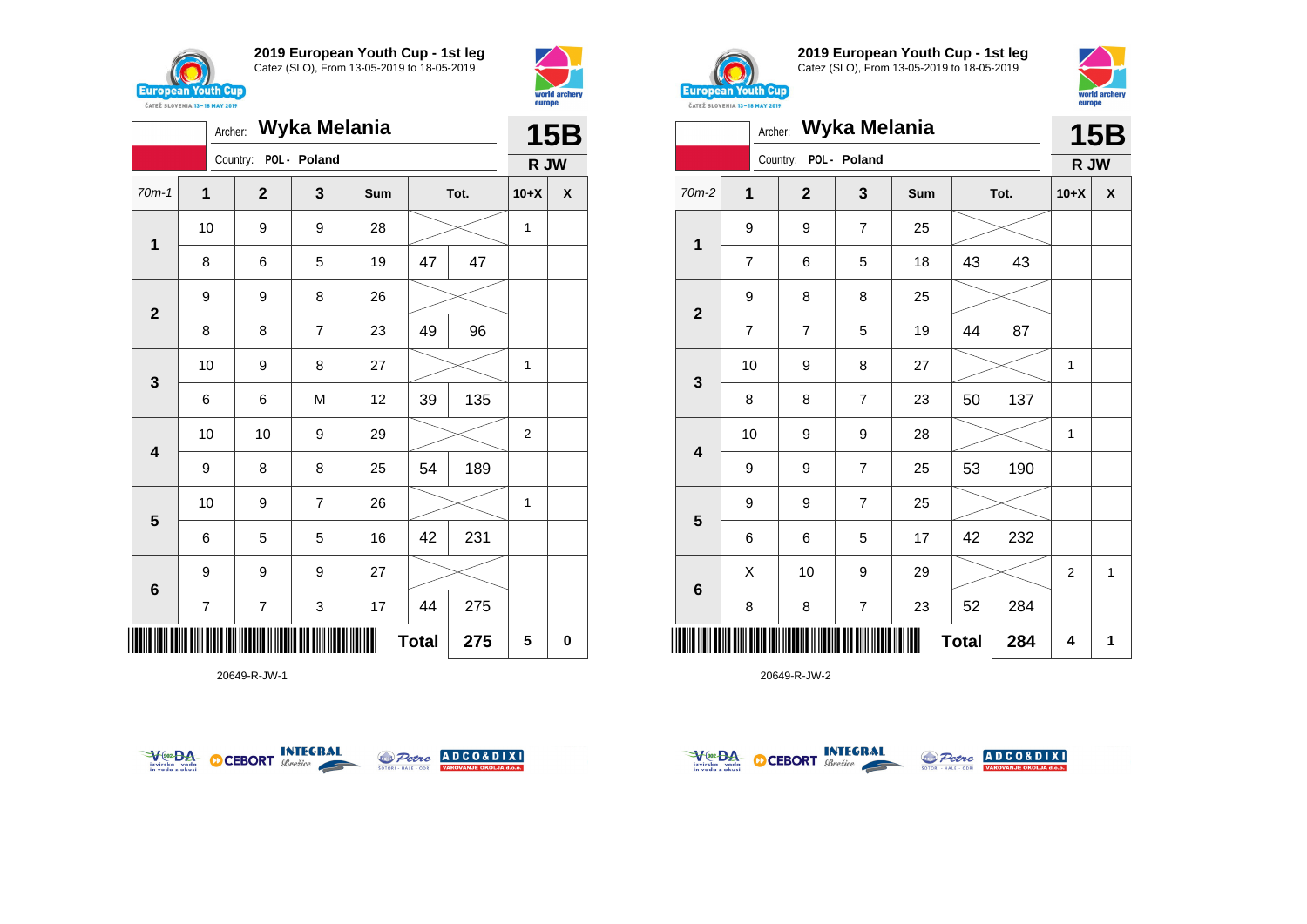





30483-R-JW-1





**2019 European Youth Cup - 1st leg** Catez (SLO), From 13-05-2019 to 18-05-2019



| <b><i>UAILL SLUVERIA 13"10 MAT 4017</i></b> |                |              |                      |                  |              |      |                |            |
|---------------------------------------------|----------------|--------------|----------------------|------------------|--------------|------|----------------|------------|
|                                             | Archer:        |              |                      | Tretiakova Iryna |              |      |                | <b>15C</b> |
|                                             |                | Country:     | <b>UKR</b> - Ukraine |                  |              |      | R JW           |            |
| 70m-2                                       | 1              | $\mathbf{2}$ | 3                    | Sum              |              | Tot. | $10+X$         | X          |
|                                             | 10             | 10           | 8                    | 28               |              |      | $\overline{2}$ |            |
| 1                                           | 8              | 6            | 6                    | 20               | 48           | 48   |                |            |
|                                             | 10             | 9            | 9                    | 28               |              |      | 1              |            |
| $\mathbf{2}$                                | 8              | 8            | $\overline{7}$       | 23               | 51           | 99   |                |            |
| 3                                           | 9              | 9            | 8                    | 26               |              |      |                |            |
|                                             | $\overline{7}$ | 7            | 6                    | 20               | 46           | 145  |                |            |
| 4                                           | Χ              | 10           | 10                   | 30               |              |      | 3              | 1          |
|                                             | 10             | 10           | 9                    | 29               | 59           | 204  | $\overline{2}$ |            |
| $5\phantom{1}$                              | 10             | 9            | 9                    | 28               |              |      | 1              |            |
|                                             | 8              | 8            | 8                    | 24               | 52           | 256  |                |            |
| 6                                           | 10             | 9            | 9                    | 28               |              |      | 1              |            |
|                                             | 9              | 8            | 6                    | 23               | 51           | 307  |                |            |
| ║║║                                         |                |              |                      |                  | <b>Total</b> | 307  | 10             | 1          |



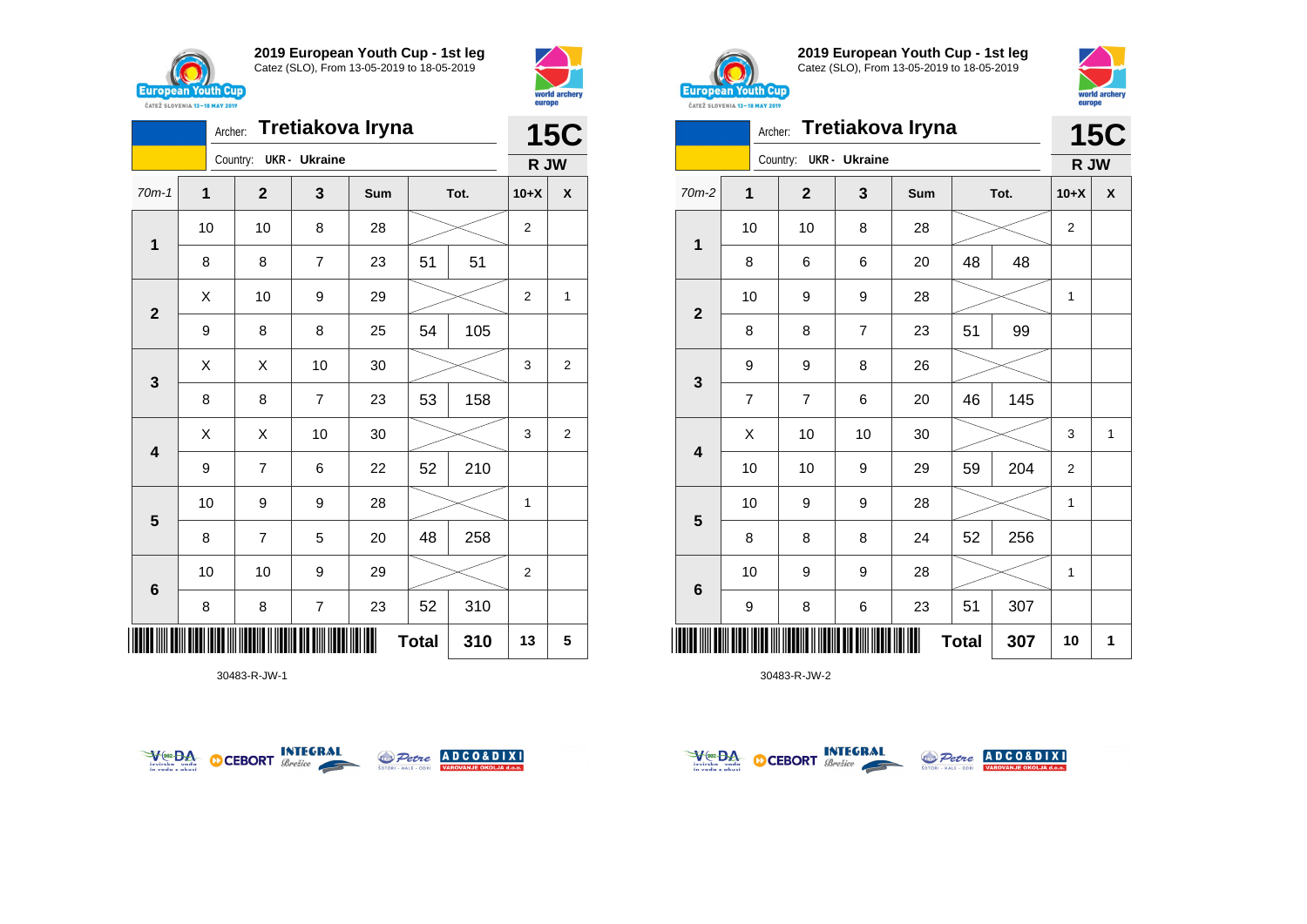



|                         | Archer:        |                       |                         | <b>15D</b> |              |      |                |              |
|-------------------------|----------------|-----------------------|-------------------------|------------|--------------|------|----------------|--------------|
|                         |                | Country: RUS - Russia |                         |            |              |      | R JW           |              |
| $70m-1$                 | $\mathbf{1}$   | $\mathbf 2$           | 3                       | Sum        |              | Tot. | $10+X$         | X            |
| $\mathbf{1}$            | 9              | 8                     | 8                       | 25         |              |      |                |              |
|                         | $\overline{7}$ | 6                     | 6                       | 19         | 44           | 44   |                |              |
| $\mathbf{2}$            | 9              | 8                     | 8                       | 25         |              |      |                |              |
|                         | 8              | 7                     | 6                       | 21         | 46           | 90   |                |              |
| $\mathbf{3}$            | 10             | 9                     | 9                       | 28         |              |      | 1              |              |
|                         | 8              | 8                     | $\overline{7}$          | 23         | 51           | 141  |                |              |
| $\overline{\mathbf{4}}$ | Χ              | 10                    | 9                       | 29         |              |      | 2              | 1            |
|                         | 9              | 8                     | $\overline{7}$          | 24         | 53           | 194  |                |              |
| $5\phantom{1}$          | X              | 10                    | 9                       | 29         |              |      | $\overline{2}$ | 1            |
|                         | 8              | 8                     | 5                       | 21         | 50           | 244  |                |              |
| $\bf 6$                 | 9              | 9                     | 9                       | 27         |              |      |                |              |
|                         | 8              | 8                     | $\overline{\mathbf{7}}$ | 23         | 50           | 294  |                |              |
|                         |                |                       |                         |            | <b>Total</b> | 294  | 5              | $\mathbf{2}$ |

8366-R-JW-1





**2019 European Youth Cup - 1st leg** Catez (SLO), From 13-05-2019 to 18-05-2019



|              | CATEZ SLOVENIA 13-18 MAY 2019<br>Archer: |                       |                | <b>Budaeva Ariuna</b> |              |      | <b>15D</b>              |              |
|--------------|------------------------------------------|-----------------------|----------------|-----------------------|--------------|------|-------------------------|--------------|
|              |                                          | Country: RUS - Russia |                |                       |              |      | R JW                    |              |
| $70m-2$      | 1                                        | $\overline{2}$<br>3   |                | Sum                   |              | Tot. | $10+X$                  | X            |
|              | Χ                                        | 10                    | 9              | 29                    |              |      | $\overline{\mathbf{c}}$ | $\mathbf{1}$ |
| $\mathbf 1$  | 8                                        | 8                     | 8              | 24                    | 53           | 53   |                         |              |
|              | 9                                        | 9                     | 9              | 27                    |              |      |                         |              |
| $\mathbf{2}$ | 8                                        | 8                     | 8              | 24                    | 51           | 104  |                         |              |
|              | 9                                        | 9                     | 9              | 27                    |              |      |                         |              |
| 3            | 9                                        | 9                     | $\overline{7}$ | 25                    | 52           | 156  |                         |              |
| 4            | 9                                        | 9                     | 9              | 27                    |              |      |                         |              |
|              | 8                                        | $\overline{7}$        | $\overline{7}$ | 22                    | 49           | 205  |                         |              |
|              | 9                                        | 9                     | 9              | 27                    |              |      |                         |              |
| 5            | 9                                        | 8                     | $\overline{7}$ | 24                    | 51           | 256  |                         |              |
|              | 9                                        | 9                     | 8              | 26                    |              |      |                         |              |
| 6            | 8                                        | 8                     | 7              | 23                    | 49           | 305  |                         |              |
| ║║║          |                                          |                       |                |                       | <b>Total</b> | 305  | 2                       | 1            |



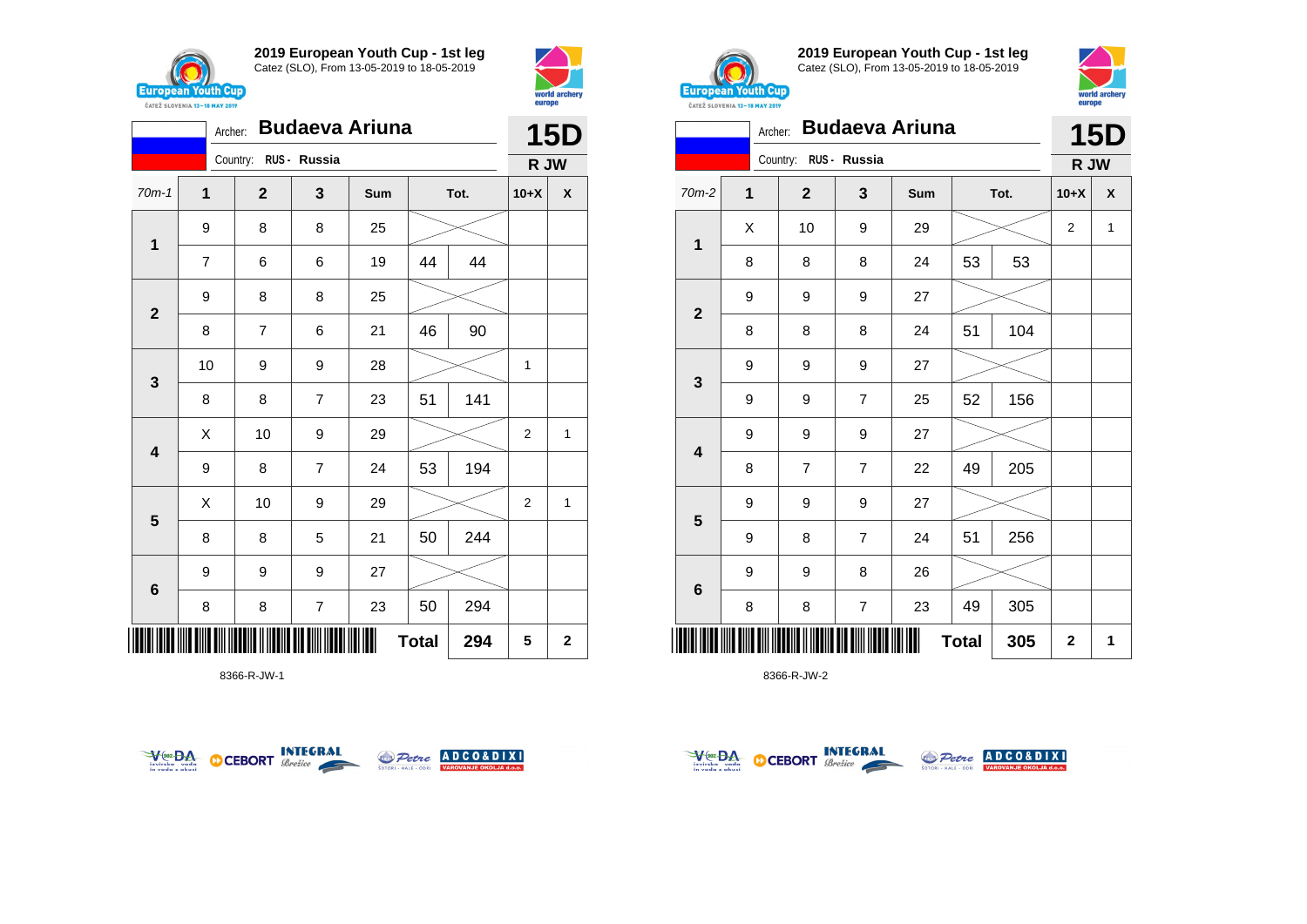



| <b>NZ</b>                     |                | <b>Castle Sophie</b><br>Archer: |                         |     |    |      |                |                |  |  |
|-------------------------------|----------------|---------------------------------|-------------------------|-----|----|------|----------------|----------------|--|--|
|                               |                | Country: GBR - Great Britain    |                         |     |    |      | R JW           |                |  |  |
| $70m-1$                       | 1              | $\mathbf 2$                     | 3                       | Sum |    | Tot. | $10+X$         | X              |  |  |
| $\mathbf{1}$                  | Χ              | 9                               | 8                       | 27  |    |      | 1              | 1              |  |  |
|                               | $\overline{7}$ | 7                               | 5                       | 19  | 46 | 46   |                |                |  |  |
| $\mathbf{2}$                  | 9              | 8                               | 8                       | 25  |    |      |                |                |  |  |
|                               | 8              | 6                               | 4                       | 18  | 43 | 89   |                |                |  |  |
| $\mathbf{3}$                  | Χ              | 10                              | 8                       | 28  |    |      | $\overline{2}$ | 1              |  |  |
|                               | $\overline{7}$ | 6                               | 5                       | 18  | 46 | 135  |                |                |  |  |
| $\overline{\mathbf{4}}$       | Χ              | 9                               | 9                       | 28  |    |      | $\mathbf{1}$   | 1              |  |  |
|                               | $\overline{7}$ | $\overline{7}$                  | $\overline{7}$          | 21  | 49 | 184  |                |                |  |  |
| $\overline{\mathbf{5}}$       | Χ              | X                               | $\overline{7}$          | 27  |    |      | $\overline{2}$ | $\overline{2}$ |  |  |
|                               | $\overline{7}$ | 6                               | 5                       | 18  | 45 | 229  |                |                |  |  |
| 6                             | X              | 9                               | 8                       | 27  |    |      | 1              | 1              |  |  |
|                               | 8              | 7                               | $\overline{\mathbf{7}}$ | 22  | 49 | 278  |                |                |  |  |
| ∭<br>Ш<br><b>Total</b><br>278 |                |                                 |                         |     |    |      | 7              | 6              |  |  |

30384-R-JW-1





**2019 European Youth Cup - 1st leg** Catez (SLO), From 13-05-2019 to 18-05-2019



|                         | Archer:        |                              |                | 16A |              |      |        |              |
|-------------------------|----------------|------------------------------|----------------|-----|--------------|------|--------|--------------|
|                         |                | Country: GBR - Great Britain |                |     |              |      | R JW   |              |
| 70m-2                   | 1              | $\mathbf{2}$                 | 3              | Sum |              | Tot. | $10+X$ | X            |
| 1                       | X              | 9                            | 8              | 27  |              |      | 1      | $\mathbf{1}$ |
|                         | 8              | $\overline{7}$               | 7              | 22  | 49           | 49   |        |              |
| $\mathbf{2}$            | 9              | 9                            | 9              | 27  |              |      |        |              |
|                         | 8              | $\overline{7}$               | 7              | 22  | 49           | 98   |        |              |
| 3                       | 10             | 9                            | 9              | 28  |              |      | 1      |              |
|                         | 9              | 8                            | 6              | 23  | 51           | 149  |        |              |
| $\overline{\mathbf{4}}$ | 9              | 9                            | 8              | 26  |              |      |        |              |
|                         | 8              | 8                            | $\overline{7}$ | 23  | 49           | 198  |        |              |
| $5\phantom{1}$          | 10             | 9                            | 9              | 28  |              |      | 1      |              |
|                         | 8              | 8                            | 7              | 23  | 51           | 249  |        |              |
| $\bf 6$                 | 8              | 8                            | 8              | 24  |              |      |        |              |
|                         | $\overline{7}$ | $\overline{7}$               | $\overline{7}$ | 21  | 45           | 294  |        |              |
| Ш                       |                |                              |                |     | <b>Total</b> | 294  | 3      | 1            |



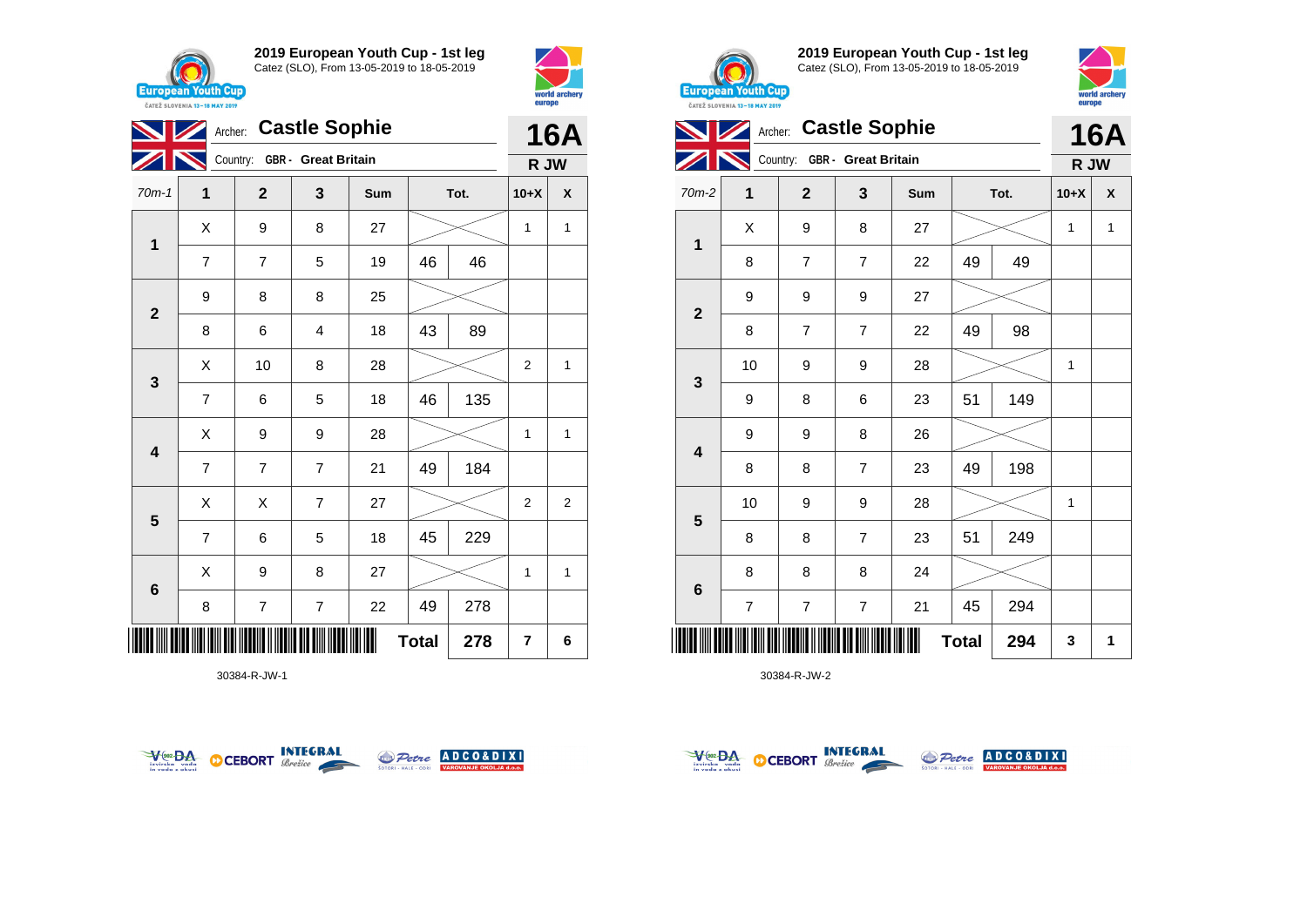



|                         | Naploszek Kamila<br>Archer: |              |                |     |              |      |        |   |
|-------------------------|-----------------------------|--------------|----------------|-----|--------------|------|--------|---|
|                         |                             | Country:     | POL - Poland   |     |              |      | R JW   |   |
| $70m-1$                 | $\mathbf{1}$                | $\mathbf{2}$ | 3              | Sum |              | Tot. | $10+X$ | X |
|                         | 9                           | 8            | 8              | 25  |              |      |        |   |
| $\mathbf 1$             | $\overline{7}$              | 7            | 6              | 20  | 45           | 45   |        |   |
| $\overline{\mathbf{2}}$ | 9                           | 9            | 9              | 27  |              |      |        |   |
|                         | 9                           | 7            | 6              | 22  | 49           | 94   |        |   |
| $\mathbf{3}$            | 9                           | 9            | 9              | 27  |              |      |        |   |
|                         | 8                           | 7            | $\overline{7}$ | 22  | 49           | 143  |        |   |
| 4                       | 9                           | 9            | 9              | 27  |              |      |        |   |
|                         | 9                           | 8            | 8              | 25  | 52           | 195  |        |   |
| $5\phantom{1}$          | X                           | 9            | 8              | 27  |              |      | 1      | 1 |
|                         | 8                           | 7            | 5              | 20  | 47           | 242  |        |   |
| $\bf 6$                 | 10                          | 10           | 10             | 30  |              |      | 3      |   |
|                         | 9                           | 8            | 5              | 22  | 52           | 294  |        |   |
|                         |                             |              |                |     | <b>Total</b> | 294  | 4      | 1 |

15538-R-JW-1





**2019 European Youth Cup - 1st leg** Catez (SLO), From 13-05-2019 to 18-05-2019



|                | <b>Naploszek Kamila</b><br>Archer: |                         |                |     |              |      |                |              |  |
|----------------|------------------------------------|-------------------------|----------------|-----|--------------|------|----------------|--------------|--|
|                |                                    | Country:                | POL - Poland   |     |              |      | R JW           | <b>16B</b>   |  |
| $70m-2$        | $\overline{1}$                     | $\overline{2}$          | 3              | Sum |              | Tot. | $10+X$         | X            |  |
| 1              | X                                  | 10                      | 9              | 29  |              |      | $\overline{2}$ | $\mathbf{1}$ |  |
|                | 8                                  | 8                       | 6              | 22  | 51           | 51   |                |              |  |
|                | Χ                                  | 9                       | 8              | 27  |              |      | 1              | 1            |  |
| $\mathbf{2}$   | 8                                  | $\overline{\mathbf{4}}$ | $\overline{4}$ | 16  | 43           | 94   |                |              |  |
|                | 8                                  | 8                       | 8              | 24  |              |      |                |              |  |
| 3              | 8                                  | 7                       | 7              | 22  | 46           | 140  |                |              |  |
| 4              | 9                                  | 9                       | 9              | 27  |              |      |                |              |  |
|                | 8                                  | 8                       | M              | 16  | 43           | 183  |                |              |  |
|                | 10                                 | 9                       | 8              | 27  |              |      | $\mathbf{1}$   |              |  |
| $5\phantom{1}$ | 8                                  | 6                       | 3              | 17  | 44           | 227  |                |              |  |
|                | 8                                  | 8                       | 8              | 24  |              |      |                |              |  |
| 6              | $\overline{7}$                     | 6                       | 6              | 19  | 43           | 270  |                |              |  |
| Ⅲ              |                                    |                         |                |     | <b>Total</b> | 270  | 4              | $\mathbf{2}$ |  |



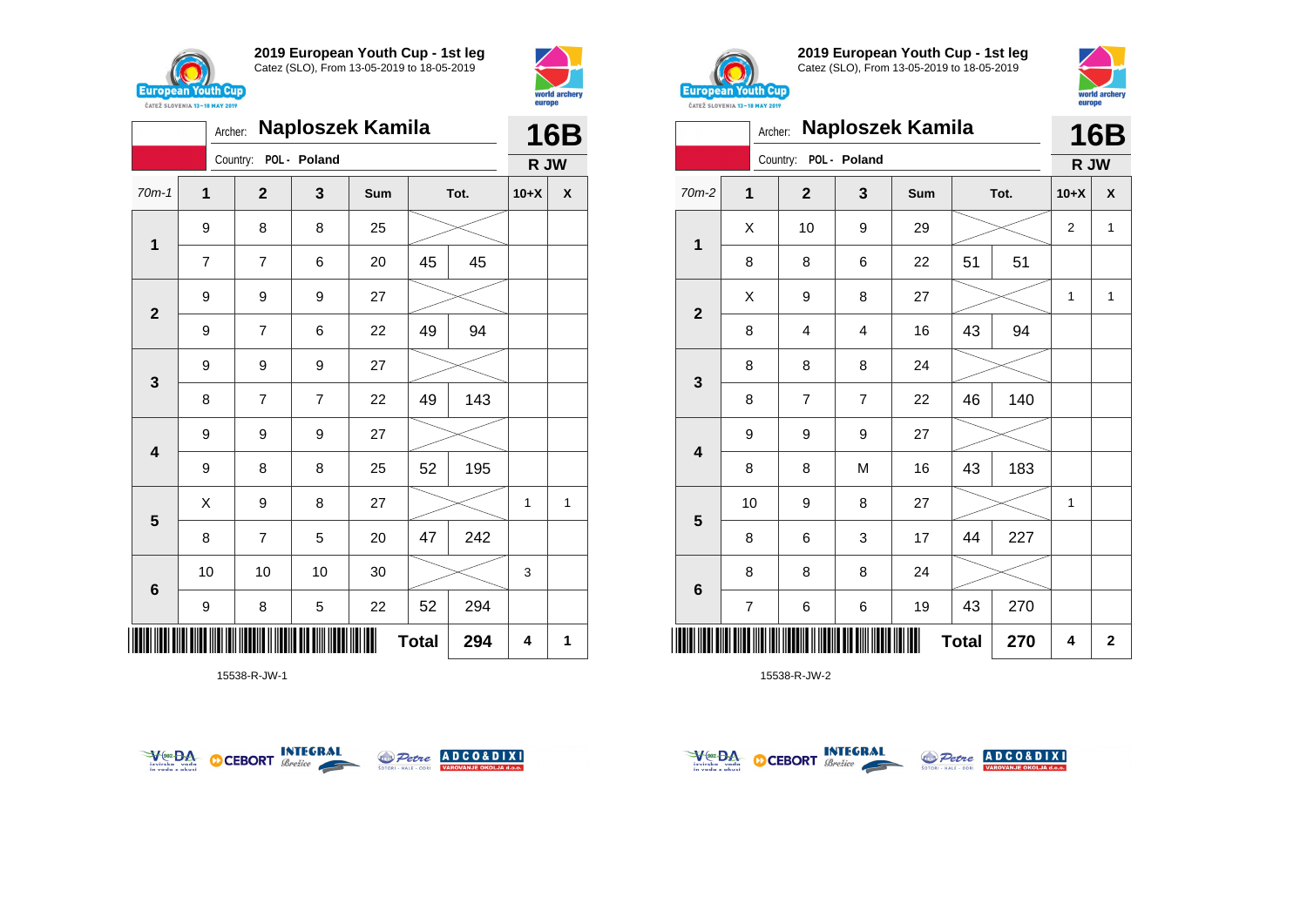



|                         | Sikalo Yelyzaveta<br>Archer: |  |             |                         |     |              |      |                |                    |
|-------------------------|------------------------------|--|-------------|-------------------------|-----|--------------|------|----------------|--------------------|
|                         |                              |  | Country:    | <b>UKR</b> - Ukraine    |     |              |      | R JW           |                    |
| $70m-1$                 | 1                            |  | $\mathbf 2$ | 3                       | Sum |              | Tot. | $10+X$         | $\pmb{\mathsf{X}}$ |
| $\mathbf{1}$            | 9                            |  | 8           | 8                       | 25  |              |      |                |                    |
|                         | 8                            |  | 8           | 8                       | 24  | 49           | 49   |                |                    |
| $\mathbf{2}$            | X                            |  | 10          | 9                       | 29  |              |      | $\overline{2}$ | 1                  |
|                         | 8                            |  | 8           | 8                       | 24  | 53           | 102  |                |                    |
| $\mathbf{3}$            | 9                            |  | 8           | 8                       | 25  |              |      |                |                    |
|                         | 8                            |  | 8           | 6                       | 22  | 47           | 149  |                |                    |
| $\overline{\mathbf{4}}$ | 9                            |  | 9           | 9                       | 27  |              |      |                |                    |
|                         | 9                            |  | 9           | 9                       | 27  | 54           | 203  |                |                    |
| $5\phantom{1}$          | 10                           |  | 9           | 9                       | 28  |              |      | 1              |                    |
|                         | 9                            |  | 9           | 8                       | 26  | 54           | 257  |                |                    |
| $\bf 6$                 | 9                            |  | 9           | 9                       | 27  |              |      |                |                    |
|                         | 8                            |  | 8           | $\overline{\mathbf{7}}$ | 23  | 50           | 307  |                |                    |
|                         |                              |  |             |                         |     | <b>Total</b> | 307  | 3              | 1                  |

27804-R-JW-1





**2019 European Youth Cup - 1st leg** Catez (SLO), From 13-05-2019 to 18-05-2019



| CATEZ SLOVENIA 13-18 MAY 2019 | ---- <b>---</b> |                |                      |                   |              |      |        |            |
|-------------------------------|-----------------|----------------|----------------------|-------------------|--------------|------|--------|------------|
|                               | Archer:         |                |                      | Sikalo Yelyzaveta |              |      |        | <b>16C</b> |
|                               |                 | Country:       | <b>UKR</b> - Ukraine |                   |              |      | R JW   |            |
| 70m-2                         | $\mathbf{1}$    | $\mathbf{2}$   | 3                    | Sum               |              | Tot. | $10+X$ | X          |
|                               | X               | X              | X                    | 30                |              |      | 3      | 3          |
| 1                             | 10              | 10             | 8                    | 28                | 58           | 58   | 2      |            |
|                               | Χ               | 10             | 10                   | 30                |              |      | 3      | 1          |
| $\mathbf{2}$                  | 9               | 9              | 8                    | 26                | 56           | 114  |        |            |
|                               | 9               | 9              | 9                    | 27                |              |      |        |            |
| 3                             | 9               | 8              | 8                    | 25                | 52           | 166  |        |            |
|                               | 10              | 9              | 8                    | 27                |              |      | 1      |            |
| $\overline{\mathbf{4}}$       | 8               | 7              | 5                    | 20                | 47           | 213  |        |            |
|                               | X               | 9              | 9                    | 28                |              |      | 1      | 1          |
| 5                             | 9               | 8              | $\overline{7}$       | 24                | 52           | 265  |        |            |
|                               | 9               | 9              | 9                    | 27                |              |      |        |            |
| 6                             | 8               | $\overline{7}$ | 6                    | 21                | 48           | 313  |        |            |
| Ш                             |                 |                |                      |                   | <b>Total</b> | 313  | 10     | 5          |



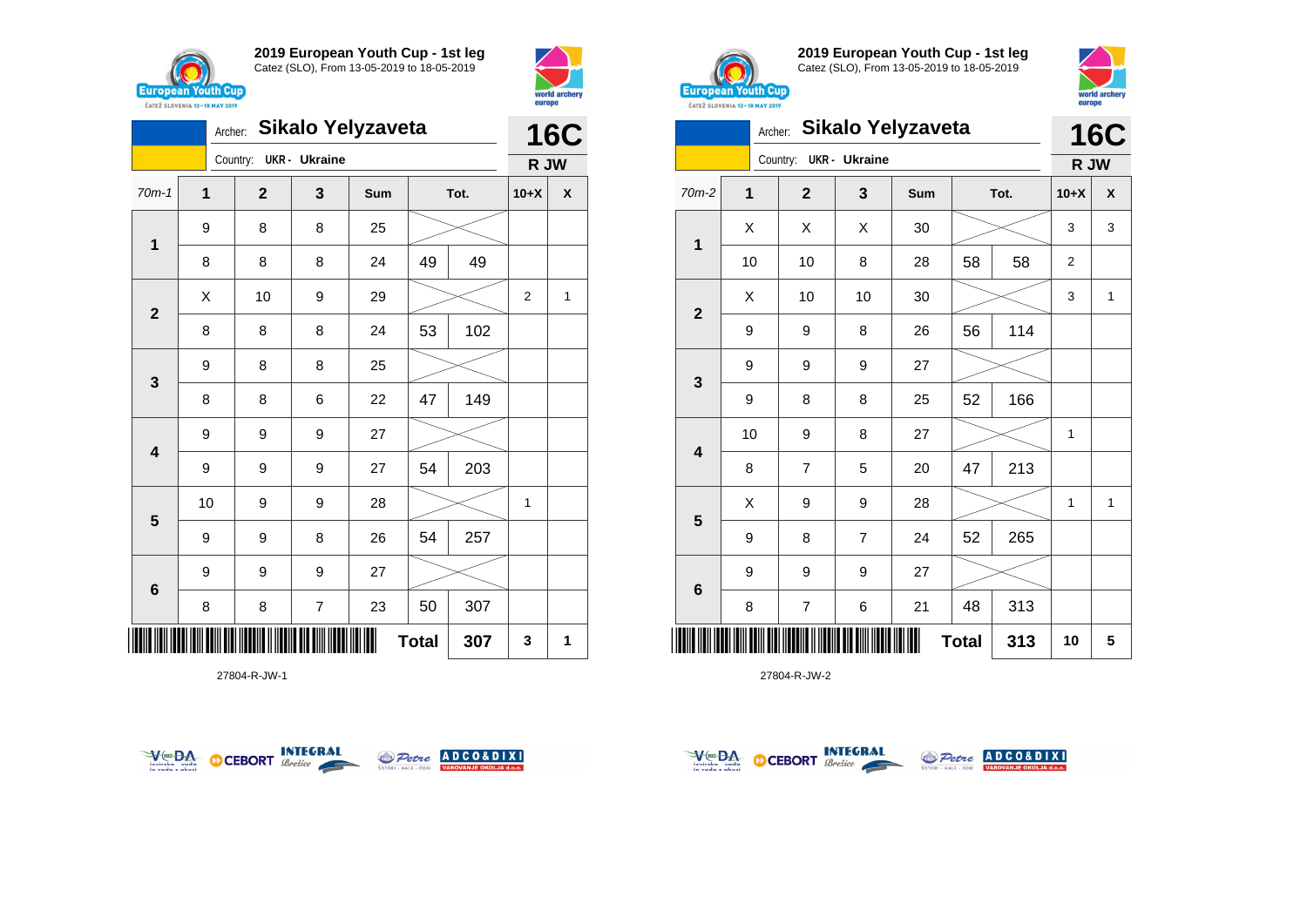



|                         | <b>Makhmudova Nurinisso</b> |                       | <b>16D</b>     |     |              |      |                |   |
|-------------------------|-----------------------------|-----------------------|----------------|-----|--------------|------|----------------|---|
|                         |                             | Country: RUS - Russia |                |     |              |      | R JW           |   |
| $70m-1$                 | 1                           | $\overline{2}$        | 3              | Sum |              | Tot. | $10+X$         | X |
| 1                       | Χ                           | 9                     | 9              | 28  |              |      | 1              | 1 |
|                         | 9                           | $\overline{7}$        | $\overline{7}$ | 23  | 51           | 51   |                |   |
| $\mathbf{2}$            | X                           | 9                     | 9              | 28  |              |      | 1              | 1 |
|                         | 8                           | 6                     | 5              | 19  | 47           | 98   |                |   |
| $\mathbf{3}$            | Χ                           | 10                    | 9              | 29  |              |      | $\overline{2}$ | 1 |
|                         | 9                           | 8                     | 8              | 25  | 54           | 152  |                |   |
| $\overline{\mathbf{4}}$ | X                           | 10                    | 9              | 29  |              |      | $\overline{2}$ | 1 |
|                         | 9                           | 9                     | 8              | 26  | 55           | 207  |                |   |
| $5\phantom{1}$          | 10                          | 9                     | 8              | 27  |              |      | 1              |   |
|                         | 8                           | 8                     | $\overline{7}$ | 23  | 50           | 257  |                |   |
| $6\phantom{1}$          | X                           | 9                     | 9              | 28  |              |      | 1              | 1 |
|                         | 9                           | 8                     | 8              | 25  | 53           | 310  |                |   |
| ║║║                     |                             |                       |                |     | <b>Total</b> | 310  | 8              | 5 |

20563-R-JW-1





**2019 European Youth Cup - 1st leg** Catez (SLO), From 13-05-2019 to 18-05-2019



| CATEZ SLOVENIA 13-18 MAY 2019 | <b>Makhmudova Nurinisso</b><br>Archer: |                       |                |     |    |      |                |                |
|-------------------------------|----------------------------------------|-----------------------|----------------|-----|----|------|----------------|----------------|
|                               |                                        | Country: RUS - Russia |                |     |    |      | R JW           | 16D            |
| $70m-2$                       | 1                                      | $\mathbf{2}$          | 3              | Sum |    | Tot. |                | X              |
|                               | 9                                      | 9                     | 9              | 27  |    |      |                |                |
| 1                             | 8                                      | 8                     | 8              | 24  | 51 | 51   |                |                |
|                               | X                                      | 10                    | 9              | 29  |    |      | 2              | $\mathbf{1}$   |
| $\overline{2}$                | 9                                      | 8                     | 8              | 25  | 54 | 105  |                |                |
|                               | 9                                      | 9                     | 9              | 27  |    |      |                |                |
| 3                             | 8                                      | 8                     | 8              | 24  | 51 | 156  |                |                |
| 4                             | 10                                     | 10                    | 10             | 30  |    |      | 3              |                |
|                               | 9                                      | 8                     | 4              | 21  | 51 | 207  |                |                |
|                               | 10                                     | 10                    | 9              | 29  |    |      | $\overline{2}$ |                |
| 5                             | 9                                      | 8                     | $\overline{7}$ | 24  | 53 | 260  |                |                |
|                               | X                                      | Χ                     | 10             | 30  |    |      | 3              | $\overline{2}$ |
| 6                             | 9                                      | 8                     | 7              | 24  | 54 | 314  |                |                |
|                               | 314<br><b>Total</b>                    |                       |                |     |    |      |                | 3              |



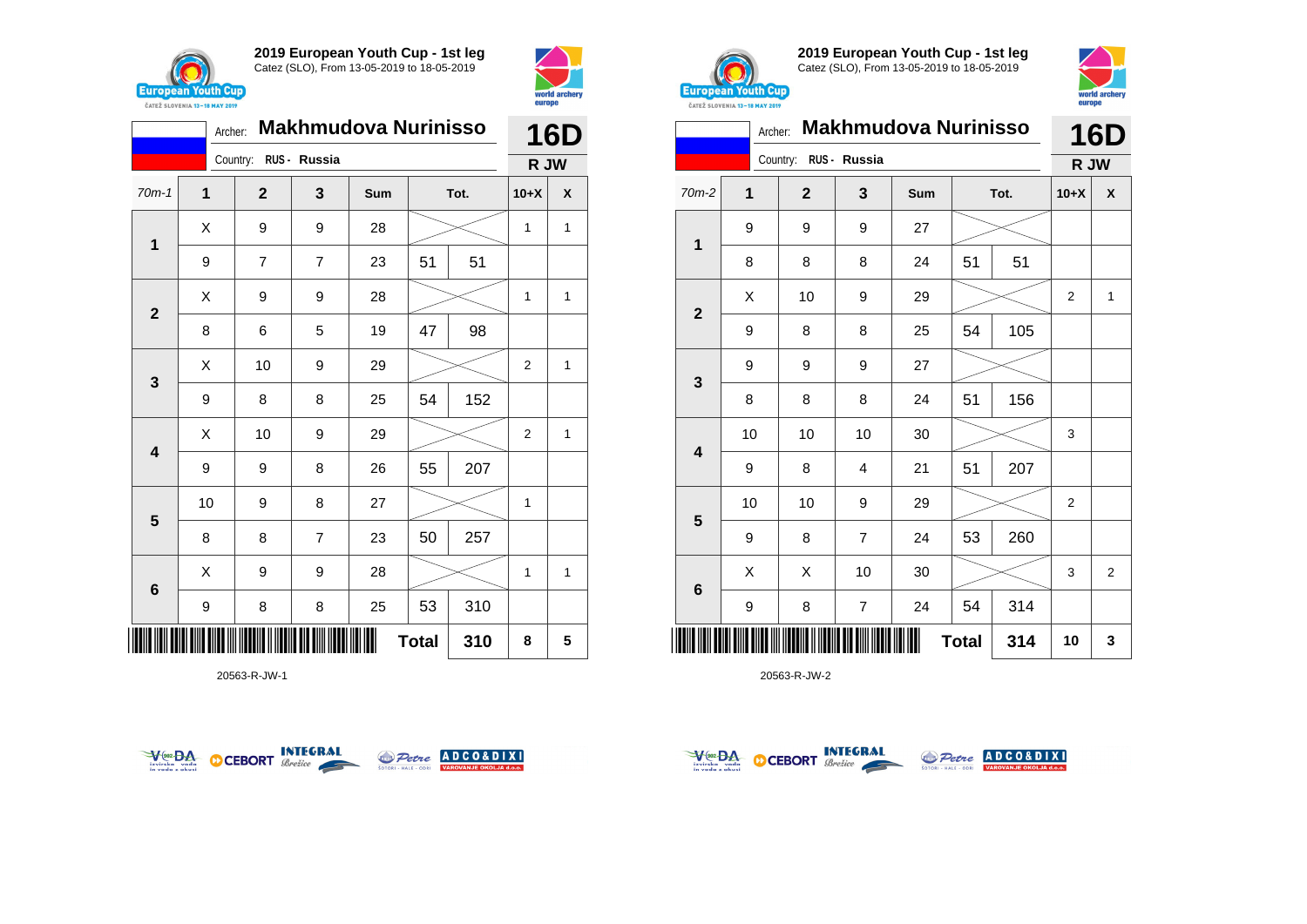





23218-R-JW-1





**2019 European Youth Cup - 1st leg** Catez (SLO), From 13-05-2019 to 18-05-2019



| CAILL SLUVENIA 13-18 MAY 2019 |                          |                              |                       |     |              |      |                |              |
|-------------------------------|--------------------------|------------------------------|-----------------------|-----|--------------|------|----------------|--------------|
|                               | Archer:                  |                              | <b>Burdett Nicole</b> |     |              |      |                | 17A          |
|                               |                          | Country: GBR - Great Britain |                       |     |              |      | R JW           |              |
| 70m-2                         | 1                        | $\overline{2}$               | 3                     | Sum |              | Tot. | $10+X$         | X            |
|                               | 10                       | 9                            | 9                     | 28  |              |      | 1              |              |
| 1                             | 9                        | 9                            | 8                     | 26  | 54           | 54   |                |              |
|                               | 10                       | 10                           | 10                    | 30  |              |      | 3              |              |
| $\mathbf{2}$                  | 9                        | 8                            | 7                     | 24  | 54           | 108  |                |              |
|                               | 9                        | 8                            | 8                     | 25  |              |      |                |              |
| 3                             | 8                        | $\overline{7}$               | 6                     | 21  | 46           | 154  |                |              |
| $\overline{\mathbf{4}}$       | 9                        | 9                            | 8                     | 26  |              |      |                |              |
|                               | 8                        | 7                            | 5                     | 20  | 46           | 200  |                |              |
|                               | X                        | 10                           | 9                     | 29  |              |      | $\overline{2}$ | $\mathbf{1}$ |
| 5                             | 9                        | 9                            | 9                     | 27  | 56           | 256  |                |              |
|                               | 9                        | 8                            | $\overline{7}$        | 24  |              |      |                |              |
| $\bf 6$                       | $\overline{\mathcal{I}}$ | 5                            | 4                     | 16  | 40           | 296  |                |              |
| ║║║                           |                          |                              |                       |     | <b>Total</b> | 296  | 6              | 1            |



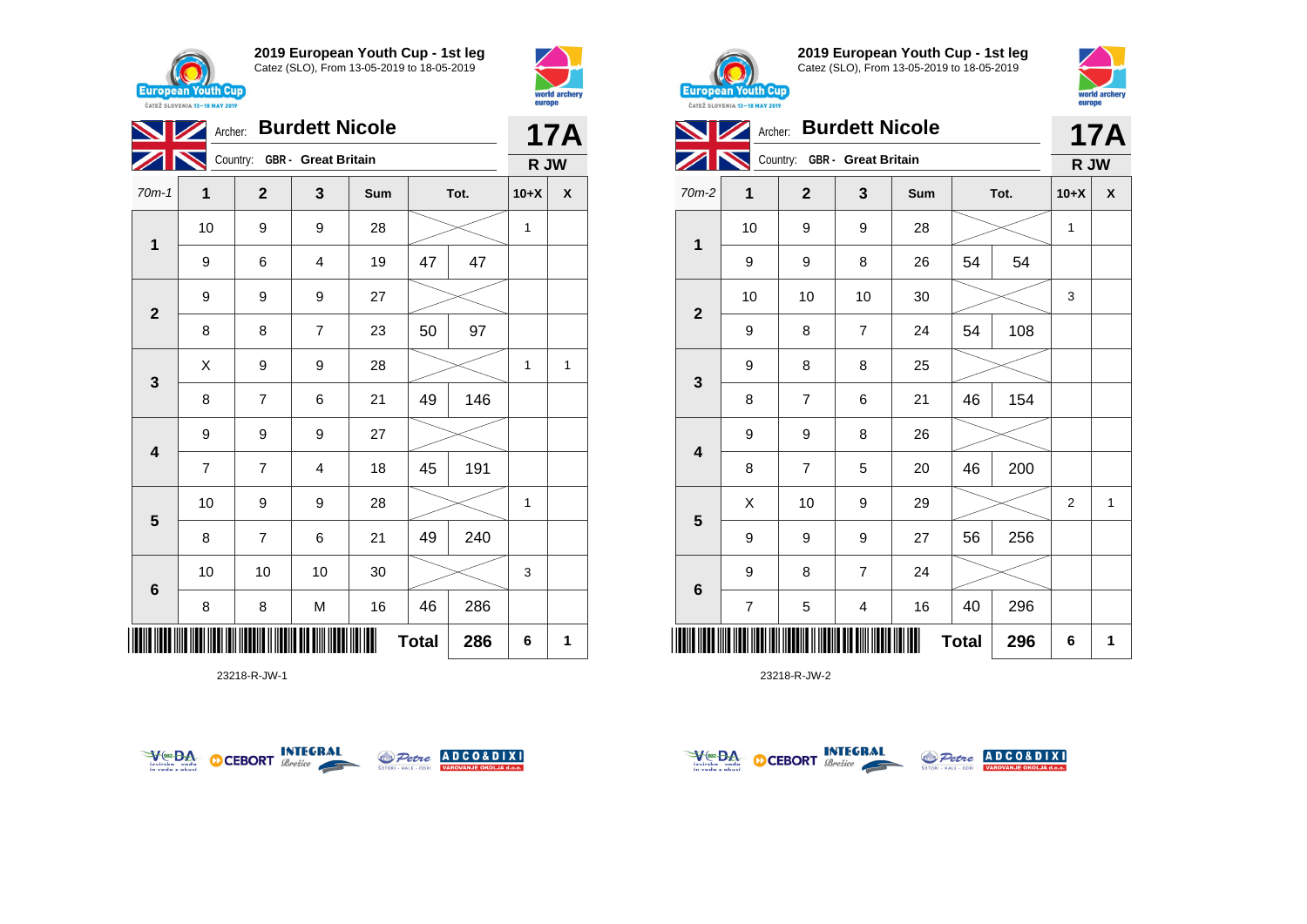





17882-R-JW-1





**2019 European Youth Cup - 1st leg** Catez (SLO), From 13-05-2019 to 18-05-2019



|                            | Kocaj Marlena<br>Archer: |                |                  |     |    |      |                |              |  |  |
|----------------------------|--------------------------|----------------|------------------|-----|----|------|----------------|--------------|--|--|
|                            |                          | Country:       | POL - Poland     |     |    |      | R JW           |              |  |  |
| $70m-2$                    | $\overline{1}$           | $\overline{2}$ | 3                | Sum |    | Tot. | $10+X$         | X            |  |  |
| 1                          | 9                        | 9              | $\boldsymbol{9}$ | 27  |    |      |                |              |  |  |
|                            | 8                        | 8              | $\overline{7}$   | 23  | 50 | 50   |                |              |  |  |
| $\overline{\mathbf{2}}$    | 10                       | 10             | 9                | 29  |    |      | $\overline{2}$ |              |  |  |
|                            | 9                        | 9              | $\boldsymbol{9}$ | 27  | 56 | 106  |                |              |  |  |
|                            | 10                       | 10             | 9                | 29  |    |      | $\overline{2}$ |              |  |  |
| 3                          | 9                        | 9              | 8                | 26  | 55 | 161  |                |              |  |  |
| 4                          | 10                       | 9              | 8                | 27  |    |      | $\mathbf{1}$   |              |  |  |
|                            | 8                        | 6              | 5                | 19  | 46 | 207  |                |              |  |  |
|                            | 10                       | 9              | 9                | 28  |    |      | 1              |              |  |  |
| 5                          | 8                        | $\overline{7}$ | 6                | 21  | 49 | 256  |                |              |  |  |
|                            | X                        | 10             | 8                | 28  |    |      | $\overline{2}$ | $\mathbf{1}$ |  |  |
| $6\phantom{1}6$            | 8                        | 8              | 5                | 21  | 49 | 305  |                |              |  |  |
| ║║║<br><b>Total</b><br>305 |                          |                |                  |     |    |      |                | 1            |  |  |



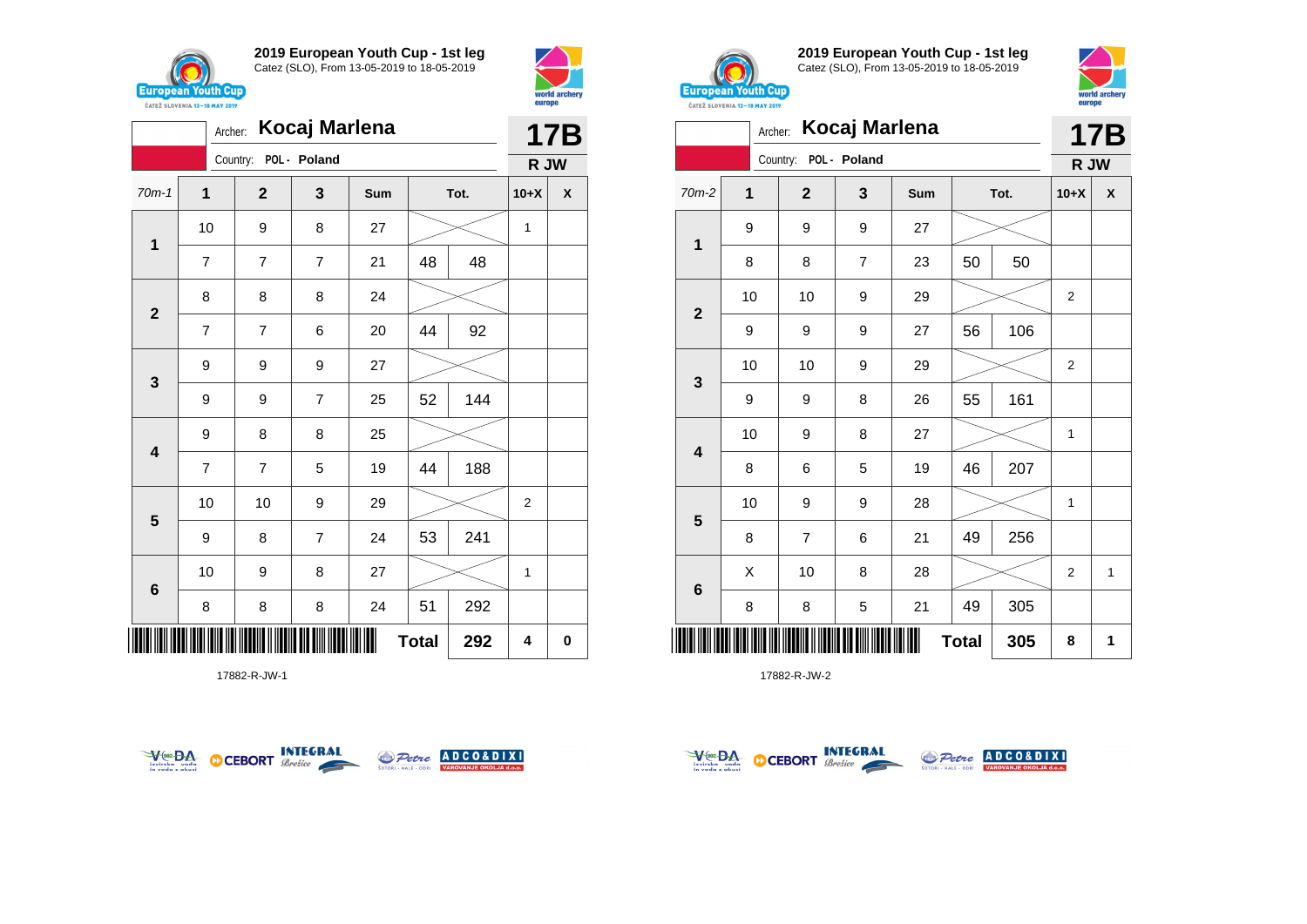



|                         | Naumova Zhanna<br>Archer: |                        |                |     |              |      |                |            |  |
|-------------------------|---------------------------|------------------------|----------------|-----|--------------|------|----------------|------------|--|
|                         |                           | Country: UKR - Ukraine |                |     |              |      | R JW           | <b>17C</b> |  |
| $70m-1$                 | 1                         | $\mathbf{2}$           | 3              | Sum |              | Tot. | $10+X$         | X          |  |
| 1                       | 10                        | 9                      | 9              | 28  |              |      | 1              |            |  |
|                         | 8                         | 8                      | 5              | 21  | 49           | 49   |                |            |  |
| $\mathbf{2}$            | 9                         | 9                      | 8              | 26  |              |      |                |            |  |
|                         | 7                         | 7                      | 6              | 20  | 46           | 95   |                |            |  |
|                         | X                         | 10                     | 9              | 29  |              |      | $\overline{2}$ | 1          |  |
| 3                       | 9                         | 9                      | 9              | 27  | 56           | 151  |                |            |  |
| $\overline{\mathbf{4}}$ | 10                        | 10                     | 9              | 29  |              |      | $\overline{2}$ |            |  |
|                         | 8                         | 8                      | $\overline{7}$ | 23  | 52           | 203  |                |            |  |
|                         | 10                        | 10                     | 9              | 29  |              |      | $\overline{2}$ |            |  |
| 5                       | 8                         | 8                      | 8              | 24  | 53           | 256  |                |            |  |
| $\bf 6$                 | 10                        | 9                      | 9              | 28  |              |      | 1              |            |  |
|                         | 9                         | 8                      | 8              | 25  | 53           | 309  |                |            |  |
| ║║║                     |                           |                        |                |     | <b>Total</b> | 309  | 8              | 1          |  |

18056-R-JW-1





**2019 European Youth Cup - 1st leg** Catez (SLO), From 13-05-2019 to 18-05-2019



| <b><i>UAILL SLUVERIA 13"10 MAT 4017</i></b> |                |                |                         |                |              |     |        |            |
|---------------------------------------------|----------------|----------------|-------------------------|----------------|--------------|-----|--------|------------|
|                                             | Archer:        |                |                         | Naumova Zhanna |              |     |        | <b>17C</b> |
|                                             |                | Country:       | <b>UKR- Ukraine</b>     |                |              |     | R JW   |            |
| 70m-2                                       | 1              | $\overline{2}$ | 3                       | Sum            | Tot.         |     | $10+X$ | X          |
|                                             | 9              | 9              | 9                       | 27             |              |     |        |            |
| 1                                           | 9              | 9              | 9                       | 27             | 54           | 54  |        |            |
|                                             | 8              | 8              | 8                       | 24             |              |     |        |            |
| $\mathbf{2}$                                | $\overline{7}$ | $\overline{7}$ | 6                       | 20             | 44           | 98  |        |            |
|                                             | 10             | 9              | 9                       | 28             |              |     | 1      |            |
| 3                                           | 8              | 8              | 6                       | 22             | 50           | 148 |        |            |
|                                             | 10             | 10             | 10                      | 30             |              |     | 3      |            |
| $\overline{\mathbf{4}}$                     | 9              | 8              | $\overline{7}$          | 24             | 54           | 202 |        |            |
|                                             | 9              | 9              | 9                       | 27             |              |     |        |            |
| 5                                           | 8              | 8              | $\overline{7}$          | 23             | 50           | 252 |        |            |
|                                             | 10             | 9              | 9                       | 28             |              |     | 1      |            |
| 6                                           | 8              | 8              | $\overline{\mathbf{7}}$ | 23             | 51           | 303 |        |            |
| ║                                           |                |                |                         | Ш              | <b>Total</b> | 303 | 5      | 0          |



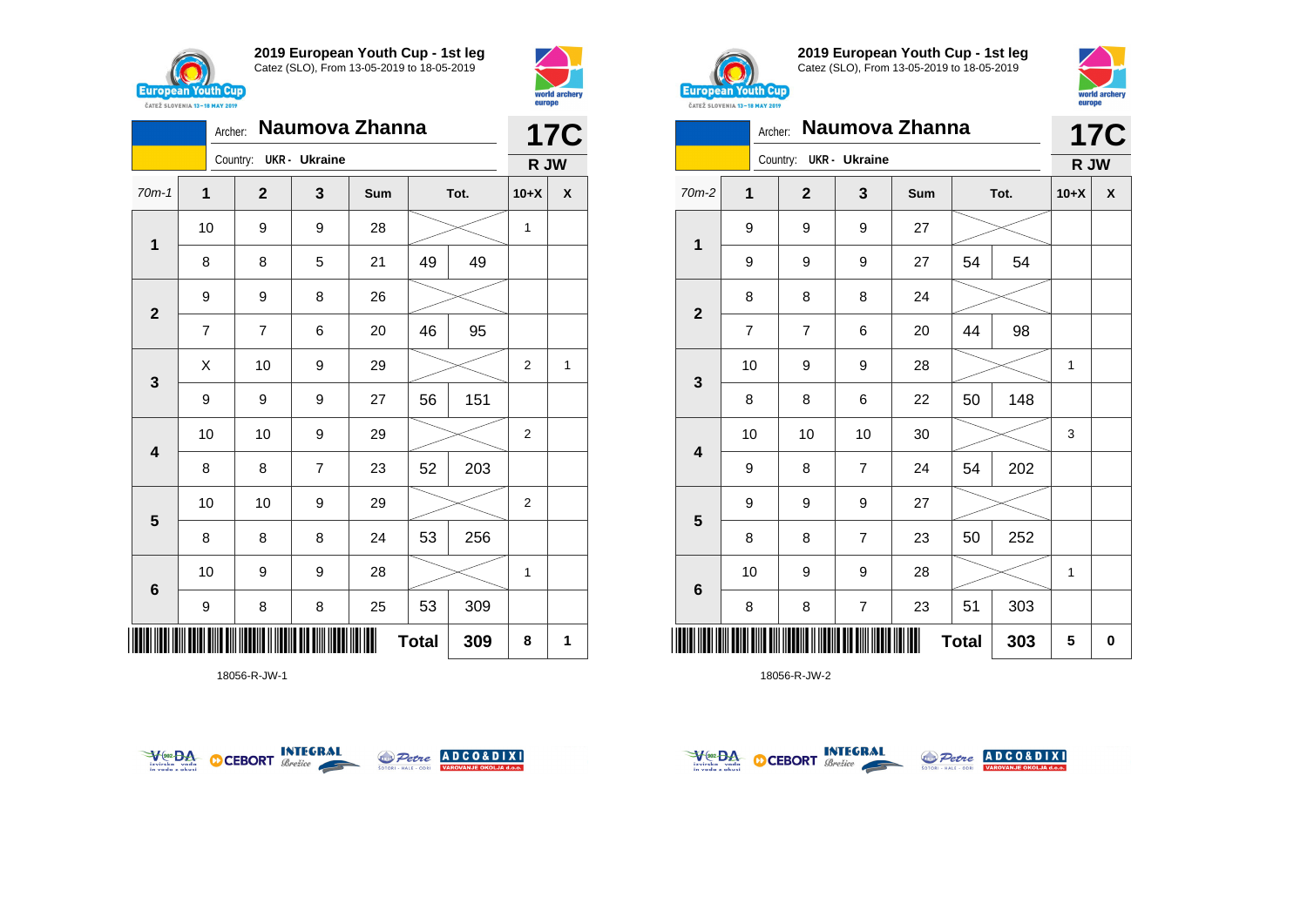



|                         |              | <b>17D</b>            |                |     |              |      |        |              |
|-------------------------|--------------|-----------------------|----------------|-----|--------------|------|--------|--------------|
|                         |              | Country: RUS - Russia |                |     |              |      | R JW   |              |
| $70m-1$                 | $\mathbf{1}$ | $\mathbf{2}$          | $\mathbf{3}$   | Sum |              | Tot. | $10+X$ | X            |
| $\mathbf{1}$            | X            | 9                     | 9              | 28  |              |      | 1      | $\mathbf{1}$ |
|                         | 8            | 8                     | $\overline{7}$ | 23  | 51           | 51   |        |              |
| $\overline{\mathbf{2}}$ | 10           | 9                     | 9              | 28  |              |      | 1      |              |
|                         | 9            | 8                     | $\overline{7}$ | 24  | 52           | 103  |        |              |
| $\mathbf{3}$            | 9            | 9                     | 9              | 27  |              |      |        |              |
|                         | 8            | $\overline{7}$        | $\overline{7}$ | 22  | 49           | 152  |        |              |
| $\overline{\mathbf{4}}$ | 9            | 9                     | 8              | 26  |              |      |        |              |
|                         | 8            | 8                     | 6              | 22  | 48           | 200  |        |              |
| 5                       | 9            | 9                     | 8              | 26  |              |      |        |              |
|                         | 8            | 8                     | 5              | 21  | 47           | 247  |        |              |
| $6\phantom{1}6$         | 10           | 9                     | 9              | 28  |              |      | 1      |              |
|                         | 8            | 8                     | 8              | 24  | 52           | 299  |        |              |
|                         |              |                       |                |     | <b>Total</b> | 299  | 3      | 1            |

19839-R-JW-1





**2019 European Youth Cup - 1st leg** Catez (SLO), From 13-05-2019 to 18-05-2019



|              | <b>CAILL SLUVENIA 13-18 MAY 2019</b><br>Archer: |                       |                | Kharitonova Viktoria |    |      | <b>17D</b>     |              |
|--------------|-------------------------------------------------|-----------------------|----------------|----------------------|----|------|----------------|--------------|
|              |                                                 | Country: RUS - Russia |                |                      |    |      | R JW           |              |
| 70m-2        | 1                                               | $\overline{2}$        | 3              | Sum                  |    | Tot. | $10+X$         | χ            |
|              | 10                                              | 10                    | 9              | 29                   |    |      | $\overline{2}$ |              |
| 1            | 9                                               | 9                     | $\overline{7}$ | 25                   | 54 | 54   |                |              |
|              | 9                                               | 9                     | 9              | 27                   |    |      |                |              |
| $\mathbf{2}$ | 8                                               | 8                     | 6              | 22                   | 49 | 103  |                |              |
|              | X                                               | 10                    | 9              | 29                   |    |      | $\overline{2}$ | $\mathbf{1}$ |
| 3            | 9                                               | 9                     | 8              | 26                   | 55 | 158  |                |              |
| 4            | 10                                              | 9                     | 8              | 27                   |    |      | $\mathbf{1}$   |              |
|              | 8                                               | 8                     | 7              | 23                   | 50 | 208  |                |              |
|              | 9                                               | 9                     | 9              | 27                   |    |      |                |              |
| 5            | 9                                               | 8                     | $\overline{7}$ | 24                   | 51 | 259  |                |              |
|              | X                                               | 10                    | 9              | 29                   |    |      | 2              | $\mathbf{1}$ |
| 6            | 9                                               | 8                     | 6              | 23                   | 52 | 311  |                |              |
| III          | <b>Total</b><br>311                             |                       |                |                      |    |      |                | $\mathbf{2}$ |



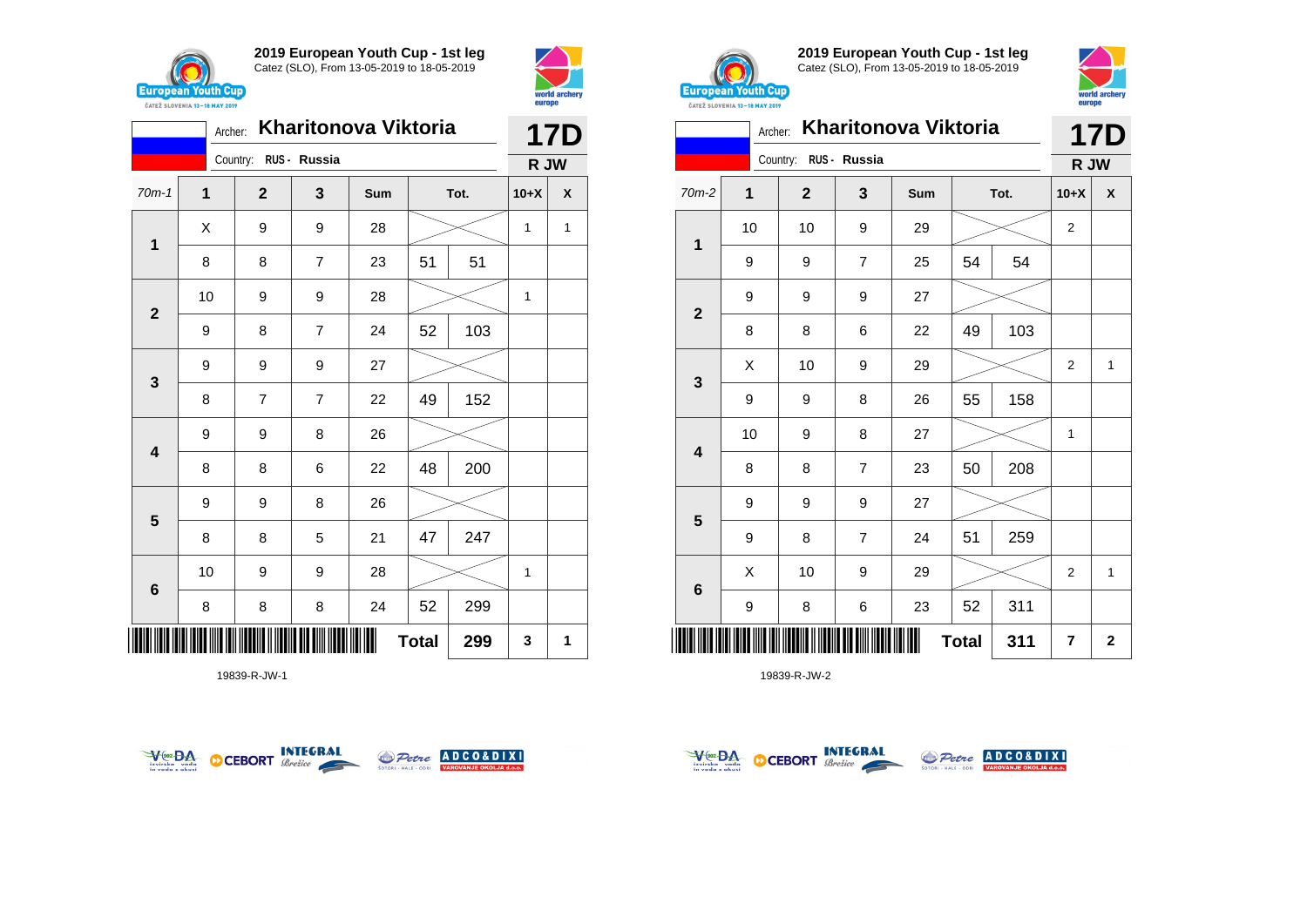



|              | Archer:                  |                        |                | <b>Pollumae Alexandra</b> |              |      |                | <b>18A</b><br>X<br>1 |  |
|--------------|--------------------------|------------------------|----------------|---------------------------|--------------|------|----------------|----------------------|--|
|              |                          | Country: EST - Estonia |                |                           |              |      | R JW           |                      |  |
| $70m-1$      | 1                        | $\mathbf{2}$           | 3              | Sum                       |              | Tot. | $10+X$         |                      |  |
|              | X                        | 10                     | 9              | 29                        |              |      | $\overline{2}$ |                      |  |
| 1            | 9                        | 6                      | M              | 15                        | 44           | 44   |                |                      |  |
| $\mathbf{2}$ | 9                        | 9                      | 9              | 27                        |              |      |                |                      |  |
|              | 9                        | 8                      | $\overline{7}$ | 24                        | 51           | 95   |                |                      |  |
| $\mathbf{3}$ | 10                       | 10                     | 9              | 29                        |              |      | $\overline{2}$ |                      |  |
|              | 6                        | 6                      | 5              | 17                        | 46           | 141  |                |                      |  |
| 4            | Χ                        | 10                     | 9              | 29                        |              |      | $\overline{2}$ | 1                    |  |
|              | 9                        | 8                      | 8              | 25                        | 54           | 195  |                |                      |  |
|              | Χ                        | 9                      | 8              | 27                        |              |      | 1              | 1                    |  |
| 5            | 8                        | $\overline{7}$         | 6              | 21                        | 48           | 243  |                |                      |  |
| $\bf 6$      | 9                        | 9                      | 8              | 26                        |              |      |                |                      |  |
|              | $\overline{\mathcal{I}}$ | 6                      | 5              | 18                        | 44           | 287  |                |                      |  |
|              |                          |                        |                |                           | <b>Total</b> | 287  | $\overline{7}$ | 3                    |  |

18116-R-JW-1





**2019 European Youth Cup - 1st leg** Catez (SLO), From 13-05-2019 to 18-05-2019



|                         | Archer:        |                        |                | <b>Pollumae Alexandra</b> |              |      |        | 18A            |
|-------------------------|----------------|------------------------|----------------|---------------------------|--------------|------|--------|----------------|
|                         |                | Country: EST - Estonia |                |                           |              |      | R JW   |                |
| $70m-2$                 | $\overline{1}$ | $\mathbf{2}$           | 3              | Sum                       |              | Tot. | $10+X$ | X              |
| 1                       | 10             | 10                     | 10             | 30                        |              |      | 3      |                |
|                         | 9              | 8                      | 6              | 23                        | 53           | 53   |        |                |
|                         | X              | 9                      | 8              | 27                        |              |      | 1      | $\mathbf{1}$   |
| $\overline{\mathbf{2}}$ | 8              | $\overline{7}$         | 6              | 21                        | 48           | 101  |        |                |
|                         | X              | 9                      | 9              | 28                        |              |      | 1      | $\mathbf{1}$   |
| 3                       | 9              | 8                      | $\overline{7}$ | 24                        | 52           | 153  |        |                |
| 4                       | 10             | 9                      | 9              | 28                        |              |      | 1      |                |
|                         | 9              | 8                      | $\overline{7}$ | 24                        | 52           | 205  |        |                |
|                         | 10             | 9                      | 9              | 28                        |              |      | 1      |                |
| 5                       | 8              | $\overline{7}$         | 6              | 21                        | 49           | 254  |        |                |
|                         | 10             | 9                      | 8              | 27                        |              |      | 1      |                |
| 6                       | $\overline{7}$ | $\overline{7}$         | $\overline{7}$ | 21                        | 48           | 302  |        |                |
|                         |                |                        |                |                           | <b>Total</b> | 302  | 8      | $\overline{2}$ |



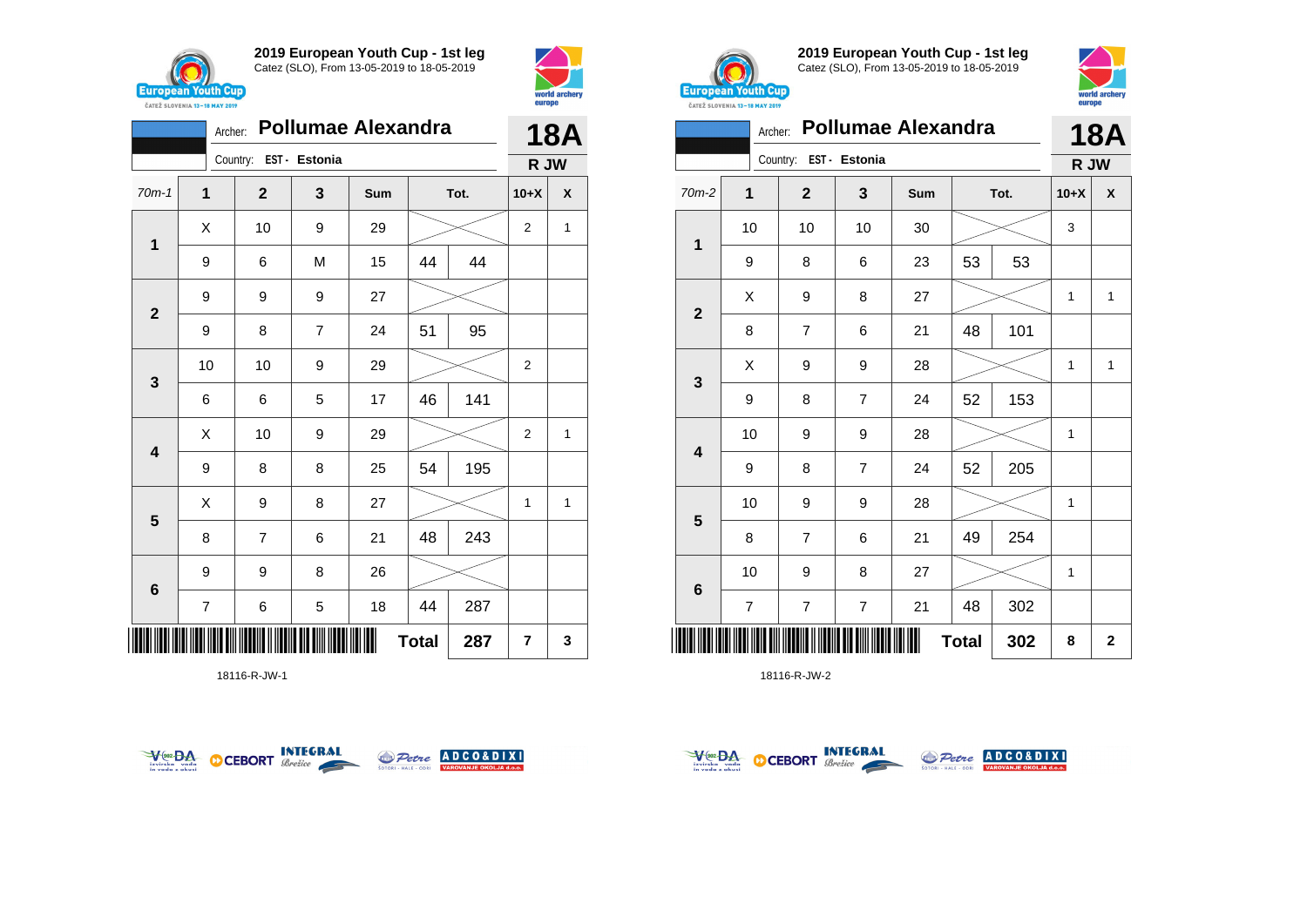



|                         |                  | Archer:                | <b>Tartler Elisa</b> |     |              |      |                | <b>18B</b> |
|-------------------------|------------------|------------------------|----------------------|-----|--------------|------|----------------|------------|
|                         |                  | Country: GER - Germany |                      |     |              |      | R JW           |            |
| $70m-1$                 | 1                | $\mathbf{2}$           | 3                    | Sum |              | Tot. | $10+X$         | X          |
| $\mathbf 1$             | 10               | 9                      | 9                    | 28  |              |      | 1              |            |
|                         | 9                | 7                      | M                    | 16  | 44           | 44   |                |            |
| $\mathbf{2}$            | X                | X                      | 10                   | 30  |              |      | 3              | 2          |
|                         | 10               | 9                      | 8                    | 27  | 57           | 101  | 1              |            |
| 3                       | Χ                | 10                     | 9                    | 29  |              |      | $\overline{2}$ | 1          |
|                         | $\boldsymbol{9}$ | 8                      | 8                    | 25  | 54           | 155  |                |            |
| $\overline{\mathbf{4}}$ | Χ                | 9                      | 9                    | 28  |              |      | 1              | 1          |
|                         | 9                | 8                      | 8                    | 25  | 53           | 208  |                |            |
| 5                       | 9                | 9                      | 9                    | 27  |              |      |                |            |
|                         | 9                | 8                      | $\overline{7}$       | 24  | 51           | 259  |                |            |
| $\bf 6$                 | X                | 10                     | 10                   | 30  |              |      | 3              | 1          |
|                         | 9                | 9                      | 8                    | 26  | 56           | 315  |                |            |
| ║║                      |                  |                        |                      |     | <b>Total</b> | 315  | 11             | 5          |

17484-R-JW-1





**2019 European Youth Cup - 1st leg** Catez (SLO), From 13-05-2019 to 18-05-2019





|                         |                | Archer:                | <b>Tartler Elisa</b> |     |              |      |              | <b>18B</b>         |
|-------------------------|----------------|------------------------|----------------------|-----|--------------|------|--------------|--------------------|
|                         |                | Country: GER - Germany |                      |     |              |      | R JW         |                    |
| 70m-2                   | $\overline{1}$ | $\mathbf{2}$           | $\mathbf{3}$         | Sum |              | Tot. | $10+X$       | $\pmb{\mathsf{X}}$ |
| 1                       | X              | 9                      | 9                    | 28  |              |      | $\mathbf{1}$ | $\mathbf{1}$       |
|                         | 9              | 8                      | 8                    | 25  | 53           | 53   |              |                    |
| $\mathbf{2}$            | Χ              | X                      | 9                    | 29  |              |      | 2            | 2                  |
|                         | 9              | 9                      | 8                    | 26  | 55           | 108  |              |                    |
| $\mathbf{3}$            | X              | 9                      | 9                    | 28  |              |      | 1            | $\mathbf{1}$       |
|                         | 9              | 8                      | 6                    | 23  | 51           | 159  |              |                    |
| $\overline{\mathbf{4}}$ | 10             | 9                      | 9                    | 28  |              |      | 1            |                    |
|                         | 9              | 8                      | 8                    | 25  | 53           | 212  |              |                    |
| $5\phantom{1}$          | 9              | 9                      | 9                    | 27  |              |      |              |                    |
|                         | 9              | 9                      | 8                    | 26  | 53           | 265  |              |                    |
| $6\phantom{1}$          | X              | Χ                      | 10                   | 30  |              |      | 3            | $\overline{2}$     |
|                         | 9              | 9                      | 9                    | 27  | 57           | 322  |              |                    |
| IIII                    |                |                        |                      |     | <b>Total</b> | 322  | 8            | 6                  |



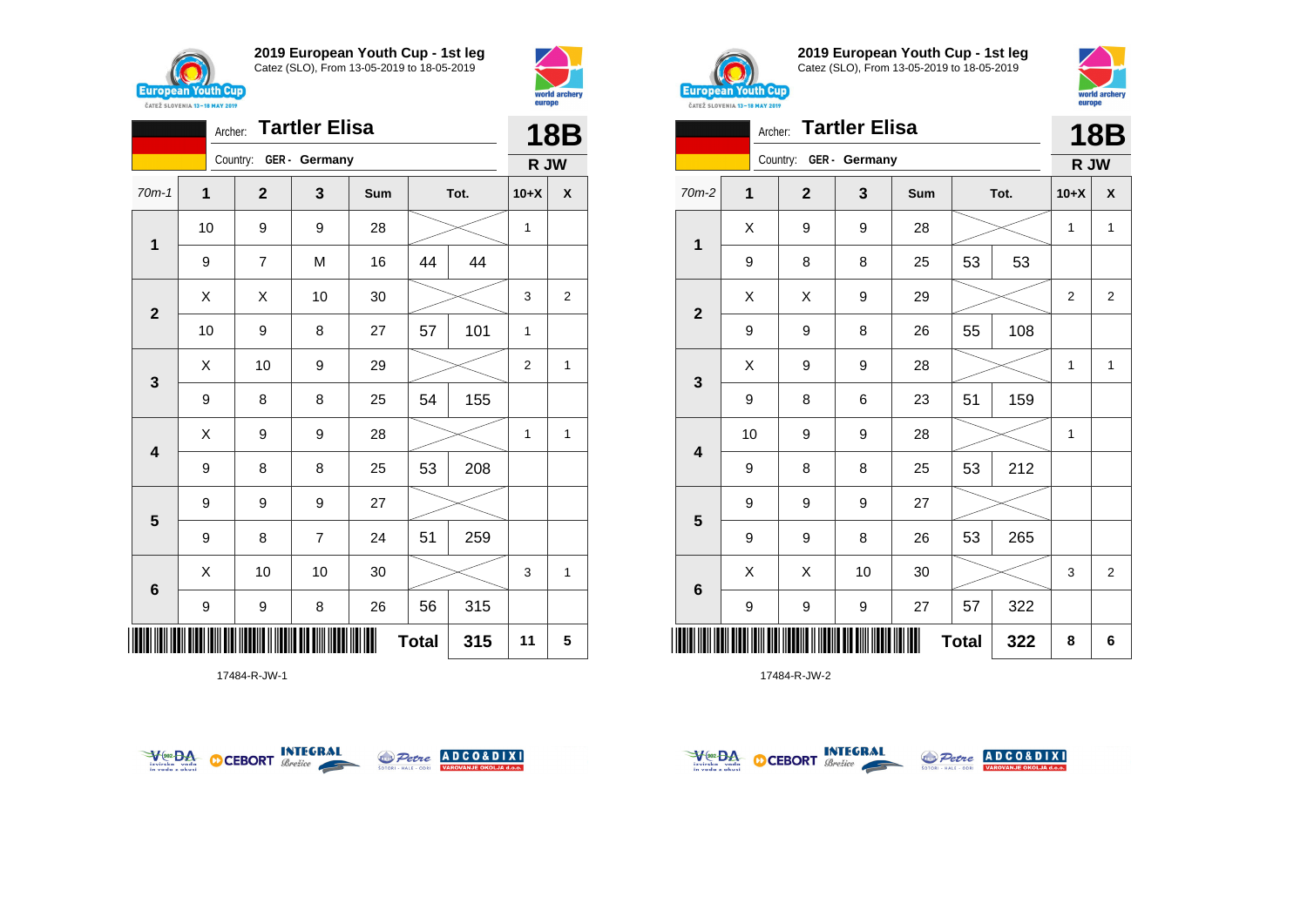

电

**2019 European Youth Cup - 1st leg** Catez (SLO), From 13-05-2019 to 18-05-2019



**18C**



**2019 European Youth Cup - 1st leg** Catez (SLO), From 13-05-2019 to 18-05-2019



| 主                       | Archer: | Country: SVK - Slovakia |                | <b>Barankova Denisa</b> |              |      |                | <b>18C</b>     |
|-------------------------|---------|-------------------------|----------------|-------------------------|--------------|------|----------------|----------------|
| $70m-2$                 | 1       | $\mathbf{2}$            | 3              | Sum                     |              | Tot. | R JW<br>$10+X$ | X              |
|                         | X       | Χ                       | 9              | 29                      |              |      | $\overline{2}$ | $\overline{2}$ |
| 1                       | 9       | 8                       | 8              | 25                      | 54           | 54   |                |                |
|                         | 10      | 9                       | 9              | 28                      |              |      | $\mathbf{1}$   |                |
| $\mathbf{2}$            | 8       | 8                       | 6              | 22                      | 50           | 104  |                |                |
| $\mathbf{3}$            | X       | 9                       | 8              | 27                      |              |      | $\mathbf{1}$   | $\mathbf{1}$   |
|                         | 8       | $\overline{7}$          | $\overline{7}$ | 22                      | 49           | 153  |                |                |
| $\overline{\mathbf{4}}$ | 10      | 10                      | 10             | 30                      |              |      | 3              |                |
|                         | 8       | 8                       | 6              | 22                      | 52           | 205  |                |                |
| $5\phantom{1}$          | Χ       | 9                       | 9              | 28                      |              |      | $\mathbf{1}$   | $\mathbf{1}$   |
|                         | 9       | $\overline{7}$          | $\overline{7}$ | 23                      | 51           | 256  |                |                |
| $\bf 6$                 | X       | 10                      | 9              | 29                      |              |      | $\overline{2}$ | 1              |
|                         | 8       | 8                       | 8              | 24                      | 53           | 309  |                |                |
|                         |         |                         |                |                         | <b>Total</b> | 309  | 10             | 5              |

20532-R-JW-2

|                         |                | Country:       | SVK - Slovakia |     |              |      | R JW             |              |
|-------------------------|----------------|----------------|----------------|-----|--------------|------|------------------|--------------|
| $70m-1$                 | $\mathbf 1$    | $\mathbf{2}$   | 3              | Sum |              | Tot. | $10+X$           | X            |
|                         | 10             | 9              | 9              | 28  |              |      | 1                |              |
| $\mathbf{1}$            | 9              | 8              | 6              | 23  | 51           | 51   |                  |              |
|                         | 10             | 8              | $\overline{7}$ | 25  |              |      | 1                |              |
| $\overline{\mathbf{2}}$ | $\overline{7}$ | $\overline{7}$ | $\overline{7}$ | 21  | 46           | 97   |                  |              |
|                         | 9              | 9              | 8              | 26  |              |      |                  |              |
| $\mathbf 3$             | $\overline{7}$ | $\overline{7}$ | 6              | 20  | 46           | 143  |                  |              |
|                         | 10             | 10             | 9              | 29  |              |      | $\boldsymbol{2}$ |              |
| $\overline{\mathbf{4}}$ | 9              | 8              | 8              | 25  | 54           | 197  |                  |              |
|                         | 9              | 9              | 9              | 27  |              |      |                  |              |
| 5                       | 8              | $\overline{7}$ | $\overline{7}$ | 22  | 49           | 246  |                  |              |
|                         | X              | 9              | 9              | 28  |              |      | 1                | $\mathbf{1}$ |
| $6\phantom{1}6$         | $\overline{7}$ | 6              | 6              | 19  | 47           | 293  |                  |              |
|                         |                |                |                | Ш   | <b>Total</b> | 293  | 5                | 1            |





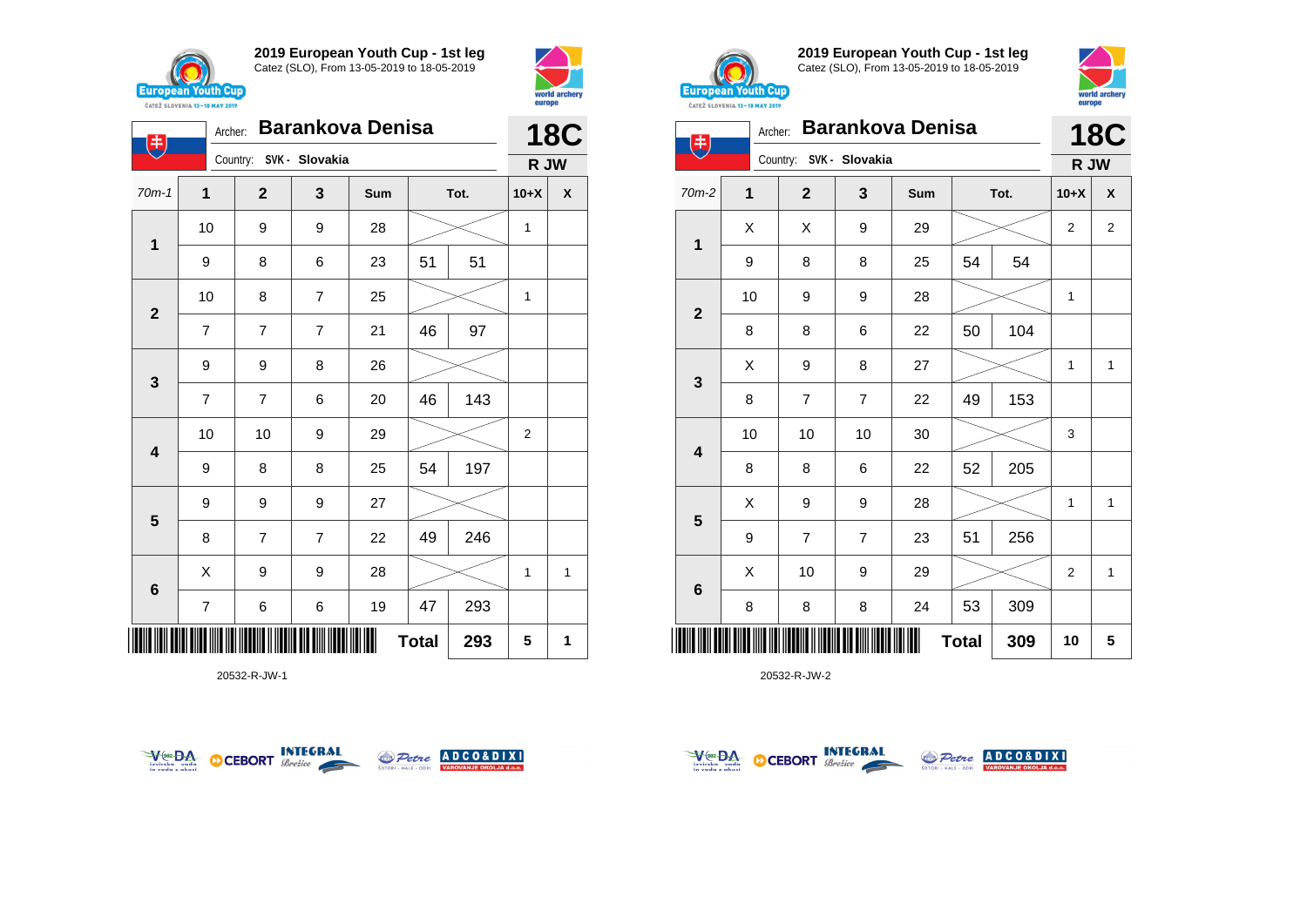



|                         | Archer: |                        |                | <b>Lilienthal Triinu</b> |              |      |                | <b>19A</b>   |
|-------------------------|---------|------------------------|----------------|--------------------------|--------------|------|----------------|--------------|
|                         |         | Country: EST - Estonia |                |                          |              |      | R JW           |              |
| $70m-1$                 | 1       | $\mathbf{2}$           | 3              | Sum                      |              | Tot. | $10+X$         | X            |
|                         | 10      | 9                      | 9              | 28                       |              |      | $\mathbf{1}$   |              |
| 1                       | 9       | 8                      | $\overline{7}$ | 24                       | 52           | 52   |                |              |
|                         | 9       | 9                      | 9              | 27                       |              |      |                |              |
| $\mathbf{2}$            | 8       | 8                      | 6              | 22                       | 49           | 101  |                |              |
| $\mathbf{3}$            | 10      | 10                     | 9              | 29                       |              |      | $\overline{2}$ |              |
|                         | 8       | 8                      | $\overline{7}$ | 23                       | 52           | 153  |                |              |
| $\overline{\mathbf{4}}$ | X       | 9                      | 9              | 28                       |              |      | 1              | $\mathbf{1}$ |
|                         | 9       | 8                      | 8              | 25                       | 53           | 206  |                |              |
| 5                       | 10      | 8                      | 8              | 26                       |              |      | 1              |              |
|                         | 8       | 6                      | 5              | 19                       | 45           | 251  |                |              |
| $6\phantom{1}$          | 9       | 9                      | 8              | 26                       |              |      |                |              |
|                         | 8       | 7                      | 6              | 21                       | 47           | 298  |                |              |
| ║║                      |         |                        |                |                          | <b>Total</b> | 298  | 5              | 1            |

18115-R-JW-1





**2019 European Youth Cup - 1st leg** Catez (SLO), From 13-05-2019 to 18-05-2019



|                         | Archer:        | Country:       | EST - Estonia    | <b>Lilienthal Triinu</b> |              |      |                  | <b>19A</b>   |
|-------------------------|----------------|----------------|------------------|--------------------------|--------------|------|------------------|--------------|
| $70m-2$                 | 1              | $\mathbf{2}$   | 3                | Sum                      |              | Tot. | R JW<br>$10+X$   | X            |
|                         | 10             | 9              | 9                | 28                       |              |      | 1                |              |
| 1                       | 8              | 8              | $\overline{7}$   | 23                       | 51           | 51   |                  |              |
| $\mathbf{2}$            | 9              | 9              | 9                | 27                       |              |      |                  |              |
|                         | 8              | 7              | $\overline{7}$   | 22                       | 49           | 100  |                  |              |
| 3                       | 9              | 9              | $\overline{7}$   | 25                       |              |      |                  |              |
|                         | $\overline{7}$ | $\overline{7}$ | 6                | 20                       | 45           | 145  |                  |              |
| $\overline{\mathbf{4}}$ | X              | 10             | 9                | 29                       |              |      | 2                | 1            |
|                         | 8              | 8              | 8                | 24                       | 53           | 198  |                  |              |
| $5\phantom{1}$          | 10             | 9              | 9                | 28                       |              |      | 1                |              |
|                         | 8              | 8              | 8                | 24                       | 52           | 250  |                  |              |
| 6                       | X              | 10             | 9                | 29                       |              |      | $\boldsymbol{2}$ | $\mathbf{1}$ |
|                         | 9              | 8              | $\boldsymbol{7}$ | 24                       | 53           | 303  |                  |              |
| Ⅲ                       |                |                |                  |                          | <b>Total</b> | 303  | 6                | $\mathbf{2}$ |



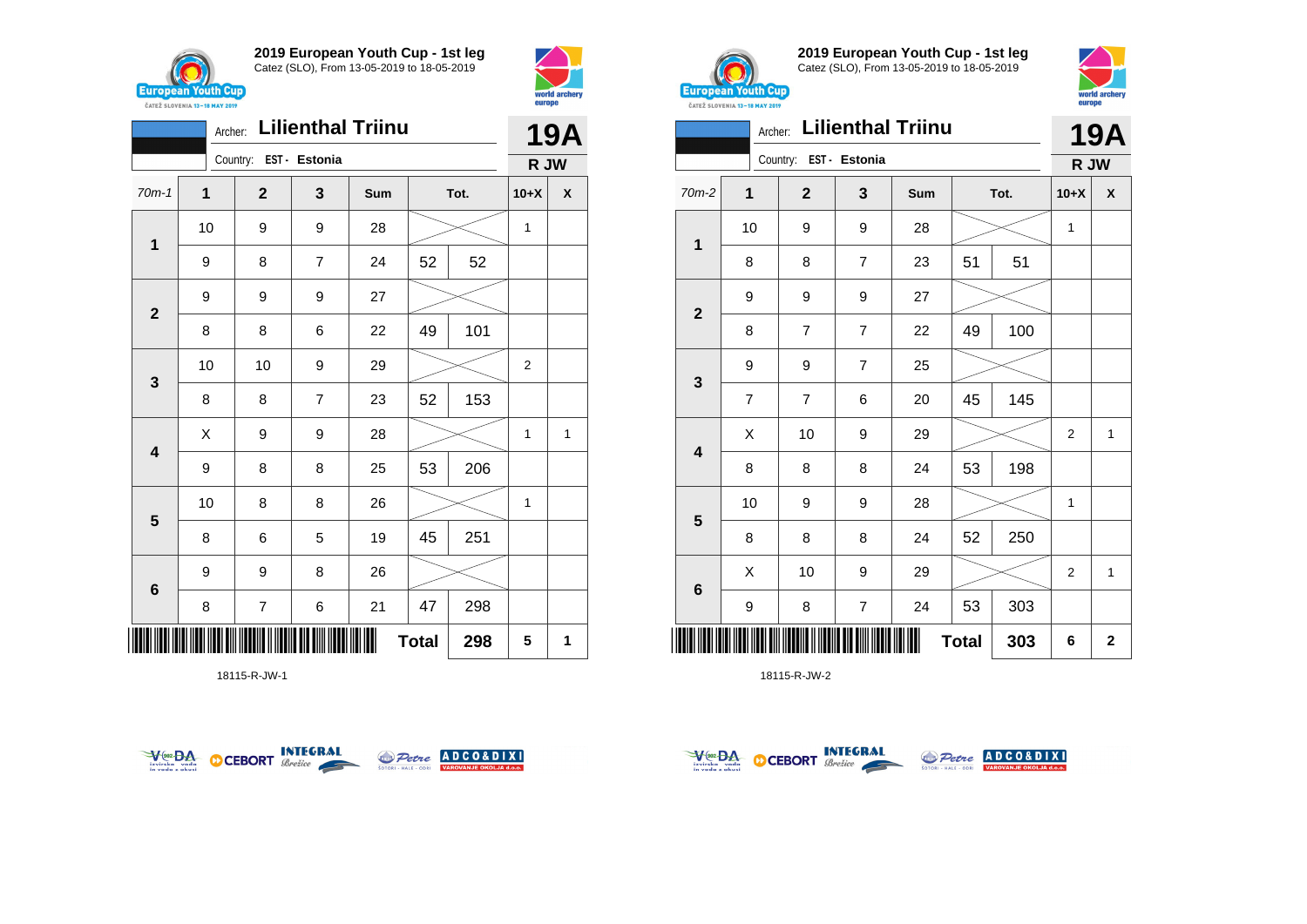

 $\overline{C^*}$ 

**1**

**2**

**3**

**2019 European Youth Cup - 1st leg** Catez (SLO), From 13-05-2019 to 18-05-2019

70m-1 **1 2 3 Sum Tot. 10+X X**

8 | 8 | 8 | 24 | 52 | 52

6 5 4 15 43 95

9 | 9 | 6 | 24 | 53 | 148

10 | 9 | 9 | 28 |  $\times$  | 1

10 | 10 | 9 | 29 |  $>$  | 2

10 | 10 | 8 | 28 |  $>$  | 2

 $X$  | 9 | 9 | 28 |  $>$  | 1 | 1

Archer: **Gas?mova Ozay**

Country: **AZE - Azerbaijan**



**19B R JW**



**2019 European Youth Cup - 1st leg** Catez (SLO), From 13-05-2019 to 18-05-2019



|                         | <b><i>UAILL SLUVERIA 13"10 MAT 2017</i></b> |                |                           |     |              |      |                |              |
|-------------------------|---------------------------------------------|----------------|---------------------------|-----|--------------|------|----------------|--------------|
| $\overline{C}$          | Archer:                                     |                | Gas?mova Ozay             |     |              |      |                | <b>19B</b>   |
|                         |                                             |                | Country: AZE - Azerbaijan |     |              |      | R JW           |              |
| $70m-2$                 | 1                                           | $\overline{2}$ | 3                         | Sum |              | Tot. | $10+X$         | X            |
|                         | 10                                          | 10             | 9                         | 29  |              |      | $\overline{c}$ |              |
| $\mathbf{1}$            | 8                                           | 8              | $\overline{7}$            | 23  | 52           | 52   |                |              |
|                         | X                                           | 10             | 10                        | 30  |              |      | 3              | 1            |
| $\mathbf 2$             | 9                                           | 8              | $\overline{7}$            | 24  | 54           | 106  |                |              |
| 3                       | X                                           | 10             | 10                        | 30  |              |      | 3              | 1            |
|                         | 8                                           | $\overline{7}$ | 5                         | 20  | 50           | 156  |                |              |
| $\overline{\mathbf{4}}$ | X                                           | 10             | 9                         | 29  |              |      | 2              | $\mathbf{1}$ |
|                         | 8                                           | $\overline{7}$ | 7                         | 22  | 51           | 207  |                |              |
|                         | 9                                           | 8              | $\overline{7}$            | 24  |              |      |                |              |
| 5                       | $\overline{7}$                              | 5              | M                         | 12  | 36           | 243  |                |              |
|                         | 10                                          | 8              | 8                         | 26  |              |      | 1              |              |
| 6                       | 8                                           | 6              | M                         | 14  | 40           | 283  |                |              |
|                         |                                             |                |                           |     | <b>Total</b> | 283  | 11             | 3            |







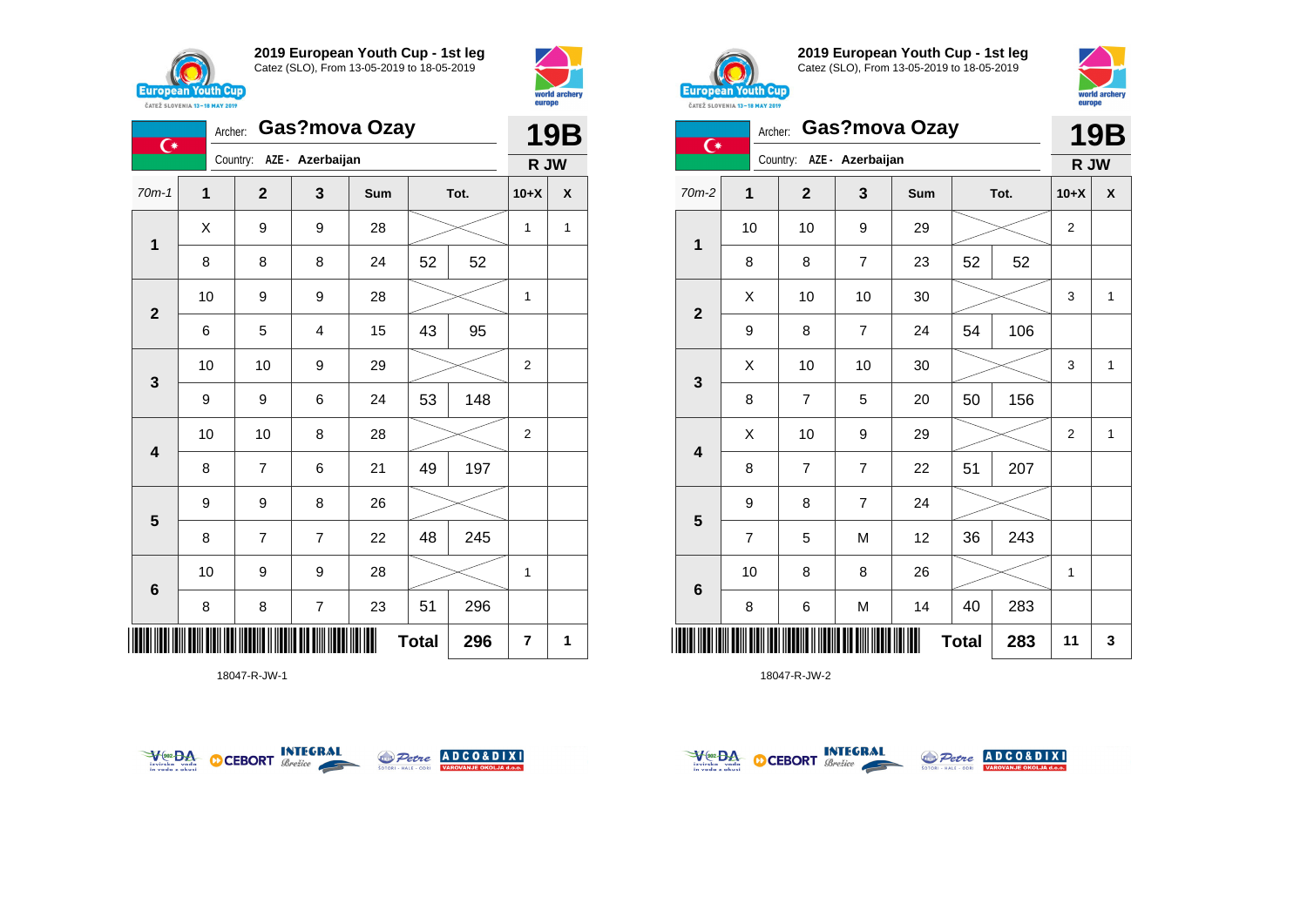



|                         | Archer:        |                        |                         | Ruuskanen Aleksandra |              |      |        | <b>19C</b> |
|-------------------------|----------------|------------------------|-------------------------|----------------------|--------------|------|--------|------------|
|                         |                | Country: FIN - Finland |                         |                      |              |      | R JW   |            |
| $70m-1$                 | 1              | $\mathbf{2}$           | 3                       | Sum                  |              | Tot. | $10+X$ | X          |
|                         | 9              | 8                      | 8                       | 25                   |              |      |        |            |
| 1                       | $\overline{7}$ | $\overline{7}$         | 6                       | 20                   | 45           | 45   |        |            |
| $\overline{\mathbf{2}}$ | 9              | 8                      | $\overline{7}$          | 24                   |              |      |        |            |
|                         | 6              | 5                      | 4                       | 15                   | 39           | 84   |        |            |
| $\mathbf{3}$            | 8              | $\overline{7}$         | $\overline{7}$          | 22                   |              |      |        |            |
|                         | $\overline{7}$ | 6                      | 4                       | 17                   | 39           | 123  |        |            |
| $\overline{\mathbf{4}}$ | 9              | 9                      | 9                       | 27                   |              |      |        |            |
|                         | 8              | 8                      | $\overline{7}$          | 23                   | 50           | 173  |        |            |
| 5                       | 10             | 9                      | 9                       | 28                   |              |      | 1      |            |
|                         | $\overline{7}$ | 5                      | $\overline{\mathbf{4}}$ | 16                   | 44           | 217  |        |            |
| $6\phantom{1}6$         | 9              | 8                      | $\overline{7}$          | 24                   |              |      |        |            |
|                         | $\overline{7}$ | 6                      | 5                       | 18                   | 42           | 259  |        |            |
|                         |                |                        |                         |                      | <b>Total</b> | 259  | 1      | 0          |

18075-R-JW-1





**2019 European Youth Cup - 1st leg** Catez (SLO), From 13-05-2019 to 18-05-2019



|                         | Archer:        |                          |                         | Ruuskanen Aleksandra |              |      |        | <b>19C</b>   |
|-------------------------|----------------|--------------------------|-------------------------|----------------------|--------------|------|--------|--------------|
|                         |                | Country:                 | FIN - Finland           |                      |              |      | R JW   |              |
| 70m-2                   | $\mathbf 1$    | $\mathbf{2}$             | 3                       | Sum                  |              | Tot. | $10+X$ | X            |
|                         | X              | 9                        | 9                       | 28                   |              |      | 1      | $\mathbf{1}$ |
| $\mathbf 1$             | 8              | $\overline{7}$           | 6                       | 21                   | 49           | 49   |        |              |
|                         | 10             | 9                        | 7                       | 26                   |              |      | 1      |              |
| $\mathbf{2}$            | $\overline{7}$ | 6                        | 6                       | 19                   | 45           | 94   |        |              |
| 3                       | 10             | 9                        | 8                       | 27                   |              |      | 1      |              |
|                         | 8              | $\overline{7}$           | 5                       | 20                   | 47           | 141  |        |              |
| $\overline{\mathbf{4}}$ | X              | 9                        | 8                       | 27                   |              |      | 1      | $\mathbf{1}$ |
|                         | 8              | 5                        | 5                       | 18                   | 45           | 186  |        |              |
|                         | 9              | 8                        | 8                       | 25                   |              |      |        |              |
| 5                       | 8              | 6                        | 4                       | 18                   | 43           | 229  |        |              |
|                         | 10             | 9                        | 8                       | 27                   |              |      | 1      |              |
| $\bf 6$                 | 8              | $\overline{\mathcal{I}}$ | $\overline{\mathbf{7}}$ | 22                   | 49           | 278  |        |              |
|                         |                |                          |                         |                      | <b>Total</b> | 278  | 5      | $\mathbf 2$  |



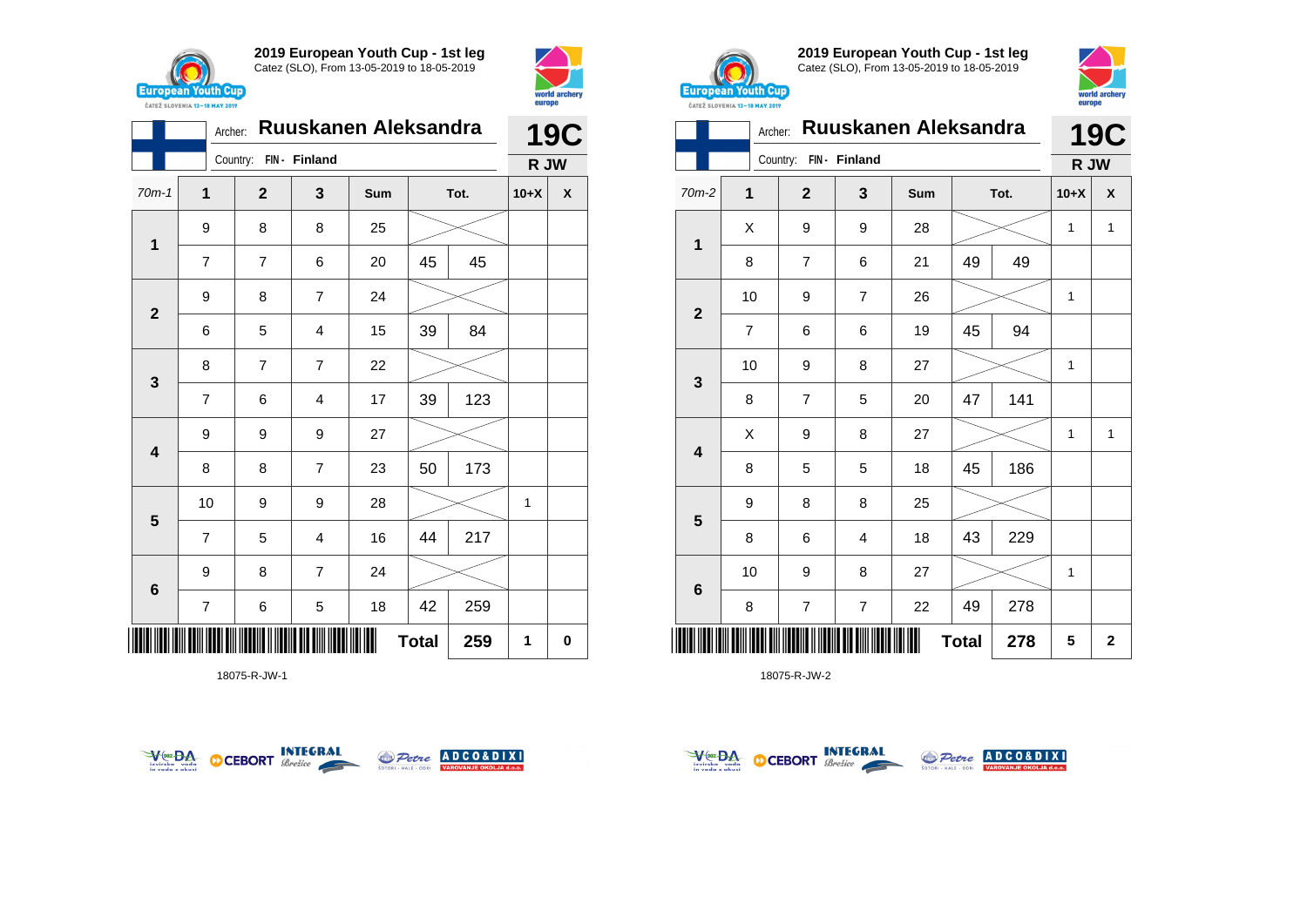

**1**

Ö

**2**

**3**

**4**

**5**

**6**

 $\overline{\phantom{a}}$ 

**2019 European Youth Cup - 1st leg** Catez (SLO), From 13-05-2019 to 18-05-2019

70m-1 **1 2 3 Sum Tot. 10+X X**

7 | 6 | 5 | 18 | 44 | 44

7 | 7 | 6 | 20 | 46 | 90

8 | 8 | 6 | 22 | 48 | 138

8 | 8 | 6 | 22 | 48 | 186

9 | 8 | 7 | 24 | 53 | 239

7 | 6 | 5 | 18 | 43 | 282

 $X$  | 8 | 8 | 26 |  $\gg$  | 1 | 1

 $\begin{array}{|c|c|c|c|c|}\hline \hspace{0.2cm}X & X & 9 & 29 & \nearrow \ \hline \end{array}$ 

 $X$  | 8 | 7 | 25 |  $\gg$  | 1 | 1

Archer: **Fers Spela**

Country: **SLO - Slovenia**

9 9 8 26

9 9 8 26

9 9 8 26



**20A R JW**



**2019 European Youth Cup - 1st leg** Catez (SLO), From 13-05-2019 to 18-05-2019



|                         | CATEZ SLOVENIA 13-18 MAY 2019 |                         |                   |     |              |      | <u>-----</u> |              |
|-------------------------|-------------------------------|-------------------------|-------------------|-----|--------------|------|--------------|--------------|
|                         | Archer:                       |                         | <b>Fers Spela</b> |     |              |      |              | <b>20A</b>   |
|                         |                               | Country: SLO - Slovenia |                   |     |              |      | R JW         |              |
| $70m-2$                 | 1                             | $\overline{\mathbf{2}}$ | 3                 | Sum |              | Tot. | $10+X$       | X            |
|                         | 9                             | 9                       | 9                 | 27  |              |      |              |              |
| $\mathbf{1}$            | 9                             | 8                       | 6                 | 23  | 50           | 50   |              |              |
|                         | 9                             | 9                       | 9                 | 27  |              |      |              |              |
| $\mathbf{2}$            | 9                             | 8                       | 7                 | 24  | 51           | 101  |              |              |
|                         | 8                             | 8                       | 8                 | 24  |              |      |              |              |
| $\mathbf{3}$            | 8                             | $\overline{7}$          | 6                 | 21  | 45           | 146  |              |              |
|                         | X                             | 9                       | 9                 | 28  |              |      | 1            | $\mathbf{1}$ |
| $\overline{\mathbf{4}}$ | 9                             | 8                       | $\overline{7}$    | 24  | 52           | 198  |              |              |
|                         | 9                             | 8                       | 8                 | 25  |              |      |              |              |
| $\overline{\mathbf{5}}$ | $\overline{7}$                | $\overline{7}$          | 6                 | 20  | 45           | 243  |              |              |
|                         | 10                            | 10                      | 9                 | 29  |              |      | 2            |              |
| $\bf 6$                 | 8                             | 8                       | 8                 | 24  | 53           | 296  |              |              |
|                         |                               |                         |                   | I   | <b>Total</b> | 296  | 3            | 1            |

3567-R-JW-2



3567-R-JW-1



**Total** 282  $\begin{array}{|c|c|c|c|} \hline \end{array}$  4  $\begin{array}{|c|c|c|c|} \hline \end{array}$ 



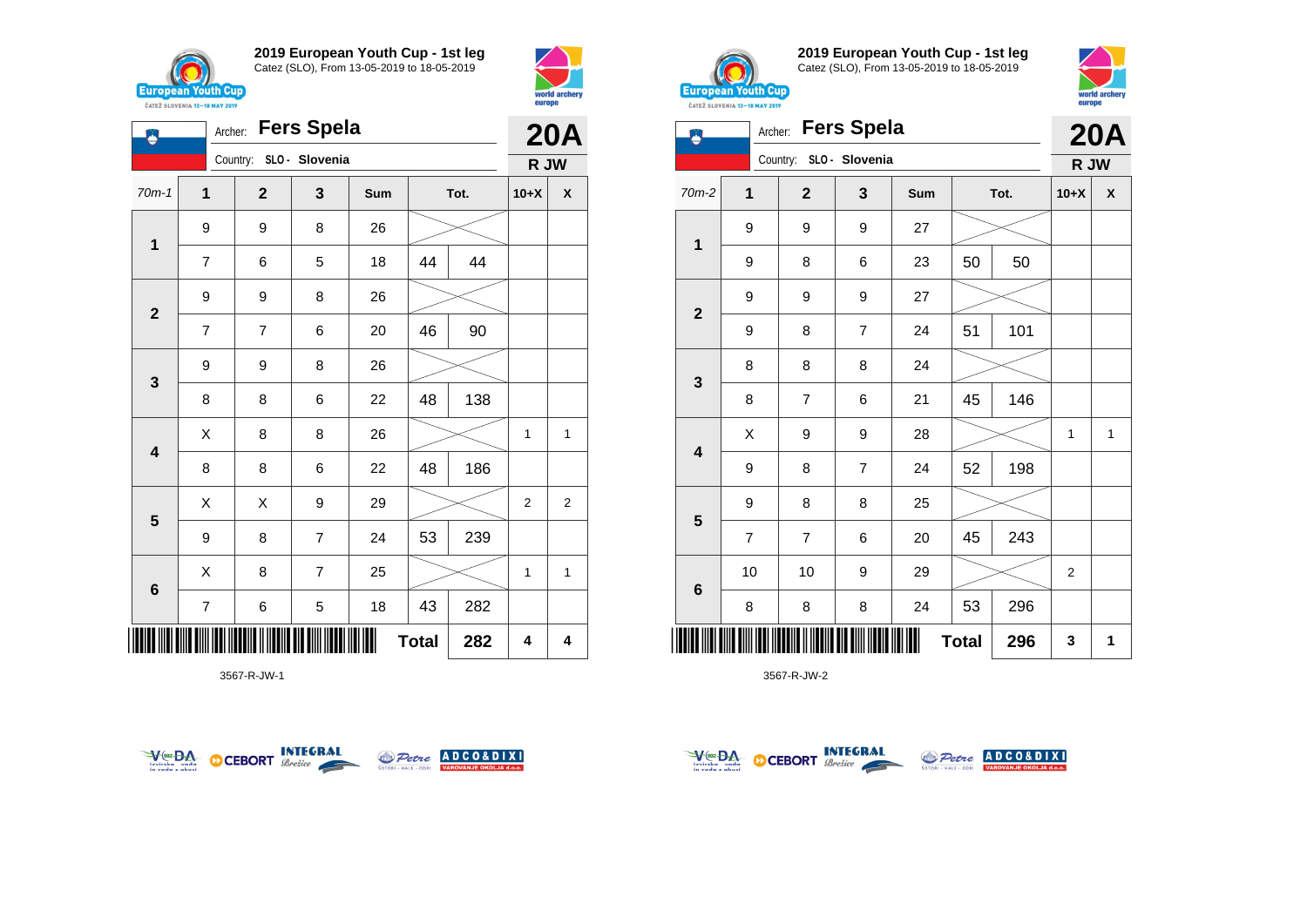

**2019 European Youth Cup - 1st leg** Catez (SLO), From 13-05-2019 to 18-05-2019



|                         |                  | <b>Hervat Karen</b><br>Archer: |                |     |              |      |                |                |
|-------------------------|------------------|--------------------------------|----------------|-----|--------------|------|----------------|----------------|
|                         |                  | Country: ITA - Italy           |                |     |              |      | R JW           | <b>20B</b>     |
| $70m-1$                 | 1                | $\mathbf{2}$                   | 3              | Sum |              | Tot. | $10+X$         | X              |
| $\mathbf 1$             | $\boldsymbol{9}$ | 9                              | 8              | 26  |              |      |                |                |
|                         | 8                | 8                              | $\overline{7}$ | 23  | 49           | 49   |                |                |
| $\mathbf{2}$            | Χ                | Χ                              | 9              | 29  |              |      | $\overline{2}$ | $\overline{2}$ |
|                         | 9                | 8                              | 7              | 24  | 53           | 102  |                |                |
| 3                       | 9                | 9                              | 9              | 27  |              |      |                |                |
|                         | 8                | $\overline{7}$                 | $\overline{7}$ | 22  | 49           | 151  |                |                |
| $\overline{\mathbf{4}}$ | Χ                | 9                              | 9              | 28  |              |      | 1              | 1              |
|                         | 8                | 8                              | 8              | 24  | 52           | 203  |                |                |
| $5\phantom{1}$          | X                | 9                              | 9              | 28  |              |      | 1              | 1              |
|                         | 8                | 8                              | $\overline{7}$ | 23  | 51           | 254  |                |                |
| 6                       | X                | 10                             | 9              | 29  |              |      | 2              | 1              |
|                         | 9                | 9                              | 8              | 26  | 55           | 309  |                |                |
|                         |                  |                                |                |     | <b>Total</b> | 309  | 6              | 5              |

3545-R-JW-1





**2019 European Youth Cup - 1st leg** Catez (SLO), From 13-05-2019 to 18-05-2019



|                         | <b>CAILL SLUTERIA 13-10 MAI 2017</b><br>Archer: |                      | <b>Hervat Karen</b>     |     |              |      |                | <b>20B</b>   |
|-------------------------|-------------------------------------------------|----------------------|-------------------------|-----|--------------|------|----------------|--------------|
|                         |                                                 | Country: ITA - Italy |                         |     |              |      | R JW           |              |
| 70m-2                   | 1                                               | $\mathbf{2}$         | 3                       | Sum |              | Tot. | $10+X$         | X            |
| 1                       | X                                               | 9                    | 8                       | 27  |              |      | 1              | 1            |
|                         | 8                                               | $\overline{7}$       | 6                       | 21  | 48           | 48   |                |              |
| $\mathbf{2}$            | 10                                              | 10                   | 9                       | 29  |              |      | $\overline{2}$ |              |
|                         | 8                                               | 8                    | 8                       | 24  | 53           | 101  |                |              |
| 3                       | 10                                              | 9                    | 9                       | 28  |              |      | 1              |              |
|                         | 8                                               | 8                    | 6                       | 22  | 50           | 151  |                |              |
| $\overline{\mathbf{4}}$ | 10                                              | 9                    | 9                       | 28  |              |      | 1              |              |
|                         | 9                                               | 8                    | 6                       | 23  | 51           | 202  |                |              |
| 5                       | X                                               | 10                   | 9                       | 29  |              |      | $\overline{2}$ | $\mathbf{1}$ |
|                         | 9                                               | 8                    | $\overline{7}$          | 24  | 53           | 255  |                |              |
| $\bf 6$                 | X                                               | 10                   | 9                       | 29  |              |      | $\overline{c}$ | 1            |
|                         | 9                                               | 9                    | $\overline{\mathbf{7}}$ | 25  | 54           | 309  |                |              |
|                         |                                                 |                      |                         |     | <b>Total</b> | 309  | 9              | 3            |



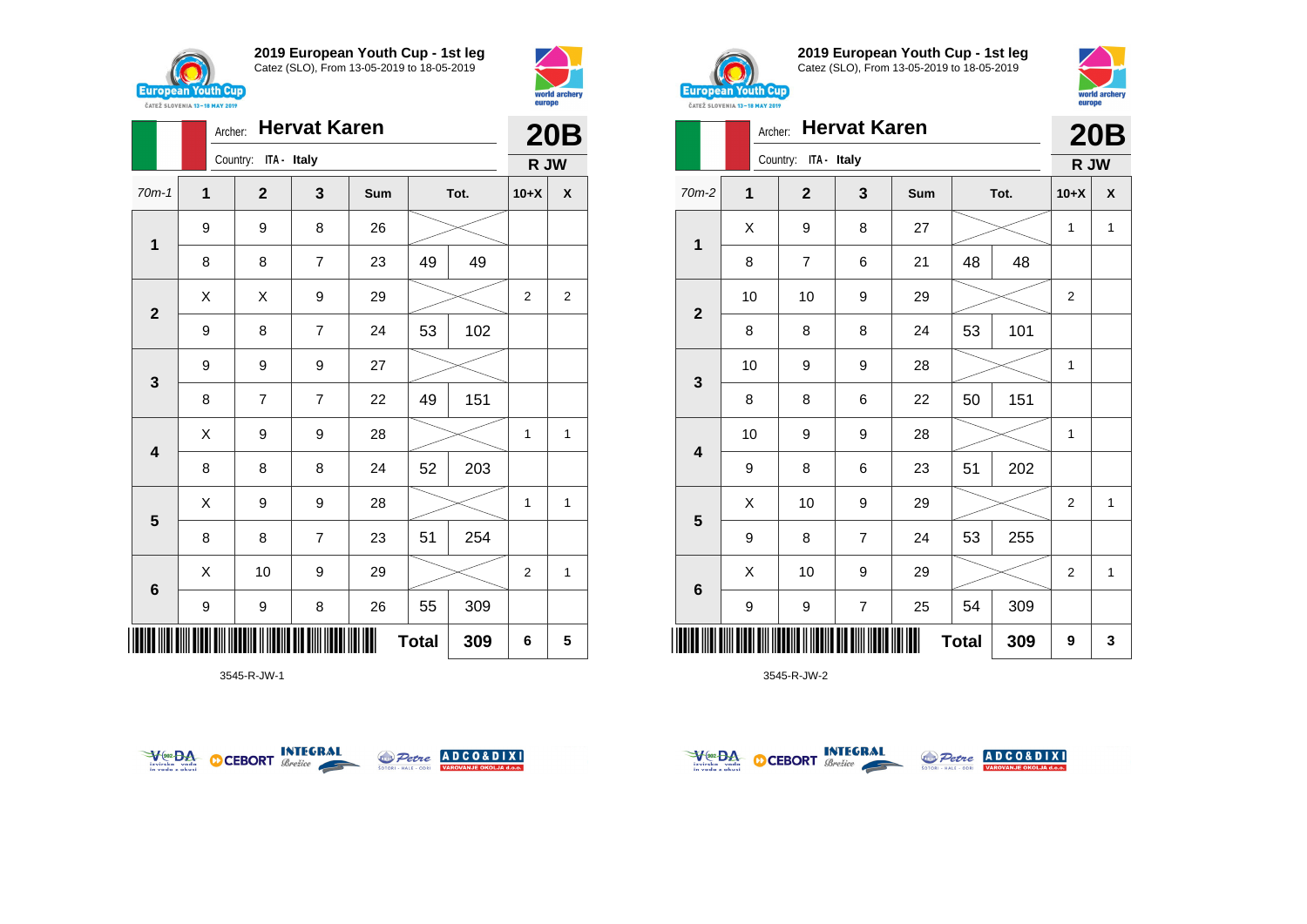



|              | Archer: |                       |                | <b>20C</b> |              |      |                |              |
|--------------|---------|-----------------------|----------------|------------|--------------|------|----------------|--------------|
|              |         | Country: FRA - France |                |            |              |      | R JW           |              |
| $70m-1$      | 1       | $\overline{2}$        | 3              | Sum        |              | Tot. | $10+X$         | X            |
| 1            | 10      | 10                    | 9              | 29         |              |      | 2              |              |
|              | 9       | 8                     | 5              | 22         | 51           | 51   |                |              |
| $\mathbf{2}$ | X       | 10                    | 9              | 29         |              |      | $\overline{2}$ | $\mathbf{1}$ |
|              | 9       | 7                     | $\overline{7}$ | 23         | 52           | 103  |                |              |
| 3            | 10      | 10                    | 9              | 29         |              |      | $\overline{2}$ |              |
|              | 9       | 8                     | $\overline{7}$ | 24         | 53           | 156  |                |              |
| 4            | 10      | 9                     | 9              | 28         |              |      | $\mathbf{1}$   |              |
|              | 9       | 9                     | 8              | 26         | 54           | 210  |                |              |
| 5            | X       | 10                    | 9              | 29         |              |      | 2              | 1            |
|              | 9       | 9                     | 8              | 26         | 55           | 265  |                |              |
| 6            | 10      | 9                     | 9              | 28         |              |      | 1              |              |
|              | 9       | 9                     | 9              | 27         | 55           | 320  |                |              |
|              |         |                       |                |            | <b>Total</b> | 320  | 10             | $\mathbf 2$  |

17638-R-JW-1





**2019 European Youth Cup - 1st leg** Catez (SLO), From 13-05-2019 to 18-05-2019



|                         | Archer:      |                       |                | <b>Kaczmareck Elodie</b> |              |      |                | <b>20C</b>         |
|-------------------------|--------------|-----------------------|----------------|--------------------------|--------------|------|----------------|--------------------|
|                         |              | Country: FRA - France |                |                          |              |      | R JW           |                    |
| $70m-2$                 | $\mathbf{1}$ | $\overline{2}$        | 3              | Sum                      |              | Tot. | $10+X$         | $\pmb{\mathsf{X}}$ |
| 1                       | 10           | 9                     | 9              | 28                       |              |      | 1              |                    |
|                         | 9            | 9                     | 5              | 23                       | 51           | 51   |                |                    |
| $\overline{2}$          | X            | 10                    | 9              | 29                       |              |      | $\overline{2}$ | 1                  |
|                         | 9            | 8                     | 8              | 25                       | 54           | 105  |                |                    |
| 3                       | 10           | 9                     | 9              | 28                       |              |      | 1              |                    |
|                         | 8            | 8                     | 7              | 23                       | 51           | 156  |                |                    |
| $\overline{\mathbf{4}}$ | 10           | 9                     | 9              | 28                       |              |      | 1              |                    |
|                         | 9            | 9                     | $\overline{7}$ | 25                       | 53           | 209  |                |                    |
|                         | 10           | 9                     | 8              | 27                       |              |      | 1              |                    |
| $\overline{\mathbf{5}}$ | 8            | 8                     | 5              | 21                       | 48           | 257  |                |                    |
| $6\phantom{1}6$         | X            | 10                    | 9              | 29                       |              |      | $\overline{2}$ | 1                  |
|                         | 9            | 9                     | 9              | 27                       | 56           | 313  |                |                    |
| Ⅲ                       |              |                       |                |                          | <b>Total</b> | 313  | 8              | $\mathbf 2$        |



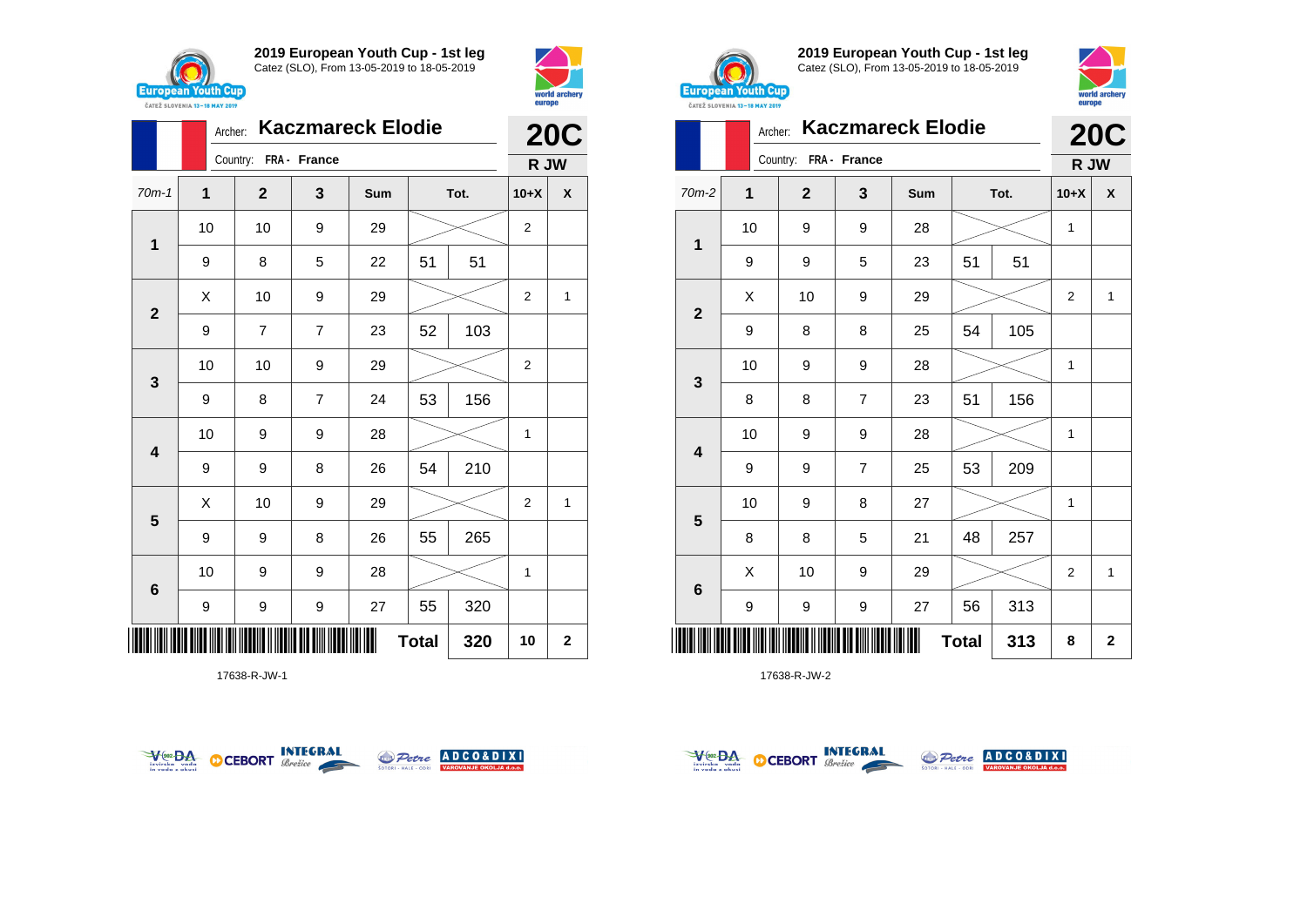



|                         | <b>Hrabik Oleksandra</b><br>Archer: |  |                |                      |     |              |      |                |                         |
|-------------------------|-------------------------------------|--|----------------|----------------------|-----|--------------|------|----------------|-------------------------|
|                         |                                     |  | Country:       | <b>UKR</b> - Ukraine |     |              |      | C JW           |                         |
| $50m-1$                 | $\overline{\mathbf{1}}$             |  | $\overline{2}$ | 3                    | Sum |              | Tot. | $10+X$         | X                       |
| $\mathbf{1}$            | X                                   |  | X              | X                    | 30  |              |      | 3              | 3                       |
|                         | 10                                  |  | 10             | 9                    | 29  | 59           | 59   | 2              |                         |
| $\overline{\mathbf{2}}$ | X                                   |  | X              | 10                   | 30  |              |      | 3              | $\overline{\mathbf{c}}$ |
|                         | 9                                   |  | 9              | 8                    | 26  | 56           | 115  |                |                         |
| 3                       | 10                                  |  | 10             | 9                    | 29  |              |      | $\overline{2}$ |                         |
|                         | 9                                   |  | 8              | 8                    | 25  | 54           | 169  |                |                         |
| $\overline{\mathbf{4}}$ | X                                   |  | 10             | 9                    | 29  |              |      | 2              | 1                       |
|                         | 9                                   |  | 8              | 8                    | 25  | 54           | 223  |                |                         |
| 5                       | X                                   |  | 10             | 9                    | 29  |              |      | $\overline{2}$ | 1                       |
|                         | 8                                   |  | 8              | $\overline{7}$       | 23  | 52           | 275  |                |                         |
| 6                       | 10                                  |  | 8              | 8                    | 26  |              |      | 1              |                         |
|                         | 8                                   |  | 7              | M                    | 15  | 41           | 316  |                |                         |
|                         |                                     |  |                |                      |     | <b>Total</b> | 316  | 15             | 7                       |

23209-C-JW-1





**2019 European Youth Cup - 1st leg** Catez (SLO), From 13-05-2019 to 18-05-2019



|                         | <b>Hrabik Oleksandra</b><br>Archer: |              |                      |     |              |      |                |                |
|-------------------------|-------------------------------------|--------------|----------------------|-----|--------------|------|----------------|----------------|
|                         |                                     | Country:     | <b>UKR</b> - Ukraine |     |              |      | C JW           | <b>24A</b>     |
| $50m-2$                 | 1                                   | $\mathbf{2}$ | 3                    | Sum |              | Tot. | $10+X$         | X              |
| 1                       | 9                                   | 9            | 9                    | 27  |              |      |                |                |
|                         | 8                                   | 8            | $\overline{7}$       | 23  | 50           | 50   |                |                |
| $\overline{2}$          | X                                   | Χ            | 10                   | 30  |              |      | 3              | 2              |
|                         | 9                                   | 9            | 9                    | 27  | 57           | 107  |                |                |
|                         | X                                   | Χ            | 10                   | 30  |              |      | 3              | $\overline{2}$ |
| 3                       | 9                                   | 9            | 8                    | 26  | 56           | 163  |                |                |
| $\overline{\mathbf{4}}$ | 10                                  | 10           | 10                   | 30  |              |      | 3              |                |
|                         | 9                                   | 9            | 8                    | 26  | 56           | 219  |                |                |
|                         | 10                                  | 10           | 9                    | 29  |              |      | $\overline{2}$ |                |
| 5                       | 9                                   | 9            | 9                    | 27  | 56           | 275  |                |                |
|                         | X                                   | 9            | 9                    | 28  |              |      | 1              | $\mathbf{1}$   |
| $\bf 6$                 | 8                                   | 8            | 8                    | 24  | 52           | 327  |                |                |
| ║                       |                                     |              |                      |     | <b>Total</b> | 327  | 12             | 5              |



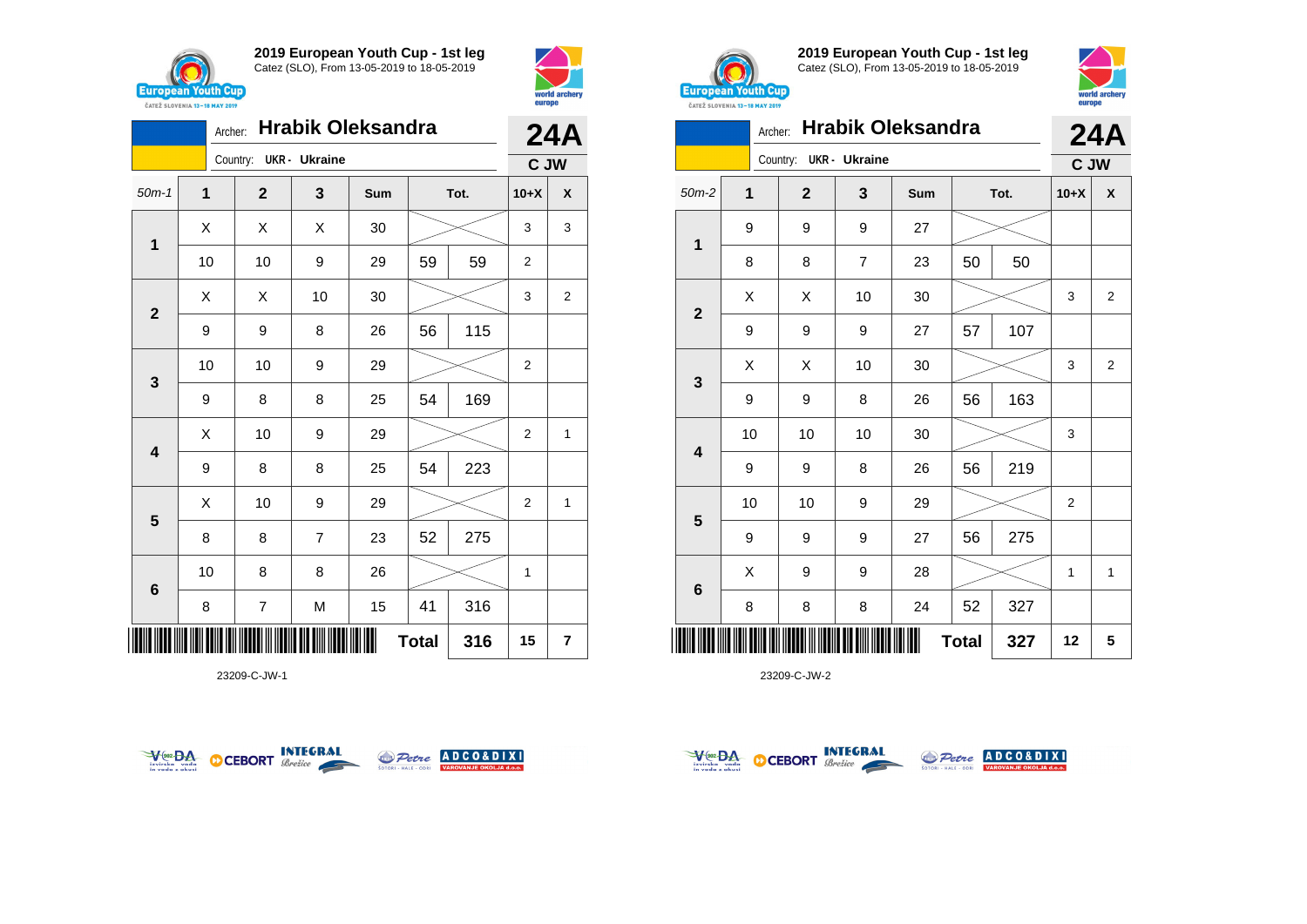



|              | <b>Grandjean Lola</b><br>Archer: |                       |    |     |              |      |                | 24B                |
|--------------|----------------------------------|-----------------------|----|-----|--------------|------|----------------|--------------------|
|              |                                  | Country: FRA - France |    |     |              |      | C JW           |                    |
| $50m-1$      | 1                                | $\mathbf{2}$          | 3  | Sum |              | Tot. | $10+X$         | $\pmb{\mathsf{X}}$ |
|              | 10                               | 10                    | 9  | 29  |              |      | $\overline{2}$ |                    |
| 1            | 9                                | 8                     | 8  | 25  | 54           | 54   |                |                    |
|              | X                                | 10                    | 10 | 30  |              |      | 3              | 1                  |
| $\mathbf{2}$ | 10                               | 9                     | 9  | 28  | 58           | 112  | 1              |                    |
|              | Χ                                | 10                    | 10 | 30  |              |      | 3              | 1                  |
| 3            | 10                               | 9                     | 8  | 27  | 57           | 169  | 1              |                    |
| 4            | Χ                                | 10                    | 9  | 29  |              |      | $\overline{2}$ | 1                  |
|              | 9                                | 9                     | 9  | 27  | 56           | 225  |                |                    |
|              | 10                               | 10                    | 9  | 29  |              |      | $\overline{2}$ |                    |
| 5            | 9                                | 9                     | 9  | 27  | 56           | 281  |                |                    |
|              | Χ                                | 10                    | 10 | 30  |              |      | 3              | 1                  |
| $\bf 6$      | 9                                | 9                     | 9  | 27  | 57           | 338  |                |                    |
| IIIII        |                                  |                       |    |     | <b>Total</b> | 338  | 17             | 4                  |

19459-C-JW-1





**2019 European Youth Cup - 1st leg** Catez (SLO), From 13-05-2019 to 18-05-2019



| <b><i>UAILL SLUVERIA 13"10 MAT 4017</i></b> |         |             |              |                       |              |      |                |              |
|---------------------------------------------|---------|-------------|--------------|-----------------------|--------------|------|----------------|--------------|
|                                             | Archer: |             |              | <b>Grandjean Lola</b> |              |      |                | <b>24B</b>   |
|                                             |         | Country:    | FRA - France |                       |              |      | C JW           |              |
| $50m-2$                                     | 1       | $\mathbf 2$ | 3            | Sum                   |              | Tot. | $10+X$         | X            |
| 1                                           | X       | 9           | 9            | 28                    |              |      | $\mathbf{1}$   | $\mathbf{1}$ |
|                                             | 9       | 9           | 8            | 26                    | 54           | 54   |                |              |
| $\mathbf{2}$                                | 10      | 10          | 9            | 29                    |              |      | $\overline{2}$ |              |
|                                             | 9       | 9           | 8            | 26                    | 55           | 109  |                |              |
| 3                                           | 10      | 10          | 9            | 29                    |              |      | 2              |              |
|                                             | 9       | 8           | 8            | 25                    | 54           | 163  |                |              |
| 4                                           | Χ       | 10          | 10           | 30                    |              |      | 3              | $\mathbf{1}$ |
|                                             | 10      | 9           | 9            | 28                    | 58           | 221  | 1              |              |
| 5                                           | Χ       | X           | Χ            | 30                    |              |      | 3              | 3            |
|                                             | 10      | 10          | 10           | 30                    | 60           | 281  | 3              |              |
| $6\phantom{1}$                              | X       | X           | Χ            | 30                    |              |      | 3              | 3            |
|                                             | 10      | 10          | 9            | 29                    | 59           | 340  | 2              |              |
|                                             |         |             |              |                       | <b>Total</b> | 340  | 20             | 8            |



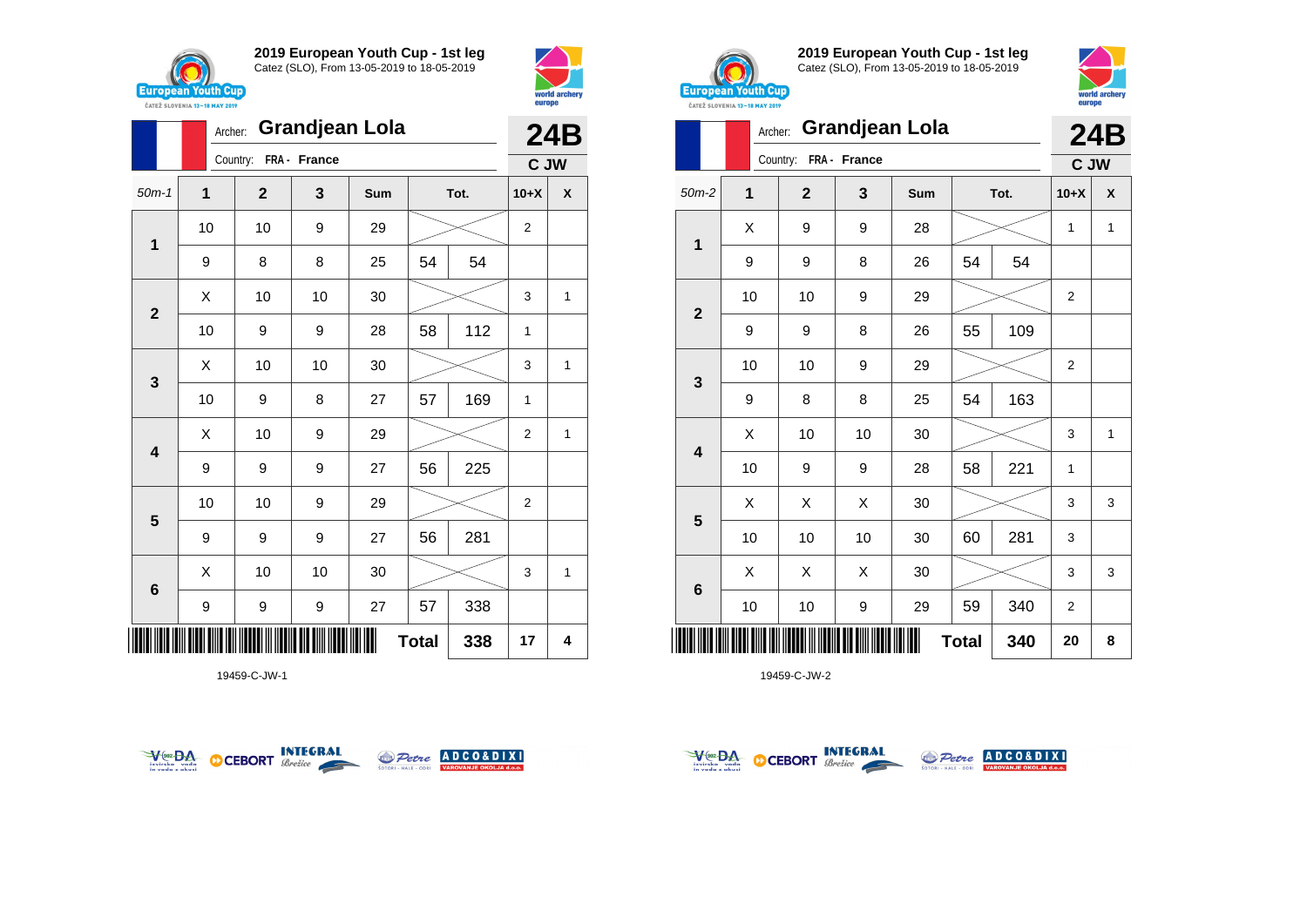

Archer: **Jaatma Lisell**



**24C**



**2019 European Youth Cup - 1st leg** Catez (SLO), From 13-05-2019 to 18-05-2019



|              | <b>Jaatma Lisell</b><br>Archer: |                        |    |        |              |      |                |            |
|--------------|---------------------------------|------------------------|----|--------|--------------|------|----------------|------------|
|              |                                 | Country: EST - Estonia |    |        |              |      | C JW           | <b>24C</b> |
| $50m-2$      | 1                               | $\overline{2}$         | 3  | Sum    |              | Tot. | $10+X$         | X          |
| 1            | 10                              | 9                      | 9  | 28     |              |      | 1              |            |
|              | 9                               | 9                      | 9  | 27     | 55           | 55   |                |            |
|              | 10                              | 10                     | 10 | 30     |              |      | 3              |            |
| $\mathbf{2}$ | 10                              | 10                     | 9  | 29     | 59           | 114  | $\overline{c}$ |            |
|              | X                               | 10                     | 9  | 29     |              |      | $\overline{2}$ | 1          |
| 3            | 9                               | 8                      | 8  | 25     | 54           | 168  |                |            |
| 4            | X                               | 10                     | 9  | 29     |              |      | $\overline{2}$ | 1          |
|              | 9                               | 9                      | 9  | 27     | 56           | 224  |                |            |
|              | Χ                               | 10                     | 10 | $30\,$ |              |      | 3              | 1          |
| 5            | 10                              | 9                      | 9  | 28     | 58           | 282  | 1              |            |
|              | 10                              | 9                      | 9  | 28     |              |      | 1              |            |
| 6            | 9                               | 9                      | 8  | 26     | 54           | 336  |                |            |
| ║            |                                 |                        |    |        | <b>Total</b> | 336  | 15             | 3          |

13752-C-JW-2







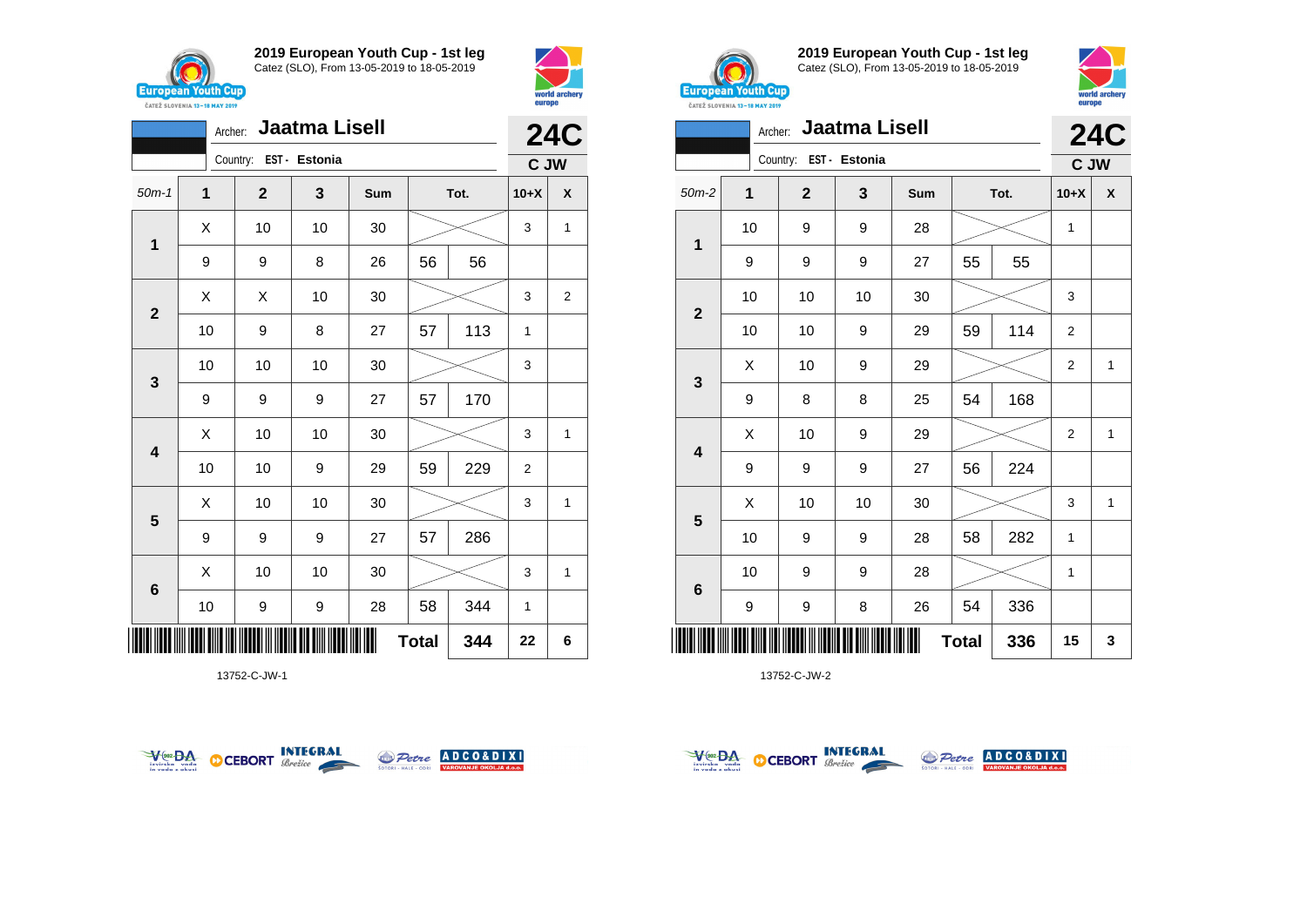



| <b>CERS</b>             | <b>Mlinaric Amanda</b><br>Archer: |                        |    |     |              |      | <b>24D</b>     |                    |
|-------------------------|-----------------------------------|------------------------|----|-----|--------------|------|----------------|--------------------|
|                         |                                   | Country: CRO - Croatia |    |     |              |      | C JW           |                    |
| $50m-1$                 | $\mathbf{1}$                      | $\mathbf{2}$           | 3  | Sum |              | Tot. | $10+X$         | $\pmb{\mathsf{X}}$ |
|                         | X                                 | X                      | 10 | 30  |              |      | 3              | $\overline{2}$     |
| 1                       | 10                                | 9                      | M  | 19  | 49           | 49   | 1              |                    |
|                         | 10                                | 9                      | 9  | 28  |              |      | 1              |                    |
| $\mathbf{2}$            | 9                                 | 9                      | 8  | 26  | 54           | 103  |                |                    |
|                         | Χ                                 | 10                     | 10 | 30  |              |      | 3              | 1                  |
| 3                       | 10                                | 10                     | 9  | 29  | 59           | 162  | $\overline{2}$ |                    |
|                         | Χ                                 | X                      | X  | 30  |              |      | 3              | 3                  |
| $\overline{\mathbf{4}}$ | 10                                | 9                      | 9  | 28  | 58           | 220  | $\mathbf{1}$   |                    |
|                         | X                                 | 10                     | 9  | 29  |              |      | $\overline{2}$ | 1                  |
| 5                       | 9                                 | 9                      | 8  | 26  | 55           | 275  |                |                    |
|                         | X                                 | X                      | 10 | 30  |              |      | 3              | $\overline{2}$     |
| $\bf 6$                 | 10                                | 9                      | 9  | 28  | 58           | 333  | $\mathbf{1}$   |                    |
| ║║║                     |                                   |                        |    | ∭   | <b>Total</b> | 333  | 20             | 9                  |

17411-C-JW-1





**2019 European Youth Cup - 1st leg** Catez (SLO), From 13-05-2019 to 18-05-2019



|              | <b>Mlinaric Amanda</b><br>Archer: |              |                |     |              |      |        |              |  |
|--------------|-----------------------------------|--------------|----------------|-----|--------------|------|--------|--------------|--|
|              |                                   | Country:     | CRO - Croatia  |     |              |      | C JW   | <b>24D</b>   |  |
| $50m-2$      | $\overline{1}$                    | $\mathbf{2}$ | 3              | Sum |              | Tot. | $10+X$ | X            |  |
| 1            | X                                 | X            | X              | 30  |              |      | 3      | 3            |  |
|              | 9                                 | 9            | 9              | 27  | 57           | 57   |        |              |  |
|              | 10                                | 10           | 10             | 30  |              |      | 3      |              |  |
| $\mathbf{2}$ | 9                                 | 9            | 9              | 27  | 57           | 114  |        |              |  |
|              | 10                                | 9            | 9              | 28  |              |      | 1      |              |  |
| 3            | 9                                 | 8            | $\overline{7}$ | 24  | 52           | 166  |        |              |  |
| 4            | X                                 | 10           | 10             | 30  |              |      | 3      | $\mathbf{1}$ |  |
|              | 9                                 | 8            | $\overline{7}$ | 24  | 54           | 220  |        |              |  |
| 5            | X                                 | Χ            | X              | 30  |              |      | 3      | 3            |  |
|              | 10                                | 8            | 8              | 26  | 56           | 276  | 1      |              |  |
| 6            | X                                 | X            | 10             | 30  |              |      | 3      | 2            |  |
|              | 10                                | 10           | 9              | 29  | 59           | 335  | 2      |              |  |
|              |                                   |              |                |     | <b>Total</b> | 335  | 19     | 9            |  |



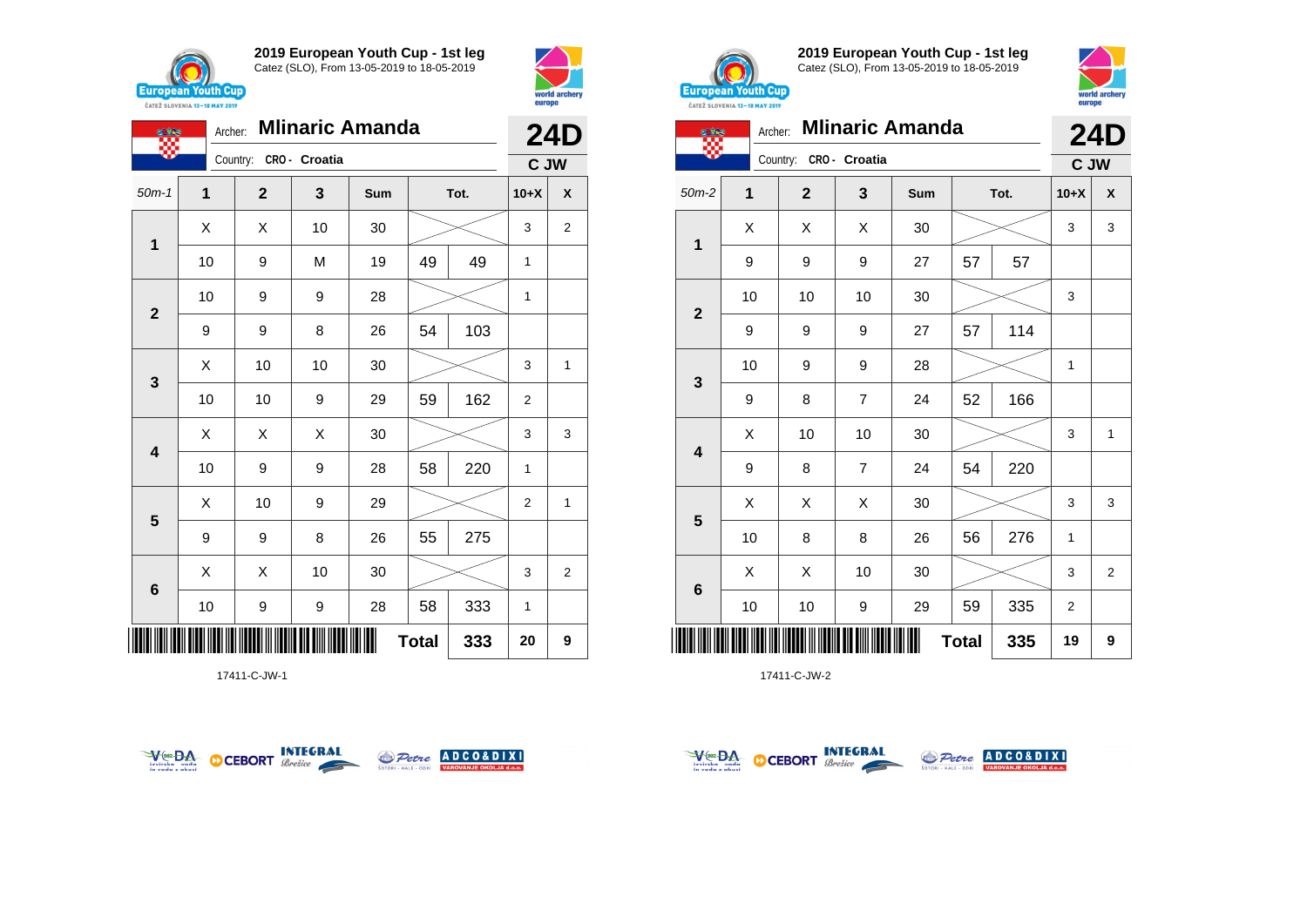





15065-C-JW-1





**2019 European Youth Cup - 1st leg** Catez (SLO), From 13-05-2019 to 18-05-2019



|                 |    | Archer: |                        |    | Krasnitska Anastasia |              |      |                | 25A            |
|-----------------|----|---------|------------------------|----|----------------------|--------------|------|----------------|----------------|
|                 |    |         | Country: UKR - Ukraine |    |                      |              |      | C JW           |                |
| $50m-2$         | 1  |         | $\mathbf{2}$           | 3  | Sum                  |              | Tot. | $10+X$         | X              |
| 1               | 10 |         | 10                     | 10 | 30                   |              |      | 3              |                |
|                 | 9  |         | 8                      | 8  | 25                   | 55           | 55   |                |                |
| $\overline{2}$  | X  |         | 10                     | 10 | 30                   |              |      | 3              | 1              |
|                 | 9  |         | 8                      | 6  | 23                   | 53           | 108  |                |                |
|                 | 10 |         | 10                     | 10 | 30                   |              |      | 3              |                |
| 3               | 10 |         | 9                      | 8  | 27                   | 57           | 165  | 1              |                |
| 4               | X  |         | 10                     | 10 | 30                   |              |      | 3              | $\mathbf{1}$   |
|                 | 9  |         | 9                      | 8  | 26                   | 56           | 221  |                |                |
| 5               | 10 |         | 9                      | 9  | 28                   |              |      | 1              |                |
|                 | 9  |         | 9                      | 8  | 26                   | 54           | 275  |                |                |
| $6\phantom{1}6$ | X  |         | X                      | 9  | 29                   |              |      | $\overline{2}$ | $\overline{2}$ |
|                 | 9  |         | 9                      | 8  | 26                   | 55           | 330  |                |                |
|                 |    |         |                        |    |                      | <b>Total</b> | 330  | 16             | 4              |



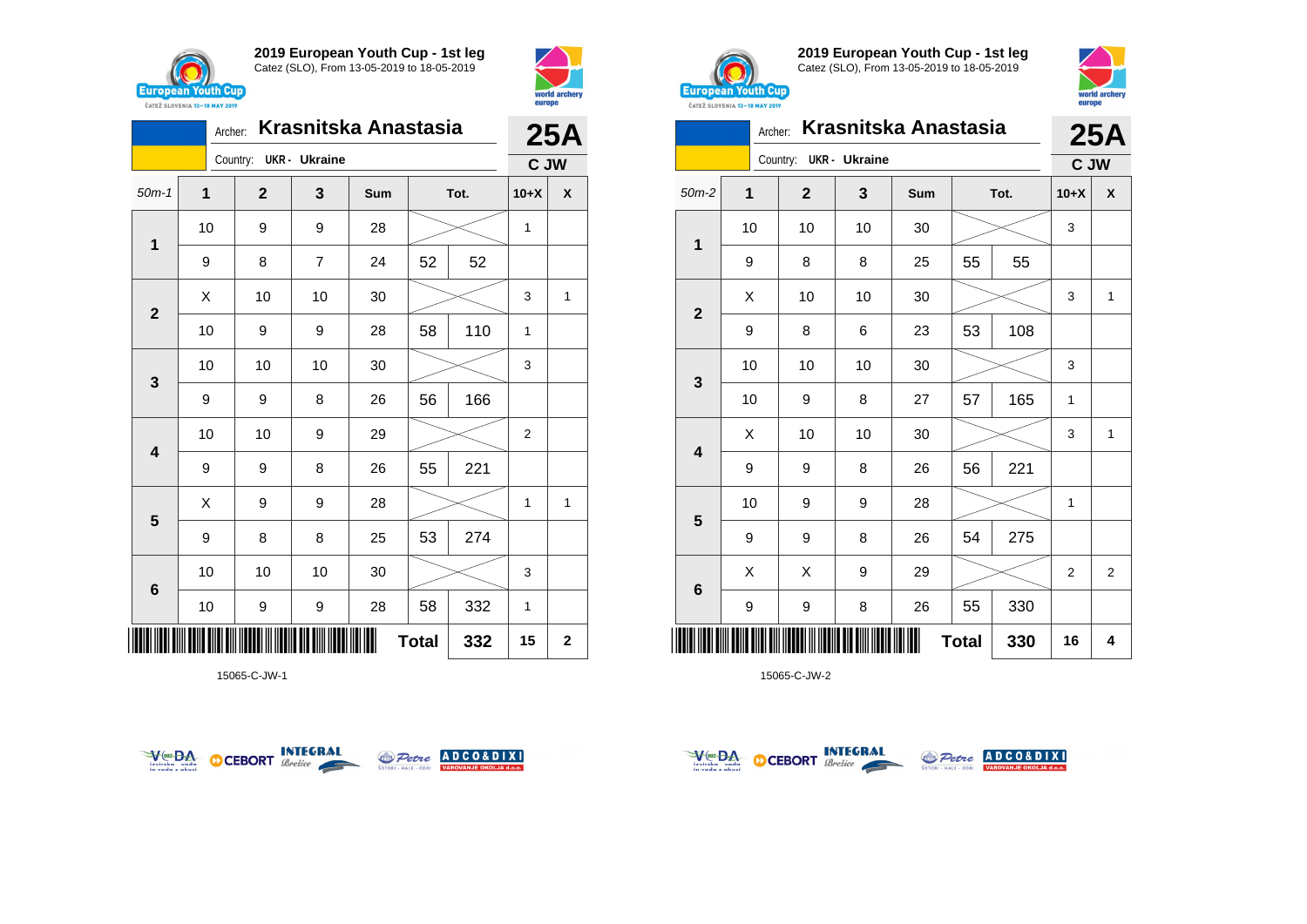





16650-C-JW-1





**2019 European Youth Cup - 1st leg** Catez (SLO), From 13-05-2019 to 18-05-2019



|                | Archer: |              | <b>Hunsperger Janine</b> |     |              |      |                | 25B          |
|----------------|---------|--------------|--------------------------|-----|--------------|------|----------------|--------------|
| ς,             |         | Country:     | SUI - Switzerland        |     |              |      | C JW           |              |
| $50m-2$        | 1       | $\mathbf{2}$ | 3                        | Sum |              | Tot. | $10+X$         | X            |
| 1              | 9       | 9            | 9                        | 27  |              |      |                |              |
|                | 8       | 8            | $\overline{7}$           | 23  | 50           | 50   |                |              |
| $\mathbf{2}$   | X       | 10           | 9                        | 29  |              |      | $\overline{2}$ | $\mathbf{1}$ |
|                | 9       | 9            | 9                        | 27  | 56           | 106  |                |              |
| 3              | 10      | 10           | 9                        | 29  |              |      | 2              |              |
|                | 9       | 8            | $\overline{7}$           | 24  | 53           | 159  |                |              |
| 4              | X       | 10           | 9                        | 29  |              |      | $\overline{2}$ | $\mathbf{1}$ |
|                | 9       | 9            | 8                        | 26  | 55           | 214  |                |              |
| 5              | 10      | 10           | 9                        | 29  |              |      | $\overline{2}$ |              |
|                | 8       | 8            | 8                        | 24  | 53           | 267  |                |              |
| $6\phantom{1}$ | X       | 9            | 9                        | 28  |              |      | 1              | 1            |
|                | 9       | 9            | 9                        | 27  | 55           | 322  |                |              |
|                |         |              |                          |     | <b>Total</b> | 322  | 9              | 3            |



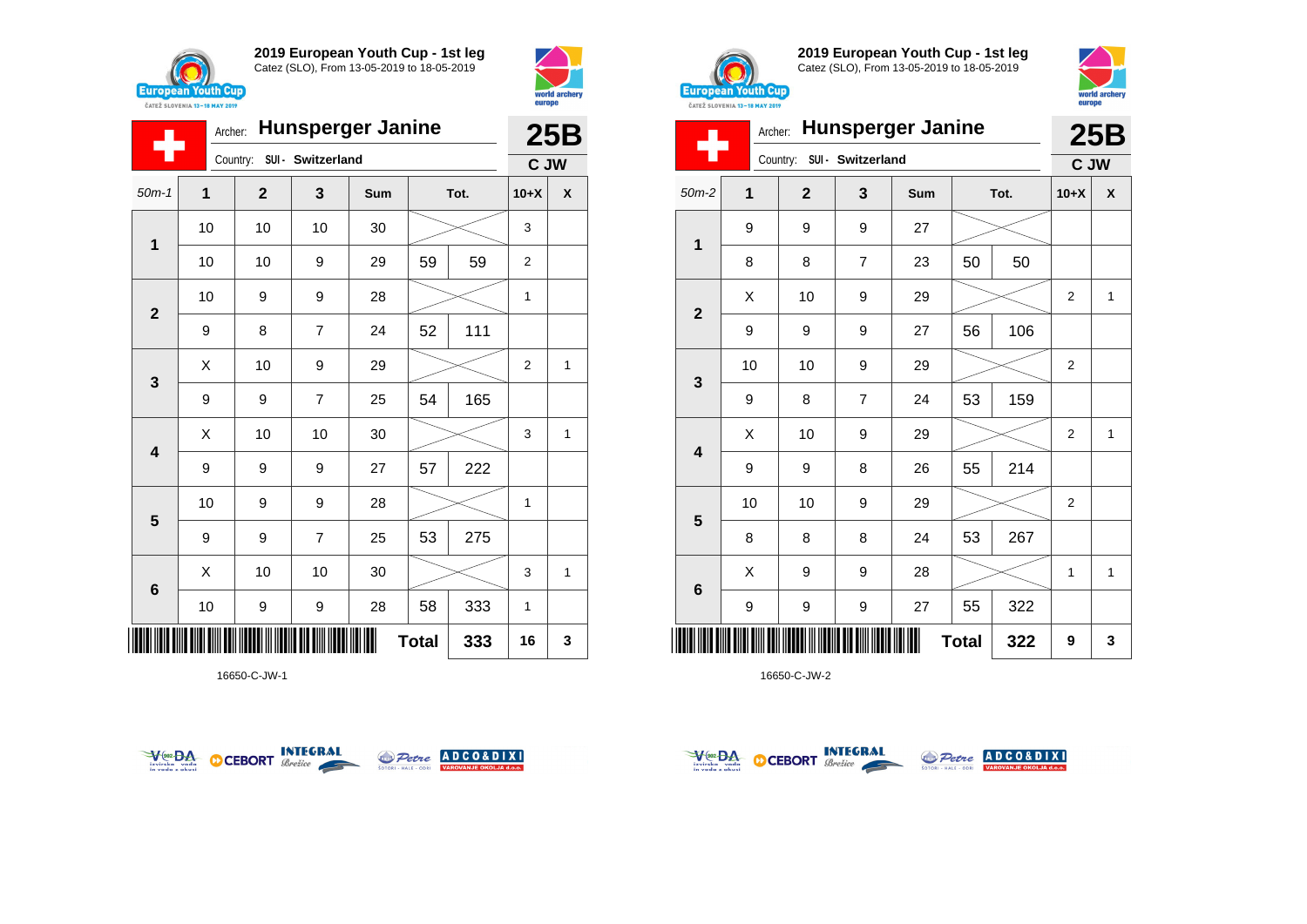



|                         | Archer: Lippand Hanna Liina |              |                |     |    |      |                |                  |  |
|-------------------------|-----------------------------|--------------|----------------|-----|----|------|----------------|------------------|--|
|                         |                             | Country:     | EST - Estonia  |     |    |      | C JW           |                  |  |
| $50m-1$                 | 1                           | $\mathbf{2}$ | 3              | Sum |    | Tot. | $10+X$         | $\boldsymbol{x}$ |  |
| 1                       | 10                          | 10           | 10             | 30  |    |      | 3              |                  |  |
|                         | 9                           | 9            | $\overline{7}$ | 25  | 55 | 55   |                |                  |  |
| $\overline{2}$          | Χ                           | 10           | 10             | 30  |    |      | 3              | 1                |  |
|                         | 9                           | 8            | $\overline{7}$ | 24  | 54 | 109  |                |                  |  |
| 3                       | 10                          | 9            | 9              | 28  |    |      | 1              |                  |  |
|                         | 9                           | 8            | 8              | 25  | 53 | 162  |                |                  |  |
| $\overline{\mathbf{4}}$ | 10                          | 10           | 9              | 29  |    |      | $\overline{2}$ |                  |  |
|                         | 9                           | 8            | 8              | 25  | 54 | 216  |                |                  |  |
| 5                       | Χ                           | 10           | 9              | 29  |    |      | $\overline{2}$ | 1                |  |
|                         | 9                           | 8            | 8              | 25  | 54 | 270  |                |                  |  |
|                         | Χ                           | 10           | 9              | 29  |    |      | $\overline{2}$ | 1                |  |
| $6\phantom{1}6$         | 9                           | 8            | $\overline{7}$ | 24  | 53 | 323  |                |                  |  |
| Ш                       | <b>Total</b><br>323         |              |                |     |    |      | 13             | 3                |  |

20585-C-JW-1





**2019 European Youth Cup - 1st leg** Catez (SLO), From 13-05-2019 to 18-05-2019



|                |                           |                        |    | Archer: Lippand Hanna Liina |      |     | <b>25C</b>     |              |
|----------------|---------------------------|------------------------|----|-----------------------------|------|-----|----------------|--------------|
|                |                           | Country: EST - Estonia |    |                             |      |     | C JW           |              |
| $50m-2$        | 1                         | $\mathbf{2}$           | 3  | Sum                         | Tot. |     | $10+X$         | X            |
| 1              | 10                        | 10                     | 10 | 30                          |      |     | 3              |              |
|                | 9                         | 9                      | 9  | 27                          | 57   | 57  |                |              |
| $\overline{2}$ | X                         | 10                     | 10 | 30                          |      |     | 3              | $\mathbf{1}$ |
|                | 9                         | 9                      | 9  | 27                          | 57   | 114 |                |              |
| 3              | 10                        | 9                      | 9  | 28                          |      |     | $\mathbf{1}$   |              |
|                | 9                         | 9                      | 8  | 26                          | 54   | 168 |                |              |
| 4              | X                         | 10                     | 9  | 29                          |      |     | $\overline{2}$ | 1            |
|                | 9                         | 9                      | 8  | 26                          | 55   | 223 |                |              |
| 5              | 10                        | 9                      | 9  | 28                          |      |     | 1              |              |
|                | 9                         | 9                      | 9  | 27                          | 55   | 278 |                |              |
| 6              | X                         | 10                     | 9  | 29                          |      |     | $\overline{2}$ | 1            |
|                | 8                         | 8                      | 8  | 24                          | 53   | 331 |                |              |
| IIII           | 331<br><b>Total</b><br>12 |                        |    |                             |      |     |                | 3            |



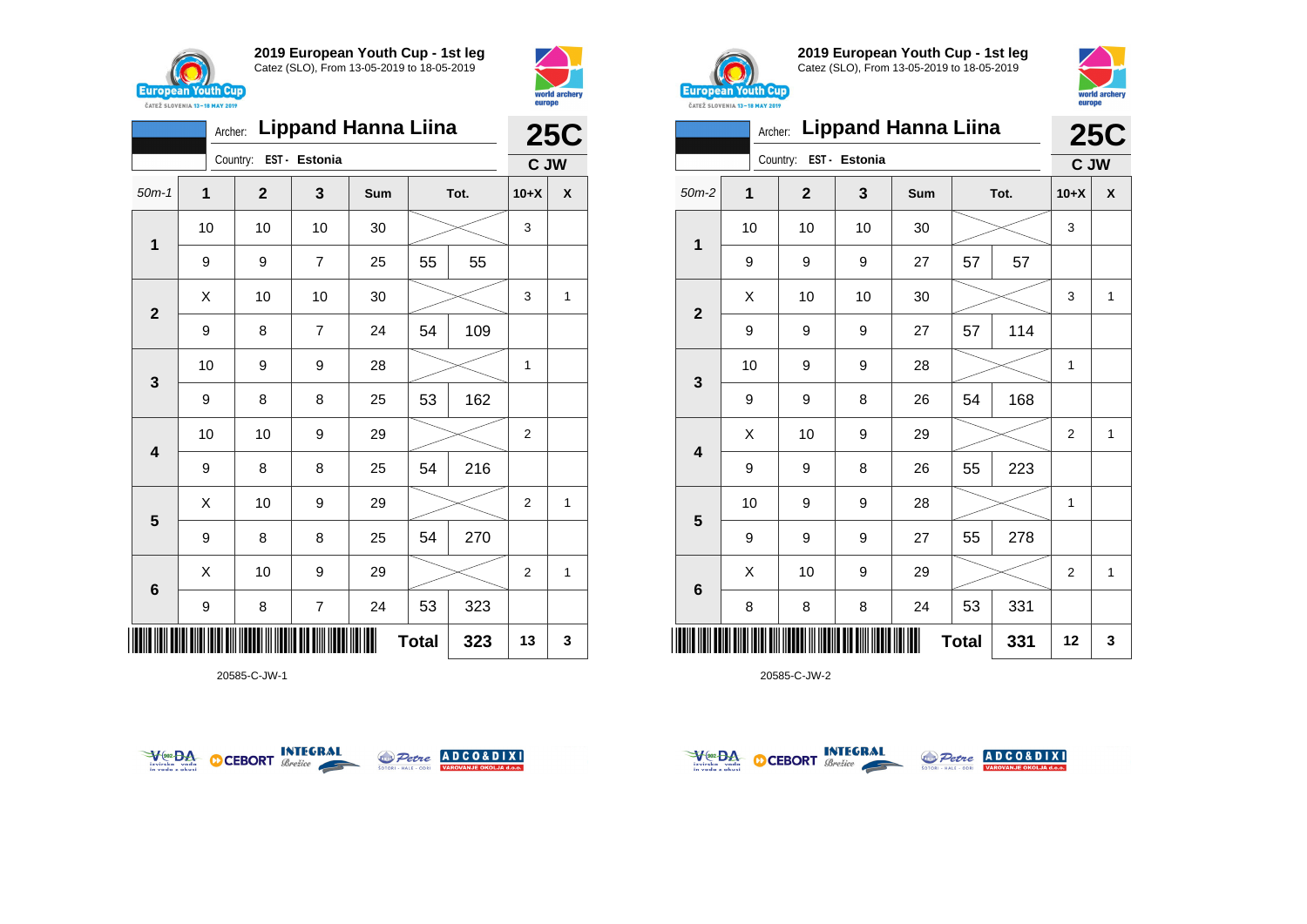



|                         | Archer: Knyazeva Elizaveta |                       |    |     |           |      |                |                |  |  |
|-------------------------|----------------------------|-----------------------|----|-----|-----------|------|----------------|----------------|--|--|
|                         |                            | Country: RUS - Russia |    |     |           |      | C JW           |                |  |  |
| $50m-1$                 | 1                          | $\mathbf{2}$          | 3  | Sum |           | Tot. | $10+X$         | X              |  |  |
| 1                       | X                          | X                     | 10 | 30  |           |      | 3              | $\overline{2}$ |  |  |
|                         | 10                         | 9                     | 9  | 28  | 58        | 58   | $\mathbf{1}$   |                |  |  |
|                         | X                          | 10                    | 9  | 29  |           |      | 2              | 1              |  |  |
| $\mathbf{2}$            | 9                          | 9                     | 8  | 26  | 113<br>55 |      |                |                |  |  |
|                         | X                          | X                     | 10 | 30  |           |      |                | $\overline{2}$ |  |  |
| 3                       | 9                          | 9                     | 8  | 26  | 56        | 169  |                |                |  |  |
| $\overline{\mathbf{4}}$ | X                          | X                     | X  | 30  |           |      | 3              | 3              |  |  |
|                         | 10                         | 9                     | 9  | 28  | 58        | 227  | 1              |                |  |  |
|                         | X                          | 10                    | 9  | 29  |           |      | $\overline{2}$ | $\mathbf{1}$   |  |  |
| 5                       | 9                          | 8                     | 8  | 25  | 54        | 281  |                |                |  |  |
|                         | X                          | X                     | 10 | 30  |           |      | 3              | 2              |  |  |
| $6\phantom{1}6$         | 10                         | 10                    | 9  | 29  | 59        | 340  | $\overline{2}$ |                |  |  |
| 340<br><b>Total</b>     |                            |                       |    |     |           |      | 20             | 11             |  |  |

19714-C-JW-1





**2019 European Youth Cup - 1st leg** Catez (SLO), From 13-05-2019 to 18-05-2019



|             |                |           |              |                    |                |              | <b>CAILL SLUVENIA 13-18 MAY 2019</b> |                                                                                       |
|-------------|----------------|-----------|--------------|--------------------|----------------|--------------|--------------------------------------|---------------------------------------------------------------------------------------|
| <b>25D</b>  |                |           |              | Knyazeva Elizaveta |                |              | Archer:                              |                                                                                       |
|             | C JW           |           |              |                    | RUS - Russia   | Country:     |                                      |                                                                                       |
| X           | $10+X$         | Tot.      |              | Sum                | 3              | $\mathbf{2}$ | $\mathbf{1}$                         | $50m-2$                                                                               |
|             |                |           |              | 27                 | 9              | 9            | 9                                    |                                                                                       |
|             |                | 52        | 52           | 25                 | $\overline{7}$ | 9            | 9                                    | 1                                                                                     |
| 1           | 2              |           |              | 29                 | 9              | 10           | Χ                                    |                                                                                       |
|             |                | 107       | 55           | 26                 | 8              | 9            | 9                                    | $\mathbf 2$                                                                           |
|             | 3              |           |              | 30                 | 10             | 10           | 10                                   |                                                                                       |
|             |                | 162       | 55           | 25                 | 7              | 9            | 9                                    |                                                                                       |
| 1           | 3              |           |              | 30                 | 10             | 10           | Χ                                    |                                                                                       |
|             |                | 219       | 57           | 27                 | 9              | 9            | 9                                    |                                                                                       |
|             | 3              |           |              | 30                 | 10             | 10           | 10                                   |                                                                                       |
|             | $\overline{2}$ | 277       | 58           | 28                 | 8              | 10           | 10                                   |                                                                                       |
|             | 3              |           |              | 30                 | 10             | 10           | 10                                   |                                                                                       |
|             |                | 333<br>56 |              | 26                 | 8              | 9            | 9                                    |                                                                                       |
| $\mathbf 2$ | 16             | 333       | <b>Total</b> |                    |                |              |                                      | ║║║                                                                                   |
|             |                |           |              |                    |                |              |                                      | $\mathbf{3}$<br>$\overline{\mathbf{4}}$<br>$\overline{\mathbf{5}}$<br>$6\phantom{1}6$ |



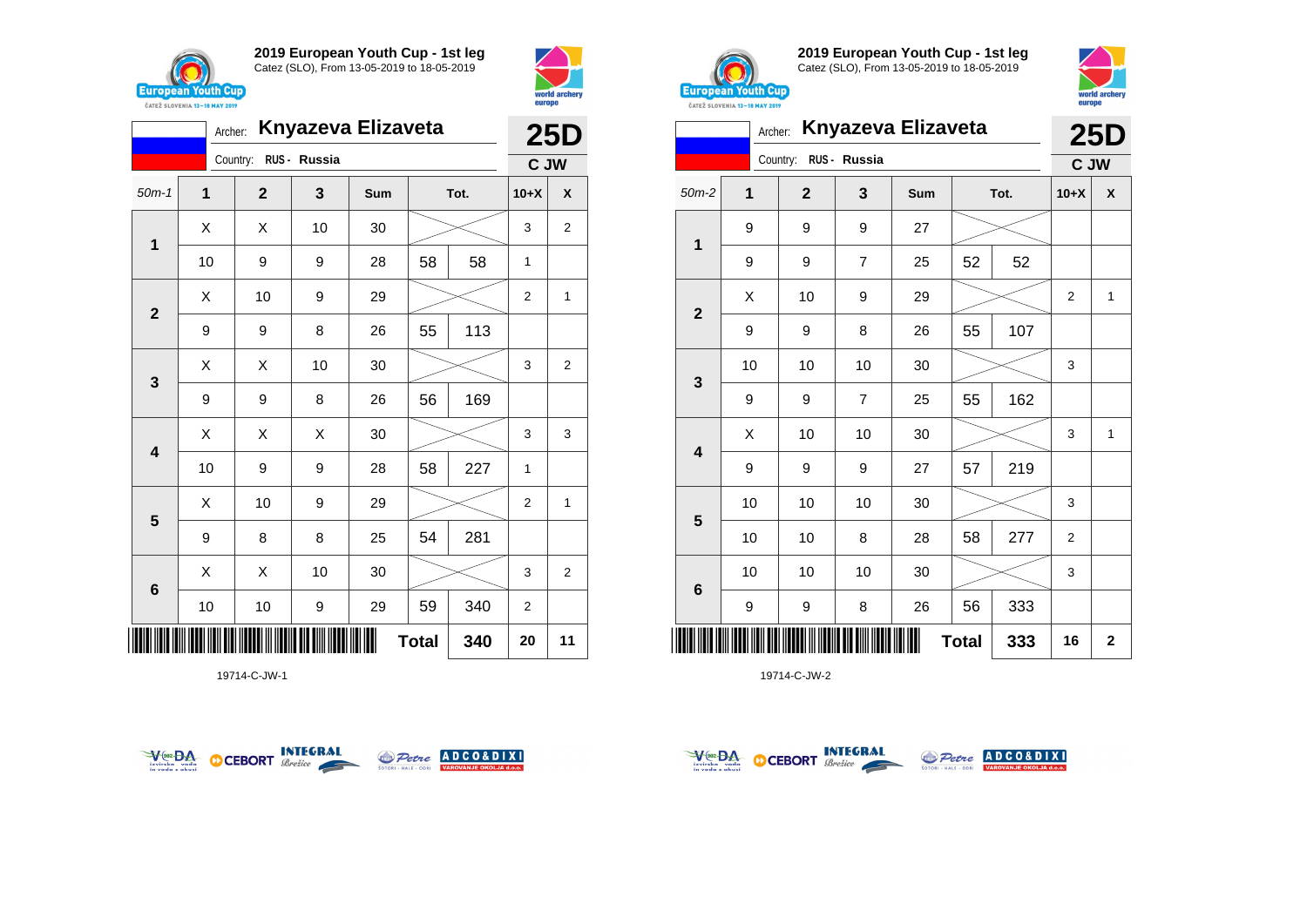



|              | Archer: |                        |                | Kareli Yelyzaveta |              |      |                | <b>26A</b>     |
|--------------|---------|------------------------|----------------|-------------------|--------------|------|----------------|----------------|
|              |         | Country: UKR - Ukraine |                |                   |              |      | C JW           |                |
| $50m-1$      | 1       | $\mathbf{2}$           | 3              | Sum               |              | Tot. | $10+X$         | X              |
| 1            | X       | X                      | 10             | 30                |              |      | 3              | $\overline{2}$ |
|              | 9       | 8                      | 8              | 25                | 55           | 55   |                |                |
| $\mathbf{2}$ | X       | 10                     | 9              | 29                |              |      | $\overline{2}$ | 1              |
|              | 8       | 8                      | 8              | 24                | 53           | 108  |                |                |
| $\mathbf{3}$ | 9       | 8                      | 8              | 25                |              |      |                |                |
|              | 8       | 8                      | $\overline{7}$ | 23                | 48           | 156  |                |                |
| 4            | 10      | 10                     | 9              | 29                |              |      | 2              |                |
|              | 8       | $\overline{7}$         | $\overline{7}$ | 22                | 51           | 207  |                |                |
| 5            | 10      | 10                     | 9              | 29                |              |      | $\overline{2}$ |                |
|              | 9       | 8                      | 8              | 25                | 54           | 261  |                |                |
| 6            | 9       | 9                      | 9              | 27                |              |      |                |                |
|              | 9       | 8                      | 6              | 23                | 50           | 311  |                |                |
| IIIII        |         |                        |                |                   | <b>Total</b> | 311  | 9              | 3              |

30478-C-JW-1





**2019 European Youth Cup - 1st leg** Catez (SLO), From 13-05-2019 to 18-05-2019



|                | <b><i>UAILL SLUVERIA 13"10 MAT 4017</i></b> |                         |                         |                   |              |      |             |            |
|----------------|---------------------------------------------|-------------------------|-------------------------|-------------------|--------------|------|-------------|------------|
|                | Archer:                                     |                         |                         | Kareli Yelyzaveta |              |      |             | <b>26A</b> |
|                |                                             | Country:                | <b>UKR</b> - Ukraine    |                   |              |      | C JW        |            |
| $50m-2$        | 1                                           | $\mathbf{2}$            | 3                       | Sum               |              | Tot. | $10+X$      | X          |
|                | 10                                          | 9                       | 9                       | 28                |              |      | 1           |            |
| 1              | 9                                           | 9                       | 8                       | 26                | 54           | 54   |             |            |
| $\overline{2}$ | 9                                           | 9                       | 9                       | 27                |              |      |             |            |
|                | 8                                           | 8                       | $\overline{7}$          | 23                | 50           | 104  |             |            |
| 3              | Χ                                           | 10                      | 9                       | 29                |              |      | $\mathbf 2$ | 1          |
|                | 8                                           | 8                       | 8                       | 24                | 53           | 157  |             |            |
| 4              | 9                                           | 9                       | 9                       | 27                |              |      |             |            |
|                | 9                                           | 8                       | 6                       | 23                | 50           | 207  |             |            |
|                | X                                           | 9                       | 9                       | 28                |              |      | 1           | 1          |
| 5              | 9                                           | 8                       | 8                       | 25                | 53           | 260  |             |            |
|                | X                                           | 9                       | 9                       | 28                |              |      | 1           | 1          |
| 6              | 9                                           | $\overline{\mathbf{7}}$ | $\overline{\mathbf{7}}$ | 23                | 51           | 311  |             |            |
| IIIII          |                                             |                         |                         | III               | <b>Total</b> | 311  | 5           | 3          |



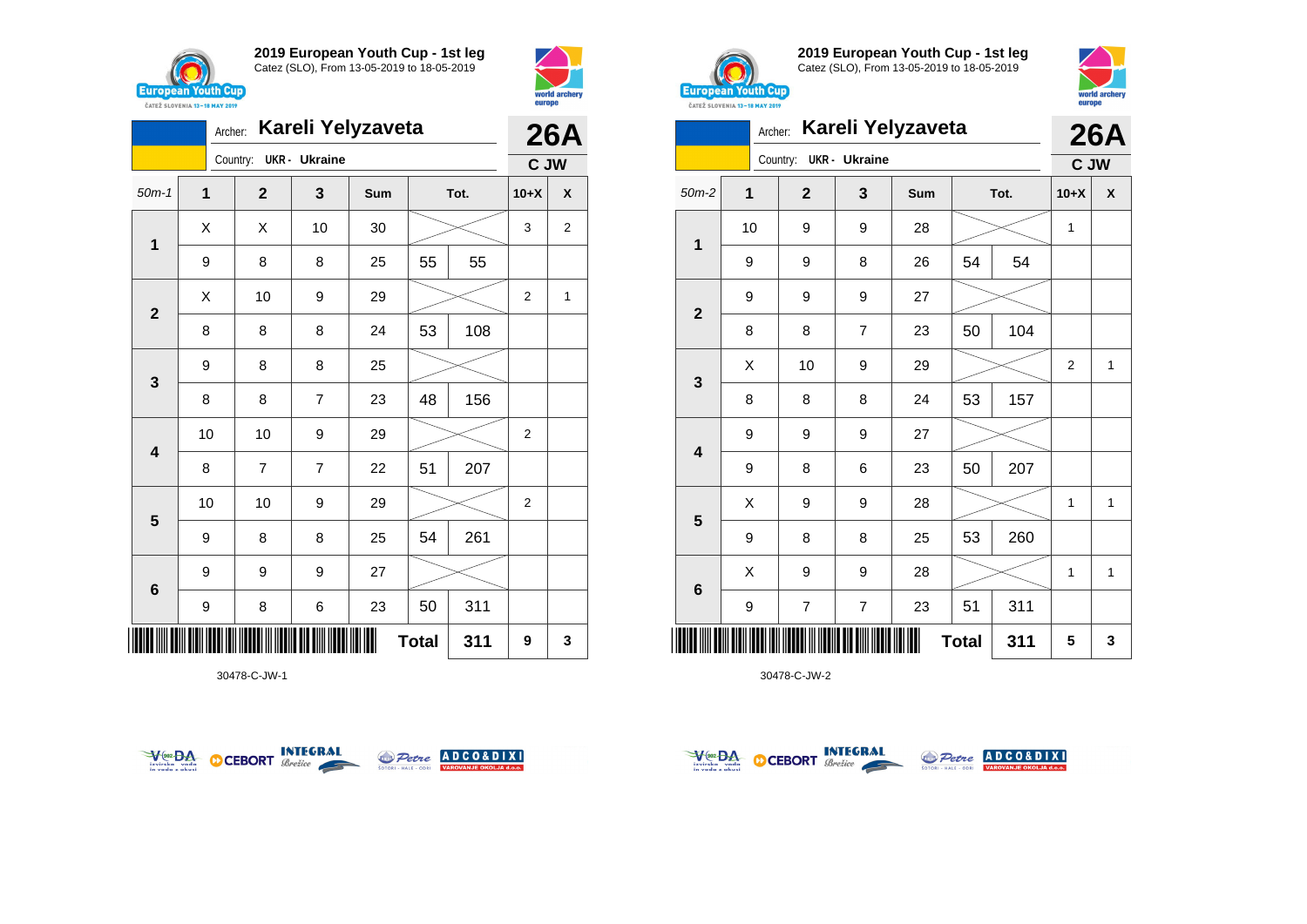

**2**

**2019 European Youth Cup - 1st leg** Catez (SLO), From 13-05-2019 to 18-05-2019

50m-1 **1 2 3 Sum Tot. 10+X X**

10 | 9 | 9 | 28 | 58 | 58 | 1

 $\begin{array}{|c|c|c|c|c|c|}\hline \hspace{.1cm}X & \hspace{.1cm} \text{ 10} & \hspace{.1cm} \text{ 10} & \hspace{.1cm} \text{ 30} & \hspace{.1cm} \end{array} \hspace{.2cm} \begin{array}{|c|c|c|c|c|c|}\hline \hspace{.1cm}X & \hspace{.1cm} \text{ 3} & \hspace{.1cm} \text{ 1} & \hspace{.1cm} \text{ 4} & \hspace{.1cm} \end{array}$ 

 $\begin{array}{|c|c|c|c|c|}\hline \hspace{.1cm}X & \hspace{.1cm} \text{10} & \hspace{.1cm} \text{9} & \hspace{.1cm} \text{29} & \hspace{.1cm} \text{20} & \hspace{.1cm} \text{21} & \hspace{.1cm} \text{22} & \hspace{.1cm} \text{23} & \hspace{.1cm} \text{24} & \hspace{.1cm} \text{25} & \hspace{.1cm} \text{26} & \hspace{.1cm} \text{27} & \hspace{.1cm} \text{28} & \hspace{.1cm} \text{2$ 

Archer: **Grilli Eleonora**

Country: **ITA - Italy**



**26B C JW**



**2019 European Youth Cup - 1st leg** Catez (SLO), From 13-05-2019 to 18-05-2019



**26B**

|  |  |  | <b>Archer: Grilli Eleonora</b> |  |
|--|--|--|--------------------------------|--|
|--|--|--|--------------------------------|--|

|                         |    |                         |   |     | ▴◡◡          |      |                |                    |
|-------------------------|----|-------------------------|---|-----|--------------|------|----------------|--------------------|
|                         |    | ITA - Italy<br>Country: |   |     |              |      | C JW           |                    |
| $50m-2$                 | 1  | $\mathbf{2}$            | 3 | Sum |              | Tot. | $10+X$         | $\pmb{\mathsf{X}}$ |
| 1                       | 10 | 10                      | 9 | 29  |              |      | $\overline{2}$ |                    |
|                         | 9  | 9                       | 8 | 26  | 55           | 55   |                |                    |
| $\mathbf{2}$            | 10 | 9                       | 9 | 28  |              |      | 1              |                    |
|                         | 9  | 9                       | 9 | 27  | 55           | 110  |                |                    |
|                         | 10 | 10                      | 9 | 29  |              |      | $\overline{2}$ |                    |
| $\mathbf{3}$            | 9  | 9                       | 8 | 26  | 55           | 165  |                |                    |
| $\overline{\mathbf{4}}$ | Χ  | Χ                       | Χ | 30  |              |      | 3              | 3                  |
|                         | Χ  | 10                      | 8 | 28  | 58           | 223  | $\overline{2}$ | 1                  |
| $5\phantom{1}$          | 10 | 10                      | 9 | 29  |              |      | $\overline{2}$ |                    |
|                         | 9  | 9                       | 9 | 27  | 56           | 279  |                |                    |
|                         | Χ  | 10                      | 9 | 29  |              |      | $\overline{2}$ | $\mathbf{1}$       |
| $\bf 6$                 | 9  | 8                       | 8 | 25  | 54           | 333  |                |                    |
|                         |    |                         |   |     | <b>Total</b> | 333  | 14             | 5                  |

27244-C-JW-2







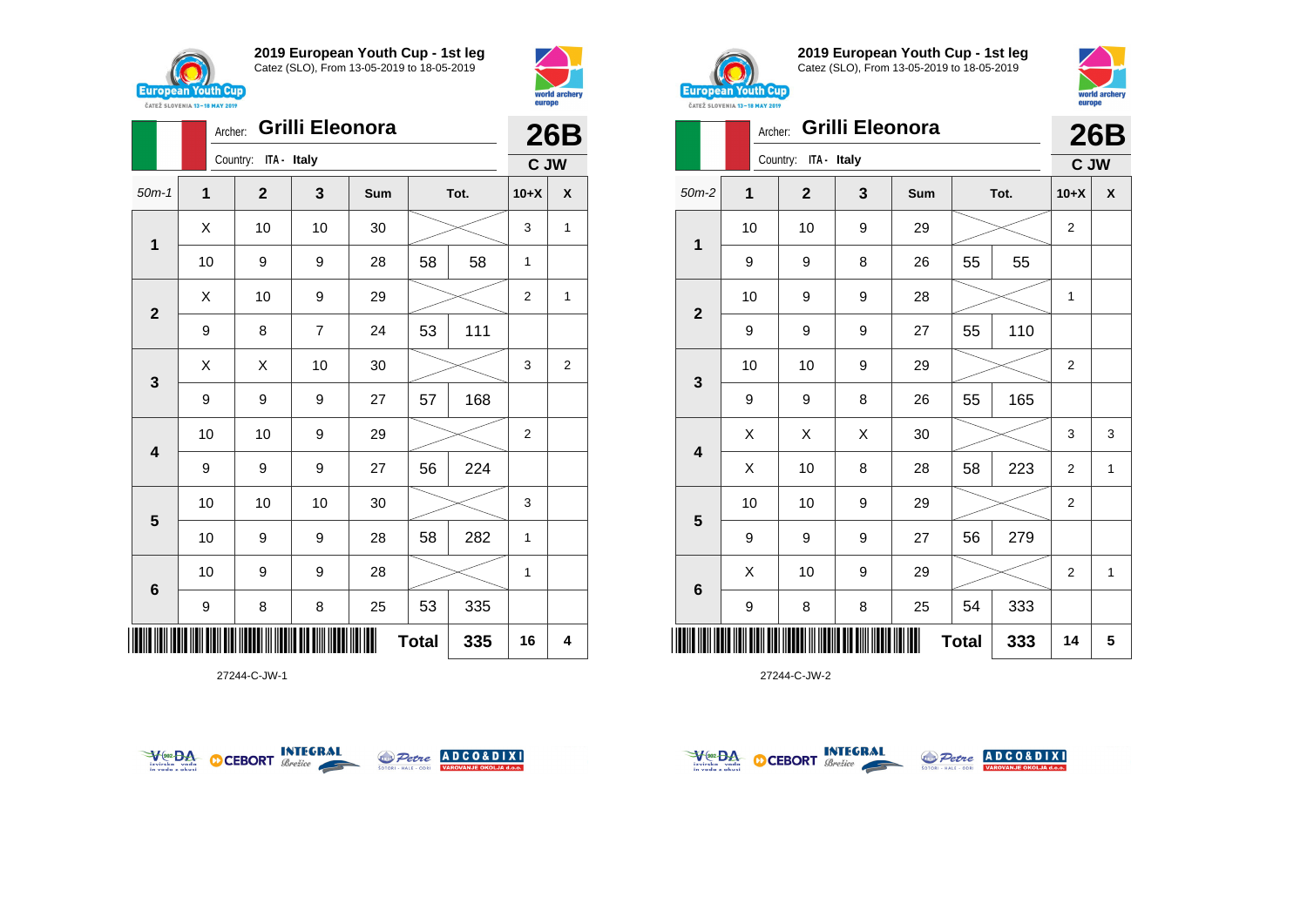



|                         | Archer: |                               |    | Zikmundova Martina |              |      |        | <b>26C</b>   |
|-------------------------|---------|-------------------------------|----|--------------------|--------------|------|--------|--------------|
|                         |         | Country: CZE - Czech Republic |    |                    |              |      | C JW   |              |
| $50m-1$                 | 1       | $\mathbf{2}$                  | 3  | Sum                |              | Tot. | $10+X$ | X            |
| 1                       | X       | 10                            | 10 | 30                 |              |      | 3      | 1            |
|                         | 10      | 9                             | 8  | 27                 | 57           | 57   | 1      |              |
| $\overline{2}$          | 10      | 10                            | 10 | 30                 |              |      | 3      |              |
|                         | 10      | 9                             | 9  | 28                 | 58           | 115  | 1      |              |
| 3                       | X       | 10                            | 10 | 30                 |              |      | 3      | $\mathbf{1}$ |
|                         | 9       | 9                             | 9  | 27                 | 57           | 172  |        |              |
| $\overline{\mathbf{4}}$ | 10      | 10                            | 10 | 30                 |              |      | 3      |              |
|                         | 9       | 9                             | 9  | 27                 | 57           | 229  |        |              |
|                         | X       | 9                             | 9  | 28                 |              |      | 1      | 1            |
| 5                       | 9       | 9                             | 9  | 27                 | 55           | 284  |        |              |
|                         | X       | 10                            | 10 | 30                 |              |      | 3      | $\mathbf{1}$ |
| $\bf 6$                 | 9       | 9                             | 9  | 27                 | 57           | 341  |        |              |
|                         |         |                               |    |                    | <b>Total</b> | 341  | 18     | 4            |

19781-C-JW-1





**2019 European Youth Cup - 1st leg** Catez (SLO), From 13-05-2019 to 18-05-2019



|                 | Archer: |              |                      | Zikmundova Martina |              |      |                | <b>26C</b>     |
|-----------------|---------|--------------|----------------------|--------------------|--------------|------|----------------|----------------|
|                 |         | Country:     | CZE - Czech Republic |                    |              |      | C JW           |                |
| $50m-2$         | 1       | $\mathbf{2}$ | 3                    | Sum                |              | Tot. | $10+X$         | X              |
| 1               | X       | X            | 10                   | 30                 |              |      | 3              | $\overline{2}$ |
|                 | 9       | 8            | 8                    | 25                 | 55           | 55   |                |                |
| $\overline{2}$  | X       | 10           | 9                    | 29                 |              |      | $\overline{2}$ | 1              |
|                 | 9       | 9            | 9                    | 27                 | 56           | 111  |                |                |
| 3               | 10      | 10           | 9                    | 29                 |              |      | $\overline{2}$ |                |
|                 | 9       | 9            | $\overline{7}$       | 25                 | 54           | 165  |                |                |
| 4               | X       | 10           | 10                   | 30                 |              |      | 3              | $\mathbf{1}$   |
|                 | 10      | 10           | 8                    | 28                 | 58           | 223  | $\overline{2}$ |                |
|                 | X       | 10           | 10                   | 30                 |              |      | 3              | 1              |
| 5               | 10      | 9            | 9                    | 28                 | 58           | 281  | $\mathbf{1}$   |                |
|                 | X       | 10           | 10                   | 30                 |              |      | 3              | $\mathbf{1}$   |
| $6\phantom{1}6$ | 10      | 10           | 9                    | 29                 | 59           | 340  | $\overline{2}$ |                |
| Ⅲ               |         |              |                      |                    | <b>Total</b> | 340  | 21             | 6              |



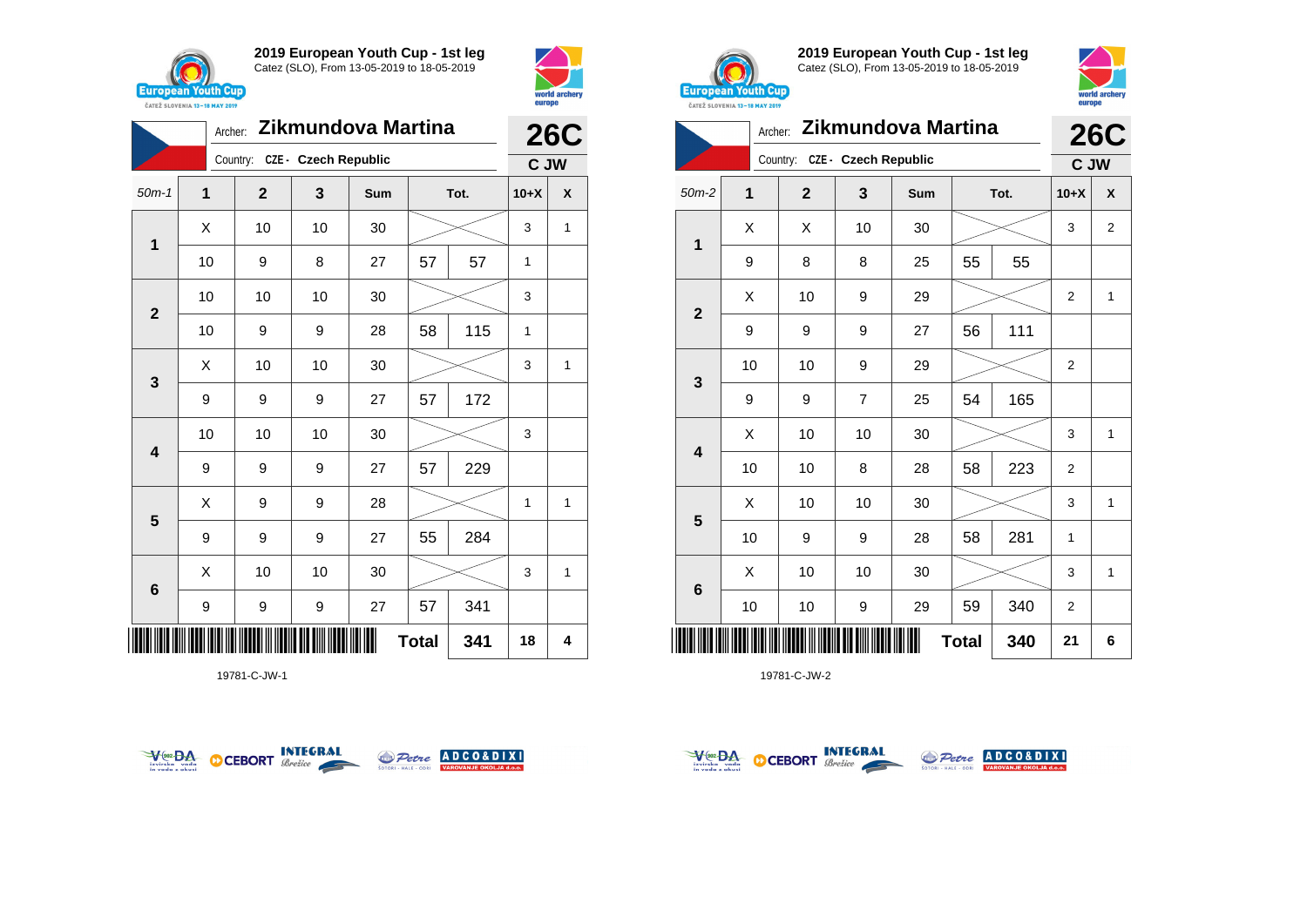



|                         | Archer:             | <b>Pinna Luca</b>       |    |     | <b>28A</b> |      |                |                |  |
|-------------------------|---------------------|-------------------------|----|-----|------------|------|----------------|----------------|--|
|                         |                     | Country:<br>ITA - Italy |    |     |            |      | C JM           |                |  |
| $50m-1$                 | 1                   | $\mathbf{2}$            | 3  | Sum |            | Tot. | $10+X$         | X              |  |
| $\mathbf 1$             | X                   | 10                      | 10 | 30  |            |      | 3              | 1              |  |
|                         | 10                  | 9                       | 9  | 28  | 58<br>58   |      | $\mathbf{1}$   |                |  |
| $\overline{2}$          | X                   | 10                      | 10 | 30  |            |      | 3              | 1              |  |
|                         | 9                   | 9                       | 8  | 26  | 56         | 114  |                |                |  |
|                         | X                   | X                       | 10 | 30  |            |      | 3              | $\overline{2}$ |  |
| $\mathbf{3}$            | 10                  | 9                       | 9  | 28  | 58         | 172  | $\mathbf{1}$   |                |  |
| $\overline{\mathbf{4}}$ | 10                  | 10                      | 10 | 30  |            |      | 3              |                |  |
|                         | 9                   | 9                       | 8  | 26  | 56         | 228  |                |                |  |
|                         | 10                  | 10                      | 10 | 30  |            |      | 3              |                |  |
| 5                       | 10                  | 9                       | 9  | 28  | 58         | 286  | 1              |                |  |
| $6\phantom{1}6$         | X                   | 10                      | 10 | 30  |            |      | 3              | 1              |  |
|                         | 10                  | 10                      | 9  | 29  | 59         | 345  | $\overline{2}$ |                |  |
| ║║║                     | <b>Total</b><br>345 |                         |    |     |            |      |                |                |  |

27169-C-JM-1





**2019 European Youth Cup - 1st leg** Catez (SLO), From 13-05-2019 to 18-05-2019



world arche

europe

|                         | Archer: |                         | <b>Pinna Luca</b> |     |              |     |                | <b>28A</b>     |
|-------------------------|---------|-------------------------|-------------------|-----|--------------|-----|----------------|----------------|
|                         |         | Country:<br>ITA - Italy |                   |     |              |     | C JM           |                |
| $50m-2$                 | 1       | $\mathbf{2}$            | 3                 | Sum | Tot.         |     | $10+X$         | X              |
|                         | 10      | 10                      | 10                | 30  |              |     | 3              |                |
| 1                       | 10      | 10                      | 8                 | 28  | 58           | 58  | 2              |                |
|                         | X       | X                       | X                 | 30  |              |     | 3              | 3              |
| $\mathbf{2}$            | 10      | 10                      | 9                 | 29  | 59           | 117 | $\overline{2}$ |                |
|                         | Χ       | X                       | 10                | 30  |              |     |                | $\overline{2}$ |
| 3                       | 10      | 9                       | 9                 | 28  | 58           | 175 | $\mathbf{1}$   |                |
|                         | X       | 10                      | 10                | 30  |              |     | 3              | 1              |
| $\overline{\mathbf{4}}$ | 10      | 10                      | 9                 | 29  | 59           | 234 | $\overline{2}$ |                |
|                         | Χ       | 10                      | 9                 | 29  |              |     | $\overline{2}$ | 1              |
| 5                       | 9       | 8                       | 8                 | 25  | 54           | 288 |                |                |
|                         | Χ       | 10                      | 10                | 30  |              |     | 3              | 1              |
| 6                       | 10      | 9                       | 8                 | 27  | 57           | 345 | $\mathbf{1}$   |                |
| Ⅲ                       |         |                         |                   |     | <b>Total</b> | 345 | 25             | 8              |



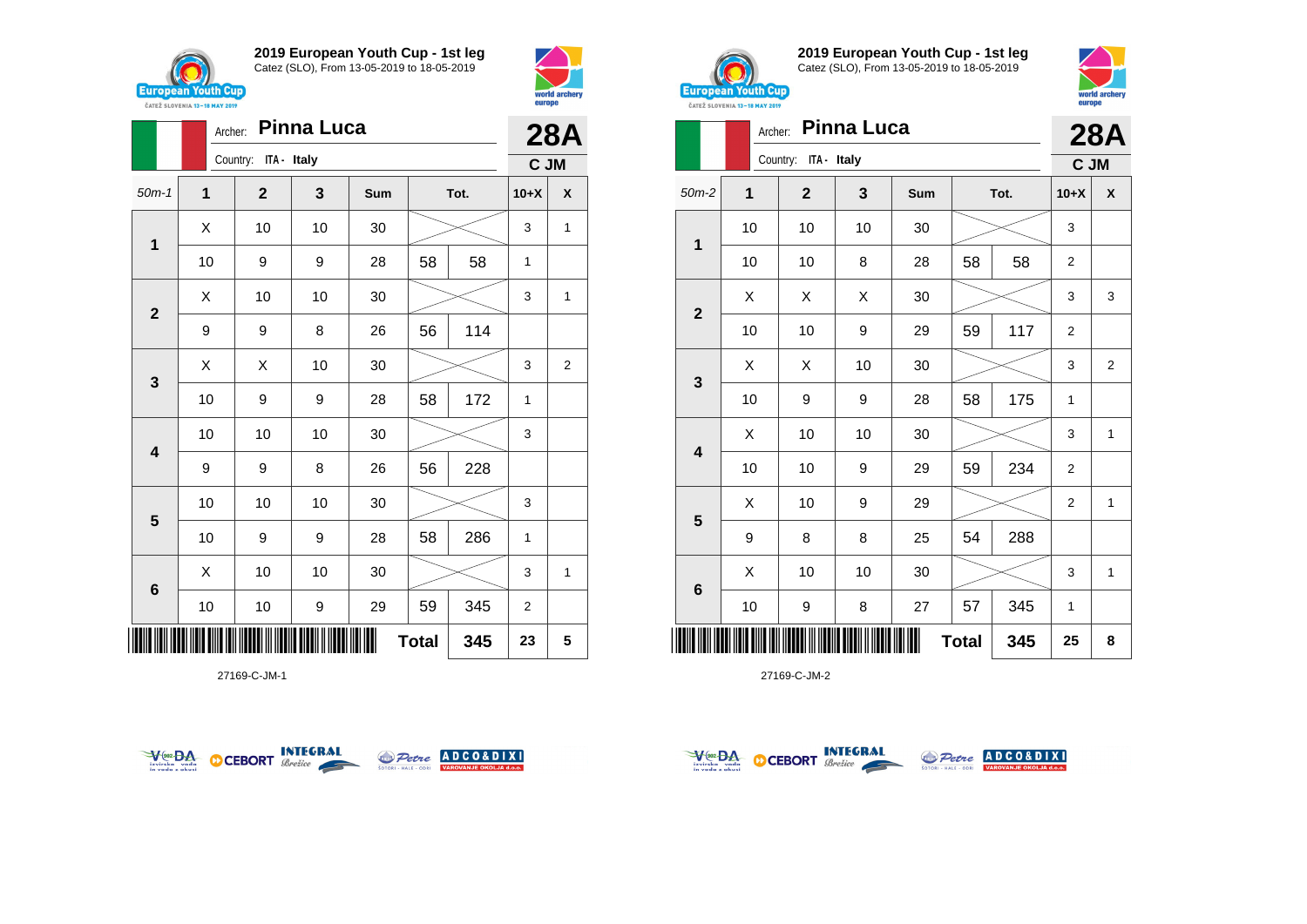

÷

**1**

**2**

**3**

**4**

**5**

**6**

**2019 European Youth Cup - 1st leg** Catez (SLO), From 13-05-2019 to 18-05-2019

50m-1 **1 2 3 Sum Tot. 10+X X**

9 | 9 | 27 | 57 | 57

10 10 10 30 3

10 | 9 | 9 | 28 | 58 | 115 | 1

10 | 9 | 9 | 28 |  $\!\!\!\!\!\!\times$  | 1

10 | 9 | 9 | 28 | 58 | 227 | 1

9 | 9 | 8 | 26 | 54 | 169

9 9 9 27 57 284

9 | 9 | 8 | 26 | 53 | 337

9 9 9 27

 $\begin{array}{|c|c|c|c|c|}\hline \text{X} & \text{10} & \text{10} & \text{30} & \text{\hspace{1em}}\hline \end{array} \hspace{.2cm} \begin{array}{|c|c|c|c|c|}\hline \text{3} & \text{15} & \text{36} & \text{47} & \text{58} & \text{58} & \text{58} & \text{58} & \text{58} & \text{58} & \text{58} & \text{58} & \text{58} & \text{58} & \text{58} & \text{58} & \text{58} & \text{58} & \text{58$ 

 $\begin{array}{|c|c|c|c|c|}\hline \hspace{.1cm}X & \hspace{.1cm} \hspace{.1cm}X & \hspace{.1cm} \hspace{.1cm}10 & \hspace{.1cm} \hspace{.1cm}30 & \hspace{.1cm}\hline \end{array} \hspace{.2cm} \begin{array}{c|c|c|c|c|c|c|c} \hline \hspace{.1cm}X & \hspace{.1cm} \hspace{.1cm}3 & \hspace{.1cm}2 & \hspace{.1cm}\hline \end{array}$ 

 $\begin{array}{|c|c|c|c|c|}\hline \hspace{.1cm}X & \hspace{.1cm} \hspace{.1cm}X & \hspace{.1cm} \hspace{.1cm}10 & \hspace{.1cm} \hspace{.1cm}30 & \hspace{.1cm}\hline \end{array} \hspace{.2cm} \begin{array}{c|c|c|c|c|c|c|c} \hline \hspace{.1cm}X & \hspace{.1cm} \hspace{.1cm}3 & \hspace{.1cm}2 & \hspace{.1cm}\hline \end{array}$ 

Archer: **Varone Justin**

Country: **SUI - Switzerland**



**28B C JM**



**2019 European Youth Cup - 1st leg** Catez (SLO), From 13-05-2019 to 18-05-2019



|                         | <b>Varone Justin</b><br>Archer: |              |                   |     |              |      |                |              |  |
|-------------------------|---------------------------------|--------------|-------------------|-----|--------------|------|----------------|--------------|--|
|                         |                                 | Country:     | SUI - Switzerland |     |              |      | C JM           |              |  |
| $50m-2$                 | 1                               | $\mathbf{2}$ | 3                 | Sum |              | Tot. | $10+X$         | X            |  |
| $\mathbf 1$             | 10                              | 10           | 9                 | 29  |              |      | $\overline{2}$ |              |  |
|                         | 9                               | 9            | 9                 | 27  | 56           | 56   |                |              |  |
| $\mathbf{2}$            | X                               | Χ            | X                 | 30  |              |      | 3              | 3            |  |
|                         | 10                              | 9            | 8                 | 27  | 57           | 113  | 1              |              |  |
| $\mathbf{3}$            | X                               | 9            | 9                 | 28  |              |      | $\mathbf{1}$   | $\mathbf{1}$ |  |
|                         | 9                               | 9            | 8                 | 26  | 54           | 167  |                |              |  |
| $\overline{\mathbf{4}}$ | Χ                               | X            | 10                | 30  |              |      | 3              | 2            |  |
|                         | 10                              | 10           | 9                 | 29  | 59           | 226  | 2              |              |  |
| 5                       | 10                              | 10           | 10                | 30  |              |      | 3              |              |  |
|                         | 9                               | 9            | 9                 | 27  | 57           | 283  |                |              |  |
| $6\phantom{1}6$         | X                               | 10           | 10                | 30  |              |      | 3              | 1            |  |
|                         | 10                              | 10           | 8                 | 28  | 58           | 341  | 2              |              |  |
|                         |                                 |              |                   |     | <b>Total</b> | 341  | 20             | 7            |  |

19838-C-JM-2



\*19838-C-JM-1\*





**Total 337 15 5**



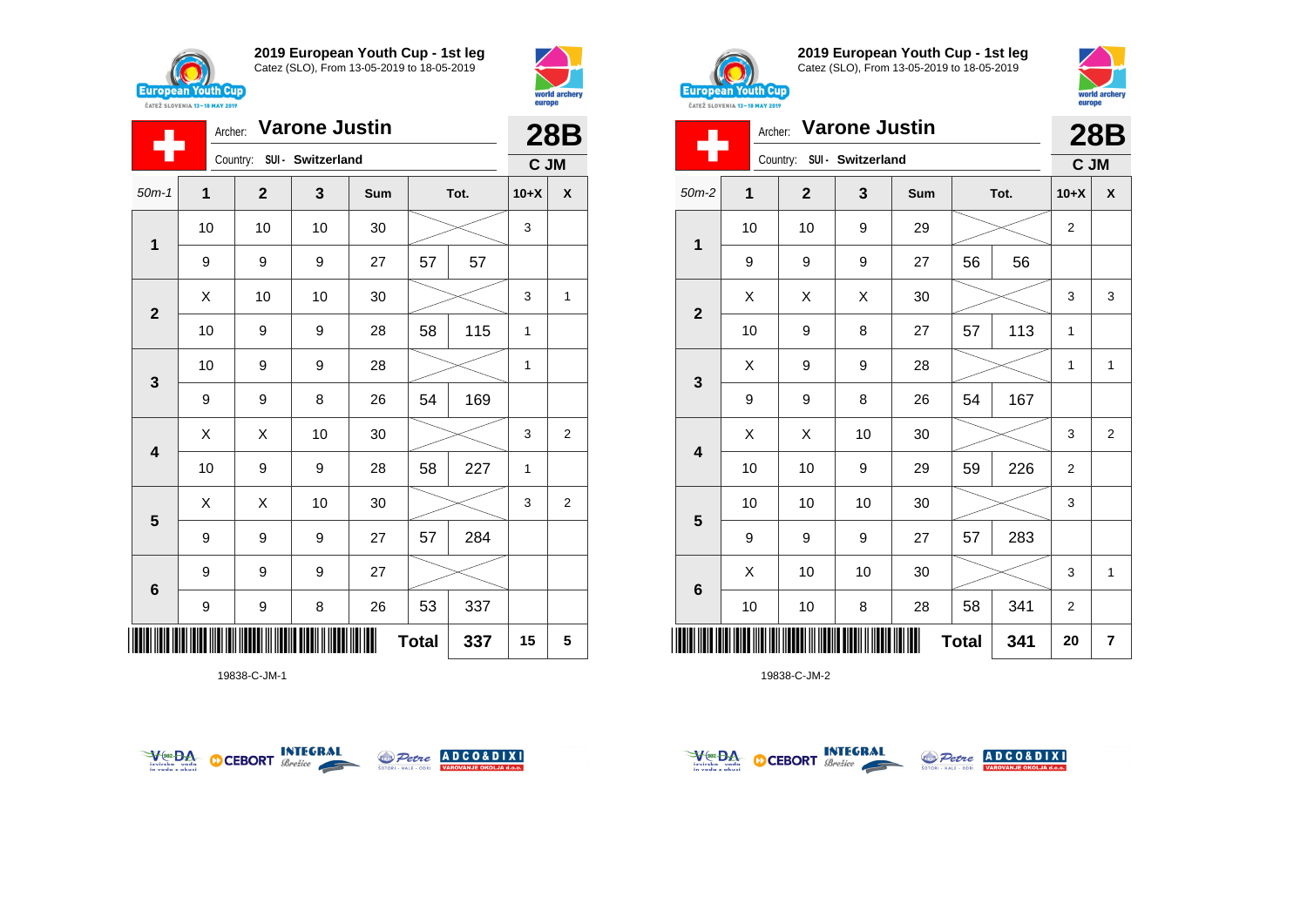





3416-C-JM-1





**2019 European Youth Cup - 1st leg** Catez (SLO), From 13-05-2019 to 18-05-2019



|                         | <b>Olsen Simon</b><br>Archer: |              |                |     |              |     |                |                |  |  |
|-------------------------|-------------------------------|--------------|----------------|-----|--------------|-----|----------------|----------------|--|--|
|                         |                               | Country:     | DEN - Denmark  |     |              |     | C JM           | <b>28C</b>     |  |  |
| $50m-2$                 | 1                             | $\mathbf{2}$ | 3              | Sum | Tot.         |     | $10+X$         | X              |  |  |
| 1                       | X                             | 10           | 10             | 30  |              |     | 3              | $\mathbf{1}$   |  |  |
|                         | 10                            | 9            | 9              | 28  | 58           | 58  | 1              |                |  |  |
| $\overline{2}$          | X                             | X            | 10             | 30  |              |     | 3              | $\overline{2}$ |  |  |
|                         | 10                            | 9            | 9              | 28  | 58           | 116 | 1              |                |  |  |
|                         | X                             | 10           | 10             | 30  |              |     | 3              | $\mathbf{1}$   |  |  |
| 3                       | 10                            | 9            | 9              | 28  | 58           | 174 | 1              |                |  |  |
| $\overline{\mathbf{4}}$ | X                             | X            | X              | 30  |              |     | 3              | 3              |  |  |
|                         | 10                            | 9            | 9              | 28  | 58           | 232 | 1              |                |  |  |
| $5\phantom{1}$          | X                             | X            | X              | 30  |              |     | 3              | 3              |  |  |
|                         | X                             | 10           | 10             | 30  | 60           | 292 | 3              | $\mathbf{1}$   |  |  |
|                         | X                             | 10           | 10             | 30  |              |     | 3              | $\mathbf{1}$   |  |  |
| $6\phantom{1}6$         | 10                            | 10           | $\overline{7}$ | 27  | 57           | 349 | $\overline{2}$ |                |  |  |
|                         |                               |              |                |     | <b>Total</b> | 349 | 27             | 12             |  |  |



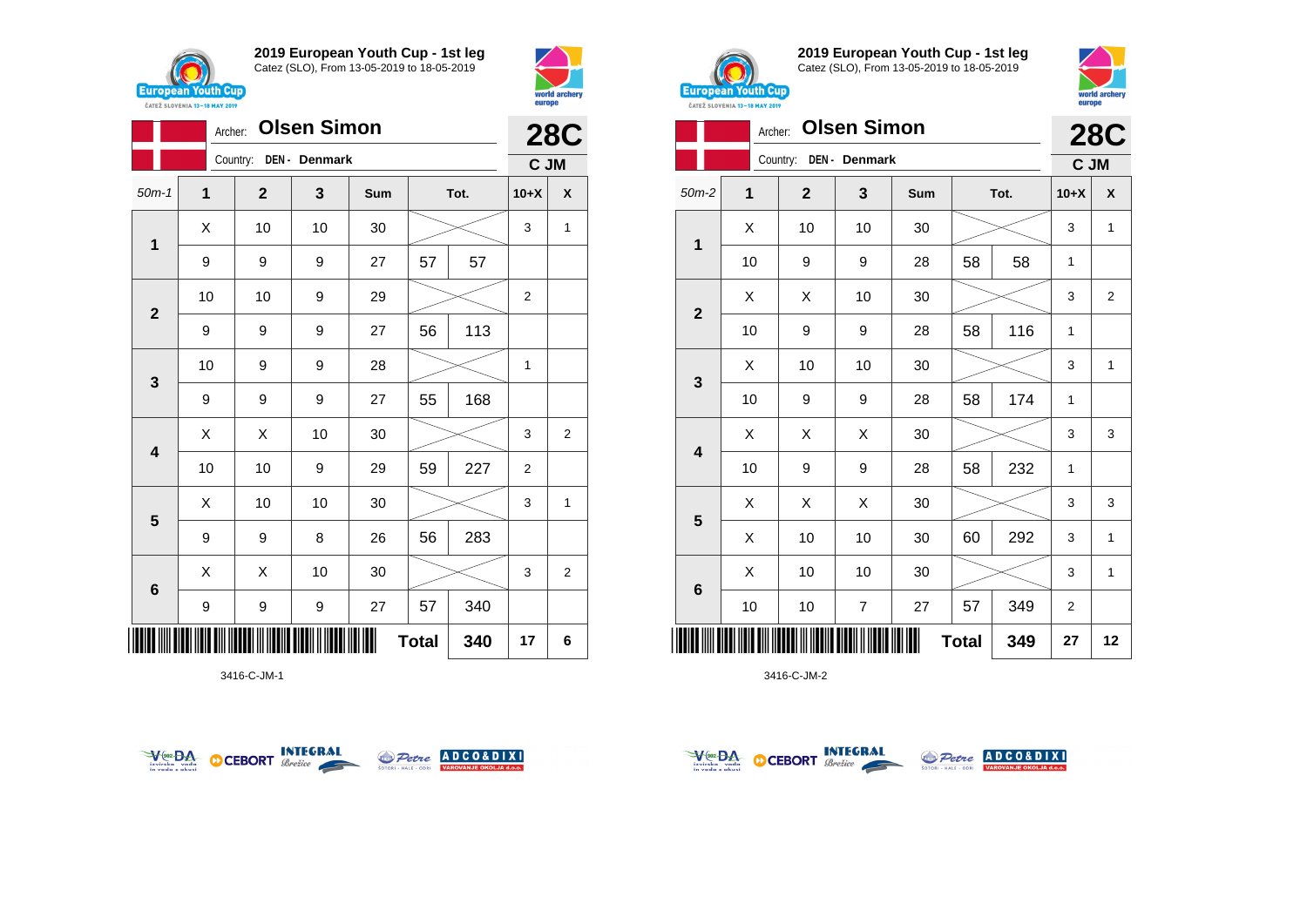





**2019 European Youth Cup - 1st leg** Catez (SLO), From 13-05-2019 to 18-05-2019



|                         | <b>CATEZ SLOVENIA 13-18 MAY 2019</b> |              |              |                          |              |     | <b>Curppo</b>  |              |
|-------------------------|--------------------------------------|--------------|--------------|--------------------------|--------------|-----|----------------|--------------|
|                         | Archer:                              |              |              | <b>Shenkhorov Sergei</b> |              |     |                | <b>28D</b>   |
|                         |                                      | Country:     | RUS - Russia |                          |              |     | C JM           |              |
| $50m-2$                 | $\mathbf 1$                          | $\mathbf{2}$ | 3            | Sum                      | Tot.         |     | $10+X$         | X            |
| $\mathbf{1}$            | X                                    | 10           | 10           | 30                       |              |     | 3              | $\mathbf{1}$ |
|                         | 9                                    | 9            | 9            | 27                       | 57           | 57  |                |              |
| $\mathbf{2}$            | X                                    | 10           | 10           | 30                       |              |     | 3              | $\mathbf{1}$ |
|                         | 9                                    | 9            | 9            | 27                       | 57           | 114 |                |              |
|                         | 10                                   | 10           | 9            | 29                       |              |     | 2              |              |
| $\mathbf{3}$            | 9                                    | 9            | 9            | 27                       | 56           | 170 |                |              |
| $\overline{\mathbf{4}}$ | X                                    | 10           | 9            | 29                       |              |     | $\overline{2}$ | $\mathbf{1}$ |
|                         | 9                                    | 9            | 8            | 26                       | 55           | 225 |                |              |
|                         | 10                                   | 9            | 9            | 28                       |              |     | 1              |              |
| 5                       | 9                                    | 9            | 9            | 27                       | 55           | 280 |                |              |
|                         | Χ                                    | 9            | 9            | 28                       |              |     | 1              | 1            |
| $\bf 6$                 | 9                                    | 9            | 9            | 27                       | 55           | 335 |                |              |
|                         |                                      |              |              |                          | <b>Total</b> | 335 | 12             | 4            |

20714-C-JM-2







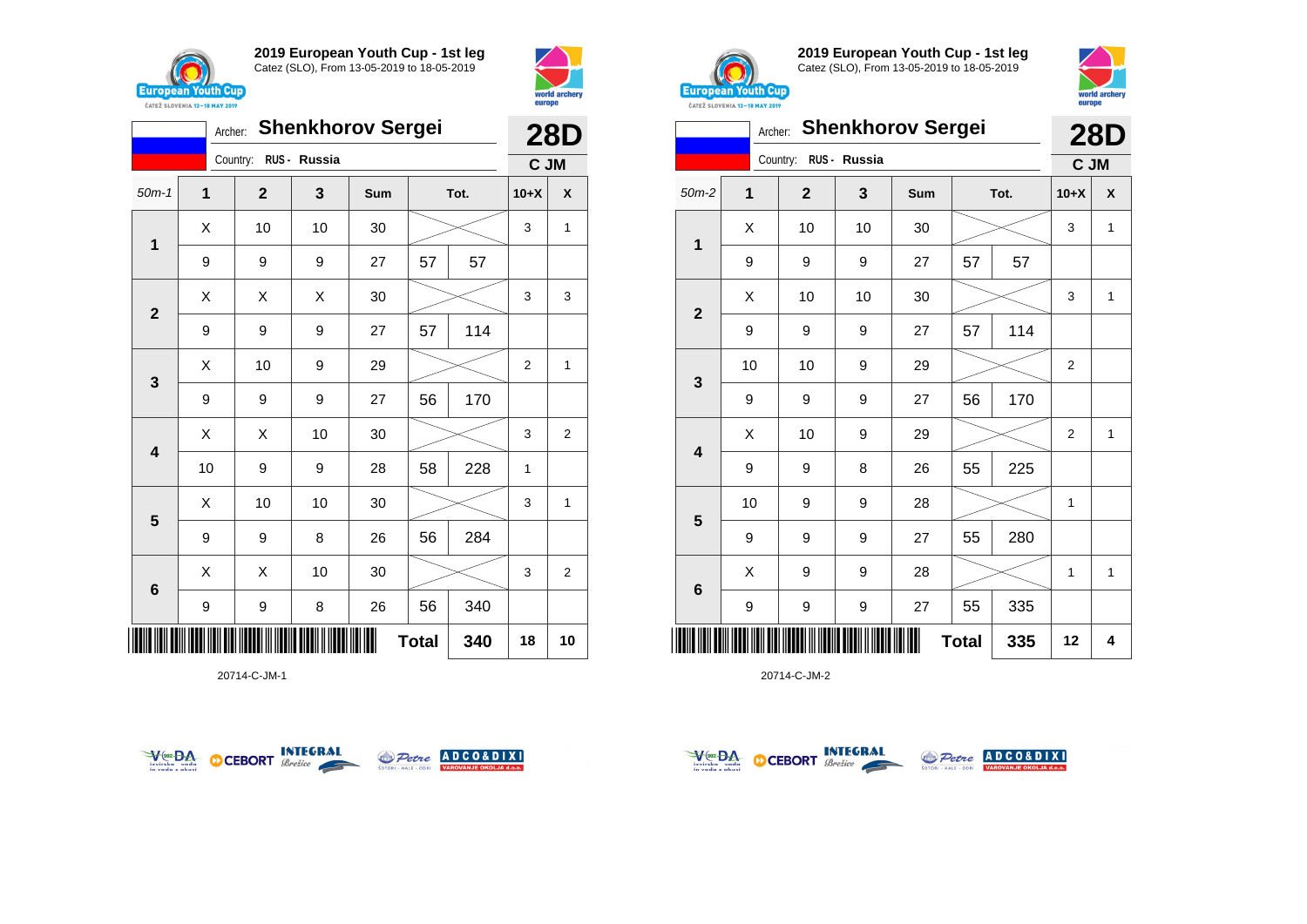



|                         |             | De Angeli Valentino<br>Archer: |    |     |              |      |        |   |
|-------------------------|-------------|--------------------------------|----|-----|--------------|------|--------|---|
|                         |             | ITA - Italy<br>Country:        |    |     |              |      | C JM   |   |
| $50m-1$                 | $\mathbf 1$ | $\mathbf{2}$                   | 3  | Sum |              | Tot. | $10+X$ | X |
| 1                       | 10          | 9                              | 9  | 28  |              |      | 1      |   |
|                         | 9           | 9                              | 9  | 27  | 55           | 55   |        |   |
| $\mathbf{2}$            | X           | X                              | 10 | 30  |              |      | 3      | 2 |
|                         | 10          | 9                              | 9  | 28  | 58           | 113  | 1      |   |
| $\mathbf{3}$            | X           | 10                             | 10 | 30  |              |      | 3      | 1 |
|                         | 9           | 9                              | 9  | 27  | 57           | 170  |        |   |
| $\overline{\mathbf{4}}$ | 10          | 10                             | 10 | 30  |              |      | 3      |   |
|                         | 10          | 9                              | 9  | 28  | 58           | 228  | 1      |   |
| 5                       | X           | Χ                              | 10 | 30  |              |      | 3      | 2 |
|                         | 9           | 9                              | 9  | 27  | 57           | 285  |        |   |
| 6                       | X           | 10                             | 10 | 30  |              |      | 3      | 1 |
|                         | 9           | 9                              | 9  | 27  | 57           | 342  |        |   |
| IIIII                   |             |                                |    |     | <b>Total</b> | 342  | 18     | 6 |

23628-C-JM-1





**2019 European Youth Cup - 1st leg** Catez (SLO), From 13-05-2019 to 18-05-2019



|                | <b>CAILL SLUVENIA 13-18 MAY 2019</b> | De Angeli Valentino<br>Archer: |                |     |              |      |                |              |  |  |
|----------------|--------------------------------------|--------------------------------|----------------|-----|--------------|------|----------------|--------------|--|--|
|                |                                      | ITA - Italy<br>Country:        |                |     |              |      | C JM           | 29A          |  |  |
| $50m-2$        | 1                                    | $\mathbf{2}$                   | 3              | Sum |              | Tot. | $10+X$         | X            |  |  |
|                | X                                    | 10                             | 10             | 30  |              |      | 3              | 1            |  |  |
| 1              | 10                                   | 9                              | 8              | 27  | 57           | 57   | 1              |              |  |  |
|                | X                                    | 9                              | 9              | 28  |              |      | 1              | $\mathbf{1}$ |  |  |
| $\mathbf 2$    | 8                                    | 8                              | $\overline{7}$ | 23  | 51           | 108  |                |              |  |  |
|                | X                                    | Χ                              | X              | 30  |              |      |                | 3            |  |  |
| 3              | X                                    | 10                             | 10             | 30  | 60           | 168  | 3              | 1            |  |  |
|                | X                                    | 10                             | 10             | 30  |              |      | 3              | 1            |  |  |
| 4              | 9                                    | 9                              | 9              | 27  | 57           | 225  |                |              |  |  |
|                | X                                    | X                              | 9              | 29  |              |      | $\overline{2}$ | 2            |  |  |
| 5              | 9                                    | 9                              | 8              | 26  | 55           | 280  |                |              |  |  |
|                | X                                    | 10                             | 10             | 30  |              |      | 3              | 1            |  |  |
| $6\phantom{1}$ | 9                                    | 9                              | 8              | 26  | 56           | 336  |                |              |  |  |
| Ⅲ              |                                      |                                |                |     | <b>Total</b> | 336  | 19             | 10           |  |  |



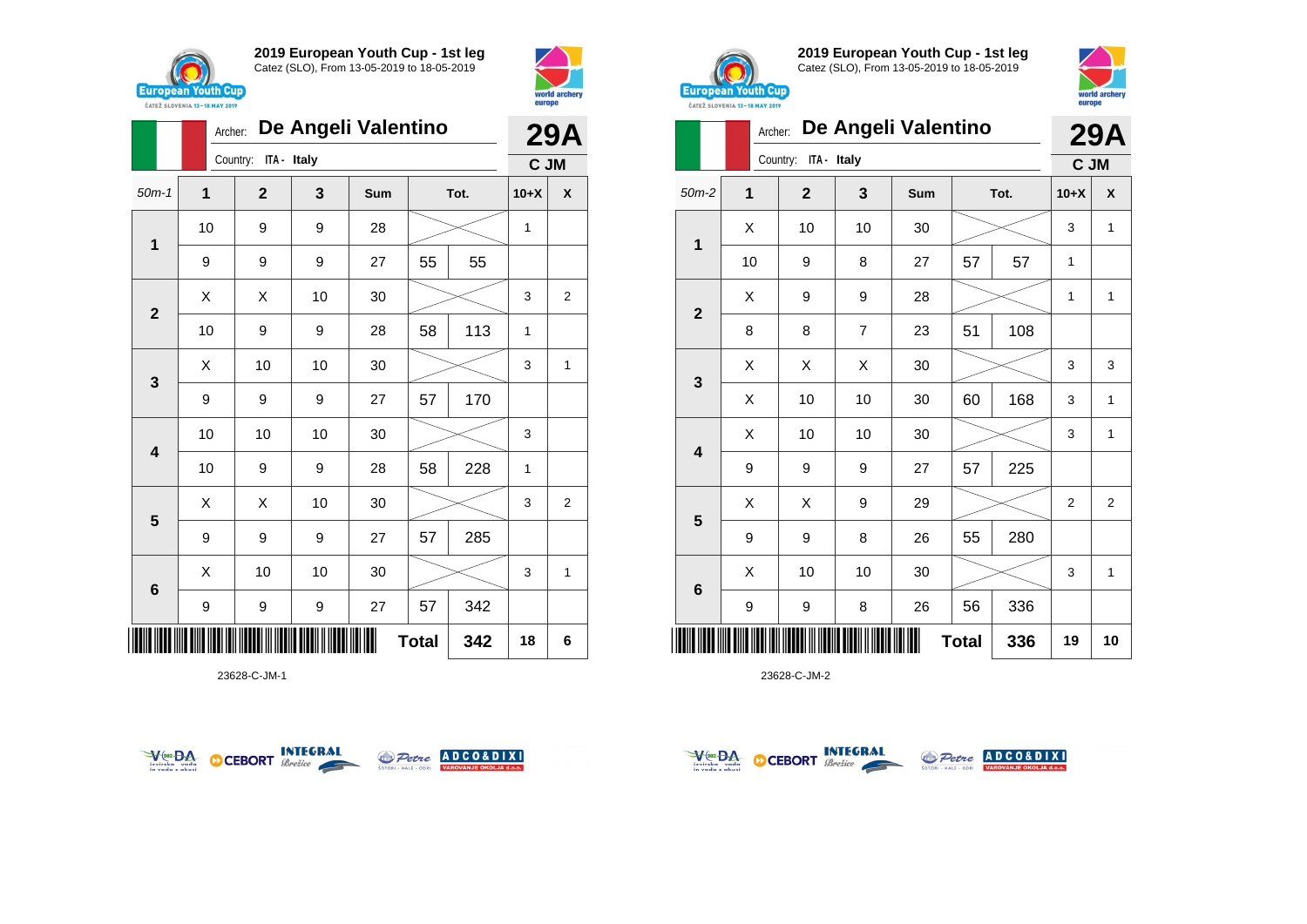



|                         |    | Archer: Vallaro Andrea |                            | <b>29B</b> |              |      |                |                           |
|-------------------------|----|------------------------|----------------------------|------------|--------------|------|----------------|---------------------------|
|                         |    |                        | Country: SUI - Switzerland |            |              |      | C JM           |                           |
| $50m-1$                 | 1  | $\mathbf{2}$           | 3                          | Sum        |              | Tot. | $10+X$         | $\boldsymbol{\mathsf{x}}$ |
| 1                       | X  | 10                     | 9                          | 29         |              |      | $\overline{2}$ | $\mathbf{1}$              |
|                         | 9  | 9                      | 9                          | 27         | 56           | 56   |                |                           |
| $\mathbf{2}$            | X  | Χ                      | 10                         | 30         |              |      | 3              | 2                         |
|                         | 9  | 9                      | 9                          | 27         | 57           | 113  |                |                           |
| $\mathbf{3}$            | X  | 10                     | 9                          | 29         |              |      | $\overline{2}$ | 1                         |
|                         | 9  | 9                      | 9                          | 27         | 56           | 169  |                |                           |
| $\overline{\mathbf{4}}$ | Χ  | X                      | 10                         | 30         |              |      | 3              | $\overline{2}$            |
|                         | 10 | 10                     | 9                          | 29         | 59           | 228  | $\overline{2}$ |                           |
| 5                       | Χ  | 10                     | 10                         | 30         |              |      | 3              | $\mathbf{1}$              |
|                         | 10 | 10                     | 9                          | 29         | 59           | 287  | $\overline{2}$ |                           |
| $6\phantom{1}$          | Χ  | X                      | 10                         | 30         |              |      | 3              | $\overline{2}$            |
|                         | 10 | 9                      | 9                          | 28         | 58           | 345  | 1              |                           |
|                         |    |                        |                            |            | <b>Total</b> | 345  | 21             | 9                         |

20433-C-JM-1





**2019 European Youth Cup - 1st leg** Catez (SLO), From 13-05-2019 to 18-05-2019



|                | Archer: Vallaro Andrea |                            |    | 29B |              |      |                |                |
|----------------|------------------------|----------------------------|----|-----|--------------|------|----------------|----------------|
|                |                        | Country: SUI - Switzerland |    |     |              |      | C JM           |                |
| $50m-2$        | $\mathbf 1$            | $\mathbf{2}$               | 3  | Sum |              | Tot. | $10+X$         | X              |
| 1              | X                      | Χ                          | X  | 30  |              |      | 3              | 3              |
|                | X                      | 10                         | 10 | 30  | 60           | 60   | 3              | 1              |
| $\overline{2}$ | 10                     | 10                         | 10 | 30  |              |      | 3              |                |
|                | 10                     | 10                         | 9  | 29  | 59           | 119  | $\overline{2}$ |                |
| 3              | X                      | 10                         | 10 | 30  |              |      | 3              | $\mathbf{1}$   |
|                | 10                     | 9                          | 9  | 28  | 58           | 177  | $\mathbf{1}$   |                |
| 4              | X                      | X                          | 10 | 30  |              |      | 3              | $\overline{2}$ |
|                | 10                     | 9                          | 9  | 28  | 58           | 235  | 1              |                |
| 5              | X                      | X                          | X  | 30  |              |      | 3              | 3              |
|                | 10                     | 10                         | 9  | 29  | 59           | 294  | $\overline{2}$ |                |
|                | X                      | 10                         | 10 | 30  |              |      | 3              | 1              |
| $\bf 6$        | 10                     | 10                         | 10 | 30  | 60           | 354  | 3              |                |
| ║║║            |                        |                            |    |     | <b>Total</b> | 354  | 30             | 11             |



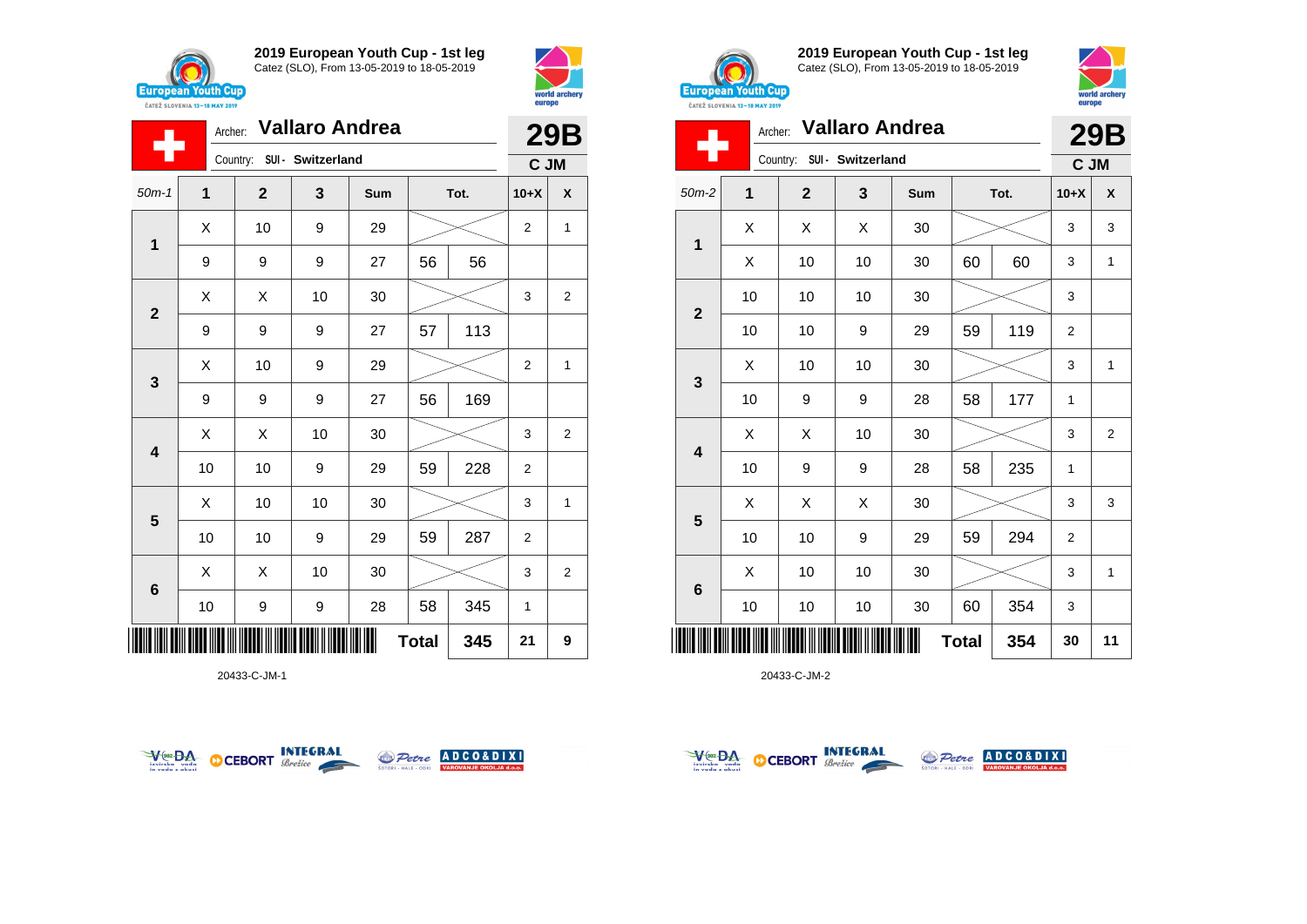



|                         | Archer: | Kaa Helge Vølund Tømmerholt | <b>29C</b>   |            |              |      |                |   |
|-------------------------|---------|-----------------------------|--------------|------------|--------------|------|----------------|---|
|                         |         | Country:                    | DEN- Denmark |            |              |      | C JM           |   |
| $50m-1$                 | 1       | $\mathbf{2}$                | 3            | <b>Sum</b> |              | Tot. | $10+X$         | X |
| 1                       | X       | X                           | X            | 30         |              |      | 3              | 3 |
|                         | 9       | 9                           | 9            | 27         | 57           | 57   |                |   |
| $\mathbf{2}$            | X       | 10                          | 9            | 29         |              |      | $\overline{2}$ | 1 |
|                         | 9       | 9                           | 9            | 27         | 56           | 113  |                |   |
| 3                       | X       | X                           | 10           | 30         |              |      | 3              | 2 |
|                         | 10      | 9                           | 8            | 27         | 57           | 170  | 1              |   |
| $\overline{\mathbf{4}}$ | Χ       | 10                          | 9            | 29         |              |      | $\overline{2}$ | 1 |
|                         | 9       | 8                           | 8            | 25         | 54           | 224  |                |   |
| 5                       | 10      | 10                          | 10           | 30         |              |      | 3              |   |
|                         | 10      | 10                          | 10           | 30         | 60           | 284  | 3              |   |
| $\bf 6$                 | X       | 10                          | 10           | 30         |              |      |                | 1 |
|                         | 9       | 9                           | 8            | 26         | 56           | 340  |                |   |
| I IIII II               |         |                             |              |            | <b>Total</b> | 340  | 20             | 8 |

30250-C-JM-1





**2019 European Youth Cup - 1st leg** Catez (SLO), From 13-05-2019 to 18-05-2019



|                | Kaa Helge Vølund Tømmerholt | <b>29C</b>              |                  |     |              |     |                |                |
|----------------|-----------------------------|-------------------------|------------------|-----|--------------|-----|----------------|----------------|
|                |                             | Country:                | DEN - Denmark    |     |              |     | C JM           |                |
| $50m-2$        | 1                           | $\overline{\mathbf{2}}$ | 3                | Sum | Tot.         |     | $10+X$         | X              |
|                | 10                          | 10                      | 9                | 29  |              |     | $\overline{2}$ |                |
| 1              | 9                           | 9                       | 9                | 27  | 56           | 56  |                |                |
| $\overline{2}$ | Χ                           | 10                      | 10               | 30  |              |     | 3              | 1              |
|                | 9                           | 9                       | 9                | 27  | 57           | 113 |                |                |
|                | X                           | X                       | 10               | 30  |              |     | 3              | $\overline{2}$ |
| 3              | 10                          | 10                      | 10               | 30  | 60           | 173 | 3              |                |
| 4              | 10                          | 9                       | 9                | 28  |              |     | 1              |                |
|                | 9                           | 8                       | 8                | 25  | 53           | 226 |                |                |
|                | X                           | 10                      | 10               | 30  |              |     | 3              | 1              |
| 5              | 9                           | 9                       | $\boldsymbol{9}$ | 27  | 57           | 283 |                |                |
|                | 9                           | 9                       | 9                | 27  |              |     |                |                |
| 6              | 9                           | 9                       | 8                | 26  | 53           | 336 |                |                |
| Ш              |                             |                         |                  |     | <b>Total</b> | 336 | 15             | 4              |



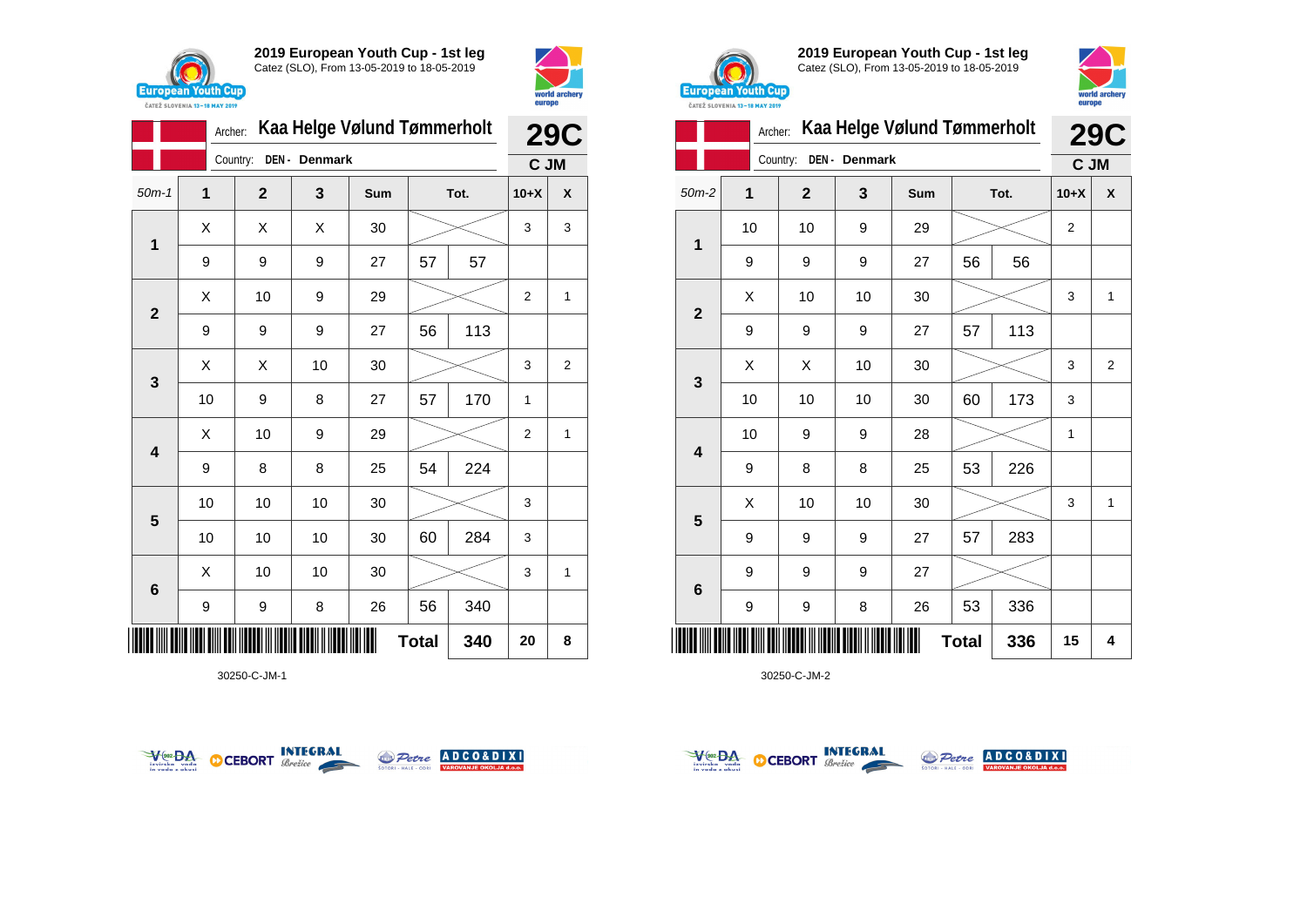





19718-C-JM-1





**2019 European Youth Cup - 1st leg** Catez (SLO), From 13-05-2019 to 18-05-2019



|              |         | <b>CAILL SLUVENIA 13-18 MAY ZUIY</b> |                     |     |              |      |        |                         |  |
|--------------|---------|--------------------------------------|---------------------|-----|--------------|------|--------|-------------------------|--|
|              | Archer: |                                      | <b>Efimov Roman</b> |     |              |      |        | <b>29D</b>              |  |
|              |         | Country: RUS - Russia                |                     |     |              |      | C JM   |                         |  |
| $50m-2$      | 1       | $\mathbf{2}$                         | 3                   | Sum |              | Tot. | $10+X$ | X                       |  |
|              | X       | X                                    | 10                  | 30  |              |      | 3      | $\overline{\mathbf{c}}$ |  |
| 1            | 10      | 9                                    | 9                   | 28  | 58           | 58   | 1      |                         |  |
|              | Χ       | Χ                                    | 10                  | 30  |              |      | 3      | $\overline{\mathbf{c}}$ |  |
| $\mathbf{2}$ | 10      | 9                                    | 8                   | 27  | 57           | 115  | 1      |                         |  |
|              | 10      | 10                                   | 10                  | 30  |              |      | 3      |                         |  |
| 3            | 10      | 9                                    | 9                   | 28  | 58           | 173  | 1      |                         |  |
|              | X       | X                                    | 10                  | 30  |              |      | 3      | $\overline{2}$          |  |
| 4            | 10      | 10                                   | 9                   | 29  | 59           | 232  | 2      |                         |  |
|              | Χ       | X                                    | X                   | 30  |              |      | 3      | 3                       |  |
| 5            | 10      | 9                                    | 9                   | 28  | 58           | 290  | 1      |                         |  |
|              | 10      | 10                                   | 10                  | 30  |              |      | 3      |                         |  |
| 6            | 9       | 9                                    | 9                   | 27  | 57           | 347  |        |                         |  |
|              |         |                                      |                     |     | <b>Total</b> | 347  | 24     | 9                       |  |



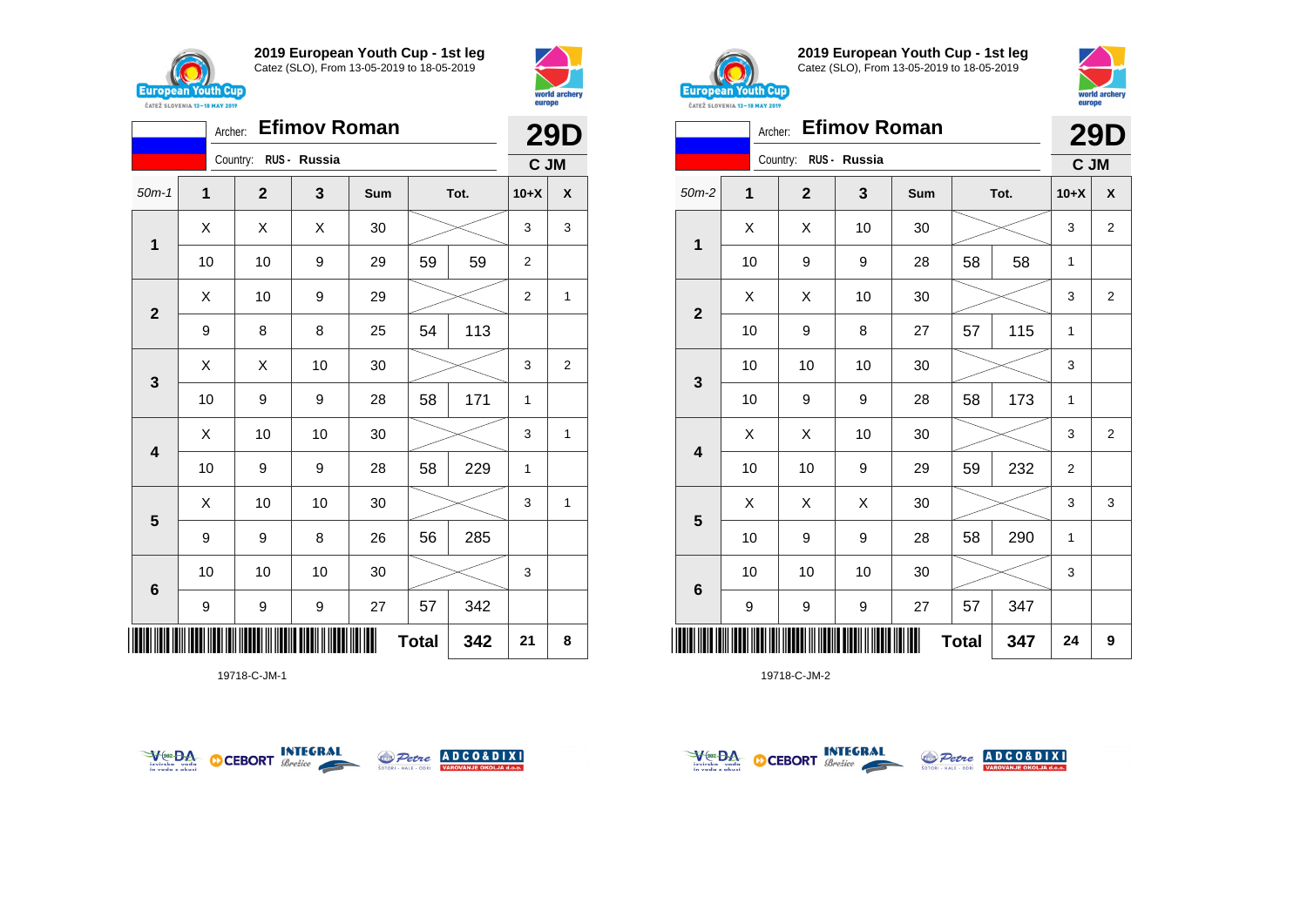

**2**

**2019 European Youth Cup - 1st leg** Catez (SLO), From 13-05-2019 to 18-05-2019

50m-1 **1 2 3 Sum Tot. 10+X X**

9 | 8 | 8 | 25 | 55 | 55

 $\begin{array}{|c|c|c|c|c|}\hline \hspace{0.8cm}X & X & 10 & 30 & \nearrow & \ \hline \end{array} \hspace{0.2cm} \begin{array}{|c|c|c|c|c|}\hline \hspace{0.8cm}3 & 3 & 2 \end{array}$ 

 $\begin{array}{|c|c|c|c|c|}\hline \text{X} & \text{10} & \text{10} & \text{30} & \text{\hspace{1em}}\hline \end{array} \hspace{.2cm} \begin{array}{|c|c|c|c|c|}\hline \text{3} & \text{15} & \text{36} & \text{47} & \text{58} & \text{58} & \text{58} & \text{58} & \text{58} & \text{58} & \text{58} & \text{58} & \text{58} & \text{58} & \text{58} & \text{58} & \text{58} & \text{58} & \text{58$ 

10 | 9 | 9 | 28 | 58 | 113 | 1

Archer: **Boggiatto Alex**

Country: **ITA - Italy**



**30A C JM**

**ANJE OKOLJA d.o.o.** 



**2019 European Youth Cup - 1st leg** Catez (SLO), From 13-05-2019 to 18-05-2019



|                         | CATEZ SLOVENIA 13-18 MAY 2019 |                      |                       |     |              |      | $-$            |                |
|-------------------------|-------------------------------|----------------------|-----------------------|-----|--------------|------|----------------|----------------|
|                         |                               | Archer:              | <b>Boggiatto Alex</b> |     |              |      |                | <b>30A</b>     |
|                         |                               | Country: ITA - Italy |                       |     |              |      | C JM           |                |
| $50m-2$                 | 1                             | $\mathbf{2}$         | 3                     | Sum |              | Tot. | $10+X$         | X              |
|                         | X                             | 10                   | 9                     | 29  |              |      | $\overline{2}$ | $\mathbf{1}$   |
| $\overline{\mathbf{1}}$ | 9                             | 9                    | 9                     | 27  | 56           | 56   |                |                |
|                         | X                             | 10                   | 10                    | 30  |              |      | 3              | 1              |
| $\mathbf{2}$            | 10                            | 9                    | 9                     | 28  | 58           | 114  | 1              |                |
|                         | Χ                             | 10                   | 10                    | 30  |              |      | 3              | 1              |
| 3                       | 10                            | 9                    | 9                     | 28  | 58           | 172  | 1              |                |
|                         | X                             | 10                   | 10                    | 30  |              |      | 3              | $\mathbf{1}$   |
| $\overline{\mathbf{4}}$ | 9                             | 9                    | 9                     | 27  | 57           | 229  |                |                |
|                         | Χ                             | 10                   | 10                    | 30  |              |      | 3              | $\mathbf{1}$   |
| $5\phantom{1}$          | 9                             | 9                    | 9                     | 27  | 57           | 286  |                |                |
|                         | X                             | Χ                    | 10                    | 30  |              |      | 3              | $\overline{2}$ |
| $6\phantom{1}$          | 10                            | 9                    | 9                     | 28  | 58           | 344  | 1              |                |
|                         |                               |                      |                       |     | <b>Total</b> | 344  | 20             | $\overline{7}$ |

3546-C-JM-2

|                | $\mathbf{3}$            | Χ  | X  | 10               | 30 |    |     | 3                | $\sqrt{2}$       |
|----------------|-------------------------|----|----|------------------|----|----|-----|------------------|------------------|
|                |                         | 10 | 10 | $\boldsymbol{9}$ | 29 | 59 | 172 | $\boldsymbol{2}$ |                  |
|                | $\overline{\mathbf{4}}$ | Χ  | 10 | 10               | 30 |    |     | 3                | $\mathbf{1}$     |
|                |                         | 9  | 9  | $\boldsymbol{9}$ | 27 | 57 | 229 |                  |                  |
|                |                         | X  | 10 | 10               | 30 |    |     | 3                | $\mathbf{1}$     |
| $5\phantom{1}$ |                         | 9  | 9  | $\boldsymbol{9}$ | 27 | 57 | 286 |                  |                  |
|                |                         | X  | Χ  | 10               | 30 |    |     | 3                | $\boldsymbol{2}$ |
|                | $\bf 6$                 | 10 | 10 | 9                | 29 | 59 | 345 | $\overline{2}$   |                  |
| <b>Total</b>   |                         |    |    |                  |    |    | 345 | 23               | $\boldsymbol{9}$ |
|                |                         |    |    |                  |    |    |     |                  |                  |





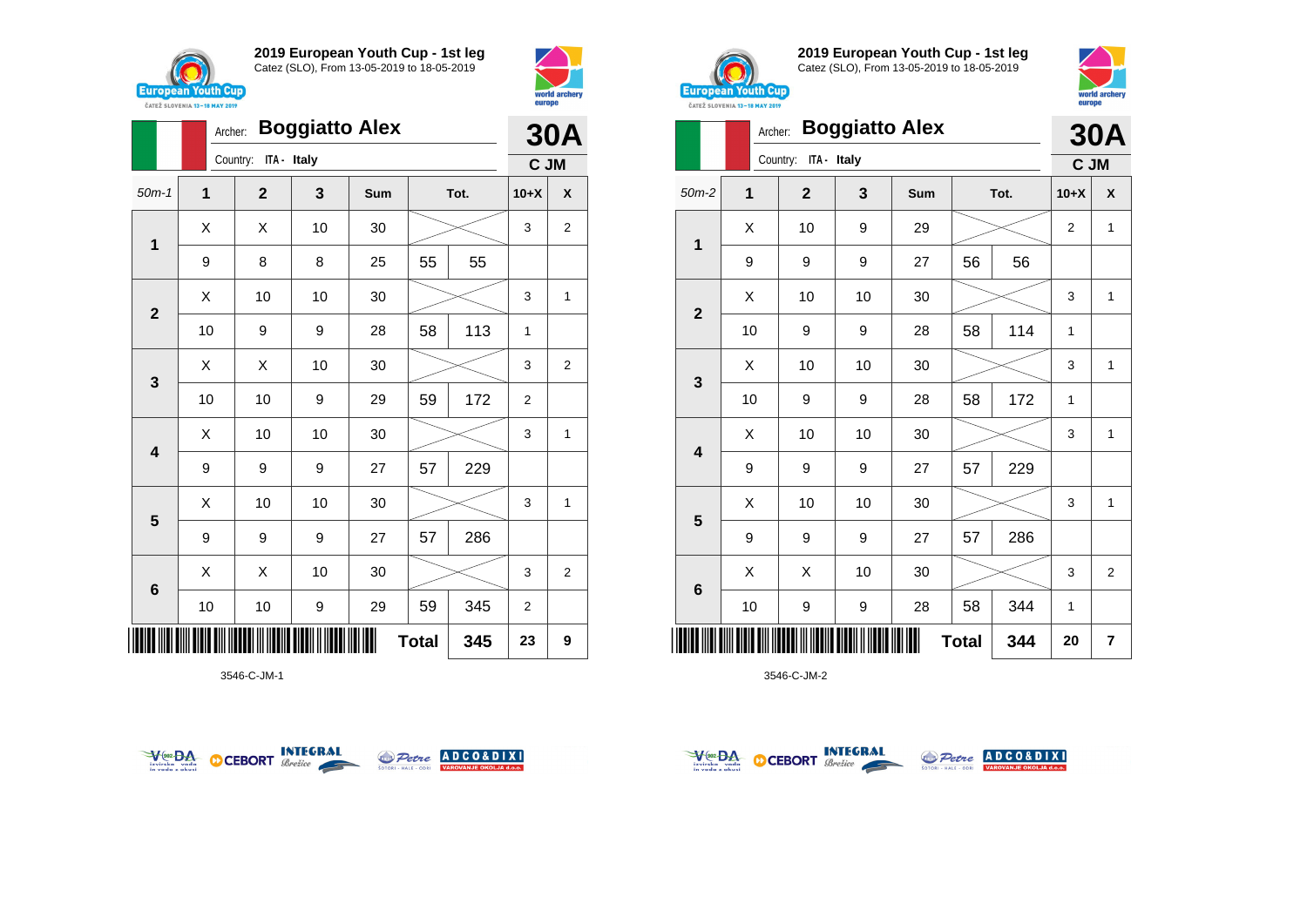

**2019 European Youth Cup - 1st leg** Catez (SLO), From 13-05-2019 to 18-05-2019

50m-1 **1 2 3 Sum Tot. 10+X X**

9 9 9 27 56 56

10 | 10 | 9 | 29 |  $>$  | 2

Archer: **Jaatma Robin**

Country: **EST - Estonia**



**30B C JM**



**2019 European Youth Cup - 1st leg** Catez (SLO), From 13-05-2019 to 18-05-2019



| Jaatma Robin<br>Archer: |    |                           |    |     |      |     |                | <b>30B</b>     |  |  |
|-------------------------|----|---------------------------|----|-----|------|-----|----------------|----------------|--|--|
|                         |    | Country:<br>EST - Estonia |    |     |      |     | C JM           |                |  |  |
| $50m-2$                 | 1  | $\mathbf{2}$              | 3  | Sum | Tot. |     | $10+X$         | X              |  |  |
| 1                       | X  | 10                        | 10 | 30  |      |     | 3              | 1              |  |  |
|                         | 10 | 9                         | 9  | 28  | 58   | 58  | 1              |                |  |  |
| $\overline{2}$          | X  | 10                        | 10 | 30  |      |     |                | 1              |  |  |
|                         | 9  | 9                         | 9  | 27  | 57   | 115 |                |                |  |  |
|                         | X  | X                         | X  | 30  |      |     | 3              | 3              |  |  |
| 3                       | 10 | 9                         | 9  | 28  | 58   | 173 | 1              |                |  |  |
| $\overline{\mathbf{4}}$ | X  | X                         | X  | 30  |      |     | 3              | 3              |  |  |
|                         | 10 | 10                        | 9  | 29  | 59   | 232 | $\overline{2}$ |                |  |  |
|                         | X  | X                         | 10 | 30  |      |     | 3              | $\overline{2}$ |  |  |
| 5                       | 9  | 9                         | 9  | 27  | 57   | 289 |                |                |  |  |
|                         | X  | 10                        | 10 | 30  |      |     | 3              | 1              |  |  |
| $\bf 6$                 | 10 | 10                        | 9  | 29  | 59   | 348 | $\overline{2}$ |                |  |  |
| <b>Total</b><br>348     |    |                           |    |     |      | 24  | 11             |                |  |  |

3403-C-JM-2







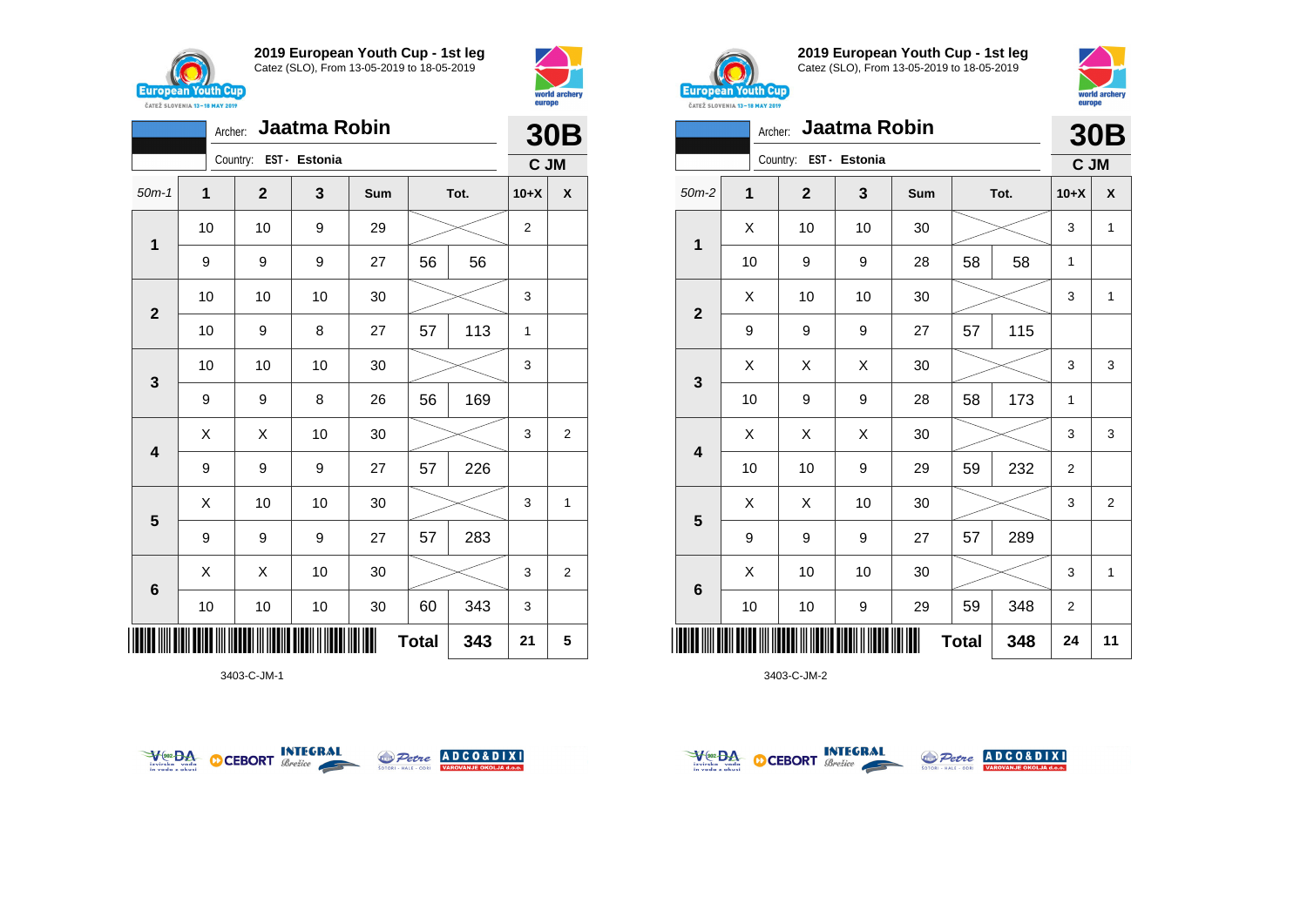



|                         | <b>Anastasiadis Panteleimon</b><br>Archer: |              |    |     |      |      |                | <b>30C</b>     |  |  |
|-------------------------|--------------------------------------------|--------------|----|-----|------|------|----------------|----------------|--|--|
|                         | GRE- Greece<br>Country:                    |              |    |     |      | C JM |                |                |  |  |
| $50m-1$                 | 1                                          | $\mathbf{2}$ | 3  | Sum | Tot. |      | $10+X$         | X              |  |  |
| 1                       | X                                          | Χ            | Χ  | 30  |      |      |                | 3              |  |  |
|                         | Χ                                          | 10           | 9  | 29  | 59   | 59   | $\overline{2}$ | 1              |  |  |
|                         | X                                          | 10           | 10 | 30  |      |      | 3              | 1              |  |  |
| $\mathbf{2}$            | 10                                         | 9            | 9  | 28  | 58   | 117  | 1              |                |  |  |
| $\mathbf{3}$            | 10                                         | 10           | 10 | 30  |      |      | 3              |                |  |  |
|                         | 10                                         | 9            | 9  | 28  | 58   | 175  | 1              |                |  |  |
| $\overline{\mathbf{4}}$ | X                                          | 10           | 10 | 30  |      |      | 3              | 1              |  |  |
|                         | 10                                         | 9            | 9  | 28  | 58   | 233  | 1              |                |  |  |
|                         | X                                          | Χ            | Χ  | 30  |      |      | 3              | 3              |  |  |
| $\overline{\mathbf{5}}$ | 10                                         | 10           | 9  | 29  | 59   | 292  | $\overline{2}$ |                |  |  |
| $\bf 6$                 | Χ                                          | Χ            | 10 | 30  |      |      | 3              | $\overline{2}$ |  |  |
|                         | 10                                         | 9            | 8  | 27  | 57   | 349  | 1              |                |  |  |
| <b>Total</b><br>349     |                                            |              |    |     |      |      |                | 11             |  |  |

20044-C-JM-1





**2019 European Youth Cup - 1st leg** Catez (SLO), From 13-05-2019 to 18-05-2019



|                         | Archer: | <b>Anastasiadis Panteleimon</b> |                  |            |      |     |        | <b>30C</b>     |  |
|-------------------------|---------|---------------------------------|------------------|------------|------|-----|--------|----------------|--|
|                         |         | GRE- Greece<br>Country:         |                  |            |      |     | C JM   |                |  |
| $50m-2$                 | 1       | $\overline{2}$                  | 3                | <b>Sum</b> | Tot. |     | $10+X$ | X              |  |
|                         | X       | 10                              | 10               | 30         |      |     | 3      | 1              |  |
| 1                       | 10      | 9                               | $\boldsymbol{9}$ | 28         | 58   | 58  | 1      |                |  |
| $\overline{2}$          | х       | х                               | X                | 30         |      |     | 3      | 3              |  |
|                         | 9       | 9                               | 9                | 27         | 57   | 115 |        |                |  |
|                         | X       | 10                              | 10               | 30         |      |     | 3      | 1              |  |
| 3                       | 9       | 9                               | 8                | 26         | 56   | 171 |        |                |  |
| $\overline{\mathbf{4}}$ | X       | X                               | 10               | 30         |      |     | 3      | $\overline{2}$ |  |
|                         | 9       | 9                               | 9                | 27         | 57   | 228 |        |                |  |
|                         | X       | 10                              | 10               | 30         |      |     |        | 1              |  |
| 5                       | 10      | 9                               | 9                | 28         | 58   | 286 | 1      |                |  |
| 6                       | 10      | 9                               | 9                | 28         |      |     | 1      |                |  |
|                         | 9       | 9                               | 9                | 27         | 55   | 341 |        |                |  |
| <b>Total</b><br>341     |         |                                 |                  |            |      | 18  | 8      |                |  |